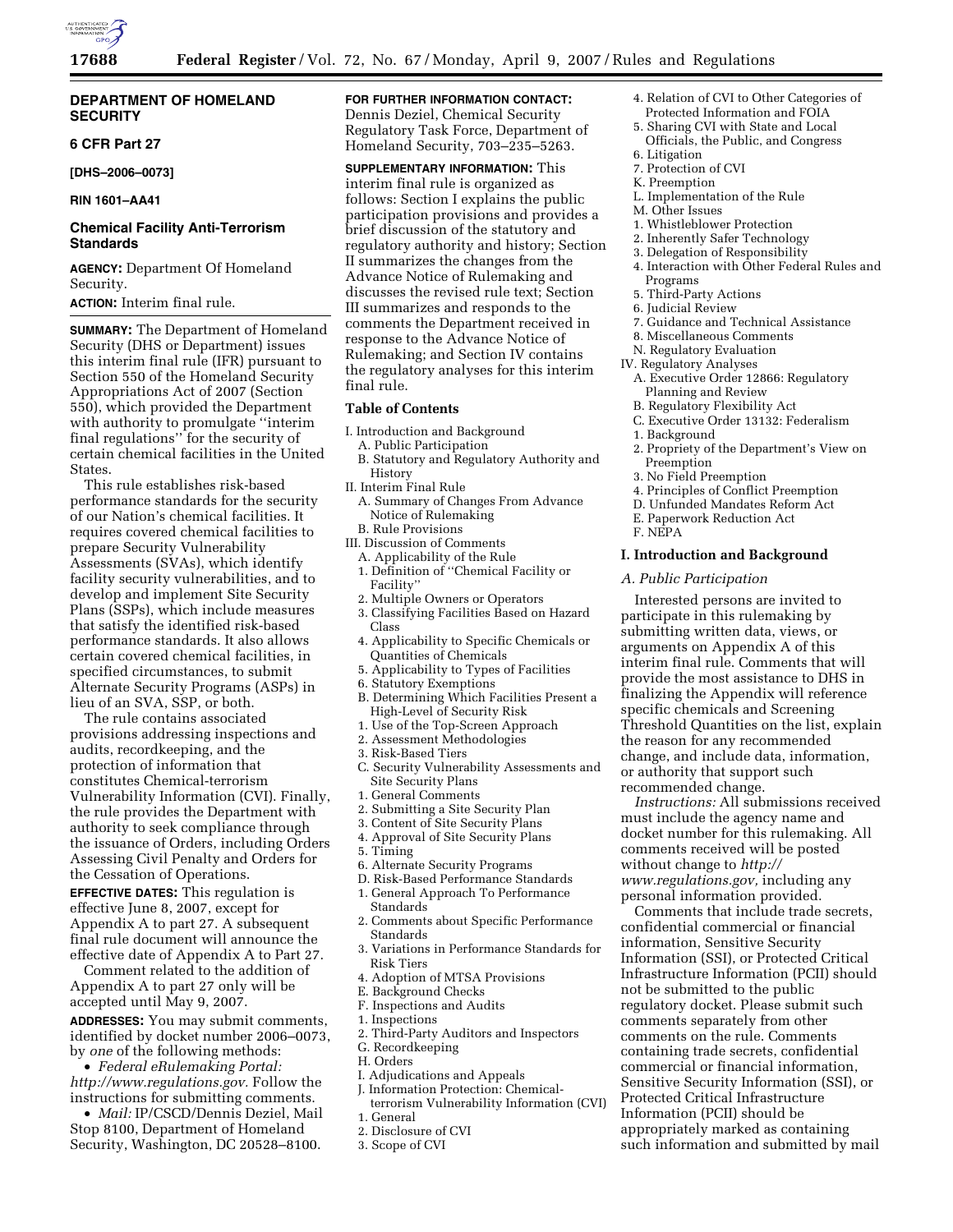to the individual(s) listed in the **FOR FURTHER INFORMATION CONTACT** section.

*Docket:* For access to the docket to read background documents or comments received, go to *http:// www.regulations.gov.* Submitted comments by mail may also be inspected. To inspect comments, please call Dennis Deziel, 703–235–5263, to arrange for an appointment.

## *B. Statutory Regulatory Authority and History*

On October 4, 2006, the President signed the Department of Homeland Security Appropriations Act of 2007 (the Act), which provides the Department of Homeland Security with the authority to regulate the security of high-risk chemical facilities. *See* Pub. L. 109–295, sec. 550. Section 550 requires the Secretary of Homeland Security to promulgate interim final regulations ''establishing risk-based performance standards for security of chemical facilities'' by April 4, 2007. *Id.* Although interim final regulations are usually issued without prior notice and comment (and the Act requires neither), the Department issued an Advance Notice of Rulemaking (Advance Notice) seeking comment on the significant issues and regulatory text. *See generally*  71 FR 78276 (Dec. 28, 2006).

As discussed more fully in the Advance Notice, before the enactment of Section 550, the Federal government did not have authority to regulate the security of most chemical facilities. The Department has, however, worked closely with industry leaders in pursuit of voluntary enhancement of security at these facilities and provided both technical assistance and grant funding for security. In addition, through the Coast Guard's Maritime Security regulations, the Department has addressed security at certain maritimerelated chemical facilities. *See* 33 CFR Part 105. Recently, the Departments of Homeland Security and Transportation also proposed security regulations for the rail transportation of hazardous chemicals. *See* 71 FR 76834, 71 FR 76851 (Dec. 21, 2006). Other Federal programs have addressed chemical facility safety, but not security: the Environmental Protection Agency (EPA) regulates chemical process safety through its Risk Management Plan (RMP) program; the Department of Labor's Occupational Safety and Health Administration (OSHA) regulates workplace safety and health at chemical facilities; the Department of Commerce oversees compliance with the Chemical Weapons Convention; and the Department of Justice's Bureau of Alcohol, Tobacco, Firearms, and

Explosives (ATF) regulates, through licenses and permits, the purchase, possession, storage, and transportation of explosives.

With the authority under Section 550, the Department can now fill a significant security gap in the country's anti-terrorism efforts. Section 550 specifies that the regulations ''shall apply to chemical facilities that, in the discretion of the Secretary, present high levels of security risk.'' The statute requires that the regulations establish risk-based performance standards; requires Security Vulnerability Assessments and Site Security Plans; allows Alternative Security Programs; mandates audits and inspections to determine compliance with the regulations; provides for civil penalties for violation of an order issued under the statute; and allows the Secretary to order a facility to cease operations if the facility is not in compliance with the requirements. The statute also gives the Department the authority to protect from inappropriate public disclosure any information developed pursuant to Section 550, ''including vulnerability assessments, site security plans, and other security related information, records, and documents.''

As discussed in the Advance Notice, by directing the Secretary to issue ''interim final regulations,'' Congress authorized the Secretary to proceed without the traditional notice-andcomment required by the Administrative Procedure Act. *See* 71 FR 78276, 78277. The Department, however, saw great benefit in soliciting comments on as much of the program as was practicable in the short timeframe permitted under the statute. Accordingly, the Department voluntarily sought comment on a range of regulatory and implementation issues and responds to the comments below.

#### **II. Interim Final Rule**

# *A. Summary of Changes From Advance Notice of Rulemaking*

In this interim final rule, the Department has not changed the general, risk-based approach it proposed in the December 28, 2006, Advance Notice. *See* 71 FR 78276. As discussed in detail below, the Department plans to implement the regulation in phases, starting to work aggressively with chemical facilities presenting the very highest security risks first. The Department adopts a risk-based tiering structure in its regulatory approach, so that the Department's scrutiny of facilities under this regulation increases as the level of risk increases. Even though this approach remains the same,

the Department provides further details below on a number of unresolved issues presented in the Advance Notice. For example, the Department provides further detail on the issues surrounding background checks for those with access to high-risk facilities, and the Department describes its approach on facilities possessing ammonium nitrate.

On several important issues, the Department has reconsidered and modified the position it proposed in the Advance Notice. For example, in response to comments, the Department has restructured its provisions concerning objections, consultations, adjudications, and appeals. As discussed below, the Department's aim is to provide flexibility and assistance for facilities seeking to comply with the regulatory standards. The Department has decided, however, to incorporate a role for a neutral adjudicator where unresolved differences present themselves and result in significant fines or other penalties. In addition, the Department has modified a number of scheduling and timing requirements in response to comments, and the Department further explains its approach on preemption of state and local law after considering the numerous comments on that subject. Although the Department continues to view as important the opportunity for facilities to submit Alternative Security Programs, the Department modified the circumstances in which it will accept Alternative Security Programs.

Finally, the Department will consider the issues surrounding the use of fees in this regulatory program. The Department is contemplating the assessment of different fees, including filing fees, fees for inspections and audits, and fees for the screening of individuals against the Terrorist Screening Database. The Department has not provided for fees in this interim final rule, but may, in the future, propose and seek comment on the issues surrounding fees for this regulatory program.

### *B. Rule Provisions*

This section summarizes the regulatory text changes that the Department has made to this interim final rule. In addition to the summary contained in this section, we have, in many cases, provided a more extensive discussion of the change, and the reason for the change, in the response to comments below. *See* § III ''Discussion of Comments.'' Finally, to the extent that the Department has made technical corrections or corrected typographical errors, we do not specifically discuss them.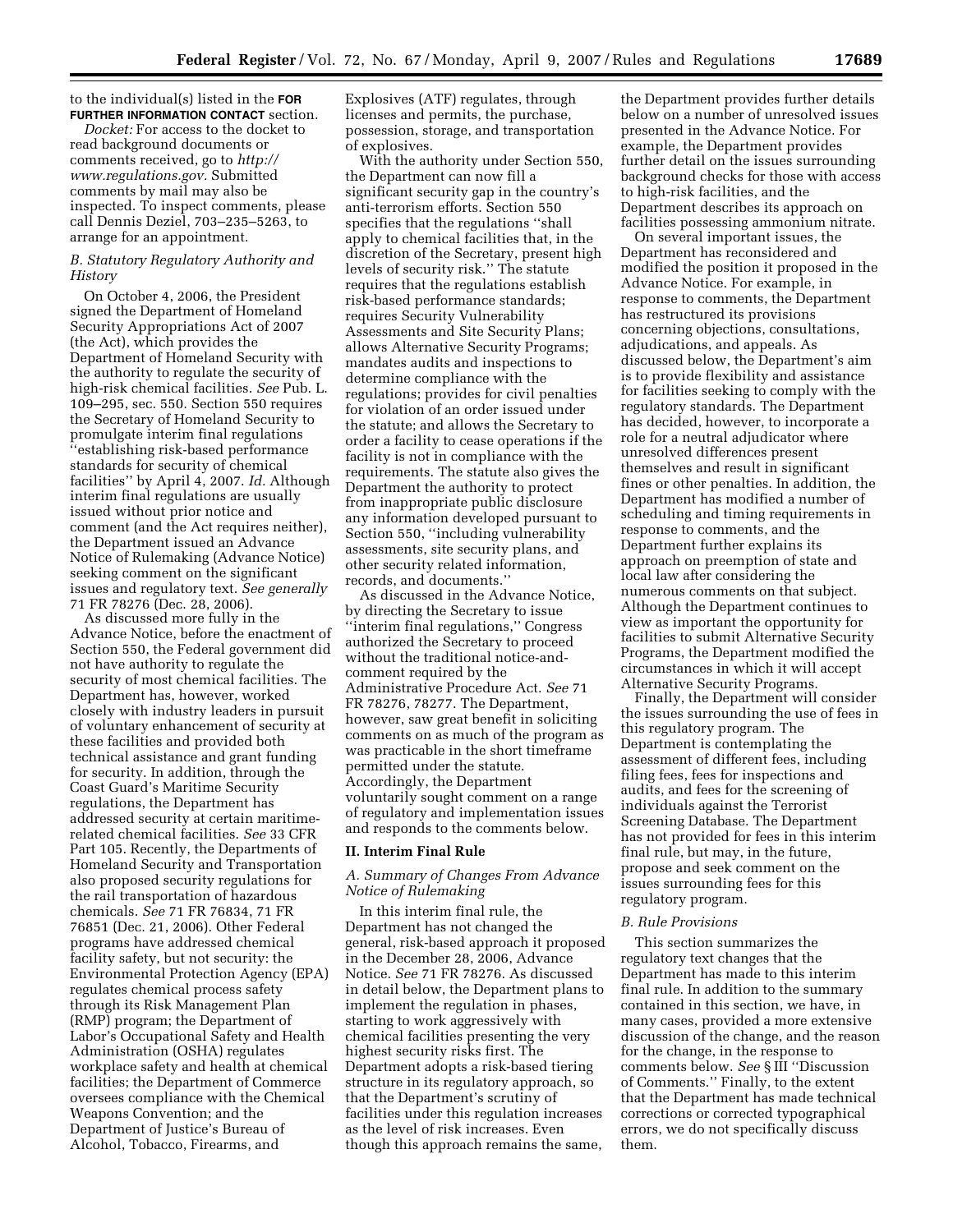# *Subpart A*

# *Section 27.100 Purpose*

The Department has added a Purpose section to the rule. It states the Department's purpose and intent in issuing this rule and enforcing this regulatory program.

# *Section 27.105 Definitions*

For purposes of clarity, DHS has added several definitions, including ''Chemical Security Assessment Tool,'' ''Chemical-terrorism Vulnerability Information,'' ''Deputy Secretary,'' ''Director of the Chemical Security Division'' and ''Screening Threshold Quantity.'' The Department has also revised a few definitions, including ''Assistant Secretary'' and ''Under Secretary.'' The Department revised ''Under Secretary'' as a result of organizational changes in the Department following the Post-Katrina Emergency Reform Act, which the President signed on October 4, 2006. *See* Public Law 109–295, Title VI. In several places, the Department indicated that the named official, or his designee, has the specified responsibility under the regulation. The Department also revised the definition of ''Alternate Security Program,'' to provide consistency with changes the Department has since made to § 27.235, the Alternate Security Programs section. The Department expanded upon the definition of ''tier,'' adding that, for purposes of this part, there are four riskbased tiers.

Finally, the Department made clarifying changes to ''Chemical Facility," "Covered Chemical Facility," and ''Owner.'' With respect to the definition of ''Chemical Facility,'' the Department removed the circular nature of the definition in the Advance Notice (i.e., a chemical *facility* shall mean any *facility*) (emphasis added) and now provides that a chemical facility ''shall mean any establishment that possesses or plans to possess \* \* \*.''

# *Section 27.120 Designation of a coordinating official; Consultations and technical assistance*

The language in revised § 27.120(a) makes clear that the Assistant Secretary will designate a Coordinating Official responsible for ensuring the uniform, impartial, and fair implementation of these regulations. The language in revised § 27.120(b) indicates that the Coordinating Official and his staff shall provide guidance to facilities, and while the Coordinating Official and his staff will be available for consultation and to provide technical assistance, they will

be available only to the extent that resources permit.

In § 27.120(c), the Department has provided specific details as to how a facility requests the assistance of the Coordinating Official. In the second sentence of § 27.120(c), the Department provides that requests for consultation or technical guidance do not serve to toll any of the applicable timelines set forth in this part. Accordingly, regardless of whether or when a facility submits a request for consultation or technical guidance, the Department will require the facility to comply with the regulatory requirements, such as completing the Top-Screen, identifying vulnerabilities in the Security Vulnerability Assessment, and developing and implementing a Site Security Plan.

The Department has added a new provision in § 27.120(d). This provision provides that a covered facility may request a consultation with the Coordinating Official if it modifies its facility, processes, or the types or quantities of materials that it possesses, and believes such changes may impact the covered facility's obligations under this part. The Department added this provision in response to commenters concerned about a facility's ability to ''exit'' the regulatory program. The Department recognizes that facilities that reduce risk to levels below those levels that the Department deems as that characterized for Tier 4 facilities (i.e., the lowest risk facilities of the ''high risk'' facilities) or that eliminate certain risks altogether may no longer need to be covered by this regulation. This provision allows the covered facility to request the initiation of the screening process (which determines whether or not the facility is high-risk and therefore whether the facility is or is not included in this regulatory program) prior to the facility's next scheduled CSAT Top-Screen submission pursuant to § 27.210. Through this consultation process, the facility may initiate discussions with the Department and ultimately accelerate the process for determining whether it can "exit" the regulatory program.

# *Subpart B*

*Section 27.200 Information regarding security risk for a chemical facility* 

The Department has added several new provisions to this section. The Department has revised paragraph (b), by incorporating language from proposed § 27.200(a) of the Advance Notice and by also adding new provisions. The two sentences in paragraph (b)(1) come from the end of

proposed § 27.200(a). Paragraph (b)(1) provides that the Assistant Secretary may seek the information listed in paragraph (a) by contacting chemical facilities individually or by publishing a notice in the **Federal Register**. It also provides that the Assistant Secretary may instruct facilities to complete and submit a Top-Screen through a secure Department Web site or through any other means approved by the Assistant Secretary.

Paragraph (b)(2) is a new provision. It provides that a facility must complete and submit a Top-Screen in accordance with the schedule provided in § 27.210 if it possesses any of the chemicals listed in Appendix A: ''DHS Chemicals of Interest'' at the corresponding quantities. For a further discussion of Appendix A, see the discussion of Appendix A further below in the Rule Provisions section. The purpose of this provision is to give facilities direction as to whether or not they must complete and submit a Top-Screen.

As noted in the discussion of Appendix A, the presence or amount of a particular chemical is not an indicator of a facility's coverage under this rule. The presence or amount of a chemical in the Appendix is merely a baseline threshold requiring a facility to complete and submit a Top-Screen. (Consistent with § 27.200(b)(1), DHS will retain the ability to notify facilities, through direct notification or **Federal Register** notice, that they need to complete and submit a Top-Screen.) The information that the Department will obtain through the Top-Screen process is only one of several factors that the Department will consider in determining whether a facility is ''highrisk'' and thus covered by this rule.

Paragraph (b)(3) addresses the requirements for individuals who submit information to the Department through the CSAT system, which includes the Top-Screen process. Paragraph (b)(3) provides that, where the Department requests that a facility complete and submit a Top-Screen, the facility must designate a person to be responsible for the submission of information through the CSAT system. (The CSAT system is comprised of three sequential parts: the Top-Screen, the SVA, and the SSP). The Department provides that any such submitter must be an officer of the corporation or other person designated by an officer of the corporation, and must be domiciled in the United States. The Department had contemplated such requirements in Appendix A to the Advance Notice and now finalizes them here.

Consistent with the explanation in Appendix A to the Advance Notice, the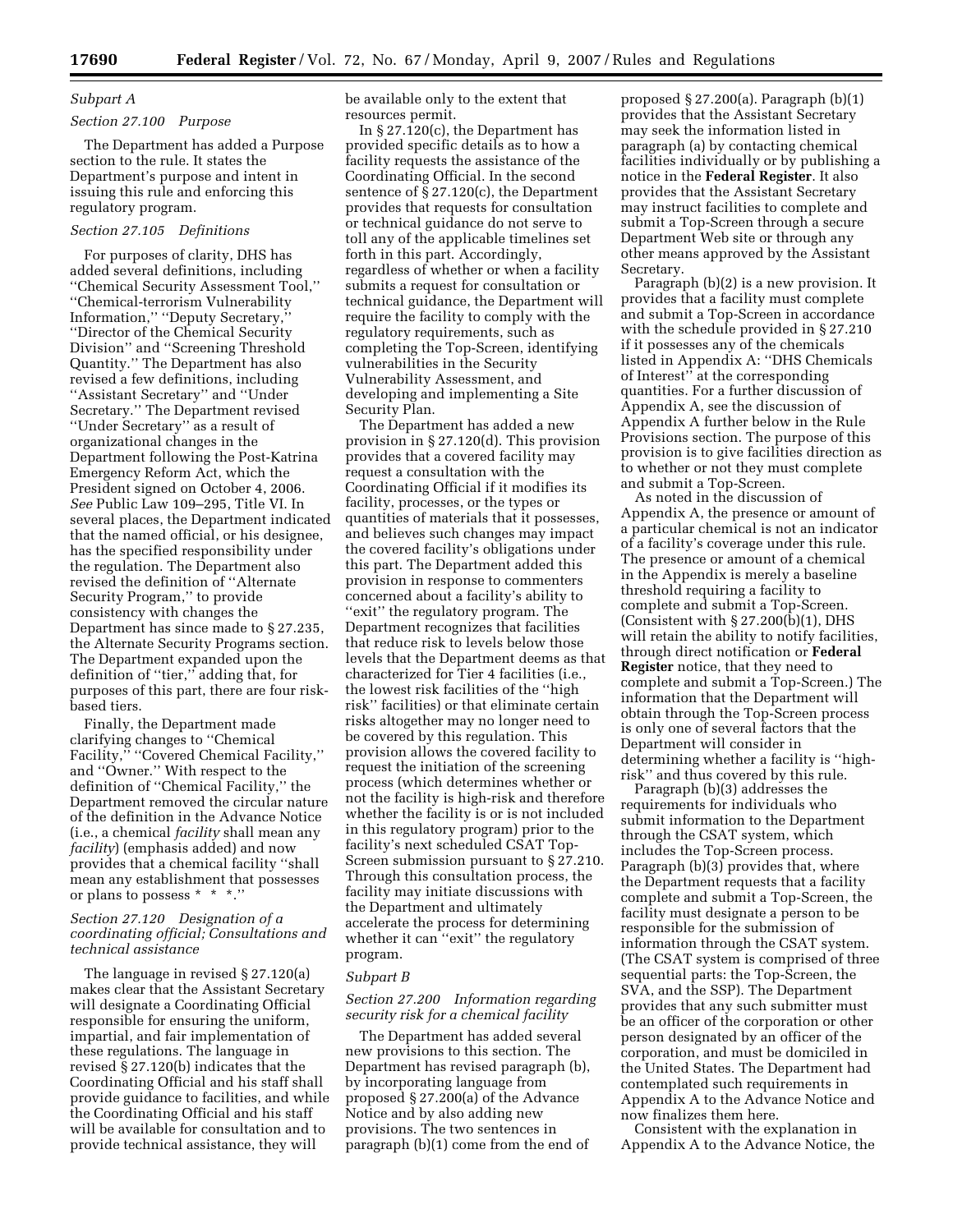Department notes that a facility may choose to have another individual, in addition to the above-discussed ''submitter,'' involved in the submission of information through the Top-Screen. That other individual is a ''provider.'' A provider would be a qualified individual who is familiar with the facility in question and who completes the information in the CSAT system. The provider, however, would not formally submit information to the Department. The individual responsible for sending information to the Department through the CSAT system (whether Top-Screen, SVA, or SSP) is always the submitter. And as indicated in paragraph (b)(3), the submitter is also responsible for attesting to the accuracy of the submitted information.

Paragraphs (c)(1) and (2) address facilities that the Department deems as ''presumptively high risk.'' Both paragraphs were in the Advance Notice, though they were located in proposed §§ 27.200(b) and (c).

# *Section 27.205 Determination that a chemical facility ''presents a high level of security risk.''*

The Advance Notice, at the end of § 27.205(a), contained a provision about Departmental notification to facilities of their preliminary placement in a riskbased tier. The Department has moved that language to § 27.220 ''Tiering,'' so that it is located with the related tiering provisions.

In addition, the Department has removed proposed § 27.205(c), along with §§ 27.220(b), and 27.240(c), all of which had contained a mechanism for objections. In the Advance Notice, the Department had provided facilities with the opportunity to object to the following three Departmental actions: determination that a facility ''presents a high level of risk,'' placement in a highrisk tier, and disapproval of a facility's Site Security Plan. The intention behind those provisions was to provide facilities with an informal opportunity to consult with the Department. The Department believes that the rule (including existing provisions from the Advance Notice as well as new provisions in this interim final rule) provides facilities with several opportunities for consultation when they disagree with an initial decision on these matters. Specifically, revised § 27.120(b) provides that the Coordinating Official and his staff shall be available to consult and to provide technical assistance to a facility owner or operator, revised § 27.120(c) provides the details for how a facility should initiate consultations or assistance, and revised § 27.120(d) provides that a

covered facility may request a consultation if it modifies its facility, processes, or the types or quantities of materials that it possesses and believes such changes may impact the covered facility's obligations under this part. In addition, §§ 27.240(b) and 27.245(b) provide that a facility shall enter further consultations following Departmental written notification that a Security Vulnerability Assessment or Site Security Plan is unsatisfactory. Given that the rule already provides consultation opportunities, coupled with the fact that the Department has greatly modified its adjudication and appeal provisions, the Department believes it is unnecessary to retain these objections provisions and has thus removed them from the interim final rule.

#### *Section 27.210 Submissions Schedule*

In § 27.210, the Department clarifies the submission schedule for the Top-Screen, Security Vulnerability Assessment, and Site Security Plan. In § 27.210(a) of the Advance Notice, the Department included a sentence indicating that the presumptive time frames were 60 days for the Security Vulnerability Assessment and 120 days for the Site Security Plan. In this interim final rule, the Department has added presumptive timeframes for the submission of the Top-Screen and revised the presumptive timeframes for SVAs and SSPs. *See* § 27.210(a) and (b). The presumptive timeframes for initial submissions are 60 calendar days for the Top-Screen, 90 calendar days for the SVA, and 120 calendar days for the SSP. The presumptive timeframes for resubmission vary depending on a facility's tier. As a general matter, the Department will require facilities in Tiers 1 and 2 to update their Top-Screen, SVA, and SSP every two years, and facilities in Tiers 3 and 4 to update their Top-Screen, SVA, and SSP every three years.

In addition, the Department added a new paragraph (c), which addresses the Department's authority to modify schedules as necessary. The Department removed § 27.210(c) as it appeared in the Advance Notice, because the provision was unnecessary in light of the new provisions in § 27.120(b) and (c), ''Designation of a coordinating official; consultations and technical assistance.''

Finally, the Department added a new paragraph (d), which addresses material modifications. In §§ 27.215(c)(3) and 27.225(b)(3) of the Advance Notice, the Department provided that a covered facility had to notify the Department of material modifications to the SVA or

SSP and that the Department would notify the facility within 60 days of whether the Department disapproved the revised SVA or SSP. The Department has re-located a new but similar requirement in § 27.210(d). The regulation now provides that if a covered facility makes material modifications to its operations or site, the covered facility must complete and submit a revised Top-Screen to the Department within 60 days of completion of the material modification. In accordance with the resubmission requirements in  $\S 27.210(b)(2)$  and  $(3)$ , the Department will notify the covered facility as to whether the covered facility must submit a revised Security Vulnerability Assessment, Site Security Plan, or both. As a result of this new paragraph (d), the Department removed the provisions that appeared in §§ 27.215(c)(3) and 27.225(b)(3) of the Advance Notice.

# *Section 27.215 Security Vulnerability Assessments and Section 27.225 Site Security Plans*

The Department has revised several of the corresponding provisions in both § 27.215 and § 27.225. First, the Department has revised the corresponding provisions regarding methodologies. Specifically, the Department has revised the language in § 27.215(b) and added a new paragraph (b) in § 27.225. In both places, the Department explains that, except as provided in § 27.235, a covered facility must submit either the SVA/SSP through the CSAT process or any other methodology or process identified by the Assistant Secretary.

By this change, the Department is making more explicit its intention to use the CSAT process at this time. The CSAT process includes completion of the Top-Screen process and, depending on the results of the Top-Screen process, may also include the development of a Security Vulnerability Assessment and the development of a Site Security Plan. Thus, for facilities that are determined to be high-risk, the CSAT process will consist of three sequential parts (i.e., the Top-Screen, SVA, and SSP). The Department also notes that facilities will have to obtain access to the CSAT system by submitting a user registration request. Section 27.200(b)(1) contains the requirements for individuals (i.e., submitters) who will be submitting information through the CSAT system and attesting to the accuracy of that information.

Second, in paragraph (c) of both sections, the Department provides that a covered facility must submit an SVA or SSP to the Department in accordance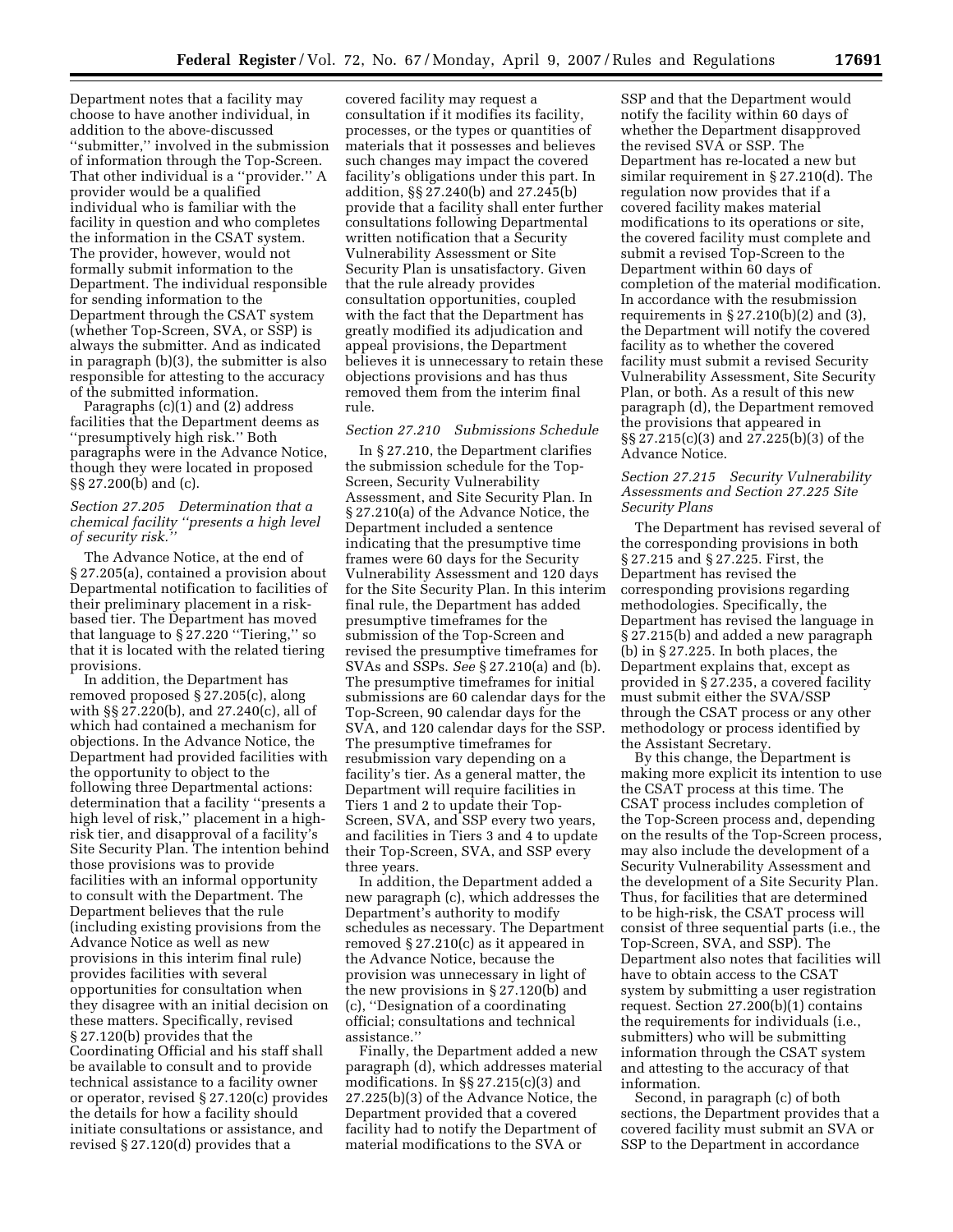with the schedule provided in § 27.210. This captures the requirement that had been located in proposed § 27.240(a)(1) of the Advance Notice.

Third, in paragraph (d) of both sections, the Department revised the update/revision provisions for submitting SVAs and SSPs. In the Advance Notice, the Department indicated that covered facilities must update or revise their SVAs or SSPs based on a schedule set by the Assistant Secretary. Because the Department has established a submission schedule in § 27.210, the Department now includes cross-references in § 27.215(d)(1) and  $\S 27.225(d)(2)$  to that schedule. As a related matter, in § 27.215(d), the Department moved the general submissions schedule requirement to § 27.215(d)(1), thereby re-locating the provision formerly in § 27.215(d)(1) to § 27.215(d)(2).

Fourth, the Department has removed the language about material modifications from proposed § 27.215(c)(3) and § 27.225(b)(3). As discussed in the summary of § 27.210, the Department added a new, but similar, provision to § 27.210(d). The new provision now captures the concept contemplated in proposed § 27.215(c)(3) and § 27.225(b)(3).

With respect to changes to § 27.225 only, the Department has added a provision that requires facilities to conduct annual audits of their Site Security Plans. *See* § 27.225(e). This provision had been implied in the recordkeeping requirement in the Advance Notice (*see* § 27.255(a)(6)) and is now explicit. DHS made some additional revisions to the corresponding recordkeeping provision, in which DHS more clearly specifies the audit-related records that covered facilities should maintain.

Finally, throughout this document, the Department now uses the term ''Security Vulnerability Assessment'' (or SVA) instead of the term ''Vulnerability Assessment'' or (VA), which the Department had used in the Advance Notice. The Department intends no change in meaning with this revision.

#### *Section 27.220 Tiering*

The Department has added several paragraphs to this section. Section 27.220(a) addresses the Department's preliminary determination as to a facility's risk-based tier. Paragraph (a) is based on language that had been in the Advance Notice at the end of § 27.205(a). The Department has elaborated on the Preliminary Tiering provision. Notably, the Department has indicated that it *shall* notify a facility of the Department's preliminary tiering

decision. This contrasts with the Advance Notice, which had merely indicated that the Department *may*  notify a facility of the Department's preliminary tiering decision.

Section 27.220(b) is not a new subsection; rather, it contains the language that was previously located in § 27.220(a). Note that the Department has removed paragraph (b) as proposed in the Advance Notice. Paragraph (b) had contained an objections provision. For a discussion of the Department's decision to remove the objections provisions from this rule (in §§ 27.205(c), 27.220(b), and 27.240(c)), see the summary under § 27.205(c).

Section 27.220(c) is a new subsection. The Department is reiterating, in part, what it provides in the definitions section. The Department will place facilities in one of four risk-based tiers. Tiers will range from Tier 1, which contains the highest-risk covered facilities, to Tier 4, which contains the lowest-risk covered facilities. Finally, the Department separated the sentence located at the end of proposed § 27.220(a) into its own section, § 27.220(d).

# *Section 27.230 Risk-Based Performance Standards*

This section contains the risk-based performance standards that covered facilities must satisfy. The Department has added a sentence to § 27.230(a), noting that the ''acceptable layering of measures used to meet the standards will vary by risk-based tier.'' While all facilities must satisfy the performance standards, the measures sufficient to meet those standards will be more robust for those facilities that present higher levels of risk. In other words, the manner in which the standards are applied will require a higher level of security (and so provide for greater reduction in risk) for those facilities that present higher levels of risk. The Department will provide details about the application of these standards in guidance.

In addition, for each of the performance standards, the Department has added a short descriptor at the beginning of the subparagraph (e.g. paragraph (a)(1) begins with ''Restricted Area Perimeter,'' paragraph (a)(2) begins with ''Securing Site Assets,'' and so forth).

The Department has also revised some of the language related to specific performance standards. Section 27.230(a)(4) now provides that facilities must select, develop, and implement measures designed to ''[d]eter, detect, and delay an attack, creating sufficient time between detection of an attack and

the point at which the attack becomes successful.'' This revised language more adequately captures the concept that the Department had intended in the language in paragraph (a)(4) of the Advance Notice and is more complete. Section 27.230(a)(5) now requires facilities to secure and monitor the storage of hazardous materials, in addition to the shipping and receipt of hazardous materials. Section 27.230(a)(8) now contains a broader description of critical process systems. In the Advance Notice, the Department had used the acronym ''SCADA'' (Supervisory Control and Data Acquisition) to refer to instrumented control systems in general. In this interim final rule, the Department has provided more descriptive terminology to refer to critical process systems. For a further discussion of SCADA, see the Department responses to ''Comments on Specific Performance Standards.'' Section 27.230(a)(12) contains an expanded standard for background checks. For a further discussion of background checks, see the Department response to comments about ''Background Checks.'' Section 27.230(a)(15) now provides that facilities should report significant security incidents to local law enforcement in addition to the Department. Finally, the Department has removed the paragraph that was paragraph 27.230(a)(19) in the Advance Notice, because that standard was already addressed in paragraph (a)(14).

# *Section 27.235 Alternative security program*

The Department has revised this section to provide more detail about the process for Alternate Security Programs (ASPs). The basic requirement remains the same, in that certain covered facilities may submit ASPs, and the Assistant Secretary may approve those ASPs. *See* § 27.235(a). To accept an ASP, the Assistant Secretary must find that the program ''provides an equivalent level of security to the level of security established by this part.'' This language, which clarifies the standard for accepting ASPs, comes from the preamble of the Advance Notice and is consistent with the terms of Section 550. *See* 71 FR 78276, 78285.

In § 27.235(a)(1)–(2), the Department specifies, by tier, which facilities may submit ASPs in lieu of Security Vulnerability Assessments (SVAs) and which facilities may submit ASPs in lieu of Site Security Plans (SSPs). A Tier 4 facility may submit an ASP in lieu of a Security Vulnerability Assessment, Site Security Plan, or both. Tier 1, Tier 2, and Tier 3 facilities may submit an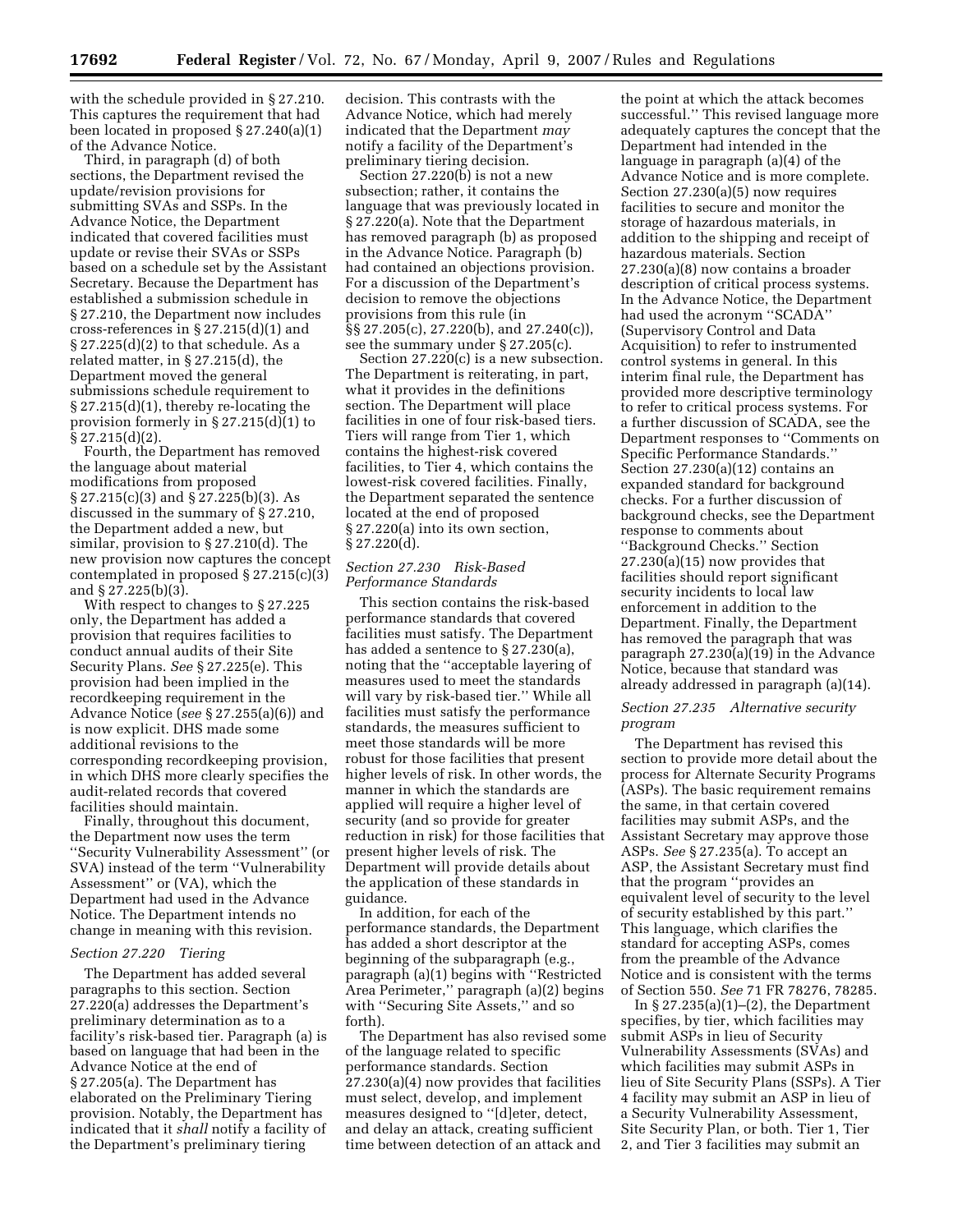ASP in lieu of a Site Security Plan. Tier 1, Tier 2, and Tier 3 facilities may not submit an ASP in lieu of a Security Vulnerability Assessment. Accordingly, Tier 1, Tier 2, and Tier 3 facilities will have to submit their SVA through the CSAT system.

With respect to Tier 4 facilities, the Department clarifies the following point: Given that the Department notifies a facility of its final placement in a risk-based tier following the Department's review of a covered facility's SVA (*see* § 27.220(b)), a facility will not know its final tier placement at the time it might decide to submit an ASP in lieu of a SVA. Because of that, the Department understands that facilities will rely on the Department's preliminary tiering determination made pursuant to  $\S 27.220(a)$ .

There are various reasons underlying the Department's decision not to accept ASPs as SVAs for Tier 1, Tier 2, and Tier 3 facilities. The Department needs a consistent baseline against which to compare risks and vulnerabilities across chemical facilities. (For a further discussion of this issue, see the Department's response to comments in  $\S III(B)(1)$ . As well, the Chemical Security Assessment Tool (CSAT) system uses an integrated approach to chemical facility security, and by considering SVAs that use the methodology in the CSAT system, the Department can take full advantage of that integrated approach. Furthermore, by using this electronic, integrated CSAT approach, the Department can more efficiently review and assess a greater number SVAs, and that is of importance considering the Department's phased implementation scheme to address the highest risk facilities first.

The Department acknowledges that many facilities have expended substantial resources and incurred significant expense to identify vulnerabilities and to develop security plans. The Department commends facilities for such efforts. The work performed on these efforts is valuable, and DHS is committed to capitalizing on these investments. The information developed in these efforts will be relevant to facilities as they complete the CSAT SVA. Facilities will be able to use the information from existing vulnerability assessments, and in many cases, the practical impact of requiring Tiers 1, 2, and 3 facilities use the CSAT SVA system will be one of formatting, i.e., facilities will have to enter their information from their existing vulnerability assessments into the format established by the CSAT system. While some additional analytical effort

will be required, even where the facility has produced a strong SVA, the effort will be considerably less than that at facilities that are starting without a preexisting SVA.

In addition, § 27.235(b) provides that the notice requirements for submitting ASPs correspond with the notice requirements (including the approval and disapproval process) for SVAs and SSPs. In other words, if a facility is submitting an ASP in lieu of an SVA, the process in § 27.240 applies, and if a facility is submitting an ASP in lieu of an SSP, the process in § 27.245 applies.

# *Section 27.240 Review and Approval of Security Vulnerability Assessment and Section 27.245 Review and Approval of Site Security Plans*

In this interim final rule, the Department has separated the review and approval of SVAs and SSPs into two separate sections. In the Advance Notice, both sets of requirements were located in § 27.240. In this interim final rule, the provisions related to Security Vulnerability Assessments are located in § 27.240, and the provisions related to Site Security Plans are located in § 27.245.

In addition, the Department made some changes to the corresponding provisions in the two separate sections. In both sections, the Department has removed the language (from proposed § 27.240(a)(1)) about time periods for submitting SVAs and SSPs. The Department has already addressed this issue in §§ 27.215(c)–(d) and §§ 27.225(c)–(d) (by providing that a facility must provide, update, and revise its SVA and SSP consistent with the schedule in § 27.210), so it was unnecessary to also include this language here. Also, in both sections, the Department has added new language about the disapproval of SVAs or SSPs. The Department added a new sentence, which provides that ''[i]f the resubmitted [SVA or SSP] does not satisfy the requirements of [§ 27.215 or § 27.225], the Department will provide the facility with written notification (including a clear explanation of deficiencies in the [SVA or SSP]) of the Department's disapproval of the [SVA or SSP].'' *See* § 27.240(b) and § 27.245(b).

Finally, the Department has added a provision in  $\S 27.245(a)(1)(iii)$ , indicating that the Department issues a Letter of Approval if it approves a facility's Site Security Plan in accordance with § 27.250. While this provision appears elsewhere in the rule (*see* § 27.245(b)), the Department thought it was appropriate to include it here as well.

The Department has removed 27.240(c) as proposed in the Advance Notice. Paragraph (c) had contained an objections provision. For a discussion of the Department's decision to remove the objections provisions from this rule (in §§ 27.205(c), 27.220(b), and 27.240(c)), see the summary under § 27.205(c).

# *Section 27.250 Inspections and Audits*

The Department has added additional provisions to the inspection and audit section. In § 27.250(c), the Department discusses the time and manner requirements for inspections. While the Department will generally provide facilities with 24-hour advance notice of inspections, the Department recognizes two exceptions where an unannounced inspection might occur. The Department included the first exception in the Advance Notice, and the Department has added the second exception in this interim final rule. For a further discussion, see the Discussion of Comments in § III(F) on ''Inspections and Audits.''

In § 27.250(d), the Department addresses various details related to the inspectors who will conduct inspections and audits. This is a new paragraph that was not in the Advance Notice. Although Congress has not provided the Department with administrative subpoena authority, this paragraph explains that inspectors will have credentials and may administer oaths and receive affirmations upon consent. It also provides details about the means by which inspectors may gather information and the access that inspectors will have to records. The Department has also added a paragraph (e), which addresses confidentiality. Finally, the guidance paragraph, which had been located in paragraph (d) has been moved to paragraph (f).

# *Section 27.255 Recordkeeping Requirements*

The Department revised various provisions related to recordkeeping. With respect to  $\S 27.255(a)(1)$ , the Department added a few additional record requirements regarding training. In addition to keeping records of the date and location of each training session, time of day and duration of each session, the name and qualifications of the instructor, and a clear, legible list of the attendees including attendees' signatures, the facility must also keep at least one other unique identifier for each attendee receiving training and the results of any evaluation or training. The Department also added a requirement to § 27.255(b), requiring facilities to keep submitted Top-Screens in addition to submitted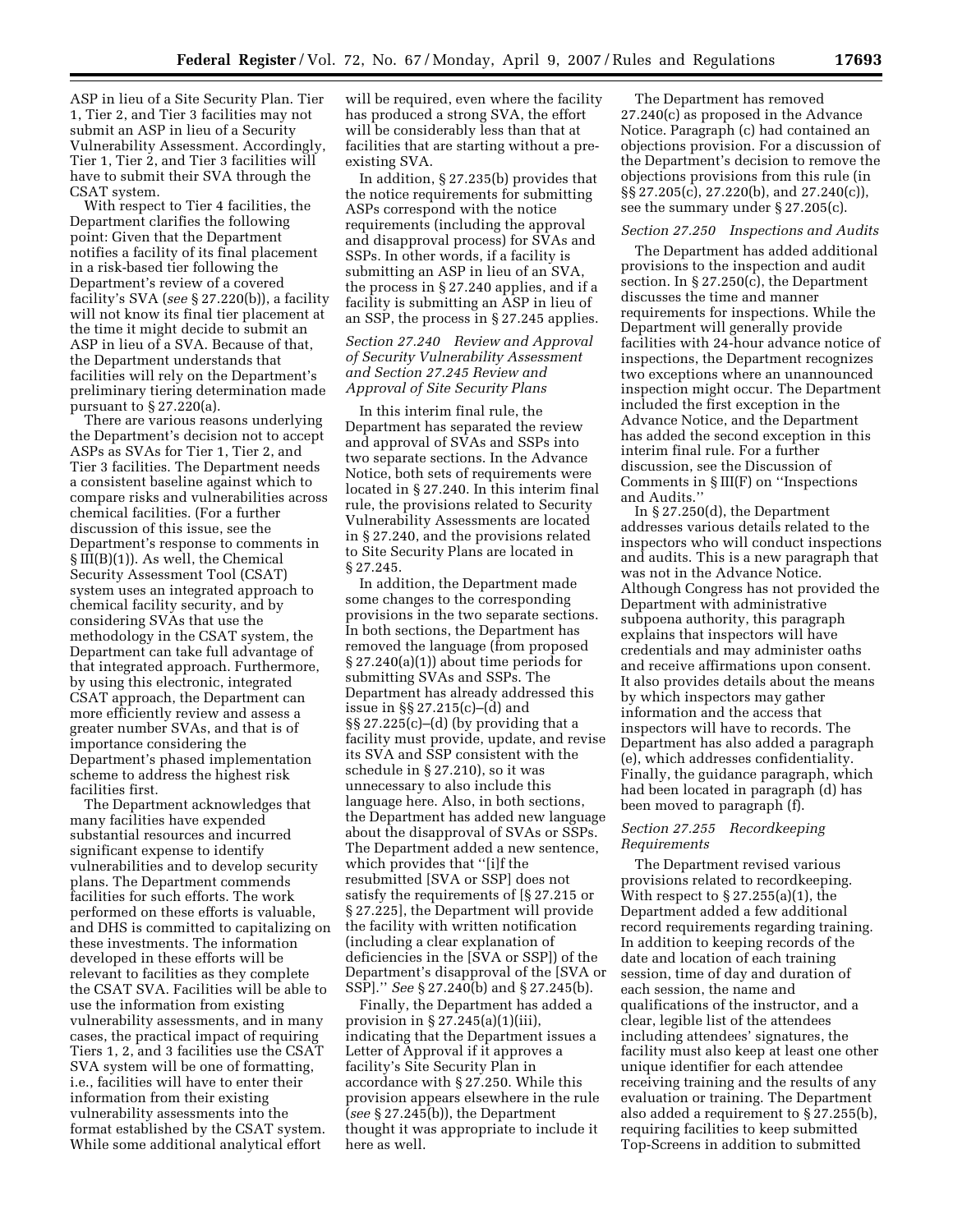SVAs and SSPs. In addition, as discussed above in the summary for § 27.225(e), the Department revised the recordkeeping provision related to internal audits. *See* § 27.255(a)(6).

The Department also added a new paragraph (c), allowing the Department to request that covered facilities make available records kept pursuant to other Federal programs or regulations. The Department would make such requests for records to the extent that any such records were necessary for security purposes. As a result of adding new paragraph (c), the Department had to redesignate proposed paragraph (c) as paragraph (d).

#### *Subpart C*

The Department has substantially revised Subpart C, which contains the provisions for Orders, Adjudications, and Appeals.

## *Section 27.300 Orders*

The Department has restructured the Orders provisions. Whereas the Advance Notice contained four separate sections (*see* §§ 27.300, 27.305, 27.310, and 27.315), the Department has now consolidated all of the Order provisions into one section, § 27.300. The main substance of the Orders provisions, however, remains the same. Pursuant to § 27.300(a), the Assistant Secretary can issue an Order for any instance of noncompliance. For example, the Assistant Secretary may issue an Order for a facility's refusal to complete a Top-Screen, failure to allow an inspection, or failure to update a Site Security Plan.

Beyond a basic Order, the Assistant Secretary may issue an Order Assessing Civil Penalty, an Order to Cease Operations, or both, where it determines that a facility is in violation of any Order issued pursuant to paragraph (a). *See* § 27.300(b). Orders Assessing Civil Penalty are for a continual noncompliance, a repeated pattern of noncompliance or egregious instances of noncompliance. Orders to Cease Operations are the most serious Orders that the Assistant Secretary might choose to issue under this regulatory scheme. The Assistant Secretary will use such a measure cautiously and judiciously and will balance the immediate security needs with the possible impact (e.g., economic impact or national security effect) of such an Order on the chemical industry and the Nation as a whole. As the Department wrote in the Advance Notice, ''This authority would be utilized when no other options will achieve the required result.'' *See* 71 FR 78276, 78287.

Paragraphs (c) through (f) of § 27.300 address the process and procedures for Orders. Section 27.300(c) lists the information, at a minimum, that the Assistant Secretary must include in an Order and also notes that the Assistant Secretary may establish further procedures for the issuance of Orders. Section 27.300(d) notes that a facility must comply with the terms of the Order by the date specified in the Order. Section 27.300(e) indicates that a facility has the right to seek an adjudication to review the decision of the Assistant Secretary to issue an Order, and § 27.300(f) addresses final agency action.

With respect to the staying of Orders, the Department addresses this issue in the new adjudications sections. Specifically, § 27.310(b)(4) provides that an Order is stayed from the timely filing of a Notice of Application for Review until the Presiding Officer issues an Initial Decision, unless the Secretary lifts the stay due to exigent circumstances pursuant to § 27.310(d). The new adjudications section is discussed in more depth below.

# *Section 27.305 through 27.340 Adjudications*

Most significantly with respect to adjudications, the Department has provided facilities with the opportunity to seek review of specified decisions before a neutral adjudications officer. A facility or other person may seek review of the following Department (i.e., Assistant Secretary) determinations: (1) A finding, pursuant to  $\S 27.230(a)(12)(iv)$  that an individual is a potential security threat; (2) The disapproval of a Site Security Plan pursuant to  $\S 27.245(b)$ ; or (3) The issuance of an Order pursuant to § 27.300(a) or (b). *See* § 27.310(a).

The procedures for Applications are found in § 27.310(b). To institute Adjudication Proceedings, the facility or other person (''Applicant'') must file a Notice of Application for Review within seven calendar days of notification of the Assistant Secretary's determination. *See* § 27.310(b)(1)–(2). Then, in an Application for Review, the Applicant must explain his or her position (i.e., explain why the Assistant Secretary's determination should be set aside). The Applicant has 14 calendar days from the date of notification of the Assistant Secretary's determination to file and serve an Application for Review. *See*  § 27.310(b)(5). The Assistant Secretary, through the Office of the General Counsel, shall file and serve a Response within 14 calendar days of the filing and service of the Application for Review. *See* § 27.310(c). Finally, the Secretary may make certain procedural

modifications in exigent circumstances. *See* § 27.310(d).

A Presiding Officer is the neutral adjudications officer who handles these proceedings. The Secretary shall appoint a Presiding Officer, consistent with the requirements in § 27.315. A Presiding Officer shall immediately consider whether a summary adjudication of an Application for Review is appropriate, and if the Presiding Officer finds that there is no genuine issue of material fact and that one party or the other is entitled to decision as a matter of law, then the record shall be closed and the Presiding Officer shall issue an Initial Decision on the Application for Review. *See*  § 27.330(b). Such summary decisions are governed by the procedures in § 27.330.

Where there is no summary decision, the Presiding Officer may conduct a hearing using the procedures specified in § 27.335. The Presiding Officer shall close and certify the record upon the completion of one of the following: a summary judgment proceeding, a hearing, the submission of post-hearing briefs, or the conclusion of oral arguments. *See* § 27.340(a). Based on the certified record, the Presiding Officer shall issue an Initial Decision, and the decision shall be subject to appeal pursuant to § 27.345.

In addition to the sections mentioned above, there are a few other sections that address provisions related to adjudications. Section 27.320 specifies the prohibition on ex parte communications during Proceedings. And § 27.325 provides that the Assistant Secretary bears the initial burden of proving the facts necessary to support the challenged administrative action at every proceeding instituted under this subpart.

Finally, as related to the Appeals section below, a Presiding Officer's Initial Decision is stayed from the timely filing of a Notice of Appeal until the Under Secretary issues a Final Decision, unless the Under Secretary lifts the stay due to exigent circumstances. *See* § 27.345(b)(4).

#### *Section 27.345 Appeals*

The interim final rule contains a revised appeals section. There are several differences. First, a facility or other person may appeal the Initial Decision of the Presiding Officer made pursuant to § 27.340(b). This differs from the Advance Notice, in which a facility could appeal a Departmental final determination regarding disapproval of a Site Security Plan and the Departmental issuance of an Order. *See* § 27.320 in the Advance Notice.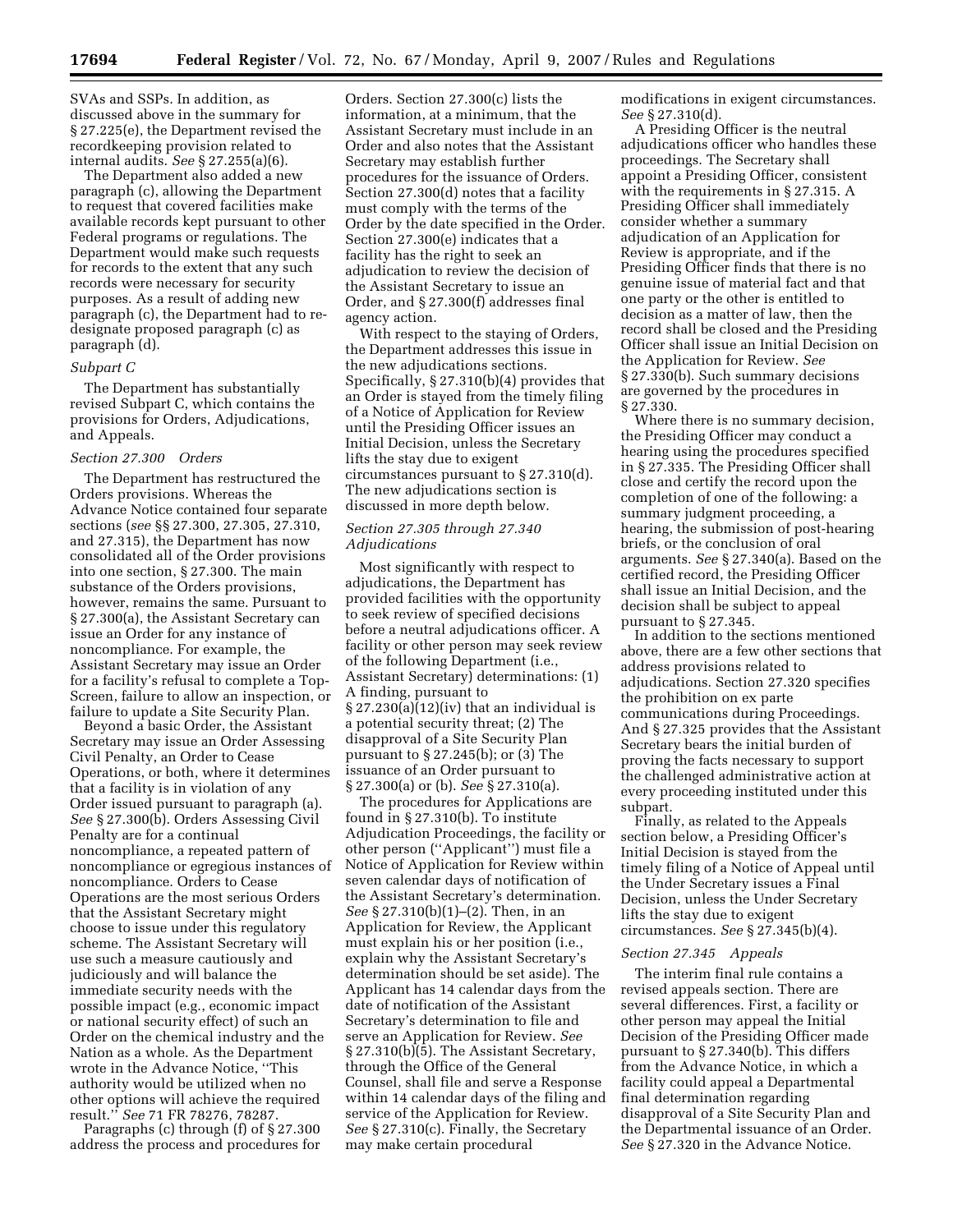Second, the Advance Notice provided that the Under Secretary would make decisions for most categories of appeals, and the Deputy Secretary would make decisions for one category of appeal. This interim final rule provides that all appeals go to the Under Secretary or his designee acting as a neutral appeals officer. Third, as is discussed in more depth below, the procedures for an appeal have changed.

The Assistant Secretary, a facility, or other person (''Appellant'') may institute an Appeal by filing a Notice of Appeal within seven calendar days of notification of the Presiding Officer's Initial Decision. *See* § 27.345(b)(1)–(3). The Appellant shall then file and serve a Brief within 28 calendar days of the notification of the Presiding Officer's Initial Decision. *See* § 27.345(b)(5). The Appellee shall file and serve its Opposition Brief within 28 days of the filing of Appellant's Brief. *See*  § 27.345(b)(6). The Under Secretary shall issue a Final Decision and serve it on the parties. A Final Decision by the Under Secretary constitutes final agency action. *See* § 27.345(f).

In addition to the provisions mentioned above, the Department notes the following: Pursuant to § 27.345(b), the Under Secretary may provide for an expedited appeal; pursuant to § 27.345(c), ex parte communications are prohibited; and pursuant to § 27.345(c), a facility or other person may elect to have the Under Secretary participate in any mediation or other resolution process by expressly waiving, in writing, any argument that such participation has compromised the Appeals process. In addition, pursuant to § 27.345(g), the Secretary may establish procedures for the conduct of appeals.

#### *Subpart D*

# *Section 27.400 Chemical-Terrorism Vulnerability Information*

The Department has made numerous clarifying changes to the chemicalterrorism vulnerability information (CVI) section. Some of these changes corrected typographical errors, while several others clarified existing provisions. With respect to a minor change, note that, in § 27.400 of the Advance Notice, the Department referred to CVI as ''Chemical-terrorism Security and Vulnerability Information'' and in this interim final rule, the Department now refers to CVI as ''Chemical-terrorism Vulnerability Information.'' The Department intends no change in meaning with this revision.

The Department has highlighted below the more substantive changes to § 27.400. With respect to paragraph (c), the Department has removed paragraph (c)(2), because that concept is already covered in paragraph  $(e)(1)(v)$ . In paragraph (d)(1), the Department provides that covered persons must protect all CVI in their possession or control, including electronic data. In paragraph (e)(1), the Department added language providing that a person who might have a ''need to know'' includes ''state or local officials, law enforcement officials, and first responders.'' In paragraph (e)(1)(ii), the Department clarified that a person in training will only have access to CVI that he needs as part of his training, and in paragraph (e)(1)(iv), the Department clarified that a the person in a fiduciary relationship with a covered person who is representing or providing advice to that covered person will also have a need to know CVI. In paragraph (e)(2)(iii), the Department provides that it may require non-Federal persons seeking access to CVI to complete a non-disclosure agreement before such access is granted. In paragraph (f)(3), the Department shortened the distribution limitation statement and added a new sentence at the end, which provides: ''[i]n any administrative or judicial proceedings, this information shall be treated as classified information in accordance with 6 CFR §§ 27.400(h) and (i).'' And in paragraphs  $(h)(1)$ ,  $(i)(1)$ , and  $(i)(2)$ , the Department made it clear that these sections apply to the disclosure of CVI in the context of administrative or judicial enforcement proceedings of section 550 only, not any other kind of enforcement proceeding. Similarly, in paragraph (i)(7)(iii), the Department made it clear that this section applies only to judicial enforcement proceedings and not any other judicial proceeding.

# *Section 27.405 Review and Preemption of State Laws and Regulations*

The Department has made several changes to § 27.405, including various regulatory text changes. Among those changes, the Department has added paragraph (a)(1). The Department wishes to avoid any unintended consequences in the program's interaction with other Federal requirements. For this reason, § 27.405(a)(1) provides that ''[n]othing in this regulation is intended to displace other federal requirements administered by the Environmental Protection Agency, U.S. Department of Justice, U.S. Department of Labor, U.S. Department of Transportation, or other federal agencies.'' For a further discussion of

these changes and preemption in general, see the section below entitled ''Executive Order: 13132: Federalism.''

# *Proposed Appendix A: DHS Chemicals of Interest*

In the Advance Notice, the Department sought comment on appropriate sources of information or methodologies for evaluating and categorizing chemical facilities.'' *See* 71 FR 78276, 78282. The Department responds to those comments below in the ''Discussion of Comments.'' In this interim final rule, the Department has decided to evaluate chemical facility risks by, in part, classifying facilities by particular chemicals. In proposed Appendix A, the Department has included a list of ''DHS Chemicals of Interest'' along with Screening Threshold Quantities, or STQs, for each chemical. The Department has established STQs to trigger preliminary screening requirements. The STQ is not the threshold quantity for establishing whether a given facility is a high-risk facility, but only sets a threshold to require a facility to complete and submit a CSAT Top-Screen. As noted in the ''Public Participation'' section above, the Department is accepting public comment on proposed Appendix A for 30 days. Following the close of the comment period, the Department will review the comments and publish a final Appendix A. The requirements related to Appendix A, which are found in §§ 27.200(b)(2) and 27.210, will become operative on the date that the Department publishes a final Appendix A.

Pursuant to  $\S 27.200(b)(2)$ , if a facility possesses any chemicals identified in Appendix A at the corresponding quantities, the facility must complete and submit a Top-Screen. Consistent with the submission requirements in § 27.210(a)(1), the facility must complete the Top-Screen within 60 calendar days of the effective date of a final Appendix A or within 60 calendar days of coming into possession of any such chemical at the corresponding quantity. (As indicated in the regulatory text, this submission requirement is not operative until the Department publishes a final Appendix A.) Note that this provision does not affect the Department's ability to contact facilities independently of this list. Pursuant to § 27.200(b)(1), DHS may notify facilities, on an individual basis or through an additional **Federal Register** notice, that they need to complete and submit the Top-Screen. The Department notes that, where a facility has a question as to whether it should complete a Top-Screen, the facility can contact the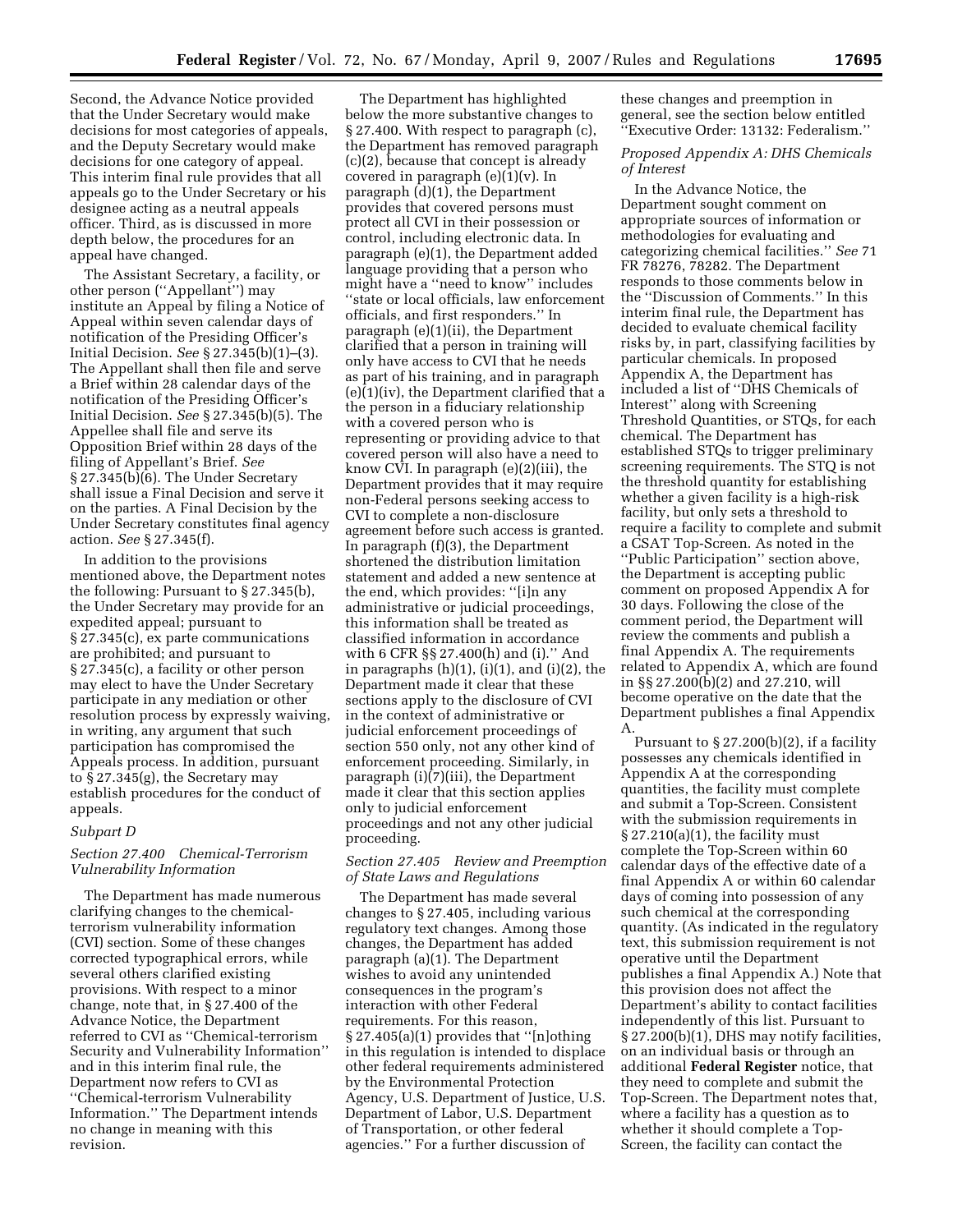Department and seek a consultation pursuant to § 27.120.

The Department reiterates that the presence or amount of a particular chemical listed in Appendix A is not the sole factor in determining whether a facility presents a high-level of security risk and is not an indicator of a facility's coverage under this rule. The DHS Chemicals of Interest list merely directs certain facilities to complete and submit the Top-Screen. This list serves as a tool to aid the Department in gathering information needed to administer the program under Section 550. In order for the Department to assess compliance by particular chemical facilities with the regulation (*see* Section 550(e)), the Department must first obtain information to determine whether the particular chemical facilities qualify for coverage under Section 550. The list set out in Appendix A serves as a procedural tool designed to aid the Department in determining which facilities must comply with the substantive standards. Only after the Department gathers additional information through the Top-Screen process will the Department make a determination as to whether a facility presents a high risk and therefore must comply with the regulatory requirements to ensure adequate security. Under Section 550, the Department has the authority to use its best judgment and all available information in determining whether a facility presents a high level of security risk.

In developing the ''DHS Chemicals of Interest'' list, the Department has looked to existing sources of information and has then drawn on many of those sources of information, including some of the sources that commenters suggested. Those sources include the following: (1) The chemicals contained on the EPA's RMP list. Pursuant to the Clean Air Act (42 U.S.C. 7401, et seq.), which provides that the EPA shall promulgate a list of substances that ''in the case of accidental release, are known to cause or may reasonably be anticipated to cause death, injury, or serious adverse effects to human health or the environment (*see* 42 U.S.C. 7412(r)(3)), the EPA promulgated two lists. Table 1 is titled ''List of Regulated Toxic Substances and Threshold Quantities for Accidental Release Prevention,'' and Table 3 is titled ''List of Regulated Flammable Substances and Threshold Quantities for Accidental Release Prevention'' (*see* 40 CFR 68.130); (2) The chemicals from the Chemical Weapons Convention (CWC). Section 6701, et seq. of Title 22 of the United States Code implements the

Convention on the Prohibition of the Development, Production, Stockpiling and Use of Chemical Weapons and on Their Destruction. The CWC covers three lists, or ''schedules'' of chemicals. Schedule 1 chemicals are provided in Supplement No. 1 to 15 CFR part 712, Schedule 2 chemicals are provided in Supplement No. 2 to 15 CFR part 713, and Schedule 3 chemicals are provided in Supplement No. 3 to 15 CFR part 714; and (3) Hazardous materials, including gases poisonous by inhalation (PIH) and explosive materials, which the Department of Transportation regulates. *See* 49 CFR 173.115(c), 49 CFR 173.50(b), and 49 CFR 172.101. The Department has also considered other categories of chemicals, such as chemicals that can be used as precursors for Improvised Explosive Devices (IEDs) and certain water-reactive materials that produce toxic gases.

The Department makes a few points with respect to the list in Appendix A. First, DHS is not using any existing list (e.g., the EPA RMP list) as its sole source, and DHS is not classifying all facilities on a list in one particular way (i.e., classifying all RMP facilities as high-risk). By using multiple sources at this initial phase, DHS believes it is obtaining a more complete picture of the universe of facilities that may qualify as high-risk. Second, in identifying the types and STQs of chemicals for Appendix A, the Department has sought to be sufficiently inclusive of chemicals and quantities that might present a high level of risk under the statute without being overly inclusive and therefore capturing facilities which are unlikely to present a high level of risk.

In addition to drawing on information from existing sources, the Department has identified chemicals by considering three security issues. These three security issues, which are explained below, address multiple risk areas.

1. *Release*—DHS believes that certain quantities of toxic, flammable, or explosive chemicals or materials, if released from a facility, have the potential for significant adverse consequences for human life or health.

2. *Theft or Diversion*—DHS believes that certain chemicals or materials, if stolen or diverted, have the potential to be used as weapons or easily converted into weapons using simple chemistry, equipment or techniques in order to create significant adverse consequences for human life or health.

3. *Sabotage or Contamination*—DHS believes that certain chemicals or materials, if mixed with readilyavailable materials, have the potential to create significant adverse consequences for human life or health.

In proposed Appendix A, the Department lists the DHS Chemicals of Interest and identifies a Standard Threshold Quantity (STQ) for each chemical. To clearly identify each chemical, the Department includes the Chemical Abstract Service (CAS) number for each chemical. These chemicals listed in proposed Appendix A fall into the three categories identified above: chemicals with a release hazard, chemicals with a theft or diversion hazard, and chemicals with a sabotage or contamination hazard.

The Department acknowledges that there are two additional security issues that it is considering at this time, although it is not including any such chemicals that would trigger a Top-Screen submission. They include the following two issues:

1. *Critical Relationship to Government Mission*—DHS believes that the loss of certain chemicals, materials, or facilities could create significant adverse consequences for national security or the ability of the government to deliver essential services.

2. *Critical Relationship to National Economy*—DHS believes that the loss of certain chemicals, materials or facilities could create significant adverse consequences for the national or regional economy.

The Department is continuing to assess currently-available information about these chemicals critical to government mission and the national economy. The Department will use the information it collects through the Top-Screen process, as well as currentlyavailable information, as a means of identifying facilities responsible for economically critical and missioncritical chemicals.

#### **III. Discussion of Comments**

In the Advance Notice, DHS sought comment on proposed text for the interim final rule as well as on various implementation and policy issues concerning the chemical security program. DHS received a total of 106 public comments totaling more than 1,300 pages, including comments from thirty-two trade associations, thirty companies, thirteen private citizens, ten state agencies and associations, seven advocacy and safety groups, eight U.S. Representatives, five U.S. Senators, four unions, one Local Emergency Planning Committee, one professional association, one international standards committee, and the U.S. Small Business Administration.

Commenters generally applauded this effort from the Department and commended the general approach that the Department is taking. However,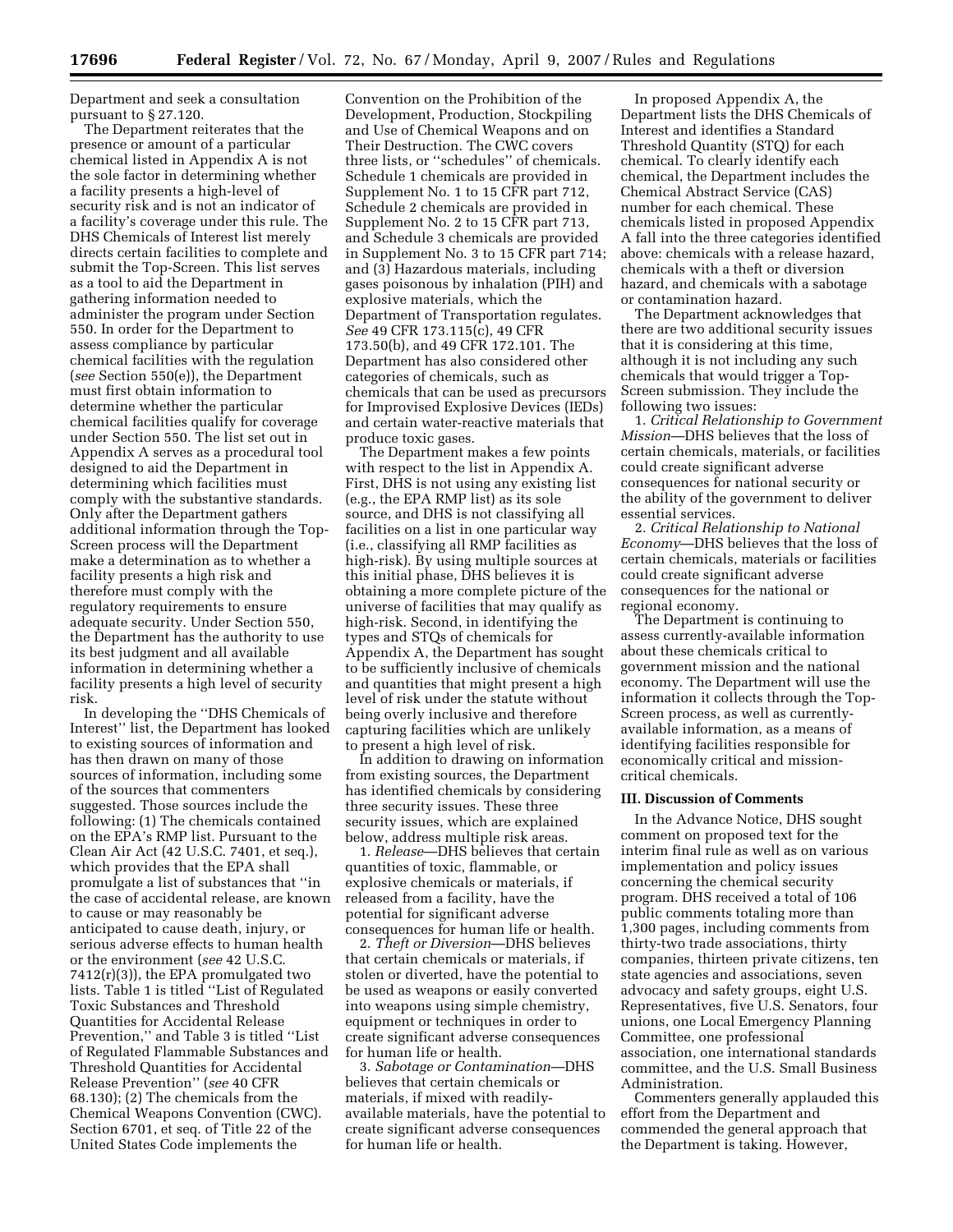commenters also raised some specific concerns. In the sections below, DHS provides a topical summary of the comments and responses to those comments.

# *A. Applicability of the Rule*

1. Definition of ''Chemical Facility or Facility''

The Advance Notice defined ''Chemical Facility or facility'' to mean ''any facility that possesses or plans to possess, at any relevant point in time, a quantity of a chemical substance determined by the Secretary to be potentially dangerous or that meets other risk-related criterion identified by the Department. \* \* \*'' *See* proposed § 27.100.

*Comment:* While a few industry and State agency commenters supported this definition, commenters generally thought that the proposed definition was broad. In particular, several industry commenters, an industry association, a labor union, and a State agency thought the proposed definition was overly broad and consequently did not inform facilities about whether they would be regulated. They noted that the definition did not name the regulated chemical substances or the threshold quantities. One commenter argued that DHS's failure to release to the public its proposed list of ''potentially dangerous chemicals'' and threshold amounts for those chemicals denies the public the opportunity to comment on key provisions of the rule that depend on whether the facility possess specified quantities of chemicals determined by DHS to be potentially dangerous. The commenter explained that it is difficult to comment on that aspect of the rule without knowing what the chemicals and thresholds are. An industry group cautioned that threshold quantities should be set high enough that retail establishments are not covered merely because they stock commercially acceptable quantities of commonly used chemicals. A few industry commenters and a member of Congress added that the definition of chemical facility should include the concepts of national security and economic criticality.

Several industry commenters supported the use of EPA's Risk Management Plan (RMP) program to help identify the initial group of regulated facilities. Commenters supported use of the RMP list of toxic substances as a basis for selecting chemical facilities. Likewise, one association felt that DHS should link its definition of chemical facility to those facilities covered by EPA's RMP, because it is a clear and defined list.

The industry commenters noted, however, that not all RMP facilities should be considered high-risk. One commenter pointed out that RMP does not take into account facilities that may cause substantial impacts from multiple tanks. A few commenters also recommended that DHS should consider facilities in EPA's Toxic Release Inventory program or facilities that handle DOT hazardous materials.

One commenter emphasized that the rule could focus on toxic gases at RMP threshold quantities, but warned that the RMP program has a different purpose. The commenter indicated that worst-case scenarios under RMP may be based on unrealistic assumptions. Another commenter indicated that DHS should consider certain substances from the Chemical Weapons Convention list when assessing overall risk. Finally, some industry commenters objected to the phrase ''possesses or plans to possess,'' because the term implies legal title or ownership rather than simple presence at the facility.

*Response:* Aside from the minor modification noted above, DHS is retaining the definition of chemical facility that it proposed in the Advance Notice. And while DHS is not defining ''chemical facility'' by listing specific chemicals, DHS is making available, with the issuance of this rule, a list of those chemicals and Screening Threshold Quantities (STQs) that it proposes to use to determine whether to further assess whether a chemical facility presents a high risk. Specifically, if a facility possesses any of the chemicals, at the corresponding quantities, in Appendix A (when finalized), the facility must complete and submit a Top-Screen within 60 calendar days. *See* § 27.200(b)(2) and § 27.210(a). The Department will continue to contact facilities individually and through additional **Federal Register** notices, as necessary. *See* § 27.200(b)(1). To the extent the Department notifies facilities through an additional **Federal Register** notice, the Department will engage in outreach activities with the chemical sector.

Finally, in response to specific comments above, the Department makes two additional points. The Department has retained the phrase ''possesses or plans to possess.'' DHS believes that phrase adequately captures the Department's intent. The plain meaning of those terms is not limited to ownership. Also, with respect to the commenter who cautioned that any types of threshold quantities should be high enough so that DHS does not cover all retail establishments that stock commercially acceptable quantities of

commonly used chemicals, DHS notes that it is aware of that issue. While DHS believes these STQs are set at levels that normally will not cover such retail establishments, DHS believes that, if a retail establishment does exceed any of these STQs, the retail establishment will have to complete the Top-Screen.

# 2. Multiple Owners and Operators

The second half of the definition of ''Chemical Facility or facility'' provides that the terms ''shall also refer to the owner or operator of the chemical facility. Where multiple owners and/or operators function within a common infrastructure or within a single fenced area, the Assistant Secretary may determine that such owners and operators constitute multiple chemical facilities depending on the circumstances.'' *See* § 27.105.

*Comment:* Comments were varied on the issue of multiple owners and operators. One industry commenter suggested that DHS should combine adjacent facilities under common ownership into a single facility, and other industry commenters thought that DHS should define certain adjacent facilities as less than the entire property. One industry commenter thought that DHS should allow facilities with multiple owners or operators to agree among themselves how to meet the requirements of this rule. A trade association noted that some large chemical facilities have third-party warehouses and leasing agreements and that the owners of the chemical facility should be responsible for security.

*Response:* DHS believes that it will generally be fairly straightforward for facilities to define their boundaries and identify the party (at their facility) that is responsible for compliance with the regulation. However, DHS acknowledges that, in some circumstances, the issue might be more complex. The Department will address these situations on a case-by-case basis. Both owners and operators of facilities, however, bear responsibility under the regulations for implementing measures that meet the regulatory standards.

3. Classifying Facilities Based on Hazard Class

*Comment:* In the preamble to the Advance Notice, DHS requested comment on whether it should use an approach based on hazard class, rather than use an approach where classifications are based on particular chemicals. Responses were mixed.

Several commenters favored the hazard class approach, noting that facilities are familiar with the DOT hazard classes, that the hazard classes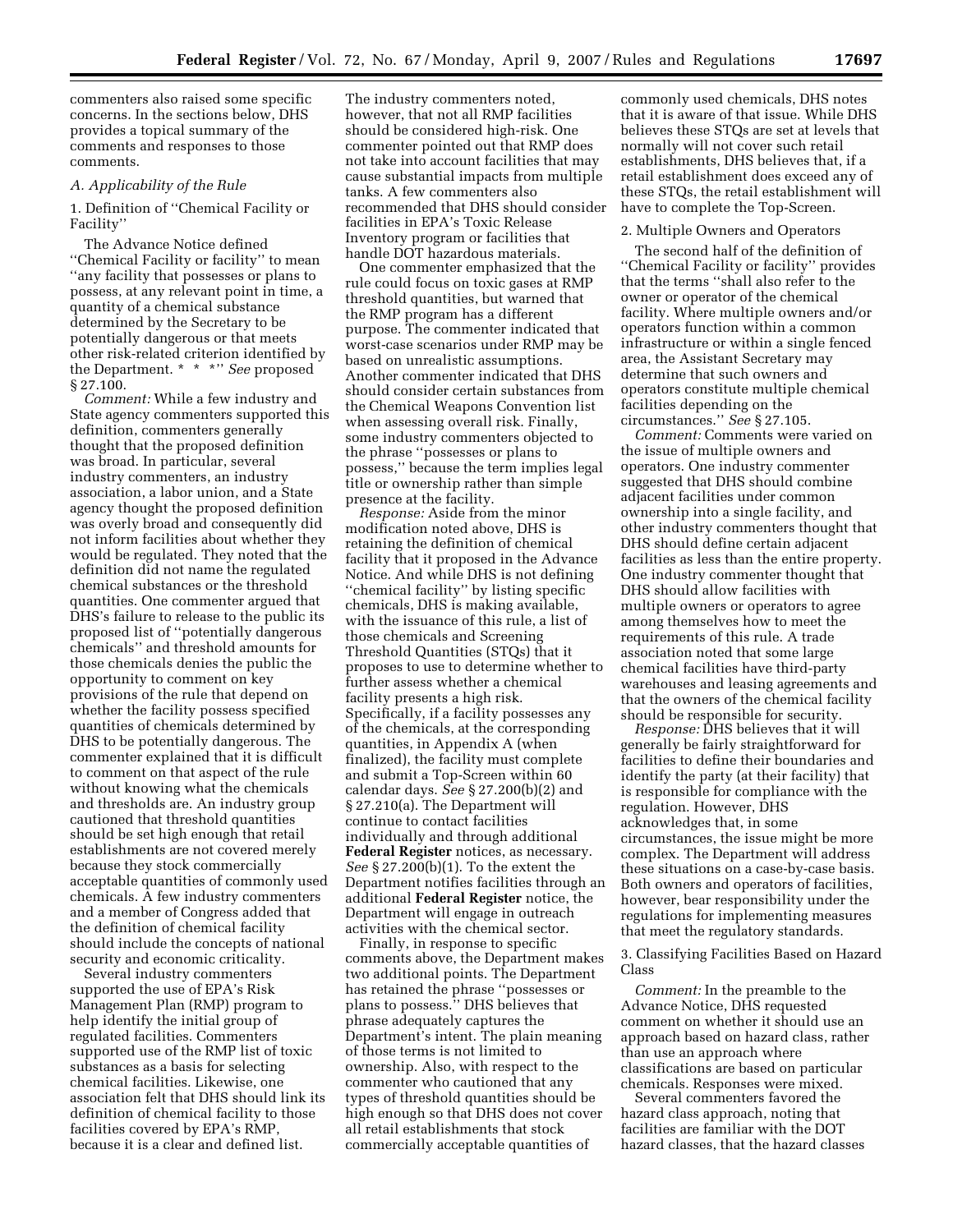may be harmonized with international requirements, and that the number of chemicals (in a non-hazard class approach) might otherwise be very large. Some of the commenters who favored the hazard class approach also noted some caveats to its use. Industry commenters and a State agency warned that the hazard class approach could result in the inclusion of chemicals that do not pose a security risk. Conversely, others noted that the hazard classes may not include chemicals of concern from a terrorism perspective. Commenters noted that other agencies may regulate the hazard classes under other programs. Also, one State agency association pointed out that a combination of chemicals might be more dangerous than any one chemical. One firm suggested that the DHS approach should include both the hazard class approach and the classification of chemicals approach.

A few industry commenters indicated that basing the applicability of the rule on hazard classes would be inappropriate and that they favored a list of security-sensitive chemicals with threshold quantities. One trade association supported the use of lists of particular chemicals, explaining that they thought it would lead to more accurate assessments of likelihood and consequence and therefore risk. They also argued that DHS publish the list in the final rule.

*Response:* As explained above, DHS is publishing a list of ''Chemicals of Interest'' in Appendix A to this interim final rule. The list contains specific chemicals and STQs. That list is a baseline screening threshold against which facilities will know whether they need to complete and submit a Top-Screen. While DHS's primary approach will be through the classification of chemicals, DHS will not preclude the use of the hazard classes for certain purposes in the performance standard guidelines.

4. Applicability to Specific Chemicals or Quantities of Chemicals

*Comment:* Several commenters discussed specific chemicals and whether or not the regulation should cover facilities that possess those chemicals. Several commenters thought that DHS should not cover anhydrous ammonia or ammonium nitrate, both of which are discussed in more depth below. A local government agency urged DHS to cover facilities that store propane, while other commenters indicated that DHS should not cover flammable fuels such as propane. A few commenters noted that some facilities may have only small amounts of

chemicals or may handle them only intermittently. A trade association suggested that DHS should allow such facilities to adjust their level of security to the level of risk. Another commenter urged DHS to consider the nature of batch production facilities, which make a continually changing mix of products using a continually changing, and often unpredictable, mix of ingredients.

With respect to anhydrous ammonia, commenters noted that the chemical is in the EPA RMP list but indicated that it should not be a chemical that DHS regulates. They explained that ammonia refrigeration is used for dairy and food processing facilities and that those facilities do not pose a significant risk to human health, national security, or the economy, because an attack on such a facility would not result in a catastrophic release of ammonia. In addition, the commenters stated that the food industry (which uses anhydrous ammonia for refrigeration) should not have to spend its resources enhancing security for refrigeration systems.

With respect to ammonium nitrate (AN), some industry commenters noted that AN is an important part of the economy in both the explosives and the fertilizer industries. They noted that the threat posed by AN is not that of a direct attack but of theft or diversion for later criminal misuse. While they said that DHS should focus not only on the possibility of a direct attack at facilities with ''weaponizable'' chemicals, but on facilities with risks of theft or diversion, they suggested that DHS place those facilities (*i.e.*, those with risk of theft or diversion) in lower-risk tiers.

One commenter recommended requirements for chain-of-custody control and suggested that the ATF could assist in enforcement at AN sites with commercial explosives; other commenters favored regulation by DHS, not ATF. Another commenter believed that DHS should work with the U.S. Department of Agriculture and producer groups in deciding whether to regulate an agriculture operator or supplier. An industry commenter noted that the mere presence of AN at a site should not trigger application of DHS's screening process. Two members of Congress argued that the rule should apply to AN manufacturing facilities, but they agreed with DHS and other commenters that DHS should subject AN facilities to regulatory requirements based on the nature of the facility and risk assessment results. The commenters thought that by including AN facilities in the regulatory program, DHS would make it more difficult for terrorists to acquire this product.

*Response:* The Department's regulatory scheme will cover chemical facilities that present a high risk because they possess or plan to possess chemicals that terrorists may use or target in the furtherance of acts of terrorism. Facilities that possess chemicals that are hazardous and can be used as weapons, such as anhydrous ammonia or ammonium nitrate, will be regulated if they present a high risk. However, a facility that possesses a chemical substance that does not cause it to present a high risk (taking into account all relevant factors), or possesses an otherwise hazardous chemical in an amount that is below what would cause the facility to present a high risk (again, taking into consideration all relevant factors), will not be regulated.

Accordingly, with this interim final rule, DHS plans to regulate high-risk facilities with ammonium nitrate and anhydrous ammonia using the same risk-based approach under which it plans to regulate all other high-risk facilities. If DHS later decides that any individual chemicals warrant specialized attention in regulatory provisions, DHS will address such chemicals through future rulemakings.

#### 5. Applicability to Types of Facilities

*Comment:* A few commenters suggested that the rule should not apply to railroad facilities, because such facilities are covered by current and proposed requirements from the Department of Transportation's (DOT) Federal Railroad Administration and Pipeline and Hazardous Materials Safety Administration and DHS's Transportation Security Administration (TSA). Those commenters asserted that railroads should be treated separately from fixed facilities and that the proposed requirements are inappropriate for railroad facilities. One commenter requested exemptions for motor vehicles and rail cars that are ''in transit.'' Another commenter asked DHS to take a system-wide approach and recognize the interdependence of chemical facility and rail security.

*Response:* Regulating chemicals in the railroad system is a complex issue, and DHS continues to evaluate it. TSA is the lead component within DHS for the security of transportation facilities and has initiated some recent efforts to address rail security, including Voluntary Agreements with the rail industry and a Notice of Proposed Rulemaking on Rail Transportation Security. *See* 71 FR 76852 (December 21, 2006). With respect to chemical security, certain aspects of Section 550 and TSA's authorities are concurrent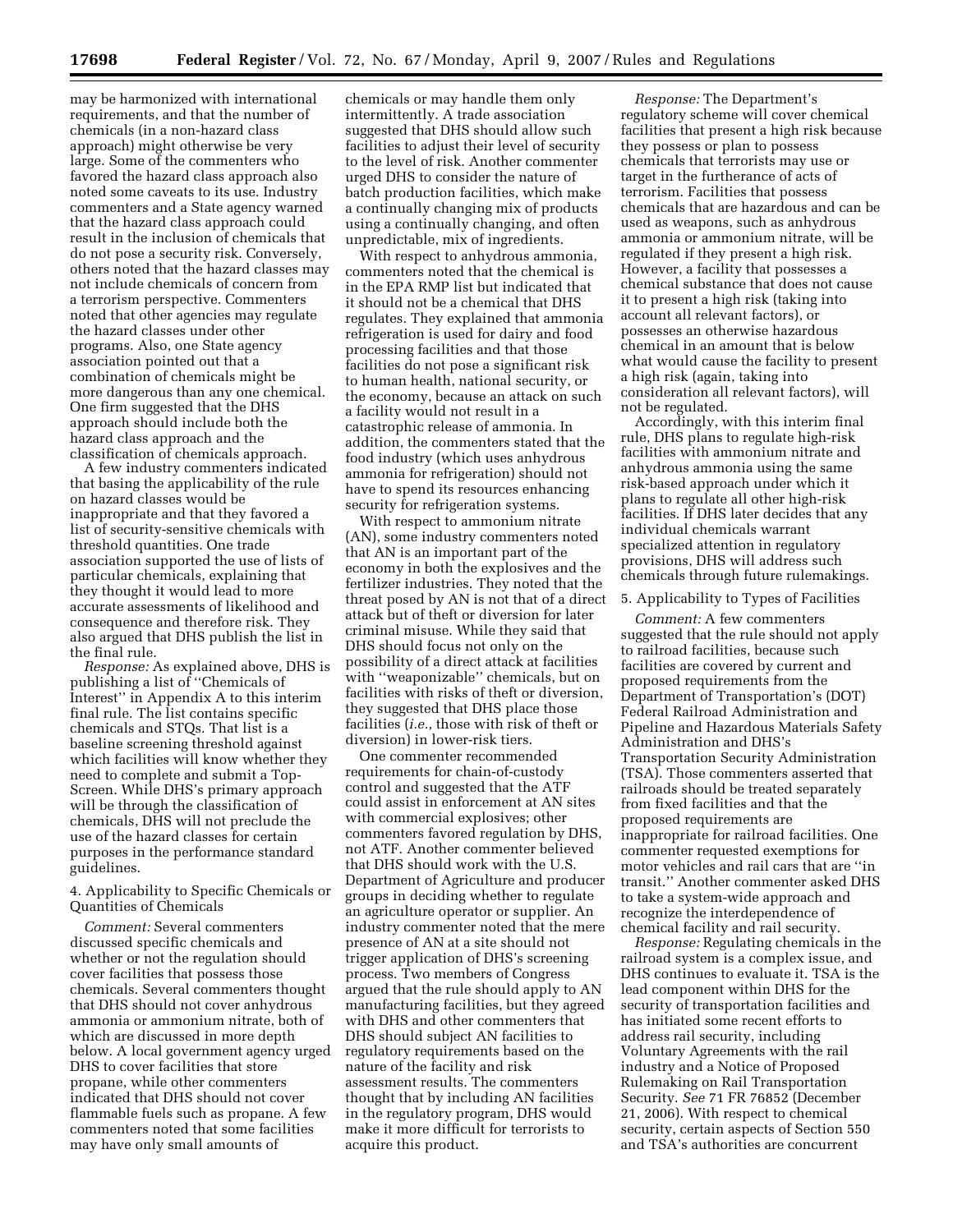and overlapping. DHS is working, and will continue to work, with its components, including TSA, to determine whether DHS will include railroad facilities in its chemical security program. DHS presently does not plan to screen railroad facilities for inclusion in the Section 550 regulatory program, and therefore DHS will not request that railroads complete the Top-Screen risk assessment methodology. DHS may in the future, however, reevaluate the coverage of railroads, and would issue a rulemaking to consider the matter.

*Comment:* Commenters asked about the applicability of the rule to natural gas pipelines and facilities, with some noting that DHS should not regulate pipelines because DOT/PHMSA and DHS/TSA already regulate safety and security of pipelines. Other commenters asked about DHS's plans to address other large facilities, such as mines. One engineer pointed out that mining facilities can be very large and can cover thousands or tens of thousands acres but that the security-sensitive portions of those mines may be very small (*e.g.*, a single tank).

*Response:* Whether a facility is covered under this regulation is driven by a number of factors, including the specific types and quantities of chemicals at a given facility. Whether the Department will apply the requirements of this regulation to a facility depends, in part, on the chemicals present at that facility. In the case of natural gas pipelines, DHS has no intention at this time of requiring long-haul pipelines to complete the Top-Screen (or prepare Security Vulnerability Assessments and develop Site Security Plans). But chemical facilities otherwise covered by this regulation and with pipelines within their boundaries must treat those pipelines like any other asset, i.e., include measures in their Site Security Plan addressing the security of those pipelines.

Related to this, DHS makes a clarifying point about facility assets in general. DHS expects that facilities will address all facility assets in their Security Vulnerability Assessments and Site Security Plans, as any given facility asset has the potential to have an effect on the consequence and/or vulnerabilities of the facility. Facility assets include any items or structures (such as buildings, vehicles, laboratories, or test facilities) located on an area owned, operated, or used by the facility. Such assets may exist inside or outside of perimeter structures.

Similarly, the extent of coverage of mines in this regulation will depend in

part on the type and amount of chemicals present at any given mine facility. The Department expects that mines will comply with the requirements of § 27.200(b) and complete and submit the Top-Screen as required in that section. With respect to large mines that may only possess a concentrated amount of a given chemical in one discrete location, if the given chemical (and quantity) is one that the Department believes presents a security risk, the Department will expect that the facility will go through the screening process. While the facility may have to develop a Site Security Plan, the SSP would be tailored to the specific circumstances at the mine. The SSP for a large mine with a concentrated amount of one chemical in one location would surely look dramatically different than that of mine company with different circumstances (*e.g.*, a large mine with larger quantities of different types of chemicals spread throughout the mine or a smaller mine with moderate quantities of very hazardous chemicals in several different locations).

## 6. Statutory Exemptions

*Comment:* Some commenters asked why § 27.105(b) excluded certain facilities from the rule, and another commenter suggested that the exempted facilities should be reviewed to determine if they would be considered high-risk but for the exemption.

Other commenters suggested additional exemptions. One commenter suggested that the rule should not apply to most facilities that manufacture, sell, or reclaim lead-acid batteries, and another commenter believed DHS should exclude pesticide facilities. Yet another commenter thought that most facilities storing petroleum products, some of which are exempted under proposed § 27.105(b), are not high-risk facilities.

*Response:* In the authorizing legislation for this regulation, Congress exempted various facilities from this rule. *See* Section 550(a). DHS has included those exemptions in § 27.110(b) of the rule. The statute provides for the following exemptions: facilities regulated pursuant to the Maritime Transportation Security Act of 2002, Public Law 107–295, as amended; public water systems (as defined by Section 1401 of the Safe Drinking Water Act); water treatment works facilities (as defined by Section 212 of the Federal Water Pollution Control Act); any facilities owned or operated by the Departments of Defense and Energy; and any facilities subject to regulation by the Nuclear Regulatory Commission. The Department has considered the

exemptions requested by commenters, and, at this time, the Department does not intend to provide any additional regulatory text exemptions.

*Comment:* Some industry commenters supported the exemptions in § 27.110, such as the exemption for facilities regulated under the Maritime Transportation Security Act (MTSA). In addition, one association wanted to exclude from the Top-Screen requirements any facilities covered under MTSA. Other commenters asked for clarifying information about the exemptions.

*Response:* In the Advance Notice, the Department discussed the applicability of this rule to maritime facilities. *See* 71 FR 78276, 78290. In this interim final rule, the Department clarifies that it will apply the statutory exemption only to facilities regulated under 33 CFR part 105, Maritime Facility Security regulations. Part 105 of Title 33 of the Code of Federal Regulations is the only regulation that imposes the security plan requirements of 46 U.S.C. 70103 on maritime facilities.

*Comment:* A State agency believed that the Nuclear Regulatory Commission (NRC) exemption should apply only to facilities holding an NRC power reactor license and disagreed with the exemptions for public water systems and treatment works.

*Response:* The Department agrees with the commenter and will apply the statutory exemption to facilities where NRC already imposes significant security requirements and regulates the safety and security of most of the facility, not just a few radioactive sources. For example, a power reactor holding a license under 10 CFR part 50, a special nuclear material fuel cycle holding a license under 10 CFR part 70, and facilities licensed under 10 CFR parts 30 and 40 that have received security orders requiring increased protection, will all be exempt from 6 CFR part 27. A facility that only possesses small radioactive sources for chemical process control equipment, gauges, and dials, will not be exempt.

# *B. Determining Which Facilities Present a High-Level of Security Risk*

## 1. Use of the Top-Screen Approach

*Comment:* In general, many industry associations and chemical companies supported the use of a tiered approach that narrows DHS's focus to high-risk facilities. Several commenters pointed out as a problem the fact that they had been unable to review the details of the approach and associated criteria; several commenters suggested that knowledgeable parties should have an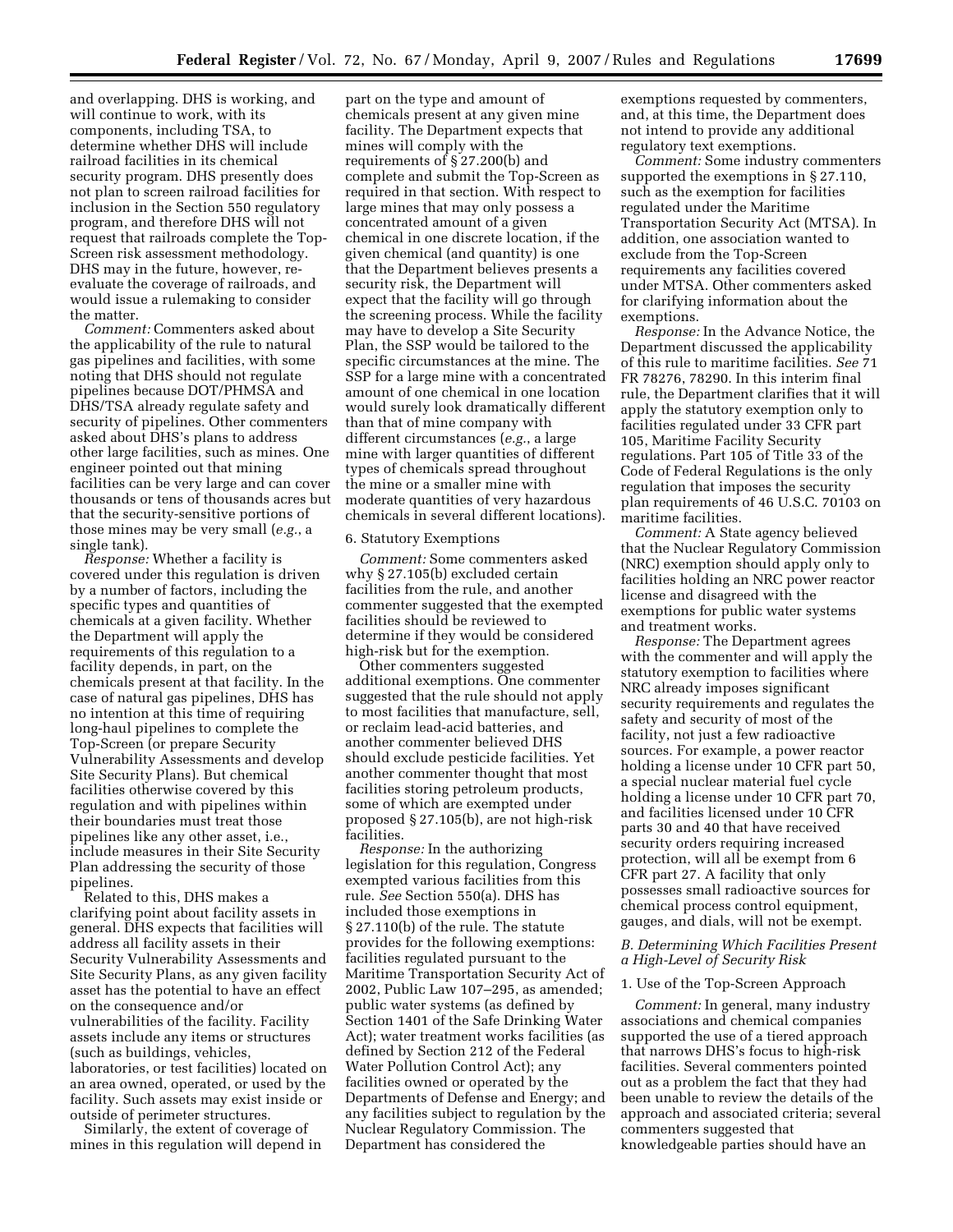opportunity to review the details. Many of the commenters wanted to make sure that the final group of high-risk facilities was determined based on risk (not just on potential consequence or limited pieces of threat data) and that the number of facilities in this group was small.

Associations differed in their views on how inclusive the Top-Screen process should be—one association wanted DHS to screen out certain lowrisk facilities in the first few questions while other associations and a chemical company wanted DHS to make sure that as many facilities as possible submitted Top-Screen data, including some facilities that might not traditionally be considered chemical facilities. Several associations urged DHS not to presumptively classify facilities as highrisk without perfect information; they felt that doing so would go beyond the authority that Congress granted DHS and would not match the intended focus on high-risk facilities. A local agency took the opposite view on that question.

Several commenters provided input on the data that facilities will need to enter into the Top-Screen. One association suggested that DHS allow facilities to enter chemical volumes in ranges and asked that DHS provide guidance on handling mixtures and blends. That association also questioned how facilities should address chemicals that are stored offsite. Another association encouraged DHS to include reactive chemicals and propane in the Top-Screen. One advocacy group encouraged DHS to incorporate chemical transportation in the rule and the Top-Screen.

Commenters also provided input on how DHS should process the information that it receives through the Top-Screen. One industry association suggested that facilities should be allowed to explain ''yes'' responses before DHS drives the facility to a full Security Vulnerability Assessment. The association suggested that facilities should not be the ones to estimate consequences, particularly injuries, and that DHS should refine the definition of injuries. The association stated that DHS should have different requirements for facilities that only periodically have certain materials onsite. One association cautioned about using RMP data and advocated for DHS to use conversion factors to make estimates of casualties.

Several commenters were concerned about the questions in the Top-Screen that related to economic impacts. Several associations indicated that DHS should use a sufficiently high threshold for economic impacts that captures the full extent of economic impacts. They

noted that a facility should consider all impacts, not just the impacts to one facility. One association commented that most facilities will not be able to provide answers to the questions in the Top-Screen that ask about a facility's market share for given chemicals. That association suggested that DHS rephrase those questions to support yes/ no answers or to allow facilities to use broad ranges.

Several associations commented that the submitting company, not DHS, should determine the most appropriate person to submit data. A number of parties commented on DHS's subsequent use of the data that is collected through the Top-Screen. One association commented that any information must have demonstrated utility before it is shared with anyone.

As for timing, commenters, including State agencies, requested that DHS provide facilities with the specific timing requirements for completing the Top-Screen. One industry association recommended that DHS use phased-in timing for having facilities complete the Top-Screen. A number of commenters from State agencies and industry associations suggested the need for DHS to provide active, written notification that a facility is not high risk—and for telling facilities that they need to comply with the regulation. One association suggested that DHS provide this notification immediately upon the facility's submission of data.

Finally, a number of company and industry association commenters wanted to make sure that facilities have the opportunity to conduct independent evaluations (or meet with DHS) to verify or deny DHS's initial classification of a facility's risk.

*Response:* In this regulatory program, DHS will employ a modified version of the Risk Analysis and Management for Critical Asset Protection (RAMCAP) risk assessment methodology known as the Chemical Security Assessment Tool, or CSAT. The RAMCAP Sector Specific Guidance was developed under contract to DHS by the ASME Innovative Technologies Institute (ASME–ITI) and leveraged the knowledge and insight of leading experts from across the industry and Federal Government. The DHS Risk Assessment Methodology is composed of two separate parts. The first part is a screening tool known as the Top-Screen, which is used to perform a preliminary ''consequence'' analysis. The second part provides the tools to conduct a thorough facility Security Vulnerability Assessment.

DHS is using a standard vulnerability tool, the CSAT system, because it is not practical for DHS to accept a broad

spectrum of methodologies. Even where certain ''equivalencies'' exist between methodologies, the equivalencies can only be extracted and employed in a comparative risk analysis at very great cost and over a very long period of time. In order to effectively manage risk at the national level, the Department must be able to develop and understand the relative risk of different facilities. A comparative risk capability is essential to regulation and can be achieved only through the collection of comparative data. Thus, a standard vulnerability tool is necessary.

The Department has vetted the CSAT system with the engineering profession, the National Laboratories, and academia. The Top-Screen component, as well as the individual algorithms employed in the Top-Screen, have been subject to extensive peer review and have been found acceptable. While the Top-Screen is consequence-specific, DHS uses the Top-Screen only to determine a preliminary tier ranking. DHS bases a facility's final tier ranking upon the complete Security Vulnerability Assessment, as well as the application of threat information—and thus it is risk-based.

Insofar as the range of facilities possessing dangerous or potentially dangerous chemicals is large, there is no good alternative to a fairly broad range of facilities being included in the screening process. DHS anticipates that the vast majority of screened facilities will be found not to have a level of potential consequences that would result in a ''high risk'' designation. However, the facilities that do achieve that level of consequence are expected to come from a fairly broad swath of the Nation's economy. DHS has no intention of classifying facilities as presumptively high risk until and unless DHS is unable to acquire sufficient data.

The Top-Screen will enable DHS to determine a preliminary tier based on consequence. That ranking will determine the need for (and timeline for) a Security Vulnerability Assessment, and where the Top-Screen indicates the need for a follow-on Security Vulnerability Assessment, DHS will expect that the owner-operator will comply. The Department will require facilities to submit the Top-Screen within the timeframes now specified in § 27.210. The Department notes that the Top-Screen is designed to preclude a large number of ''false negatives.''

DHS is establishing the entire CSAT system as an on-line suite of tools, which will allow notification of results to the owner or operator. As provided in § 27.205, the Department ''shall notify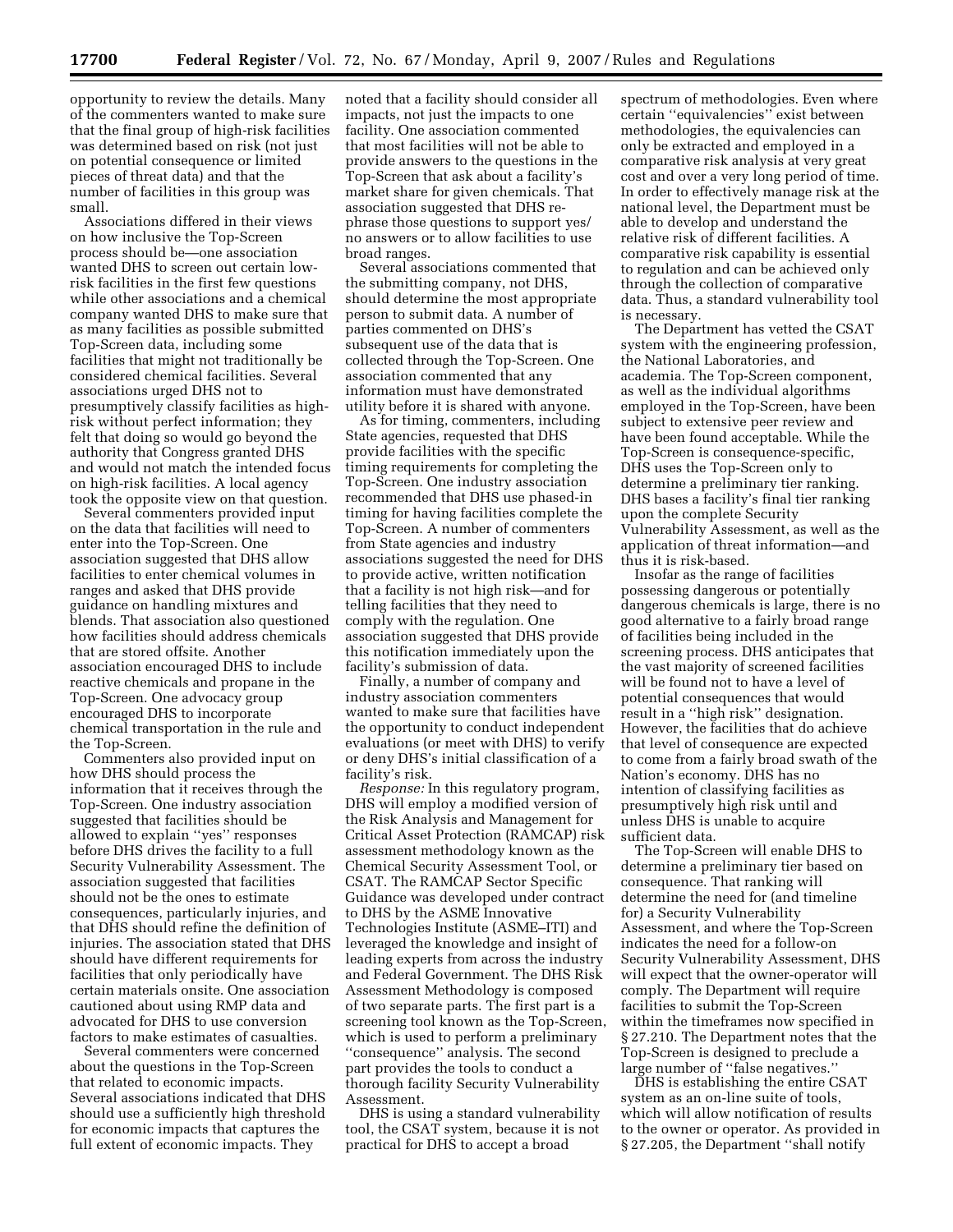the facility in writing [of a determination that the facility presents a high level of security risk].'' While the online feature of the CSAT system will allow rapid results, it will not allow the Department to respond instantaneously, as some commenters requested. Finally, the Top-Screen tool does require the owner-operator to provide certain data similar to an RMP analysis; however, casualty estimates and consequence ranking are performed by DHS using well-vetted formulae.

Regarding economic criticality, DHS recognizes the complexity of estimating potential economic or mission impact stemming from the loss of certain manufacturing (or other) capacity. Accordingly, DHS will focus early efforts on developing a sufficiently clear picture of the chemical industry as a system in order to allow a reasonable analysis of economic and mission criticality, which will be enhanced as the Department moves forward.

## 2. Assessment Methodologies

*Comment:* Many commenters provided input on methodologies that DHS should use for determining which facilities present a high level of risk, and several commenters had suggestions as to how DHS should determine which facilities are high-risk. One association asserted that DHS needed to clearly define the ''risk of interest'' before DHS could determine which methodology to use. One (non-chemical) company suggested that DHS use other Federal programs such as the EPA's Toxics Release Inventory or the Superfund Amendments and Reauthorization Act (SARA) Tier II annual reports to determine high risk facilities. Commenters addressed the suitability of both asset- and scenario-based approaches, with the majority favoring an asset-based approach. Commenters suggested that DHS consider specific methodologies developed by associations, national laboratories, or State and Federal agencies. One association suggested that DHS use other methodologies while RAMCAP continues to develop and mature. State agency commenters warned that the question of which facilities pose a high risk is a community-specific issue.

Many comments were very specific as to how DHS should proceed, and what tools DHS should employ. For example, an engineering firm focused on the need for process-based assessments. A chemical company noted the need for any approved methodology to also consider the criticality of surrounding and supporting infrastructure in a reasonable manner—that is, one that is

within the expertise of the facility personnel.

Many commenters also focused on various aspects related to RAMCAP. One commenter asserted that RAMCAP might not adequately identify high-risk facilities. Another commenter asked who owns RAMCAP. Several commenters noted that the RAMCAP approach was not designed to address control system cyber security. Another commenter felt that DHS provided inadequate detail on the RAMCAP methodology and noted that DHS should define the method before DHS solicits comment. Several commenters also pointed out that RAMCAP's lack of details on vulnerability team composition and experience could be a limitation. Some of RAMCAP's developers took issue with deviations from the original RAMCAP design. Another commenter pointed out the need for DHS to include proper references to the RAMCAP and its genesis.

Also related to RAMCAP, some commenters expressed concern with the details in Appendix B, ''Background: Risk Analysis and Management Critical Asset Protection (RAMCAP) Vulnerability Assessment Methodology.'' In particular, some expressed concern about expectations that the noted threat scenarios would be analyzed as design basis threats. The commenters noted that many of the scenarios require military support to defeat, and that appears to be beyond the capability of a chemical facility to address. Associations noted that scenarios can be useful in a comparative top-screen, but that they should not guide all facility-specific assessments. One company opined that the threats needed to be more realistic before they were used in any assessments.

Finally, one chemical company commented that DHS needs to list in the rule the specific threats that facilities need to address in their SSP. Also, the company indicated that DHS, not individual companies, should determine deaths and injuries.

*Response:* In the Advance Notice, DHS sought to provide an overview of RAMCAP and the DHS Methodology Assessment in the preamble (*see, e.g.*, pp. 78277–78288) and in Appendix B. As there seemed to be confusion about the nature and purpose of RAMCAP and the DHS Assessment Methodology (or CSAT) and its purpose, DHS provides further explanation here.

The CSAT vulnerability assessment tool, part of the CSAT system owned by DHS, is an asset-based vulnerability assessment tool very similar to the Chemical Sector RAMCAP module. The CSAT system employs a set of defined attack vectors, used to both ''produce'' consequences (for the measurement of criticality) and to measure vulnerability. These are not ''Design Basis'' threats and in no way reflect the type of actual threats against which owner-operators will be expected to "defend." They are measurement devices, supporting the DHS need to conduct comparative risk analysis. The CSAT tool does include basic assessments of certain types of cyber systems, and certain features thereof. However, the CSAT tool is not intended to be a full-scope, detailed analysis of all possible areas of vulnerability. It is a measurement tool that will allow general categorization of a facility as vulnerable or not, critical or not, and thus, at risk or not. DHS will undertake detailed evaluations of specific security issues as part of the ongoing relationship between the facility owner-operator and DHS. The assessment tool that DHS uses to conduct comparative risk assessments must be uniform and consistent in order for DHS to use it, and so a ''menu'' of different methodologies is simply not practical.

Finally, DHS notes that there were several comments from companies, encouraging the Department to adopt or require their own methodology or technique. DHS is unaware of the extent of peer review or scientific evaluation of these other methodologies or techniques. In addition, DHS does not believe it is appropriate to identify a single commercial product or endorse particular commercial products for purposes of complying with this rule.

#### 3. Risk-Based Tiers

In the Advance Notice, the Department asked for comment on the notion of risk-based tiering of high-risk facilities. Specifically, the Department asked how many risk-based tiers should the Department create, what the criteria should be for differentiating among tiers, what the types of risk should be most critical in the tiering, how should performance standards differ among risk-based tiers, what additional levels of regulatory scrutiny should DHS apply to each tier. 71 FR 78276, 78283.

*Comment:* Most commenters supported the establishment of risk tiers and agreed that three or four tiers would be sufficient. Several comments, including industry commenters, State agencies, and a member of Congress believed that DHS should base tiering on the attractiveness of the facility as a target or the consequences of a terrorist attack, such as adverse impacts on public health and welfare, the potential for mass casualties, and disruption of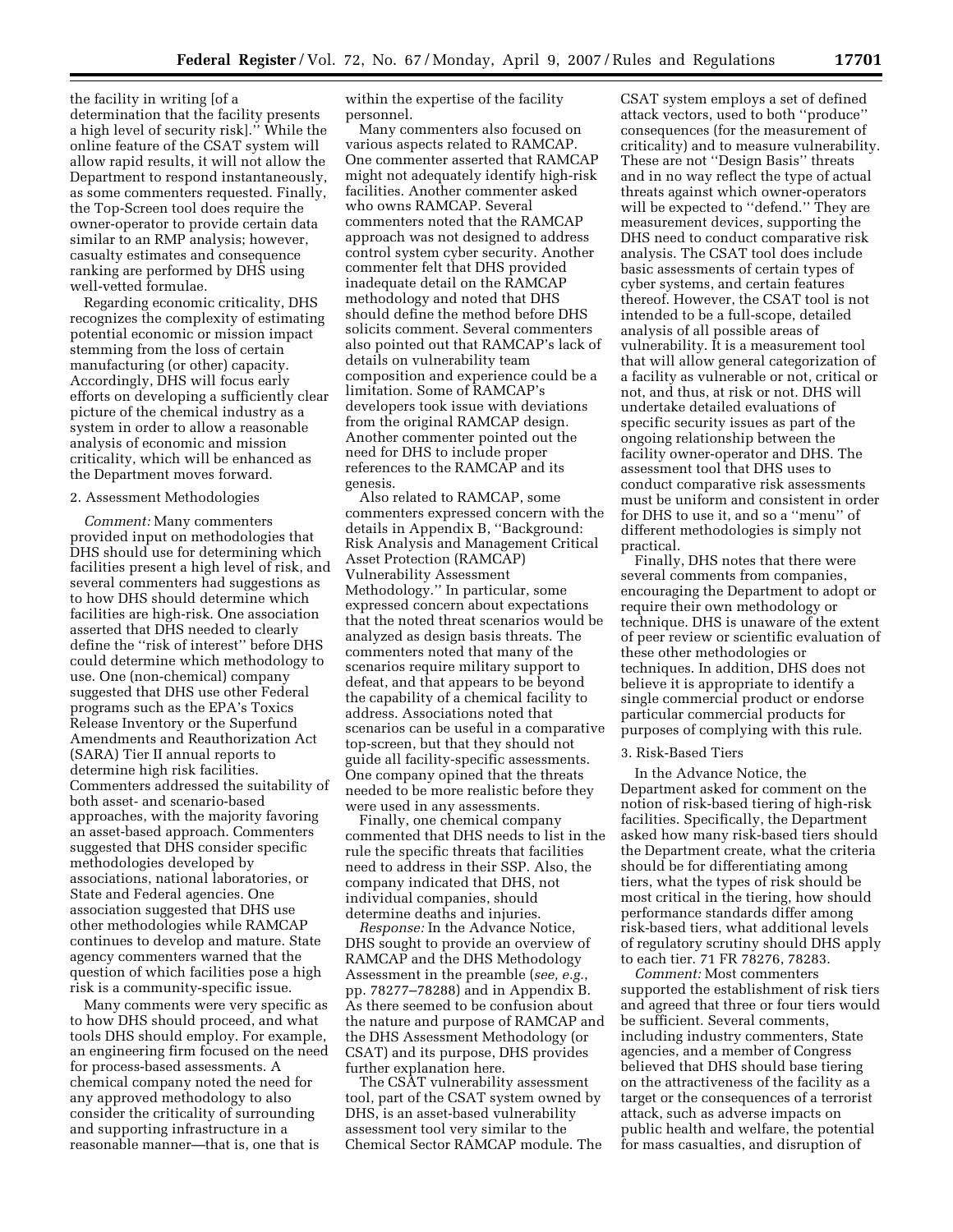essential services. The commenter indicated that the creation of tiers would allow facilities to maintain security measures commensurate with risk.

A few commenters suggested that DHS did not provide enough information in the Advance Notice on the number of tiers or on how a tier classification would affect a facility's security requirements. Two industry commenters were concerned that DHS might apply the rule requirements to facilities other than those that pose the highest security risk. Two other commenters believed that the tiering approach is not appropriate for cyber security of control systems. One commenter argued that tiers should include consideration of the transportation of chemicals outside the facility property. Another commenter recommended that DHS should modify the tiers after it receives data from regulated facilities. Another commenter thought that DHS should define ''present high levels of security risk'' and ''high risk'' at the end of the RAMCAP process and not at the discretion of the Secretary.

Commenters suggested that tiers should be objective and transparent and should provide flexibility. One industry commenter pointed out that tiering allows DHS to focus on the most important facilities first and believed that DHS should establish a de minimis tier that sets thresholds below which a facility does not have to complete the Top-Screen tool. Two commenters noted that tiering provides an incentive for facilities to eliminate risk.

Some industry commenters and State and local agencies suggested that facilities in higher risk tiers should have more contact with DHS, and that lowerrisk facilities should have fewer security layers implemented over a longer period of time, greater discretion, or fewer inspections. One commenter, however, believed there should be no difference in regulatory scrutiny or performance standards between tiers.

*Response:* The Department agrees with many of the commenters that the risk-based tiering structure will allow DHS to focus its efforts on the highest risk facilities first. To that end, the Department intends to retain the model proposed in the Advance Notice. *See, e.g.*, 71 FR 78276, 78283. In sum, the Department's framework for risk-based tiering will consist of four risk-based tiers of high-risk facilities, ranging from high (Tier 1) to low (Tier 4). The Department will use a variety of factors in determining which tier facilities will be placed, including information about the public health and safety risk,

economic impact, and mission critical aspects of the given chemicals and Threshold Quantities (TQ) of the chemicals. The Department considers the methods for determining these tiers to be sensitive anti-terrorism information that may be protected from further disclosure. The types and intensity of security measures (necessary to satisfy the risk-based performance standards in the facility's Site Security Plan) will depend on the facility's tier. The Department will mandate the most rigorous levels of protection and regulatory scrutiny for facilities that present the greatest degree of risk. Finally, pursuant to Section 550(a), it is in the discretion of the Secretary to apply regulatory requirements to those facilities that present high levels of security risk; accordingly, the Department believes it is most appropriate for the Secretary to determine which facilities present highrisk (and not, for example, rely solely on output from the CSAT process).

The Department incorporates the concept of ''target attractiveness'' into its risk equation. Insofar as it is a fairly subjective element, and that it requires considerable analysis to develop, DHS will not incorporate it into the initial tier assignment process. However, insofar as ''target attractiveness'' is included in the more detailed Security Vulnerability Assessment component of the regulatory process, and insofar as the final determination of tier placement will be based upon the complete analysis of risk, ''target attractiveness'' will, in fact, be an important element in tier assignment and subsequent risk management efforts.

## *C. Security Vulnerability Assessments and Site Security Plans*

#### 1. General Comments

*Comment:* One association requested that DHS encourage, but not require, facilities that are not high-risk to conduct vulnerability assessments as a best practice.

*Response:* The Department has always encouraged the chemical sector to analyze security vulnerabilities and will continue to do so through voluntary sector efforts even if the site has not been designated as high risk under this rule.

*Comment:* One commenter requested that DHS define ''material modifications,'' as used in §§ 27.215(c)(3) and 27.225(b)(3), or at least provide examples of circumstances or events that rise to the level of ''material modifications.''

*Response:* Material modifications can include a whole host of changes, and for

that reason, the Department cannot provide an exhaustive list of material modifications. In general, though, DHS expects that material modifications would likely include changes at a facility to chemical holdings (including the presence of a new chemical, increased amount of an existing chemical, or the modified use of a given chemical) or to site physical configuration, which may (1) substantially increase the level of consequence should a terrorist attack or incident occur; (2) substantially increase a facility's vulnerabilities from those identified in the facility's Security Vulnerability Assessment; (3) substantially effect the information already provided in the facility's Top-Screen submission; or (4) substantially effect the measures contained in the facility's Site Security Plan.

#### 2. Submitting a Site Security Plan

*Comment:* Several industry commenters recommended changes to the proposed process for notifying facilities to submit SSPs and the timing for submitting the SSPs. A number of commenters believed that the most appropriate person to submit an SSP is a corporate representative with firsthand knowledge of security matters at the facility, rather than an officer of the corporation, as proposed. The comments recommended allowing a corporate security contact, a security manager, or a consultant with delegated authority to submit information on behalf of the corporation. The commenters indicated that, in most instances, members of senior management teams do not have day-today detailed knowledge on security issues and, thus, cannot meet the proposed qualifications. One of the commenters added that the proposed regulations appear to limit an organization's flexibility to assign internal responsibilities for various aspects of the regulations. Another commenter suggested that, in addition to notifying a covered facility, the Department should notify the facility's corporate ownership (and/or parent corporation) allowing a multi-facility corporation to prepare and submit a response in an efficient and timely manner.

*Response:* The goal of this rule is to increase flexibility while embracing security for covered facilities, not to unnecessarily decrease flexibility. The rule obligates the chemical facility to submit the Site Security Plan; however, as used herein, the term chemical facility or facility shall also refer to the owner or operator of the chemical facility. While the owner or operator of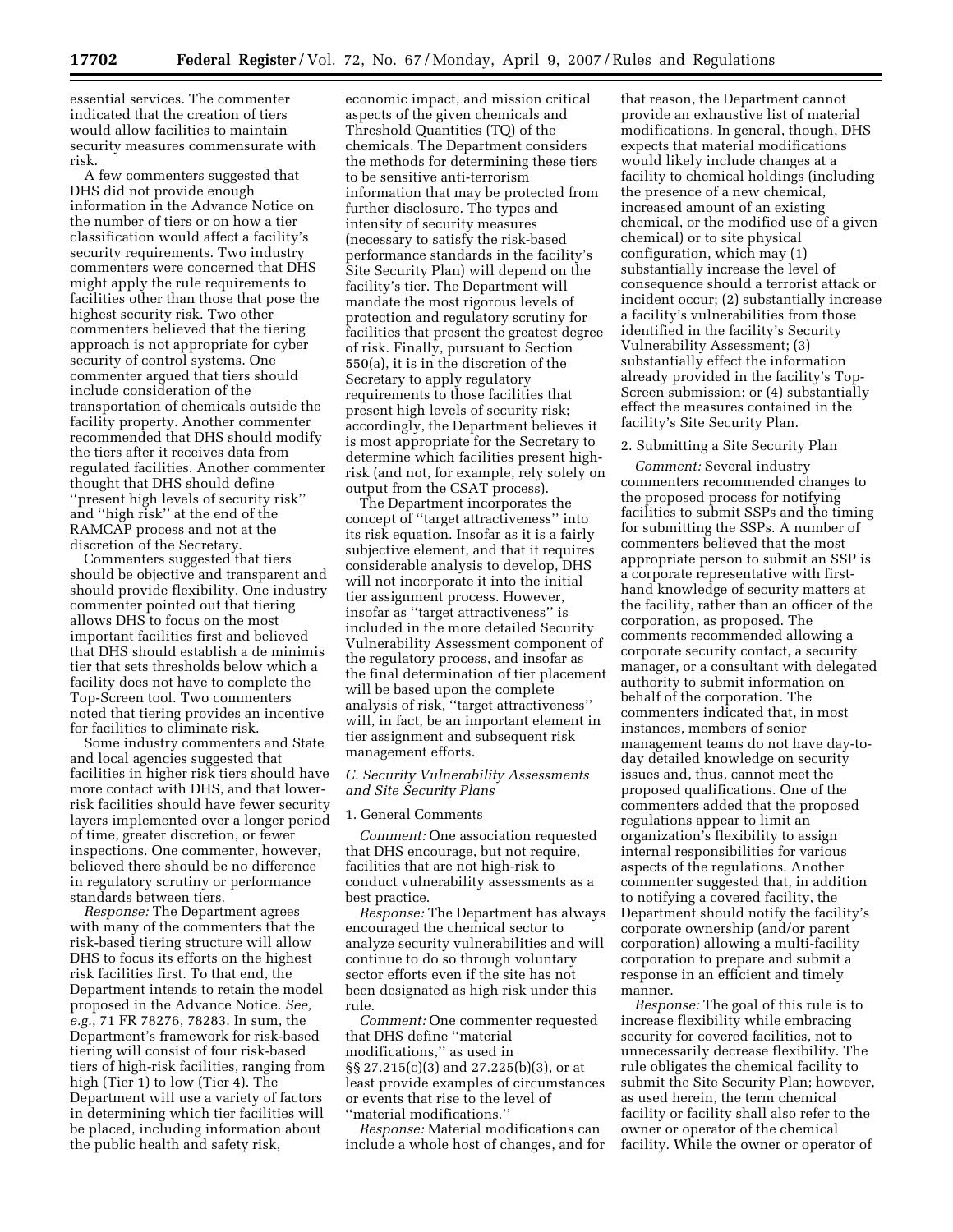a chemical facility may designate someone to submit the Site Security Plan, the owner or operator is responsible for satisfying all the requirements under this part. Note that the Department has added requirements for submitters in the rule (*see*  § 27.200(b)(3)) and that the Department discusses those new requirements in the Rule Provisions discussion of § 27.200. *See* § II(B). Finally, it is presumed that the covered facility is the most appropriate party to notify its parent corporation or other related corporate entities as necessary.

#### 3. Content of Site Security Plans

*Comment:* One commenter stated that, until some of the initial regulatory elements regarding definition of risk and the establishment of tiers is in place, it would be premature for DHS to publish details on Site Security Plans. Another commenter stated that, based on the consequence assessment, every site should be required to have specific security elements in place that prudently deter, detect, delay, and respond based on their assigned tier level. The commenter also stated that, without some degree of access control and physical security specificity based on tier levels, there will be considerable confusion as to the exact considerations needed to meet Department requirements. Another commenter encouraged DHS to abide by the congressional mandate of Public Law 104–113, as described in OMB Circular A119, and ensure that voluntary consensus codes and standards are used when they are applicable under the rule.

*Response:* The Department has developed a means of assessing risk and a tiering process as described in §§ 27.205 and 27.220. These methods anticipate, on a risk basis, a certain level of vulnerability for a given tier level. A facility's SSP will describe the appropriate levels of security measures that a facility must implement to address the vulnerabilities identified in their SVA and the risk-based performance standards for their tier. The Department has included risk-based performance standards in this interim final rule and will publish further guidance on the risk-based performance standards. The risk-based standards address, among other things, vulnerabilities under the security concepts of detection, deterrence, delay, and response. Finally, the Department notes that covered facilities may use and cite voluntary consensus codes and standards in their SVAs and SSPs to the extent they are appropriate.

# 4. Approval of Site Security Plans

*Comment:* In general, commenters supported the proposed submission and approval processes for SSPs. While one commenter endorsed proposed § 27.240(a)(3) stating that the Department will not disapprove an SSP based on the presence or absence of a particular security measure, another commenter believed that the Department should have the authority to disapprove an SSP if a facility has refused to include a widely-practiced and cost-efficient procedure that can severely reduce the risk posed by a chemical facility. Two commenters requested that the Department inform local law enforcement and first responders when the Department is reviewing an SSP in their community and then inform them whether that plan was accepted or rejected. The commenters stated that the health and safety of responders may well depend upon whether the chemical facility has an adequate SSP.

*Response:* The Department may not disapprove a Site Security Plan submitted under this Part based on the presence or absence of a particular security measure, as provided in Section 550 of the Homeland Security Appropriations Act of 2007. The Department may disapprove a Site Security Plan that fails to satisfy the risk-based performance standards established in § 27.230.

The Department intends to work closely with local law enforcement and first responders to provide adequate homeland security information to them under this rule.

*Comment:* One commenter recommended that the Department first complete the SSP review and approval process for Tier 1 facilities, then, after soliciting feedback from the Tier 1 facilities on the process, then proceed in a step-wise fashion to subsequent tiers.

*Response:* The Department will implement the rule in a phased approach but will not necessarily complete all Tier 1 sites prior to undertaking plan review and approvals with lower-tier chemical facilities as the need arises. This is necessary to make sufficient progress with higher-tier chemical facilities and not only the highest tier.

#### 5. Timing

*Comment:* One concern raised by an industry association related to DHS's resources for reviewing Security Vulnerability Assessments and providing responses in 20 days. Changes to control systems were suggested for reviews and updates within 7 days or

sooner. One commenter agreed with updating SSPs annually, but not Security Vulnerability Assessments. Several commenters suggested the following for updates: every 2–5 years for Tier 1 facilities, 3–5 years for Tier 2, and 3–7 years for Tier 3 and beyond.

Numerous reviewers recommended that the reviews be limited to approximately every three years. Two companies and one industry association wanted reviews to follow major changes and not follow a set schedule. Many reviewers wanted periodic replaced with a suggested frequency.

Several commenters stated that the requirement to submit SVAs within 60 calendar days, and SSPs within 120 calendar days, starting on the date that the facility is notified that it is considered high-risk, is too short, and therefore inadequate. One commenter noted that managing change in a safe fashion requires significant thought and careful planning to ensure that the change itself does not create another hazard to the community, the environment, or employees. The commenter also noted that developing and implementing an SSP that properly mitigates risk requires the security manager to make appropriate revisions to existing facility procedures and to train employees and other affected parties on these new procedures. Another commenter expressed concern that there is no specific date or time by which DHS must notify high-risk chemical facilities of their status. Likewise, there is no firm time by which the Secretary will send out a notice approving or disapproving an SSP.

With regard to the time needed to review an SSP, one commenter stated that DHS should issue a decision approving or disapproving them within 30 days of receipt of a completed plan. This timeframe would bring at least most priority facilities into compliance within seven months of the effective date. The commenter also stated that, given the urgency, any ''objections'' or ''appeals'' should be processed after the seven-month schedule is completed. Because of concern that DHS staffing levels might delay the processing of SSPs, another commenter requested a provision be included in the interim final rule indicating that facilities are deemed in compliance after 30 days of submission of SVAs and SSPs until such time that the Department reviews and responds to the submission.

A few commenters recommended that the deadline for Tier 1 facilities to submit SSPs be extended from 120 days to 180 days. The commenters believe that this extension would assure facilities adequate time to assemble the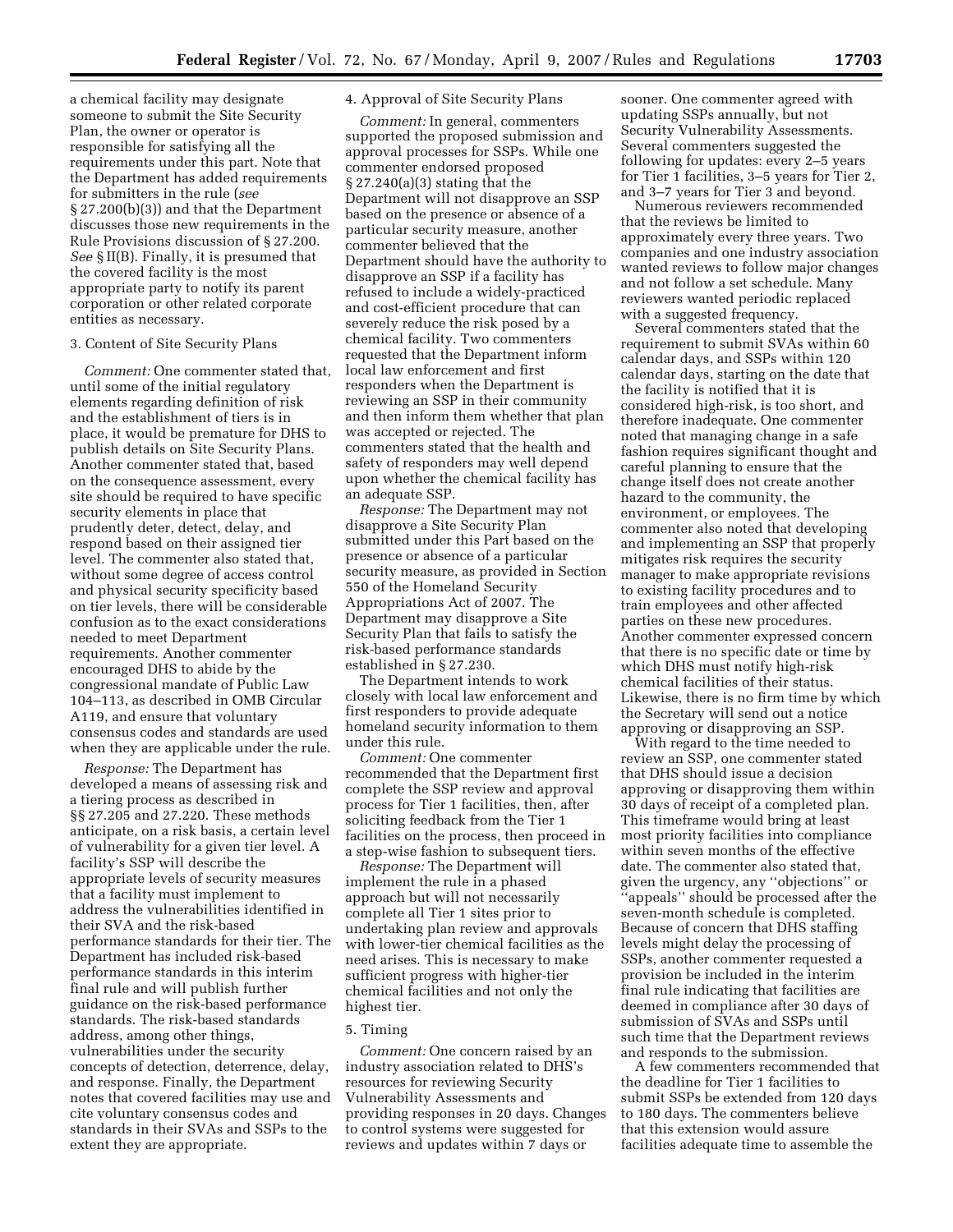best teams, prepare thorough SVAs, deal with budget planning for potentially large capital expenditures, and ensure the on-site work is properly conducted. Another commenter agreed that the proposed submission schedule for submitting SSPs was unrealistic in light of the tasks involved. The commenter also thought that, if DHS found fault with a provision of the SVA, it would be unreasonable to begin development of an SSP based upon a potentially flawed assessment. Consequently, the commenter argued that the submission time of 120 days should be started only after the Department's approval of the SVA is formally received. Yet another commenter believed that submission of SSPs should be timed according to the tier assigned to the facility and that the time clock should begin when the facility receives word back from the Department on its preliminary tier assignment.

*Response:* The Department has established a schedule for activities under this part that considers the need to generally address the risks associated with higher tier facilities before that of lower tiers, but staggers the submittals and review and inspection activities. The Department has developed the Chemical Security Assessment Tool (CSAT) to assist chemical facilities with all of the program requirements (registration, screening, SVA, and SSP). In addition, because information from the CSAT applications will be in electronic form, DHS will be able to expedite its review of the information that chemical facilities submit. These deadlines are both prudent and achievable. DHS expects that it will complete its review of the Top-Screen, SVA, and SSP within 60 days of the facility's submission of the Top-Screen, SVA, or SSP.

#### 6. Alternate Security Programs

*Comment:* The use of alternate security programs was supported by several chemical companies and associations as well as companies and associations in related industries. A chemical company agreed with the concept of initially allowing multiple methodologies and then switching to a common methodology for at least the Tier 1 facilities; they encouraged DHS to still allow alternate approaches for other tiers. This viewpoint was echoed by at least one association. Several companies wanted to ensure that existing plans could be used and one association noted that more methodologies than just those approved by the Center for Chemical Process Safety (CCPS) would be appropriate. Commenters also noted that CCPS should not be the sole arbiter

unless DHS periodically reviews its resources and expertise.

A number of industry associations offered their own approaches and a food industry association commented on the need to keep their current programs in place and to not unduly focus on ammonia refrigeration risks. MTSA-, Sandia-, and NFPA-approved programs were among those mentioned by the commenters, as were those allowed under other regulations. Some commenters found the specific process for approval of alternative programs to be lacking in detail. One association requested that submitters just send in a form saying they have an alternate security plan, and not require any other document be submitted for approval.

An advocacy group commented that alternate approaches needed to be equivalent to the DHS approach, not just sufficiently similar, and that DHS should approve equivalent State and local programs. Another advocacy group suggested that DHS should only determine equivalency based on reviews of individual SSPs, not in any blanket or broad way. A third advocacy group supported a single, consistent approach set out by DHS with private sector programs being modified to conform to the DHS approach. One commenter noted that the specification of RAMCAP may have created an unfair playing field for other firms wanting to visit the source company for RAMCAP.

*Response:* The Assistant Secretary will review and may approve an ASP upon a determination that it meets the requirements of this regulation and provides an equivalent level of security to the level of security established by this part. In its ASP submission, a facility will have to provide sufficient information about the proposed ASP to ensure that the Department can adequately perform a review and make an equivalency determination.

As described below, certain facilities may submit an ASP in lieu of an SVA, an ASP in lieu of a SSP, or both. Accordingly, the ASP option will only be available following the facility's submission, and Department's review, of the Top-Screen. An ASP for an SVA will need to satisfy the requirements provided in § 27.215, and an ASP for an SSP will need to satisfy the requirements provided in § 27.225. The ASP for the SSP will need to describe specific security measures, or metrics for measures, that will allow the ASP to be considered equivalent to an individually-developed SSP, and facilities implementing an ASP will be subject to DHS inspection against the terms of the ASP.

At this time, the Department will only permit Tier 4 facilities (found to be Tier 4 facilities following the Department's preliminary tiering decision pursuant to  $\S 27.220(a)$  to submit an ASP in lieu of an SVA. Tier 4 facilities may submit for review and approval the Sandia RAM for chemical facilities, the CCPS Methodology for fixed chemical facilities, or any methodology certified by CCPS as equivalent to CCPS and has equivalent steps, assumptions, and outputs and sufficiently addresses the risk-based performance standards and CSAT SVA potential terrorist attack scenarios. The Department is requiring Tier 1, Tier 2, and Tier 3 chemical facilities to use the CSAT SVA methodology for preliminary and final tiering. As discussed above in the summary of changes to Rule Provisions, this will provide a common platform for the analysis of vulnerabilities and will ensure that the Department has a consistent measure of risk across the industry. With respect to SSPs, the Department will permit facilities of all tiers to submit ASPs to satisfy the requirements of this rule.

The Department modified § 27.235 to reflect these requirements. The Department also amended the regulation to link the review and approval procedures for ASPs to the review and approval procedures for SVAs and SSPs.

#### *D. Risk-Based Performance Standards*

In the Advance Notice, DHS sought comment on the use of risk-based performance standards to address facility-identified vulnerabilities. The Advance Notice proposed that DHS require covered facilities to select, develop, and implement security measures to satisfy the risk-based performance standards in § 27.230. The measures sufficient to meet these standards would vary depending on the covered facility's risk-based tier. Facilities would address the performance standards in the facility's Site Security Plan, and DHS would verify and validate the facility's implementation of the Site Security Plan during an on-site inspection.

# 1. General Approach to Performance **Standards**

*Comment:* The majority of the commenters supported the proposed regulatory approach due to the flexibility that the risk-based performance standards provide to the regulated community in choosing security measures for their respective facilities. The proposed approach acknowledges the fact that each of the facilities faces different security challenges. A few commenters noted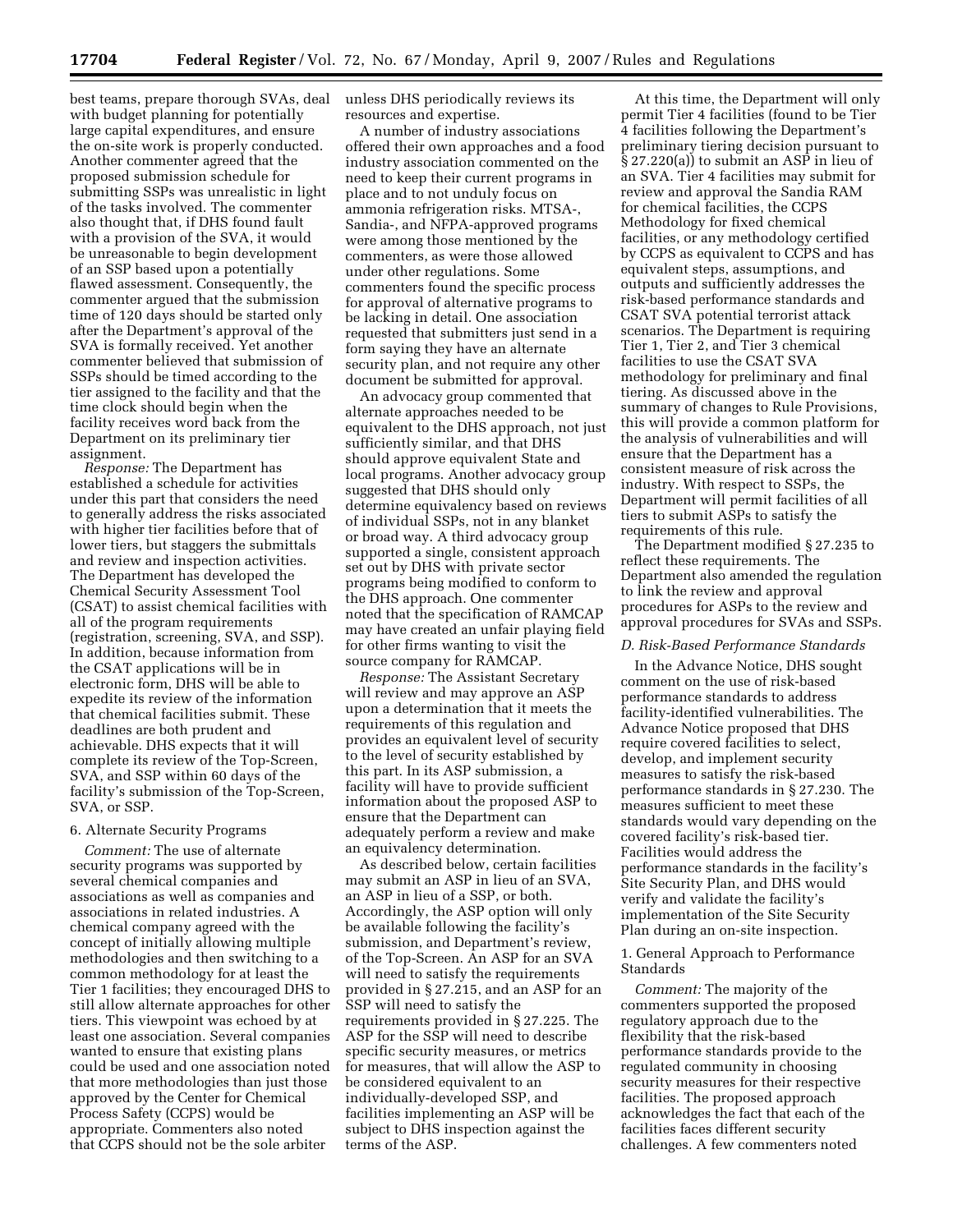that the goal of the performance standards should be to reduce vulnerabilities identified in the SVA, not necessarily reduce all potential consequences or mandate the use of specific countermeasures.

By contrast, some other commenters opposed the Department's proposed regulatory approach, noting various reasons: that the Advance Notice was too prescriptive in certain areas; that performance standards are open to interpretation and thus can become discretionary, interpretive, and sometimes arbitrary; that chemical companies may be allowed under the rule to make risk reduction determinations based on their available risk reduction budget, rather than on the actual elimination or reduction of the most serious risks; that the rule allows enormous flexibility and variability in the documents that facilities can submit to the Department, which could make program review difficult and hinder any comparative analysis of risk reduction efforts among similar sites.

*Response:* The Department's statutory authority mandates the issuance of performance standards. Section 550 requires the Department to issue interim final regulations ''establishing riskbased performance standards for security chemical facilities.'' *See*  § 550(a). Also, as noted in the Advance Notice, Executive Order 12866 also directs federal agencies to use performance standards. *See* 71 FR 78276, 78283. Performance standards avoid prescriptive requirements, and although they provide flexibility, they still establish and maintain a nonarbitrary threshold standard that facilities will have to reach in order to gain DHS approval under the regulation. The ultimate purpose of the performance standards is to reduce vulnerabilities, and that is regardless of risk reduction budgets.

With respect to documentation, except as provided in § 27.235 for Alternative Security Programs, DHS is requiring facilities to electronically submit all documentation required for analysis and approval. Facilities will complete the Top-Screen, Security Vulnerability Assessment, and Site Security Plans through the online, Webbased CSAT system. This electronic submission will minimize the variability concerns and allow DHS to manage and protect information.

*Comment:* Regarding the application of the performance standards, some commenters thought that facilities should not have to address all performance standards (listed in § 27.230) in their Site Security Plan and should only have to address those

performance standards that directly apply to its facility and its risk-based tier. One commenter thought that, in certain circumstances, a covered facility should be able provide adequate chemical security without implementing every one of the riskbased performance standards. The commenter stated that the regulations should allow for situations where the facility can demonstrate that, under its particular circumstances, one or more of the risk-based performance standards is unnecessary or redundant.

*Response:* Congress intended for the performance standards to provide facilities with a degree of flexibility in the selection of security measures, and the Department has tried to provide that flexibility throughout the rule. DHS expects that a facility will need to address only those performance standards that apply directly to their facility. In addition, DHS notes that there may be circumstances in which a facility needs not implement one or more of the risk-based performance standards and will still be able to provide adequate chemical security; the Department will work with these facilities on a case-by-case basis in these specific situations.

*Comment:* Several commenters stated that the proposed standards do not include clear security goals, outcomes, or results to measure increased security. They also asserted that DHS should develop a measurement of vulnerability or risk reduction. One commenter suggested that chemical facilities should identify operational and protection goals and that the protection system should be evaluated with respect to meeting these goals. Another commenter suggested that DHS express the performance standards in terms of overall vulnerability scores as measures via a common Security Vulnerability Assessment methodology. This alternative would allow facilities to devote their security expenses to those measures that would produce the greatest vulnerability reductions and would result, nationally, in the greatest amount of overall vulnerability reduction per dollar spent.

*Response:* DHS intends for the riskbased performance standards to provide facility owners with the flexibility to choose security measures in their Site Security Plan that will reduce the facility's level of risk. The Security Vulnerability Assessment process, and DHS's resulting placement of the facility within the tier structure, will provide facility owner-operators with an indication of their level of risk.

*Comment:* Many commenters supported DHS's intention to issue

guidance to assist the regulated community in the interpretation and application of the proposed performance standards. They encouraged the Department to work with the regulated community on the development of such guidance. However, some of these same commenters also emphasized that, to effectuate Congress' intention that the chemical security requirements be riskbased performance standards rather than prescriptive requirements, DHS must explicitly make the guidance nonbinding. Consistent with the comments about CVI, one commenter discussed the importance of limiting public access to the completed guidance since it could serve as a roadmap for terrorists.

*Response:* DHS intends to release non-binding guidance on the application of the performance standards in § 27.230 to the risk-based tiers of covered facilities. This guidance will contain sensitive information concerning anti-terrorism measures, and DHS will make that guidance available to those individuals and entities with an appropriate need for the document. DHS will provide the guidance to the House of Representatives Committee on Homeland Security and the Senate Committee on Homeland Security and Governmental Affairs.

# 2. Comments About Specific Performance Standards

*Comment:* Several commenters requested clarification about the performance standards in proposed § 27.230(a). A few asked whether paragraph (a)(5) is intended to cover all Department of Transportation hazardous materials and whether it is intended to cover transportation and storage of hazardous materials. One suggested that paragraph (a)(5) should include a provision for securing and monitoring the storage of hazardous materials, in addition to securing and monitoring the shipping and receipt of hazardous materials. Commenters also requested that DHS have facilities report significant security incidents to local law enforcement in addition to the Department. Another commenter indicated that the Department should require the following additional elements in the performance standards: written job descriptions for security personnel, adequate response teams and resources, safe shutdown procedures, evacuation procedures, and decontamination facilities. In addition, another commenter asked that DHS define ''dangerous substances and devices" as used in  $\S 27.230(a)(3)(i)$ , ''potentially dangerous chemicals'' as used in  $\S 27.230(a)(6)$ , and "significant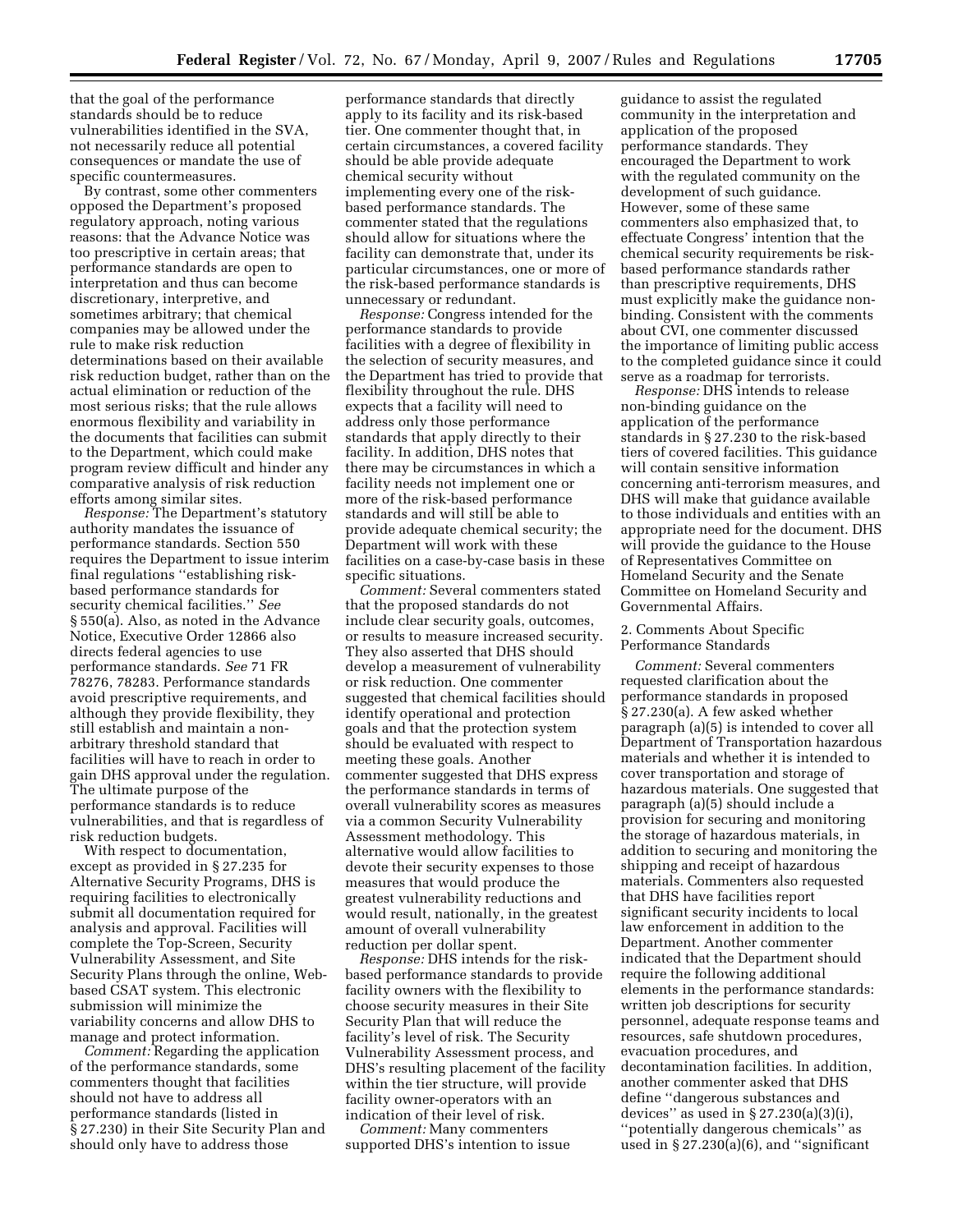security incidents'' and ''suspicious activities'' as used in §§ 27.230(a)(15) and 27.230(a)(16). Another commenter asked to whom facilities should report ''significant security incidents.''

*Response:* These comments relate to the measures that facilities must select, develop, and implement in their Site Security Plans. The Department will provide information in guidance to facilities on these measures. That might include information on the meaning of these terms, details on the parties to whom facilities should report security incidents and suspicious activities, and explanations about the role of local law enforcement (e.g., the Department's recognition that some investigations of potentially illegal conduct may be the role of local law enforcement).

In addition, DHS also notes that it has made a few changes to the regulatory context based on these comments. As discussed in the summary of regulatory text changes, the Department has revised paragraphs (a)(5), (8), (12), and (15).

*Comment:* Several comments discussed the need for approaches that address cyber security risks, with several asserting that it is not sufficient for DHS to consider security only from a physical perspective. Commenters opined that there were very few specific references to cyber security in the Advance Notice, even though it is important. Some commenters suggested that DHS should address cyber security in more detail in its own performance standard (i.e., a performance standard that only addresses cyber security), while others suggested that DHS should integrate cyber considerations into other performance standards. Other commenters asked DHS to identify the scope of ''cyber'' security and ''other sensitive computerized systems'' in paragraph (a)(8).

Commenters also raised other issues related to cyber security. One commenter mentioned that cyber or joint physical/cyber intrusions could create dangerous chemicals that did not previously exist. Consequently, commenters thought that DHS should address these contingencies in the screening process and/or issue an expansive list of chemicals. Other commenters noted that the RAMCAP approach was not designed to address control system cyber security. A few other commenters believed that the tiering approach is not appropriate for cyber security of control systems. Additionally, commenters mentioned that it is important to consider that facilities with interconnecting electronic systems could face additional threats as

one site's vulnerability poses a risk to other connected sites.

*Response:* The Department recognizes that cyber security is an issue and has included cyber security as one of the performance standards that facilities must address in their Site Security Plans. Paragraph (c)(8) requires facilities to select, develop, and implement measures that ''deter cyber sabotage.'' In addition, the Department notes that it has implemented an assessment of cyber vulnerabilities for industrial control systems within the CSAT Security Vulnerability Assessment. The Department has accomplished this through the assistance of DHS's National Cyber Security Division (NCSD). DHS appreciates the complexity and uniqueness of addressing cyber security with chemical facilities and anticipates that the CSAT will mature over time, especially with the constructive feedback from interested and knowledgeable parties.

*Comment:* The Department received numerous comments on its use of the acronym ''SCADA'' in § 27.230(a)(8). Commenters asserted that SCADA refers to a central control system that monitors and controls a complete site or a system spread out over a long distance. They noted that using the term SCADA to represent cyber systems at chemical facilities is too narrow and suggested that the Department should replace the term SCADA with ''Industrial Control Systems.''

*Response:* While the Department had used the acronym ''SCADA'' (Supervisory Control and Data Acquisition) in the Advance Notice as shorthand for instrumented control systems in general, the Department agrees with the comments and has incorporated broader, more descriptive terminology into this performance standard. The Department has revised  $\S 27.230(a)(8)$ , so that it reads as follows: ''Each covered facility must select, develop, and implement measures designed to: \* \* \* [d]eter cyber sabotage, including by preventing unauthorized onsite or remote access to critical process controls, such as Supervisory Control and Data Acquisition (SCADA) systems, Distributed Control Systems (DCS), Process Control Systems (PCS), Industrial Control Systems (ICS), critical business systems, and other sensitive computerized systems.''

3. Variations in Performance Standards for Risk Tiers

*Comment:* Several commenters supported the use of risk-based tiers, with several recommending that DHS consult with industry in the

development of specific performance standards for each tier. Various commenters favored the Department's proposal to place high-risk facilities in risk-based tiers and to prioritize the implementation phase-in and the level of regulatory scrutiny (i.e., frequency of regulatory reviews, inspections and SVA/SSP updates) based on the facility's risk and associated tier. Commenters noted that DHS should require facilities in higher risk tiers to develop more robust measures to meet the performance standards.

In contrast, a few other commenters had differing opinions. A small number of comments cautioned that performance standards should be consistent across all tiers, regardless of the level of risk. These commenters noted that DHS should adjust the specific measures, not the performance standards, to match the level of risk. In addition, one commenter stated that DHS should not establish risk-based tiers and should instead identify the criteria for those facilities that will be regulated and those that will not. If DHS were to establish tiers, that commenter thought DHS should limit the tiers to high or low risk.

*Response:* As discussed above in Section III(B)(3), DHS is creating four risk-based tiers, with the highest risk facilities in the top tier (i.e., Tier 1). The types and intensity of security measures (sufficient to satisfy the risk-based performance standards in the facility's Site Security Plan) will depend on the facility's tier. For facilities that present the greatest degree of risk, more rigorous security measures will be needed to satisfy the performance standards. The Department will use a higher level of regulatory scrutiny for facilities that present the highest risk.

DHS consulted with the chemical industry in developing the tier system and performance standards. In adopting the four tier system and applicable riskbased performance standards, DHS intends to employ a scalable performance standard across the tiers, i.e., within the same performance standard, a more robust set of security measures will be needed for a Tier 1 facility than for a Tier 2 facility, for a Tier 2 facility than for a Tier 3 facility, and so on. DHS will ensure that riskbased performance standards are applied consistently across each tier, but guidelines for each tier will vary.

*Comment:* A few commenters also supported the idea that a facility, which the Department has previously determined is ''high risk,'' can request that the Department move it to a lower tier if it has materially altered its operations in a way that significantly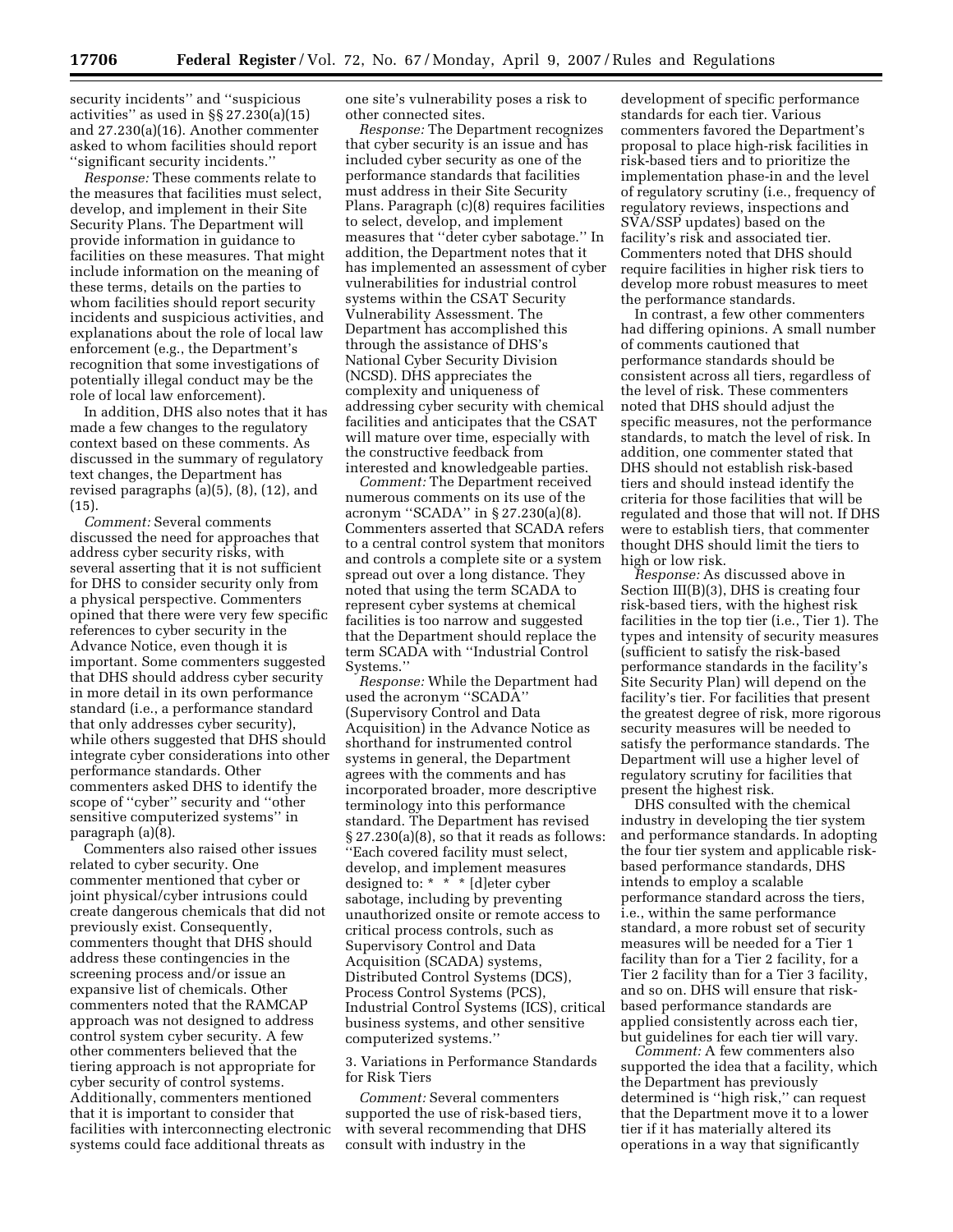lowers its potential vulnerabilities and consequences.

*Response:* Pursuant to § 27.205(b), ''if a covered facility previously determined to present a high level of security risk has materially altered its operations, it may seek a redetermination by filing a Request for Redetermination with the Assistant Secretary, and may request a meeting regarding the request.'' DHS has retained that provision in this interim final rule. This provision allows DHS to re-evaluate risk based upon changes at the facility in process, chemistry, or other factors. DHS, through the Assistant Secretary, intends to evaluate such proposed measures on a case-bycase basis.

In evaluating the redetermination, DHS will consider whether the planned action actually reduces risk (as opposed to simply ''moving'' the risk into the community around the facility) and does so without compromising security. Where these parameters are met, DHS will approve the plan and re-evaluate the tier placement for the facility in question. Pursuant to § 27.205(b), the Assistant Secretary will notify the facility of the Department's decision on the Request for Redetermination within 45 calendar days of receipt of such a Request or within 45 calendar days of a meeting regarding the Request.

*Comment:* One commenter noted that how performance standards vary across tiers would depend on the criteria used to establish the tiers.

*Response:* DHS will assess all facilities based upon worst plausible case scenarios as applicable to each facility.

## 4. Adoption of MTSA Provisions

The Advance Notice solicited comment on whether DHS should adopt various provisions from MTSA as elements of the chemical security program. In particular, DHS asked whether it should adopt the following performance standards in addition to the standards already listed in 6 CFR 27.230: 33 CFR 105.250 (Security systems and equipment maintenance), 33 CFR 105.255 (Security measures for access control); 33 CFR 105.260 (Security measures for restricted areas); 33 CFR 105.275 (Security measures for monitoring); 33 CFR 105.280 (Security incident procedures). *See* 71 FR 78276, 78284.

*Comment:* Of the several comments received on the request, the majority opposed adopting the standards, characterizing them as highly detailed and prescriptive and, as such, incompatible with the risk-based performance standards proposed for chemical facilities. A chemical industry

association presented an analysis of the four MTSA standards and concluded that they were largely duplicative of, or potentially inconsistent with, existing categories of performance standards presented in the Advance Notice. The commenter stated that the MTSA standards were not performance standards, but mandatory particular security measures, in direct conflict with Section 550. Through a similar section-by-section analysis of the MTSA provisions, a chemical manufacturer found several provisions to be compatible with performance standards, but others too prescriptive or incompatible with activities in chemical facilities.

Another association representing chemical distributors stated that only a tiny fraction of its members relied on waterways to distribute chemicals and, accordingly, recommended against adoption of the standards.

*Response:* The Department agrees with the commenters who recommended against adopting the MTSA provisions referred to in the preamble of the Advance Notice. As the commenters noted, these provisions either duplicate current standards, conflict with current standards, or mandate particular security measures in conflict with the statute.

*Comment:* One association noted that, because many of its members had facilities on waterways, member companies often developed MTSA-type approaches to Security Vulnerability Assessments and Site Security Plans to establish some uniformity across facilities. Another commenter suggested that when an owner of multiple facilities has some covered by MTSA and others by the chemical security rules, MTSA could be an ASP if applied to non-MTSA facilities.

*Response:* Where the application of MTSA practices is sufficient, it may be considered a valid ASP. DHS will review and consider adoption of MTSA plans to non-MTSA facilities on a caseby-case basis. The Department does not intend to require duplication of effort where responsible facilities have implemented adequate security measures.

#### *E. Background Checks*

Under the Advance Notice, covered facilities would be required to perform appropriate background checks on and ensure appropriate credentials for facility personnel and, as appropriate, for unescorted visitors with access to restricted areas or critical assets.

*Comment:* Numerous commenters stated that chemical facilities already screen their employees for their own

interests and in response to government programs. The commenters urged that the level of screening for existing employees and contractors should be commensurate with the access provided. While some commenters wanted existing employees who had undergone employee screening before hire to be ''grandfathered'' from any new requirements, other commenters thought that existing employees should be subject to screening when they are assigned to secure areas or have the potential to be reassigned. An association recommended checking current employees with less than five years seniority within six months of the effective date of the program and more senior employees within one year.

Several commenters argued that, extending the proposed requirements to contractors, subcontractors, truck drivers, and delivery and repair personnel, and others who are frequently on site, would create serious difficulties because of the large numbers of individuals in these categories, the need to have them available on short notice, redundancy of existing credentials, cost of new credentialing, and delay while screening is completed. Chemical companies explained that they rely heavily on contractors and expect the contracting company to be responsible for assuring that their employees meet security requirements. Commenters suggested that officers hired by the facility supervise contractors and sub-contractors without background checks.

The commenters also addressed the types of background checks that DHS is considering, including the personal information required, and whether name checks against the Terrorist Screening Database and fingerprintbased checks for terrorism, criminal history, or immigration status would be required. A number of commenters urged DHS to tailor the degree of scrutiny to the degree of employee access to sensitive locations. Private screening firms described systems that collect more detailed information and enhanced verification depending on the applicant's access. Operators of private screening systems state that they typically rely on the database screens for candidates with potential terrorist connections. A chemical industry association supported screening of chemical facility employees for terrorism, criminal records, and immigration status.

One commenter explained that biometric testing in a chemical environment can fail because of smudging and deterioration of fingerprints over time, while another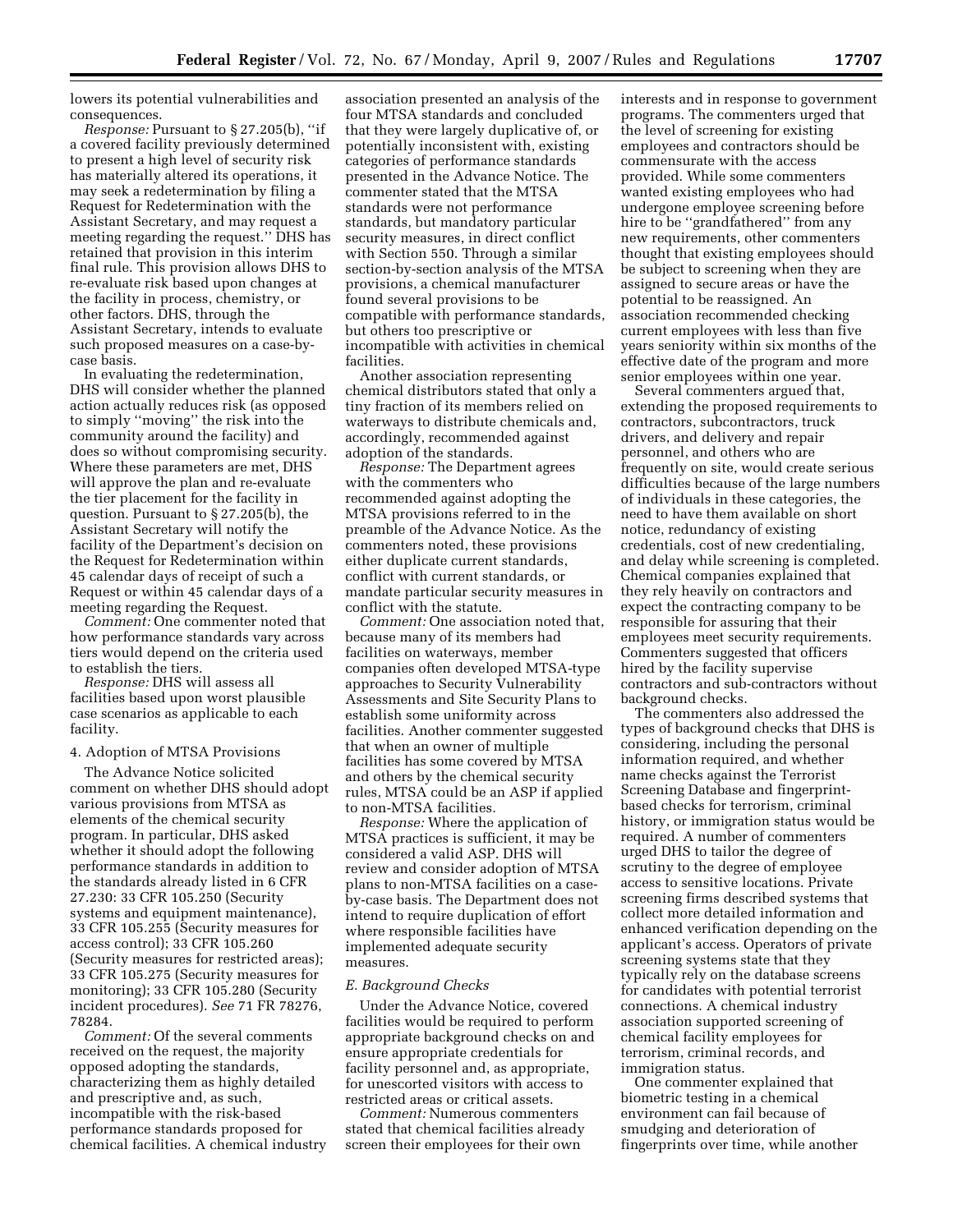believed that adequate field testing had not been completed. Another commenter explained that biometrics and other verification techniques will not foil a person who has stolen an identity to pass the screen. The commenter recommended that authentication techniques, in addition to validation and verification, be applied to applicants with access to secure locations. In response to the proposed use of a list of disqualifying crimes to reject applications for clearance, a number of commenters urged DHS to restrict the crimes to those that were most clearly linked to potential for terrorism. The commenters, both unions and chemical companies, argued that loyal employees can lose their jobs or fail to qualify for hire because of misdemeanors, such as missing a few months of child support, or crimes that are not good predictors of the potential for terrorism. One commenter recommended adoption of an appeal process that allows a disqualified person to explain why he or she is no longer at risk, similar to the process under MTSA regulations.

The preamble also requested comment on whether the access provisions of the Transportation Worker Identification Credential (TWIC) Program, Hazardous Materials Endorsement (HME), ATF requirements, or other structured programs should apply to chemical facility security programs. A few commenters supported the concept that the screening required for the TWIC program should be acceptable for the chemical security program. Indeed, many chemical facilities are on bodies of water and employees were already compliant with the TWIC program. Another commenter took the opposite position that the TWIC program did not provide the customization available in existing screening systems to grade the level of screening based on employment and assignment decision. Numerous comments maintained that an employee or contractor who was credentialed under the TWIC, HME, ATF, or similar programs should not need additional security screening under the chemical security program. Related comments requested portability of security checks for employees or contractors cleared by another chemical facility. One commenter recommended that DHS establish a national repository of cleared personnel to minimize redundancy and expense.

With respect to the question of whether the government should conduct background checks or whether the industry could use authorized third parties to conduct the checks, three

commenters stated that third parties were already providing background checks for thousands of employees of chemical facilities. Other commenters, including organizations that provided screening services, maintained that existing programs for screening applicants and employees for chemical facilities were reliable, effective, and inexpensive. Another commenter wrote that one program operated through safety councils might be eligible as an alternate security program, although a chemical company suggested not using safety councils, because their standards were too lax.

A few commenters favored the government's undertaking background checks because, unlike private companies, the government has access to terrorist databases and FBI databases, and because the government, unlike employers, would be immune from legal challenges from a rejected employee. Opposition to government responsibility came from several commenters who were concerned about slow completion of background checks, and that the backlog might be exacerbated by a new chemical security program.

A few commenters, including three unions, strongly urged that the system provide an appeals process for affected applicants whose employment prospects in the chemical industry and elsewhere could be seriously affected by an erroneous determination. Private services noted that they notified applicants of adverse decisions and allowed them to contest the decisions.

*Response:* DHS believes that personnel surety is a key component of a successful chemical facility security program. This component of the performance standards will enhance security in what would otherwise be a significant potential vulnerability. In the Advance Notice, the Department requested comment on these components of a background check program: (1) What individuals should have a background check? (2) When should the check be required? (3) What type of background check should be conducted? And (4) Should the federal government conduct the check? We address each of these four issues below.

First, DHS agrees that the level of screening for employees and contractors should be commensurate with the access provided. As part of this approach, the facility shall identify critical assets and restricted areas and establish which employees and contactors may need unescorted access to those areas or assets, and thus must undergo a background check. A facility's approach to personnel surety, including its defined restricted areas, its

critical assets, and a list of the employees requiring background checks, shall be detailed in the Site Security Plan that the facility submits to the Department for approval. The rule does not include a provision that would exempt certain employees from the personnel surety performance standard based on length of employment at the facility. Merely because an individual has worked in a chemical facility for a period of time without incident does not automatically mean that they do not pose a terrorism risk and should be given free access to restricted areas and critical assets without a background check. Allowing such access without a background check presents an unacceptable security risk, and is contrary to the performance standard on personnel surety. This is not to say, however, that employers may not consider an employee's prior history of employment and service in making personnel decisions. It should also be noted that nothing in this regulation prohibits a person that has been convicted of a misdemeanor offense from being employed at a high risk chemical facility.

Second, DHS views the background check process as one of the many pieces of the Site Security Plan, and as such, will require that it be completed and submitted with the Site Security Plan. Once the facility receives the Letter of Authorization under § 27.245 denoting preliminary approval of the Site Security Plan, the facility may then proceed with all necessary background checks, if it has not done so already. All employees required in the SSP to have a background check should be included in the initial submission and must be duly vetted in accordance with the plan. This should not cause any interruption in work.

Third, the Department understands that many covered facilities already perform background checks on employees and certain contractor employees, and with some modifications, will allow that process to continue. In order to perform an appropriate background check for the purpose of protecting critical assets and restricted areas of high risk chemical facilities from persons who pose a terrorist threat, the Department has made some modifications to the personnel surety performance standard in the regulation. The Department will consider appropriate open source background checks as an acceptable response to the background check performance standard. Specifically, the Department will consider as appropriate a background check process that verifies and validates identity; includes a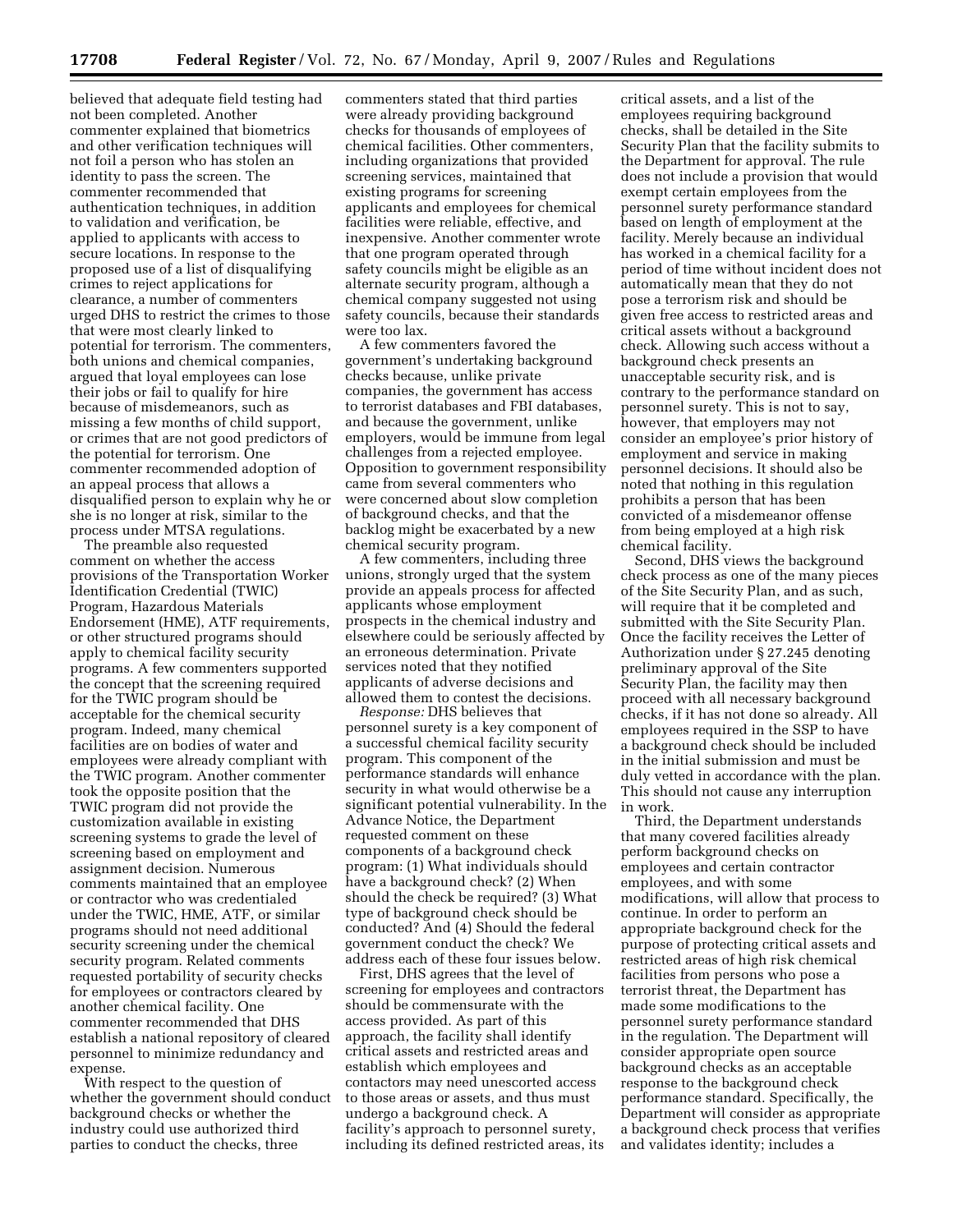criminal history check of publicly or commercially available databases; verifies and validates legal authorization to work through the I–9 process; and includes measures designed to identify people with terrorist ties. This last

standard can be achieved by checking against the consolidated Terrorist Screening Database (TSDB). The Department modified the performance standard at 6 CFR § 27.230(a)(12) to reflect these changes.

Fourth, while much of the background check process can be accomplished by commercial methods, the check of the Terrorist Screening Database is an inherently governmental function that necessarily includes a check of classified databases that are not commercially available. The Department will augment the background check in the SSP with a TSDB check. The Department has determined a TSDB check is necessary for the purpose of protecting critical assets and restricted areas of high risk chemical facilities from persons who pose a terrorist threat.

DHS will designate a secure portal or other method for the submission of application data for each employee or contractor for whom a TSDB check is required in the SSP. The Application data will be the name, date of birth, address, and citizenship, and if applicable, the passport number, DHS redress number,<sup>1</sup> and information concerning whether the person has a DHS credential or has previously applied for a DHS credential.

To minimize redundant background checks of workers, DHS agrees that a person who has successfully undergone a security threat assessment conducted by DHS and is in possession of a valid DHS credential such as a TWIC, HME, NEXUS, or FAST, will not need to undergo additional vetting by DHS. Even so, the facility shall submit the name and credential information for these persons along with the application data for other employees. Facilities shall not allow unescorted access to a critical asset or restricted area to a person in possession of a DHS credential unless information on that person has been submitted as discussed above.

DHS will screen each applicant and determine whether the applicant poses a security threat. Where appropriate, DHS will notify the facility and applicant via U.S. mail, with information concerning the nature of the

finding and how the applicant may contest the finding. Applicants will have the opportunity to seek an adjudication proceeding and appeal under Subpart C.

# *F. Inspections and Audits*

Numerous comments addressed the proposed provisions for auditing and inspecting chemical facilities to determine compliance and allowing certified third-party auditors to supplement DHS personnel at lower tier facilities. While DHS has responded, to the extent that it is able, to the comments below, DHS also notes that it will issue guidance that identifies appropriate processes for inspections and provides specifics about the records that must be made available to DHS upon request. *See* §§ 27.250(d) and 27.255. That guidance will provide further detail.

# 1. Inspections

*Comment:* Section 27.245(a) in the Advance Notice provided that DHS may ''enter, inspect, and audit the property, equipment, operations, and records of covered facilities.'' One commenter asserted that DHS should inspect and audit using an approved or preliminarily approved Site Security Plan and not on other criteria outside the scope of the Site Security Plan. In addition, commenters indicated that DHS need not inspect equipment and records related to operations outside the vulnerabilities identified in the facility's Security Vulnerability Assessment and protected in the Site Security Plan; the commenter thought that such inspections would go beyond what is required to ensure that high-risk chemical facilities are secure. In addition, one commenter requested that DHS revise the scope of inspection to property, equipment, operation, and records covered in a facility's Site Security Plan.

*Response:* During inspections, authorized DHS officials may inspect equipment, view and/or copy records, and audit records and/or operations. This section imposes an affirmative obligation on facilities to cooperate with authorized DHS officials, including inspectors, and allow inspections and audits. DHS will inspect a covered facility following DHS's preliminary approval of the facility's Site Security Plan. DHS may also inspect facilities outside of the Site Security Plan approval cycle if there are exigent circumstances or special security concerns. During the course of inspections, an inspector may ask a facility to demonstrate the effectiveness of a given security measure found in the

facility's Site Security Plan. This will help the inspector to determine whether the facility has adequately implemented the risk-based performance standards in its Site Security Plan. With respect to requests for records, the Department expects that facilities will produce the records—whether located onsite at the facility, at corporate headquarters, or in any other location—that are relevant to the security of the facility. The Department has added some additional language in the rule about the production of records. *See*  § 27.250(d)(4).

With respect to scope of inspections, DHS is not narrowing its scope to cover only those items covered in the facility's Security Vulnerability Assessment and Site Security Plan; DHS needs the appropriate discretion to inspect those items and areas that are related to the security of the facility. However, DHS has no intention of inspecting areas that are unrelated to security.

*Comment:* One industry association noted that § 27.245(b)(1) of the Advance Notice suggested that security measures (which DHS requires for final approval of the Site Security Plan) should be in place at the time that DHS inspects a facility. The commenter stated that, if facilities address vulnerabilities through capital improvements, facilities are unlikely to have these security measures in place within the stated time frame. In such cases, the commenter recommended that DHS use a timeline approach, detailing an implementation schedule of prioritized security measures, and include that timeline in a facility's Site Security Plan.

*Response:* The commenter is correct in noting that DHS expects that facilities will have met the requirements of § 27.225 (i.e., the facility will have developed and submitted a Site Security Plan, which the Department will have preliminarily approved) when the Department visits the facility for an inspection or audit. *See* § 27.250(b)(l). One of the purposes of the inspection is for the Department to determine whether facilities have adequately implemented their Site Security Plans.

However, the Department realizes that there may be circumstances where facilities will have to implement security measures through capital improvements, and that can take time. Based on the Department's assessment of risk at a given facility and the realities of getting security measures into place, the Department will work with facilities on a case-by-case basis. Where the Department believes that extra time is warranted, the Department will work with facilities to incorporate that time into the facility's Site Security

<sup>&</sup>lt;sup>1</sup> A DHS redress number is issued by DHS to an individual who has successfully completed a redress inquiry, in which the inquiry resolved a previous false-positive match to a watch list record. Redress inquiries can be submitted directly to DHS as part of the DHS Traveler Redress Inquiry Program (DHS-TRIP).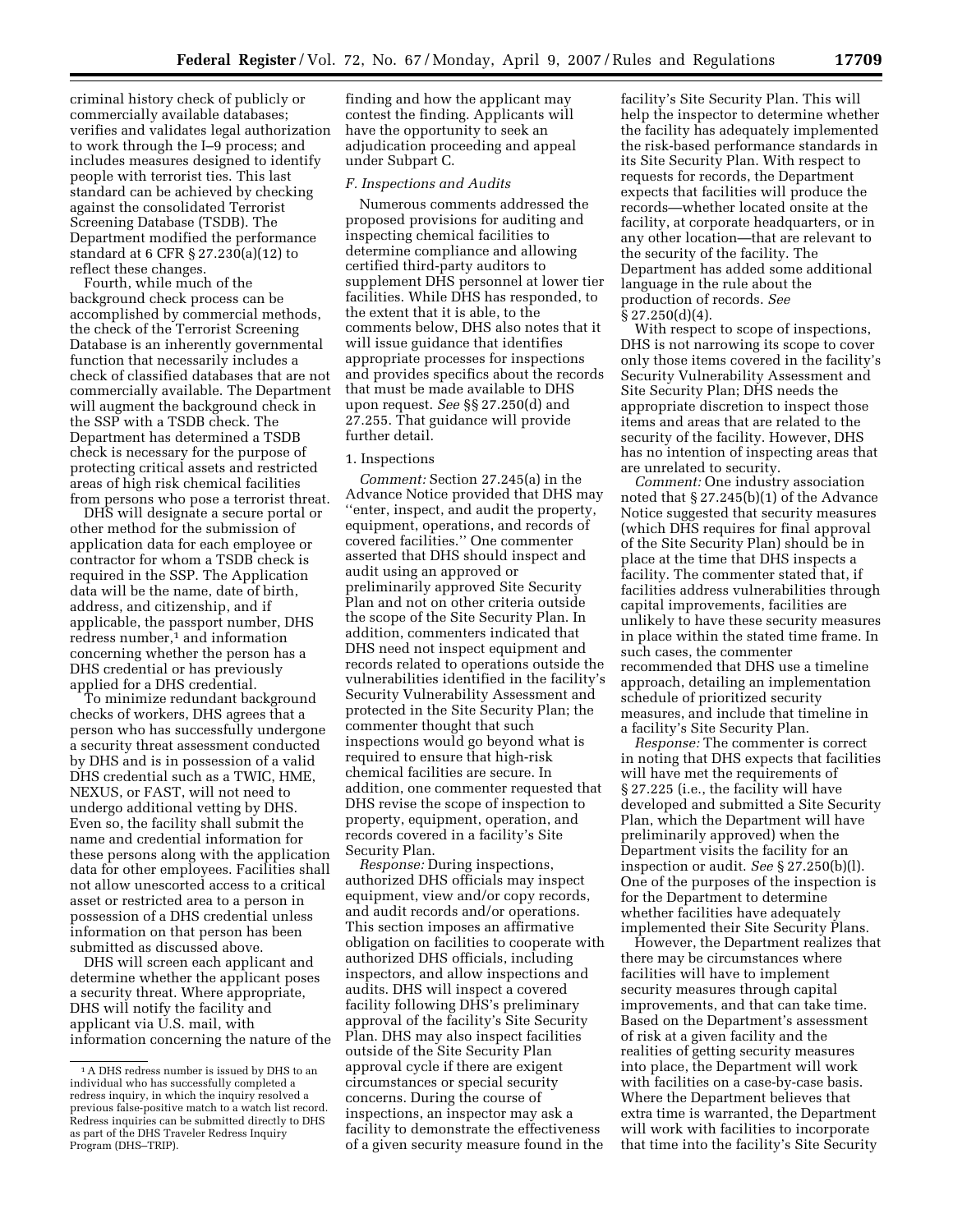Plan and into the Department's timeline for inspecting the facility.

*Comment:* Various commenters requested clarification about the time and manner provisions found in § 27.245(c) of the Advance Notice. Several commenters noted that the proposed regulations did not define the terms ''reasonable times'' or ''reasonable manner'' and asked the Department to define those terms. In addition, some commenters noted that the preamble provided a timeframe for inspections (''during regular business hours of 9 a.m. to 5 p.m.'') but that the Advance Notice text did not specify that timeframe. Other commenters indicated that DHS should clearly outline the regularity of audits and inspections that the Department will require for each tier.

Several other comments discussed the notice provisions in the rule. The Advance Notice provided that ''DHS will provide covered facility owners and operators with 24-hour advance notice before inspections, except where the Under Secretary or Assistant Secretary determines that an inspection without such notice is warranted by exigent circumstances and approves such inspection.'' *See* § 27.250(c). Several industry associations believe that 24 hour advance notice would not be a sufficient amount of time for facilities to arrange for the appropriate personnel to be available for the inspection. Commenters suggested that DHS provide more notice to facilities; requests ranged from three to seven days. Other commenters requested that, in addition to notifying the facility, DHS also provide local emergency responders and local agencies tasked with regulating hazardous materials facilities with a 24-hour advance notice as a courtesy.

Others commented on the concept of unannounced inspections. A member of Congress objected to the restrictions on unannounced inspections, asserting that the provision was a near-preclusion of random audits, because approval by senior officials (i.e., the Under Secretary for Preparedness or Assistant Secretary for Infrastructure Protection) would make unannounced audits exceedingly rare. Moreover, focusing such unannounced audits exclusively on facilities (or geographic regions) where agency officials determine that ''exigent circumstances preclude notice'' presupposes that the agency is already in a position to know where exigent circumstances exist. As a result it would be far harder for the Department to determine actual rates of compliance with regulatory requirements. An industry commenter would support

unannounced inspections for facilities that had significant deficiencies in the prior inspection or that have had an unusual number of breaches.

*Response:* DHS has retained the language that it used in the Advance Notice. Authorized DHS officials will conduct audits and inspections during reasonable times and in a reasonable manner. The nature of any given inspection will depend on the specific circumstances surrounding a particular facility's operations at a given point in time and will be considered in conjunction with available threat information.

Commenters asked for clarification on the times that DHS plans to conduct inspections. While DHS expects that it will conduct many of its inspections during the regular business hours of 9 a.m. to 5 p.m., DHS will not limit its inspections to regular business hours only. DHS must have the flexibility to respond to information, operations, and circumstances whenever they exist or develop, and so DHS may have to conduct inspections in the evening, at night, or during weekends. Security concerns are different at different times of the day and on different days of the week, and so DHS must be able to assess the different security measures that facilities put into place, pursuant to their Site Security Plans.

DHS has maintained the Advance Notice provision that gives facilities 24 hour advance notice before an inspection. In some circumstances, DHS may provide facilities with additional time. As a general matter, DHS believes that 24 hours is an appropriate and reasonable notice period, striking a balance between providing the Department with flexibility to determine compliance with this regulation and providing regulated entities with sufficient notice to prepare for an inspection. Some commenters suggested that DHS also provide advance notice about inspections to local emergency responders and local agencies. While DHS may choose to notify local emergency responders or other agencies on a case-by-case basis, DHS does not believe it is necessary to include a mandatory requirement in the rule.

Many commenters expressed concern that DHS is not able to conduct unannounced inspections. These concerns are unfounded: DHS will be able to conduct unannounced inspections when it complies with internal policy. While DHS has a general requirement for advance notice, DHS recognizes that there may be circumstances where advance notice is not possible.

To accommodate those circumstances, DHS has identified two exceptions. *See*  § 27.250(c). DHS had identified one exception in the Advance Notice: If the Under Secretary determines that an inspection without notice is warranted by exigent circumstances, the Under Secretary or Assistant Secretary may approve such an inspection. The exigent circumstances may include threat information warranting immediate action. DHS adds a second exception in this interim final rule: If any delay in conducting an inspection might be seriously detrimental to security, and the Director of the Chemical Security Division, Office of Infrastructure Protection determines that an inspection without notice is warranted, the Field Operations supervisor may permit an inspector to conduct such inspection. This additional exception addresses the concerns of commenters who claimed the exception in the Advance Notice was too restrictive.

*Comment:* Some commenters noted that facilities may choose to validate any government-issued credential for the purpose of inspectors gaining entry onto a chemical facility. One commenter requested that, as part of the guidance, DHS include information on the security measures that will allow a facility to determine that the DHS officials or third party auditors are legitimate.

*Response:* DHS will handle this issue like other Federal agencies handle their respective inspectors and auditors. Individuals performing these inspections will carry Federal government credentials identifying themselves as having official authority to inspect. In addition, any chemical facility wishing to authenticate the identity of an individual purporting to represent DHS may contact the appropriate DHS Chemical Security Division official within the Office of Infrastructure Protection at DHS headquarters. In addition, the Department has provided some additional regulation text on the issue of inspector credentials. *See* § 27.250(d)(1).

*Comment:* Several commenters addressed the issue of training for inspectors. One commenter stated that it is DHS's role to ensure that inspectors and auditors are qualified in both physical security and chemical processes. Others noted that, if inspectors and auditors do not have a background in chemical manufacturing, then DHS must adequately train inspectors. Furthermore, that commenter encouraged DHS to utilize a cross functional team consisting of individuals with chemical process knowledge and physical security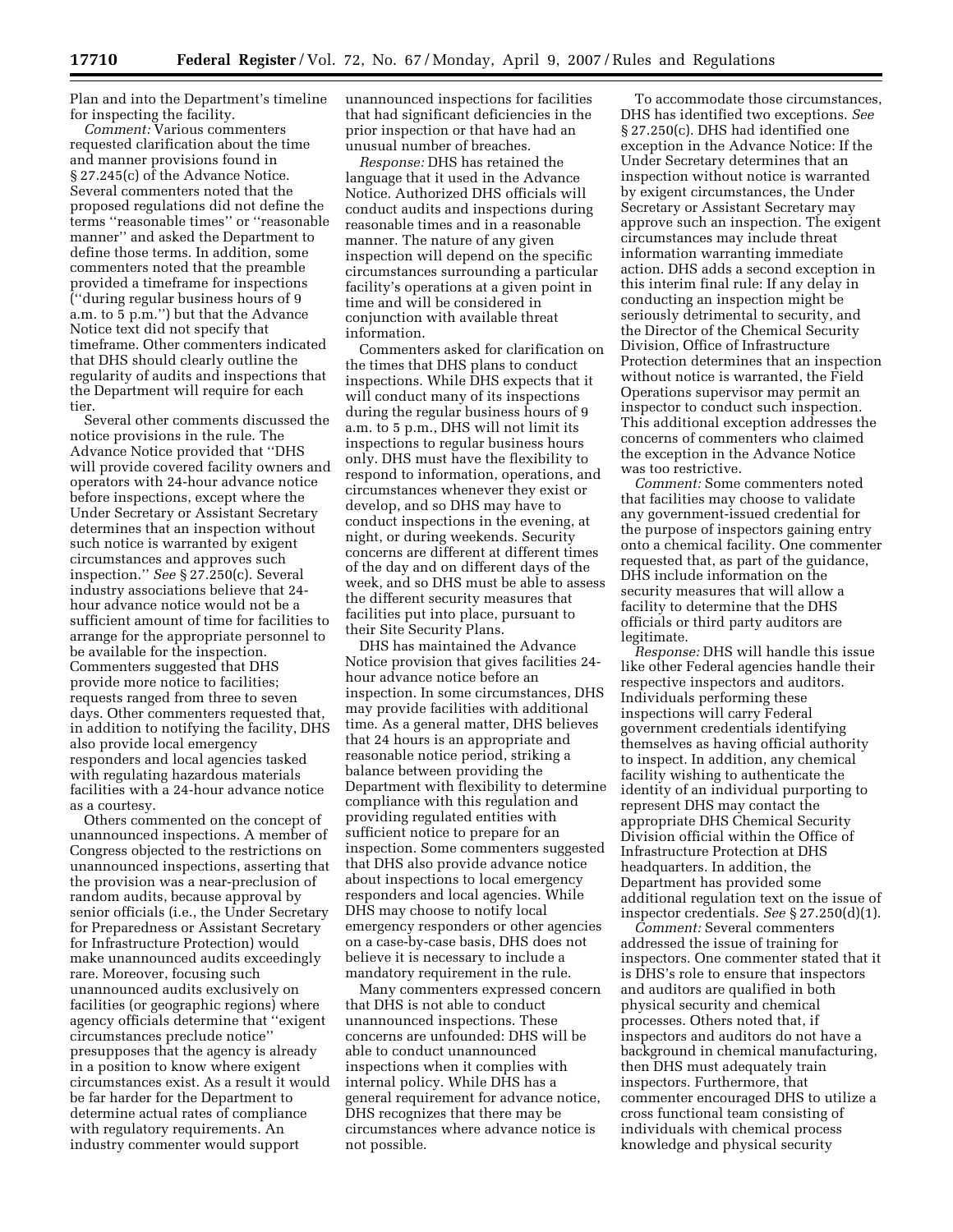background and include a local area first responder on each inspection team for each facility. The commenter noted that many facilities maintain a close relationship with local emergency responders. One commenter indicated that DHS inspectors should expect that chemical facilities may require them to complete a safety overview before being granted access to a facility; this is regardless of the training that DHS provides to its inspectors.

*Response:* DHS will use properly trained personnel to conduct inspections. During inspections, DHS intends to use teams consisting of Federal inspectors, many with backgrounds in law enforcement and physical security, and experts in chemical manufacturing. DHS will put inspectors through a rigorous training program, incorporating both classroom training and on-site visits, so that inspectors are informed on all aspects related to this regulatory program as well as on safety issues. These individuals will receive training on specific safety procedures, including OSHA's Hazardous Waste Operations and Emergency Response Standard (HAZWOPER), that they should use while visiting chemical facilities. If chemical facilities request that inspectors receive facility-specific safety briefings or training, the Department will work with facilities to accommodate those concerns, provided that the additional safety training is reasonable given the nature of the expected inspection.

# 2. Third-Party Auditors and Inspectors

*Comment:* Numerous chemical companies, industry associations, and State and local agencies requested clarification on the roles and responsibilities of third-party auditors. Several commenters pointed out that there is currently a lack of standards for third-party auditors, and some commenters noted that if DHS does not provide specific criteria for compliance, such audits will be very subjective. Several commenters asserted that there is a need for DHS to develop standards and requirements for third-party auditors, including requirements for certification, qualifications, independence, objectivity, training and re-training, confidentiality, ethical obligations, conflicts of interests, discipline procedures, and liability insurance.

Several commenters discussed the third-party auditor certification or approval process in detail. One commenter pointed out that DHS would have to develop either a professional registration or licensing for third-party

auditors in order to establish a minimum level of competency for thirdparty auditors. Other commenters stated that training should include, among other things, information on physical security, chemical processes, and safety operations. One commenter recommended Sandia National Laboratory's Risk Assessment Methodology for Chemical Facilities (RAM–CF) training as an excellent review in all aspects of chemical facility operation and security. One pointed out that there is currently no certification for control system cyber security auditors. Another commenter added that any DHS third-party inspectors should have a strong background and experience with the agricultural retail/ distribution segment of the chemical industry. The commenter encouraged DHS to work with industry associations and industry experts on establishing the proper criteria to select certified thirdparty auditors that will be used to inspect agricultural retail or distribution facilities determined to be covered by these regulations.

One commenter was concerned that DHS had not effectively addressed auditor independence and objectivity in the Advance Notice. To remedy this concern, the commenter suggested that DHS define third-party auditor and address auditor concepts such as due diligence, due professional care, auditor certification, auditor training, auditor indemnification, conformity assessment, audit/inspection methodology, etc.

Other commenters raised questions about third-party auditors and information protection. One commenter stated that all third-party auditors must be held to the same requirements and standards as applied to DHS officers and employees regarding the protection of confidential information; this includes information protected by law, such as PCII, Sensitive Security Information (SSI), or other applicable requirements. DHS should develop requirements and procedures, including the use of nondisclosure agreements, to prohibit disclosure or use of confidential information developed or obtained during the auditing process. One association, whose member companies already use third party audits, wanted confirmation that the use of third-party auditors would be in compliance with the CVI framework.

Three State agency commenters urged the Department to clarify that the thirdparty auditor provision includes qualified state and local assets to conduct audit inspections and assist with Security Vulnerability Assessments and Site Security Plans. One commenter would limit third-party

auditors to appropriate state and local government officials with familiarity of the chemical process safety and security systems currently in place at the chemical facility in question to ensure the credibility and effectiveness of the inspection and auditing program. Some other commenters suggested that State and local entities could be a resource base for audits and site visits, including those of higher tier facilities.

Commenters asked several other specific questions about DHS's use of third-party auditors. A chemical company requested clarification on how DHS could delegate its authorities to third-parties. Another commenter wanted the ability to seek legal remedies against third-party auditors. Other commenters raised the question of who would pay for third-party auditors, suggesting that DHS should.

Some commenters argued for the use of third-party audits at any chemical facility regardless of its tier ranking. One commenter noted that the eventual requirements for certification should be stringent, creating confidence that the auditor will be just as capable as DHS inspectors of auditing or inspecting a high-risk facility. The commenter suggested that, as a result, a certified third-party auditor should also be allowed to conduct inspections at "high" or "higher" risk facilities. Other commenters noted that allowing thirdparty auditors to perform work at any chemical facility, regardless of its tier, will increase the ability of DHS to rapidly and effectively review security plans at chemical facilities by making sure sufficient numbers of inspectors are available at any given time.

Other commenters opposed DHS's use of third-party auditors altogether. A chemical industry commenter opposed DHS's use of consultants, contractors, or vendors to perform audits and inspections of facilities based on concerns about confidentiality and conflicts of interest. The commenter asserted that DHS-trained personnel are best suited to understand the complexities of security in affected facilities and to understand the importance of sensitive business information provided to DHS. Consequently, the commenter urged DHS not to initiate the proposed program without the appropriate level of staff, training, and resources necessary to implement enforcement. One commenter preferred that DHS officials, not officials from other government agencies or nongovernmental organizations, conduct third-party inspections or audits to assess compliance; the commenter asserted that consistency of audits can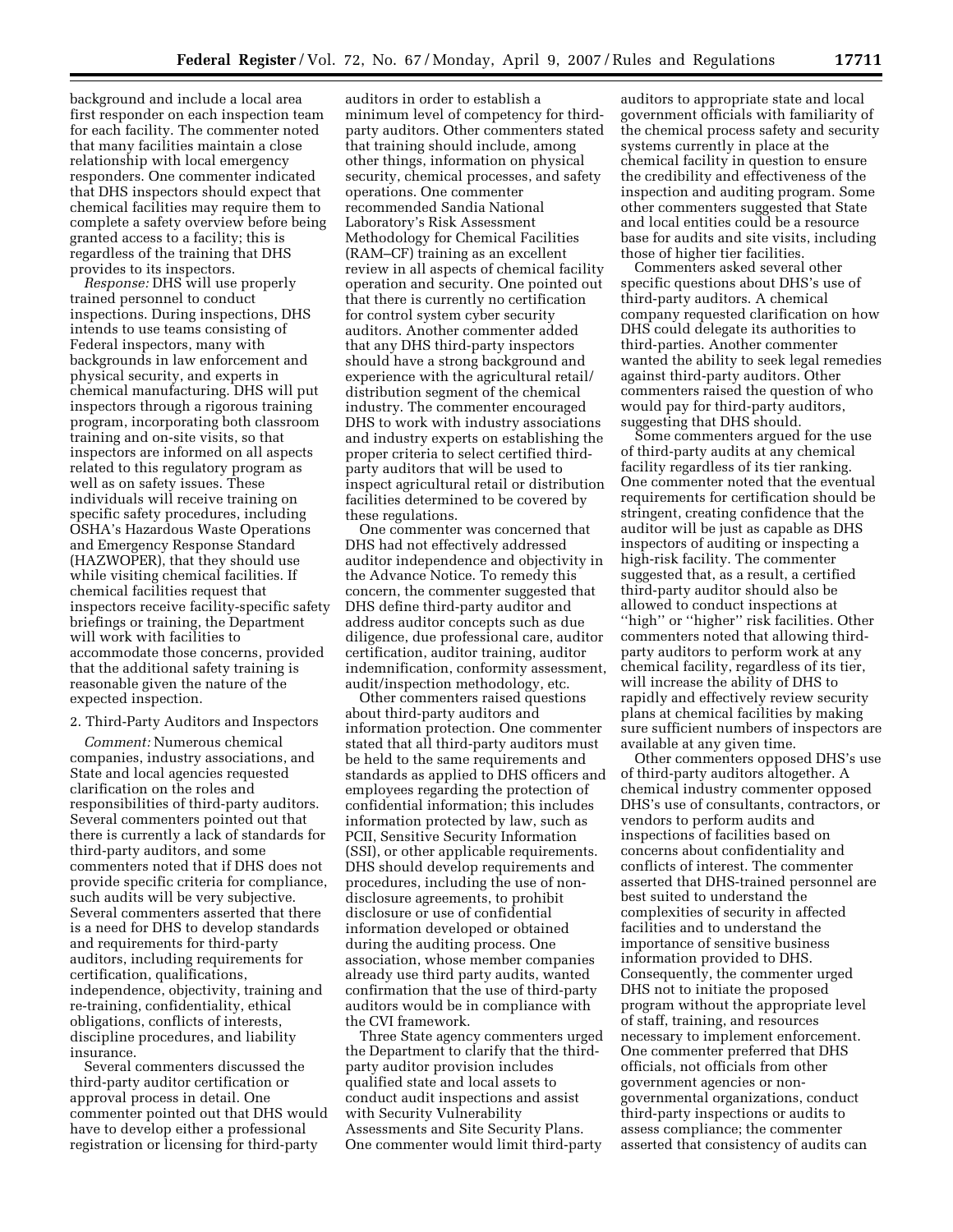only be maintained if one agency, using the same inspection and/or audit procedures, performs the work. Several other commenters disagreed with the concept of third-party auditors unless they were under contract to DHS and met DHS hiring standards and training certifications. They felt that if such an activity is important, then DHS should carry out the activity itself.

*Response:* The Department recognizes that there are many important and complex issues surrounding the use of third-party auditors. Those issues include questions about whether it is appropriate for DHS to use third-party auditors and if so, for which tiers of facilities; what the standards and requirements would be for those thirdparty auditors; and who would pay for third-party auditors. DHS continues to take these issues under advisement. DHS intends to issue a future rulemaking providing the details about its plans to use third-party auditors. In developing its proposed rule, DHS will consider these comments about thirdparty auditors. Until that time, DHS will use its own inspectors for conducting inspections and audits.

## *G. Recordkeeping*

*Comment:* One commenter suggested that the recordkeeping and reporting requirements be strengthened for process malfunctions or any attempted terrorist attack; the need for emergency response, safe shut down, evacuation and decontamination procedures in case of an attack or malfunction be defined; and effective training requirements for workers in covered facilities be required.

*Response:* Recordkeeping requirements under this new authority focus on security and will capture many of the issues identified by the commenter. Recordkeeping requirements regarding incidents under process safety, including shut down/ start up, are outside of the scope of this regulation.

*Comment:* One commenter asked for guidance regarding what would constitute a reportable ''security incident'' or ''suspicious incident.'' The commenter noted that DOT has provided helpful guidance for reporting and recordkeeping under HM–232.

*Response:* The Department will provide facility owners with guidance on these and other terms used in the recordkeeping section.

*Comment:* Another commenter suggested that § 27.250(a)(4) include a reference to NFPA 731, Standard for the Installation of Electronic Premises Security Systems (2006 edition), Chapter 9, Testing and Inspections. The

commenter supported the recommendation by pointing out that all NFPA codes and standards are developed through the voluntary consensus process and are accredited by the American National Standards Institute (ANSI); that Congress, in several cases has mandated the adoption of NFPA codes and standards and that Public Law 104–113, as described in OMB Circular A119, mandated that voluntary consensus codes and standards be used when they are applicable and to ensure that chemical facility safety be the primary concern.

*Response:* Voluntary consensus approaches to chemical facility security will be addressed in guidance. However, the Department cannot mandate specific security measures under this authority.

*Comment:* One chemical association found the requirements for recordkeeping to be excessive. Concerning training, the commenter stated that the location of the session and the name and qualifications of the trainer were not important, and the requirement for attendees' signatures would cause headaches if attendees leave without signing. Also, many of these requirements seem to prevent the use of web-based training. With respect to the drill and exercise provision, the commenter believed that a comprehensive list of participants is more challenging than it might appear, since drills and exercises frequently involve persons in multiple locations. Finally, recording the name and qualifications of every maintenance technician is overly burdensome and extremely difficult to document. According to the commenter, this proposed requirement would lead to inadvertent non-compliance due to its inherent complexity. The commenter urged that the recordkeeping requirements, at most, track the MTSA requirements (33 CFR § 105.225), which are less detailed and only require records to be maintained for two years.

*Response:* Memorializing minimal information about training, drills, exercise, and maintenance is important for a facility to assist in the analysis and review of its security efforts, and DHS does not agree that these requirements are overly burdensome or excessive given the potential risks in this sector. The recordkeeping requirements address specific issues that arise in chemical facilities, and a three year period is consistent with the anticipated audit and review cycle under this rule.

*Comment:* An industry association argued that, in light of existing DOT requirements, no additional training and recordkeeping requirements are needed for battery transportation. Further, any

training and recordkeeping requirements that are made applicable to drivers hauling covered chemicals should be the responsibility of the transportation firms, not the facilities they service.

*Response:* There are no specific requirements for recordkeeping of transportation activities in this rule.

## *H. Orders*

*Comment:* Various commenters mentioned the remedies in proposed §§ 27.300, 27.305, 27.310, and 27.315. An industry group indicated that the rule should provide adequate protection for recipients of penalty and cessation orders, including the opportunity for an adjudicatory hearing before a neutral hearing officer. The commenter suggested that the rule make clear that the burden of proof lies with DHS, not the facility; that facilities may be represented by counsel; that the facility is entitled to present evidence on its behalf; that there be an orderly process for the hearing officer to make a decision on the basis of the record presented, including a record of decision and for intra-agency appeal of the hearing officer's decision before it becomes final. Finally, a trade association pointed out a typographical error in proposed §§ 27.305(b) and 27.310(a).

*Response:* The Department has substantially revised the regulatory text in Subpart C, which includes Orders, adjudications, and appeals. The Department directs commenters to the revised regulatory text in Subpart C, as well as summary of those changes in § II(B) Rule Provisions. In sum, the Department has included adjudicatory procedures for a proceeding before a neutral hearing officer whereby facilities and others may be represented by counsel and may present evidence. The procedures provide that the burden of proof rests with the Assistant Secretary and that a record will be compiled for an appeal within DHS.

*Comment:* Several others provided input on cessation orders. A local government agency indicated that an Order to Cease Operations likely would be litigated immediately after issuance, and questioned how non-compliance during the lengthy litigation period would be remedied. Another commenter recommended that DHS add a provision stating that it would not enforce an order to cease operations within 30 days of a final action, which would allow the facility time to seek judicial review. An industry commenter stated that DHS's professional assessment that a chemical facility was in total violation of the security requirements should result in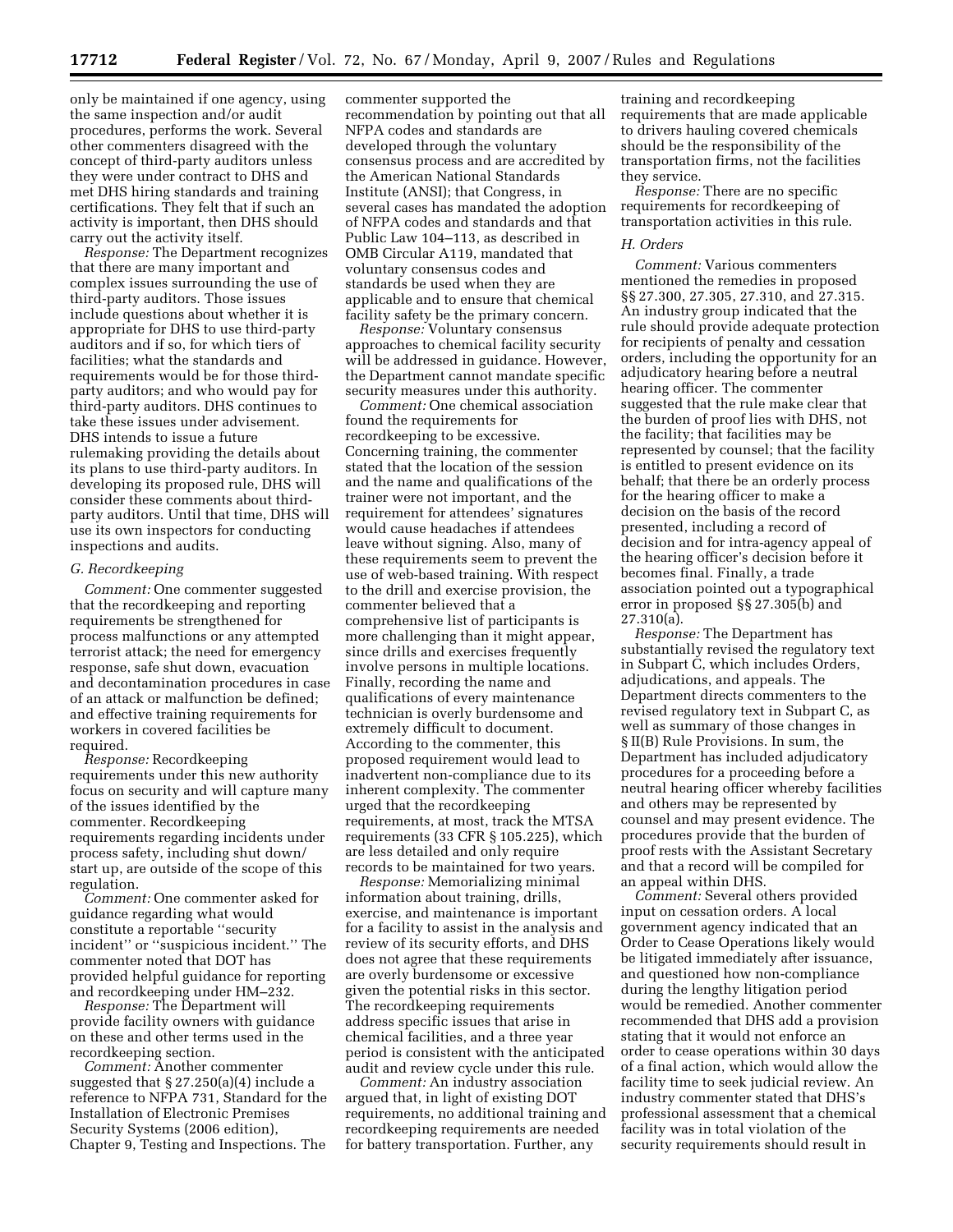an initial audit of what is required at that particular site to be in compliance. If, after a reasonable time, the facility does not come into compliance, then DHS should consider temporary closure until compliance is attained. An association expressed concern that DHS should consider whether a facility's products are critical to the economy, chemical industry, or national security before imposing fines or issuing a notice to cease operations.

*Response:* As noted above, the Department has substantially revised the regulatory text in Subpart C, which includes the provisions on Orders, adjudications, and appeals. Consistent with the statement in the Advance Notice, the Department realizes that an Order to Cease Operations would likely be litigated immediately after issuance. *See* 71 FR 78276, 78287.

## *I. Adjudications and Appeals*

*Comment:* While commenters generally supported the processes proposed for objections and appeals, some thought that DHS should strengthen and expand the objections and appeals provisions. Several commenters suggested that DHS include additional provisions to the objections and appeals sections. One commenter recommended that DHS revise the rule to include a full description of the administrative review process, including the procedures to which all parties and the adjudicating official must adhere. Another commenter recommended that the Under Secretary and the Deputy Secretary have the authority to delegate their responsibilities as adjudicating officials.

One commenter stated that the burden of proof should lie with DHS, not the order recipient, that recipients may be represented by counsel, that the recipient is entitled to present evidence on its behalf, that there be an orderly process for the hearing officer to make a decision on the basis of the record presented, including a record of decision, and for intra-agency appeal of the hearing officer's decision before it becomes final.

*Response:* DHS has reorganized the adjudications and appeals procedures, as discussed in the summary of rule provision changes to Subpart C. *See*  § II(B). Given that the rule already provides consultation opportunities, coupled with the fact that the Department has greatly modified its adjudications provisions, the Department believes it is unnecessary to retain the objections provisions from the Advance Notice (proposed §§ 27.205(c), 27.220(b), and 27.240(c) and has thus removed them from the interim final

rule. Of course, consultations are still available pursuant to various provisions in the rule including § 27.120(b).

In addition, DHS now expressly spells out new procedures for adjudications and appeals. In particular, DHS has added adjudicatory procedures for a proceeding before a neutral hearing officer whereby facilities and others may be represented by counsel and may present evidence. The procedures provide that the burden of proof rests with the Assistant Secretary and that a record will be compiled for an appeal within DHS. The Secretary is expressly authorized to appoint individuals to serve as a neutral hearing officer. The Secretary and others retain their existing authority to delegate duties and responsibilities.

*Comment:* Another commenter suggested that DHS revise the rule to provide some guidance and limitation on the number of requests that a facility will be permitted to make for additional information and on the maximum extent to which DHS will toll timeframes. One commenter noted that although there is authority for the Assistant Secretary to ask the facility for more information, there is no mechanism for the facility to seek further explanation that is needed for purposes of arguing its objection.

*Response:* The revisions of the procedures substantially address these comments. The adjudications provisions empower a hearing officer to make decisions on the information to be accepted into each hearing record.

*Comment:* Another commenter stated that, under the Advance Notice, a facility had the option of using the appeal procedure (instead of the objection procedure) for challenging the disapproval of its SSP. The Advance Notice stated that orders are stayed until the administrative appeal is completed, but the Advance Notice did not provide specifically for the disapproval of a SSP to be stayed pending the administrative appeal. The commenter suggested that DHS should make such a stay explicit.

Another commenter argued that, because timelines are short, facilities will be forced to complete the SVA and SSP regardless of the outcome of the appeal, thus rendering the appeals process moot. If a facility objects to a determination, whether it is opposing either the overall assessment of ''high risk'' or the specific tier assignment, one commenter recommended that DHS should issue a decision on objection before the facility is required to implement any additional measures including both the SVA and SSP.

*Response:* The addition of the factual adjudication procedure, with provisions on the effectiveness of administrative

actions during adjudications and appeals, substantially address these comments. The adjudications and appeals sections provide that, absent exigent circumstances, Orders are stayed pending the completion of proceedings.

*Comment:* Another commenter indicated that §§ 27.205(c)(1), 27.220(b)(1), and 27.240(c)(1) (of the Advance Notice) cite ''within 20 calendar days'' as the deadline for filing objections regarding the high risk determination, risk-based tiering, and disapproval of site security plans. In contrast, §§ 27.215(c), 27.305(d), and 27.320(b)–(d) (of the Advance Notice) cite ''within 30 calendar days'' for certain deadlines regarding notification, appeals, and payments of civil penalties. The commenter believed that having two different deadlines for various actions under the regulatory program is burdensome to both DHS and the regulated facilities, and requested that all "within 20 calendar days'' be amended to ''within 30 calendar days'' to provide more consistency within the Department's regulatory program. Another commenter urged that an appeal must be filed within 30 calendar days of when the order is issued should be changed to within 30 calendar days of when the order is served. *See* § 27.320(b) of the Advance Notice.

*Response:* The Department's revisions to the adjudications and appeals provisions substantially address these comments. The rule continues to permit consultations but does not set hard and fast time periods for such consultations. *See, e.g.*, § 27.120(b), § 27.240(b), and § 27.245(b). With respect to the time periods for adjudications and appeals, the revised procedures provide that adjudications and appeals must be commenced with stated time periods after ''notification.'' *See, e.g.*,  $\S 27.310(b)(2)$  or  $\S 27.345(b)(2)$ .

*Comment:* One commenter recommended that the regulations provide specifically that DHS would make available to the public nonconfidential summaries of determinations on appeals. The commenter also recommended that the regulations contain specific statements that objections and appeals may be submitted as CVI.

*Response:* The adjudication and appeal sections contemplate that the hearing officer or appeal officer will make the necessary decisions concerning the handling of CVI. There is nothing in the procedure to prevent a facility or other person from relying on CVI.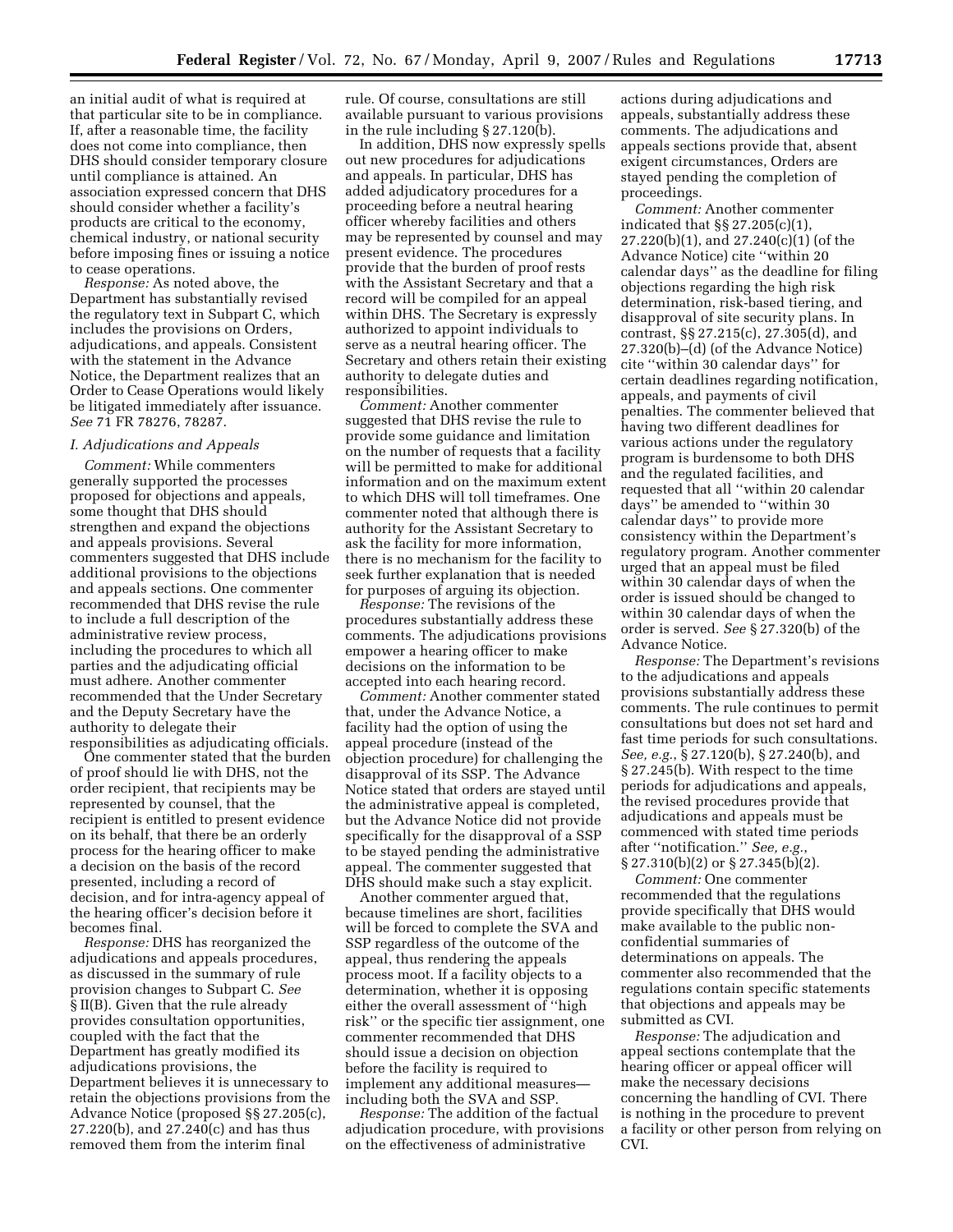*J. Information Protection: Chemicalterrorism Vulnerability Information (CVI)* 

The Advance Notice identified a category of Chemical-terrorism Vulnerability Information (CVI) and set forth rules governing the maintenance, safeguarding, and disclosure of information and records that constitute CVI.

# *1. General*

*Comment:* Several commenters maintained that the proposed rule undermined enforcement, accountability, and the credibility of the program through excessive secrecy. One of these commenters thought that the proposed regulations pose a threat to existing right-to-know laws, while another stated that people might be well aware of security gaps and vulnerabilities at specific facilities, and yet would have no official channel to communicate concerns to DHS.

*Response:* As Congress recognized in section 550(c), protecting CVI from public disclosure is crucial to DHS's ability to ensure that chemical facilities are as secure as possible against a terrorist attack. CVI information may reveal, among other things, current vulnerabilities or other details of a chemical facility's security capabilities that could be exploited by terrorists. In addition, limited and controlled public disclosure of CVI is essential to fostering the necessary relationship and information flow between the government and private sector. Indeed, because the chemical security regime relies to an extent in the first instance on the veracity and completeness of the information provided by chemical facilities, it is of the utmost importance that those facilities are comfortable that such information—which may include proprietary information—will not be unduly exposed to public view.

In crafting the Advance Notice, DHS attempted to balance these concerns with the desire to enhance information sharing, as appropriate. We believe that the rule adequately does this by ensuring that any entities or individuals with a "need to know," including appropriate State and local officials, will have access to the necessary CVI, while, at the same time, and consistent with congressional intent, protecting CVI from public disclosure that would undermine the government's ability to ensure the security of chemical facilities.

To the extent that this approach conflicts with existing state ''right to know'' or ''sunshine'' laws, we believe that such laws are preempted by this IFR. At this time, we do not intend to

displace or otherwise affect any provisions of Federal statutes, including the Emergency Planning and Community Right to Know Act, 42 U.S.C. 11001 *et seq.*, or section 112(r) and 114 of the Clean Air Act of 1990, as amended, 42 U.S.C. 7412(r), 7414, sections 308 and 402 of the Clean Water Act, 33 U.S.C. 1318, 1342, and section 104(e)(7) of the Comprehensive Environmental Response, Compensation, and Liability Act, 42 U.S.C. 9604.

We also believe that any potential gaps in a facility's security will be addressed through the government's close involvement with chemical facilities as a result of this rule.

# 2. Disclosure of CVI

*Comment:* While some of the commenters found the provisions to be inadequately protective of chemical industry information, others found the disclosure rules to be too restrictive. A few commenters urged the Department to include language requiring notifications to facilities in cases of CVI disclosure to unauthorized parties. The commenters noted that a facility has a need to know if sensitive information pertaining to its site has been or might have been disclosed. A commenter, concerned over how the CVI rules may affect third-party audits of security measures and documents that may be submitted to the Department as Alternative Security Plans, requested an interpretation of DHS's approach. Taking the point further, another commenter did not believe it was in a company's best interest to provide copies of CVI to outside parties, as currently allowed under the proposed rule. The commenter would prefer the proposed rule be amended to require CVI be made readily available to authorized Department representatives only when they conduct on-site visits. One commenter encouraged the Department to adopt non-disclosure protections for verbally transmitted or obtained CVI. The commenter noted that information sharing among a covered facility and authorized individuals may require verbal communication as much as it will require written communication. To further protect against disclosure, some commenters believed that proposed § 27.400(j) should be enhanced so that it has a meaningful deterrent effect and establishes consequences that reflect the seriousness of the violation. The commenter suggested that the Department adopt administrative penalties similar to those outlined by 6 CFR 29.9(d).

In addition, some commenters requested provisions to protect whistleblowers by stating that no criminal charges be associated with disclosing information marked as CVI in manner complying with whistleblower protections.

*Response:* Under § 27.400(c)(3) of the Advance Notice, ''any person who \* \* \* receives or gains access to what they know or should reasonably know constitutes CVI'' is a ''covered person'' and therefore has a duty to protect that CVI in the manner provided in § 27.400(d). This includes the duty to promptly inform the Assistant Secretary ''when a covered person becomes aware that CVI has been released to persons without a need to know \* \* \*.'' *See*  § 27.400(d)(7). We expect that in the event DHS is so notified, it will notify the affected chemical facility.

To the extent DHS determines that it is appropriate to use third-party auditors in the future for certain chemical facilities, the auditors will have a ''need to know'' under  $\S 27.400(e)(1)(i)$  as persons who ''require[ ] access to specific CVI to carry out chemical security activities \* \* \* directed by the Department.'' Moreover, under § 27.400(e)(3), DHS retains the discretion to require that any individuals with a need to know, including third-party auditors, complete appropriate background checks before obtaining access to CVI. We believe that these safeguards are sufficient to ensure that CVI is adequately protected from improper disclosure, even if it may be handled by third-party auditors.

Section 27.400(b) of the Advance Notice, which defines CVI, currently is ambiguous as to whether it includes information conveyed verbally as well as in written form. DHS believes that concerns over public disclosure of CVI are the same regardless of the manner in which the information is conveyed. Accordingly, we have amended this section to read as follows: ''In accordance with section 550(c) of the Department of Homeland Security Appropriations Act of 2007, the following information, whether transmitted verbally, electronically, or in written form, shall constitute CVI.''

We believe that § 27.400(j) gives the Department broad latitude to craft a civil remedy sufficient to deter the unauthorized disclosure of CVI. The IFR does not provide for any criminal penalties for disclosure of CVI.

## 3. Scope of CVI

*Comment:* A number of commenters expressed concern regarding the scope of CVI. The commenters wanted the interim final rule to declare that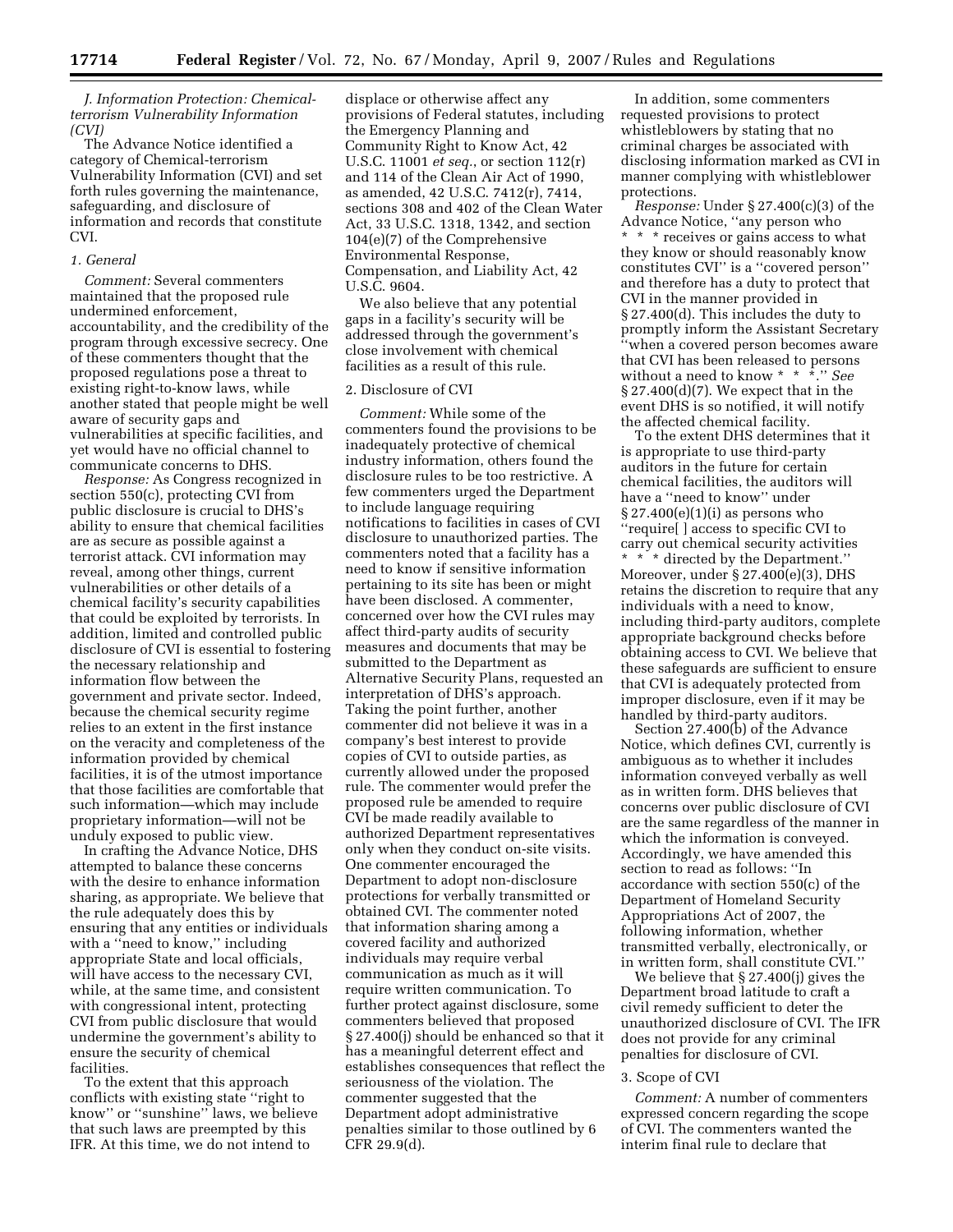information developed under other requirements of law or regulation cannot be designated as CVI under this program. Similarly, a commenter suggested that DHS narrow the scope of CVI by removing from the rule § 27.400(b)(9), which defines CVI to include ''[a]ny other information that the Secretary, in his discretion, determines warrants the protections set forth in this part.''

*Response:* As outlined in the Advance Notice, the Department intends CVI to include only that information developed and/or submitted pursuant to Section 550(c). Accordingly, any information resulting from other statutory regimes is not considered CVI. The Department believes, however, that the Secretary must retain the discretion provided in § 27.400(b)(9). As the Department and private sector gain more experience with the chemical security regime set forth herein, the Department may determine that other types of information, not covered in the current definition of CVI, require similar protection. Section 27.400(b)(9) is also necessary to cover any unique or novel information that the Department may deem, on a case-by-case basis, requires protection from public disclosure.

# 4. Relation of CVI to Other Categories of Protected Information and FOIA

*Comment:* Some commenters were confused by the different categories of protected information. One commenter stated that the proposed regulations are not sufficiently clear on the relationship of CVI to SSI and other relevant methods of information protection. The commenter indicated that the interim final rule should clarify how these information protection regimes will relate to each other. A few commenters believed that the creation of the new CVI category of information protection is redundant and unnecessary given that current protections, such as SSI, are adequate options for the Department to implement the statutory restrictions. One commenter noted that the ''Safeguards'' classification for the Nuclear Sector seems to parallel the proposed ''CVI'' classification for the Chemical Sector. The commenter questioned whether the Department is considering inventing new security classifications for each of the 15 Critical Infrastructure Protection Sectors. The commenter would prefer that the Department develop a new Category of Information Classification for all 17 sectors for security-specific or securityrelated information that are, at a minimum, the same as those for the current ''Safeguards'' classification program.

Two commenters recommended that the interim final rule clarify that CVI protections would be in addition to any other applicable bases for nondisclosure of information under the Freedom of Information Act (FOIA), such as the Trade Secrets Act and its protections are for confidential business information. Another commenter noted the provision gives the Department discretion to refuse release of part of a record under FOIA that contains no CVI, when another part of the same document contains CVI. The commenter suggests that this proposal is at odds with longstanding FOIA mandates and practice. Furthermore, the commenter noted that, if a portion of a requested record contains no CVI and is reasonably segregable from other parts of the record that do, there is no authority or justification for withholding that CVI-free portion unless some other FOIA exemption or exclusion applies.

*Response:* It is the Department's view that the language of Section 550(c) calls for a unique information protection regime. As stated in the preamble of the Advance Notice, in creating CVI, the Department looked to and drew on various aspects of those information protection regimes currently in existence, including, SSI, PCII and SGI. Moreover, as the Advance notice makes clear, the Department intended CVI to track the existing SSI regime in certain respects and indeed, borrowed somewhat from that regime's structure and provisions (e.g., requiring a ''need to know,'' storage in a secure container, etc.) None of these regimes, however, is sufficient to accommodate the protections Congress called for in Section 550(c), most notably, that any information developed pursuant to Section 550(c) be treated as classified information in the course of enforcement proceedings. For this and other reasons, the Department developed CVI, which is separate and distinct from SSI, PCII, SGI or any other pre-existing information protection regime.

Section 550(c) pertains only to chemical facilities and thus this rule does not speak to the handling of other critical infrastructure sectors. That said, the Department does not take the creation of a new information protection regime lightly, especially in light of the President's Memorandum for Heads of Executive Departments and Agencies of December 16, 2005, entitled ''Guidelines and Requirements in Support of the Information Sharing Environment.'' Absent express direction from Congress, as in Section 550(c), the Department is reluctant to create additional regimes.

In drafting the rule, the Department did not intend for its restrictions on public disclosure to displace separate and additional statutory restrictions on the public disclosure of confidential business information.

The terms and structure of Section 550 clearly preclude public disclosure of CVI. For this reason, it is the Department's view that CVI, like SSI and PCII, is exempt from FOIA disclosure under Exemption 3 of FOIA. *See* 5 U.S.C. 552(b)(3). Exemption 3 provides, in part, that information is exempt from disclosure by operation of another statute, provided that such statute either: ''(A) requires that the matters be withheld from the public in such a manner as to leave no discretion on the issue; or  $(B) * * *$  provided that such statute refers to particular types of matters to be withheld.'' *Id.* Section 550(c) provides in relevant part that ''information developed under this section, including vulnerability assessments, site security plans, and other security related information, records, and documents, shall be given protections from public disclosure consistent with similar information developed by chemical facilities subject to regulation under section 70103 of title 46 [the Maritime Transportation Security Act (MTSA)] \* \* \*." MTSA states that ''information developed under this chapter is not required to be disclosed to the public.'' 46 U.S.C. 70103. Under this language, it is conceivable that the government has discretion to release information to the public. *See Church of Scientology of Calif.* v. *U.S. Postal Serv.*, 633 F.2d 1327, 1330 (9th Cir. 1980). As stated in the Advance Notice, however, ''information developed'' under MTSA is treated as SSI and, unlike MTSA, the statute governing SSI (49 U.S.C. 114(s)) states that the government ''shall prescribe regulations *prohibiting the disclosure of information* \* \* \*.'' (Emphasis added.) This language has been interpreted as constituting the ''absolute'' prohibition required to invoke the exception of Subsection (A). *See Chowdhury* v. *Northwest Airlines Corp.,* 226 F.R.D. 608, 611 (N.D. Cal. 2004).

To the extent that there is some ambiguity as to which statute should govern for purposes of an Exemption 3 analysis, it is our view that the SSI statute most accurately reflects Congress's intent in section 550(c) and that, therefore, CVI should be exempt from FOIA disclosure under subsection (A) of Exemption 3. Nevertheless, we need not resolve the issue at this time because it is also our view that the language of section 550(c), which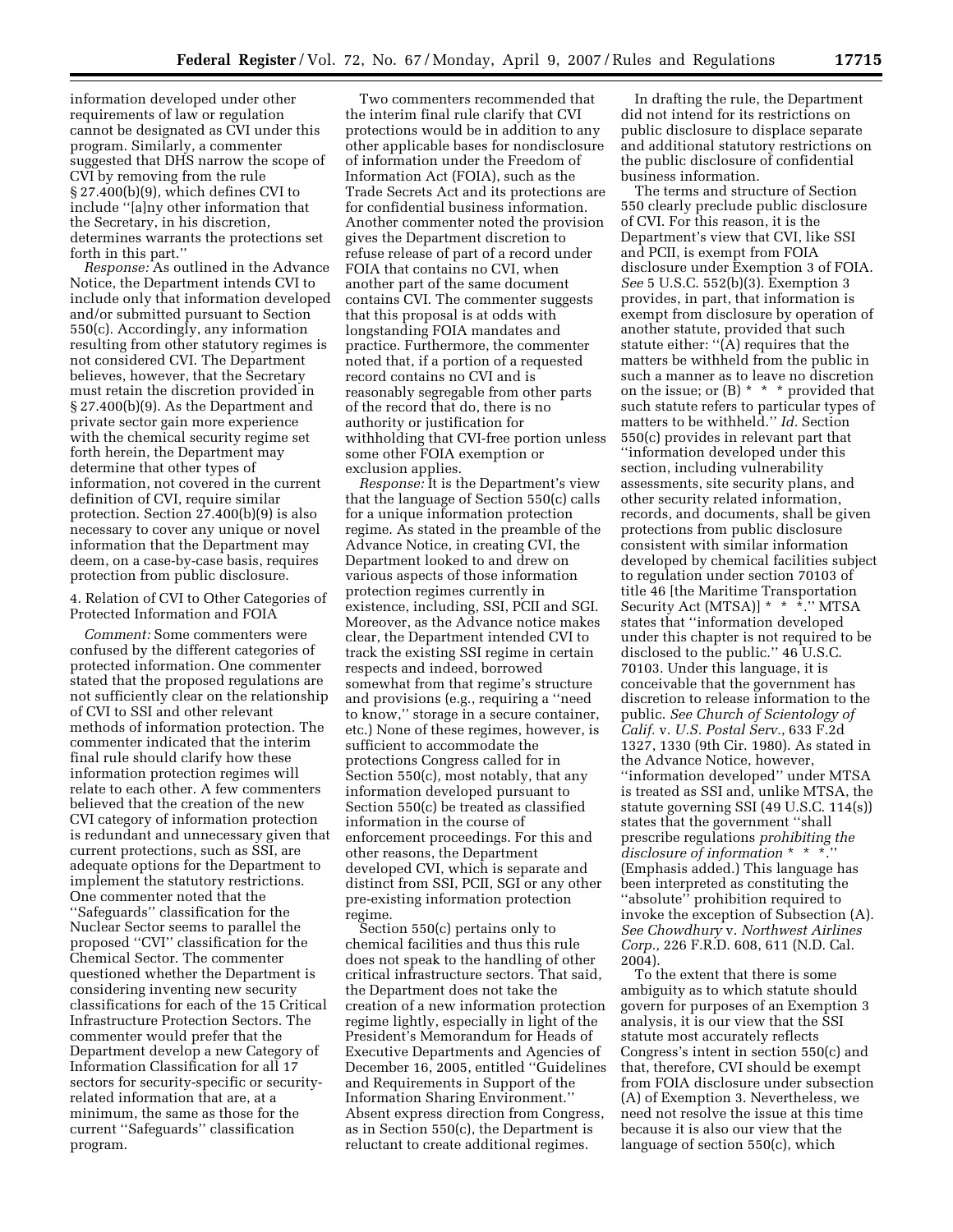provides meaningful limits on the universe of information subject to withholding, is sufficient to justify withholding CVI from FOIA disclosure under subsection (B) of Exemption 3. *Cf. Fin. Corp.* v. *Donovan,* 830 F.2d 1132, 1138 (D.C. Cir. 1989) (holding provision of Trade Secrets Act failed to qualify for subsection (B) exemption because of ''exceedingly broad,'' ''oceanic,'' and ''encyclopedic'' quality of the Act). The Department believes that it adequately expresses this conclusion in  $\S 27.400(g)(1)$ , which states that: ''Except as otherwise provided in this section, *and notwithstanding the Freedom of Information Act (5 U.S.C. 552),* the Privacy Act (5 U.S.C. 552a), and other laws, records containing CVI are not available for public inspection or copying, nor does DHS release such records without a need to know.'' (Emphasis added.) Moreover, even if FOIA did apply to CVI, we believe that it would be exempt from disclosure, *inter alia,* as ''homeland security information'' under FOIA Exemption 2. *See* 5 U.S.C. 552(b)(2).

The commenters' concern that, if a document is portion marked to signify both CVI and non-CVI, the Department intends to withhold the entire document under FOIA, is not supported by the Advance Notice. Section 27.400(g)(2) states to the contrary that: ''If a record is marked to signify both CVI and information that is not CVI, DHS, on a proper Freedom of Information Act request, may disclose the record with the CVI redacted, provided the record is not otherwise exempt under the Freedom of Information Act or Privacy Act.'' The use of ''may'' in this context was intended as permissive, assuming such disclosure is otherwise appropriate.

5. Sharing CVI With State and Local Officials, the Public, and Congress

*Comment:* Several comments sought greater access to CVI. Commenters stated that the Department should share CVI with State and local officials. Others noted that the definitions of ''covered persons'' and ''need-to-know'' were overly narrow and heightened their concern that the Department would not provide information to State and local officials. One commenter noted that, to the extent information is shared directly with State or local officials, DHS should enter into agreements with them to ensure that CVI is sufficiently protected. Other commenters agreed that the Department should impose strict controls for the use of any facility-specific information by States and local governments. A commenter stated that information that

is provided to California local agencies may be subject to the California Public Records Act, which if true, means that CVI in California may not be protected.

A commenter recommended that the Department develop a method to share certain information with the public, such as whether a facility is in compliance with the security program, because the people who live in close proximity to a chemical facility deserve to know. The commenter recommended the disclosure of the Letters of Approval issued upon completion of a site inspection and audit. The Letters of Approval could be stripped of any sensitive information, but still provide some assurance that facilities are complying with security requirements. Finally, other commenters stated that the interim final rule should make clear that DHS is not authorized to withhold information from either House of Congress, or, to the extent of matter within its jurisdiction, any committee or subcommittee of Congress.

*Response:* Congress clearly intended that CVI would be shared with State and local officials, including law enforcement officials and first responders, in appropriate cases. Section 550(c) states that ''this subsection does not prohibit the sharing of such information, as the Secretary deems appropriate, with State and local government officials possessing the necessary security clearances, including law enforcement officials and first responders, for the purpose of carrying out this section, provided that such information may not be disclosed pursuant to any State or local law.'' And the Department made clear in the preamble to the Advance Notice that ''[t]he Secretary shall administer this Section consistent with section 550, including appropriate sharing with State and local officials, law enforcement officials, and first responders.'' *See* 71 FR 78276, 78289. Furthermore, the importance of sharing CVI with appropriate State and local officials is reflected in the structure of the rule. For example, it is expected that chemical facilities will coordinate extensively with state and local officials—including the sharing of relevant CVI—in the course of completing the SSPs required under § 27.225. It is the Department's view, therefore, that the language in the rule is sufficiently broad to accomplish this task. For example, we believe that State and local officials, including law enforcement officials and emergency responders, fall within  $\S 27.400(e)(1)(i)$ 's definition of those with a need to know because they will require access to CVI to ''carry out chemical facility security activities approved, accepted, funded,

recommended, or directed by the Department.'' Yet because many commenters have requested clarification on this point, the Department amends the  $\S 27.400(e)(1)$  to read as follows: "A person, including a State or local official, has a need to know CVI in each of the following circumstances. \* \* \*

As stated above, to the extent any state law requires the public disclosure of information that is deemed CVI, it is the Department's view that such laws are preempted by this rule.

At this time the Department does not intend to provide a means of notifying the public about local chemical facilities. We will continue to consider this issue as the program progresses, however, and issue a subsequent notice if necessary.

This rule does not attempt to displace or create any new law concerning the Department's ability to withhold information from Congress.

#### 6. Litigation

*Comment:* With respect to availability of CVI during litigation, some commenters supported the preamble statement that, in enforcement cases, the defendant and its counsel would have access to relevant CVI to enable them to prepare a full defense. Another commenter supported the Department's proposal to prohibit the disclosure of CVI in civil litigation unrelated to Section 550 enforcement. Yet another commenter stated that, according to the proposed rule, information on routine chemicals used and produced in processes would be treated as CVI, and thus disclosed in litigation only in extraordinary circumstances. The commenter noted that, because personal injury and workers' compensation claims are the consequences of handling many toxic substances, this provision would appear to bring these actions to an absolute halt, since these cases cannot be prosecuted without precise knowledge of the toxic substances at issue. Finally, a commenter cautioned the Department to limit those provisions governing disclosure in civil or criminal litigation to the authority delegated to the Department. The commenter saw nothing in the statute delegating the authority to issue binding regulations to govern a judicial proceeding. The commenter did think it helpful for the Department to publish regulations that express its own policies and interpretations, thereby affording others guidance as to what the Department's preferred practices will be when litigation arises.

*Response:* As stated above, Section 550(c) requires CVI to be treated as classified information in the context of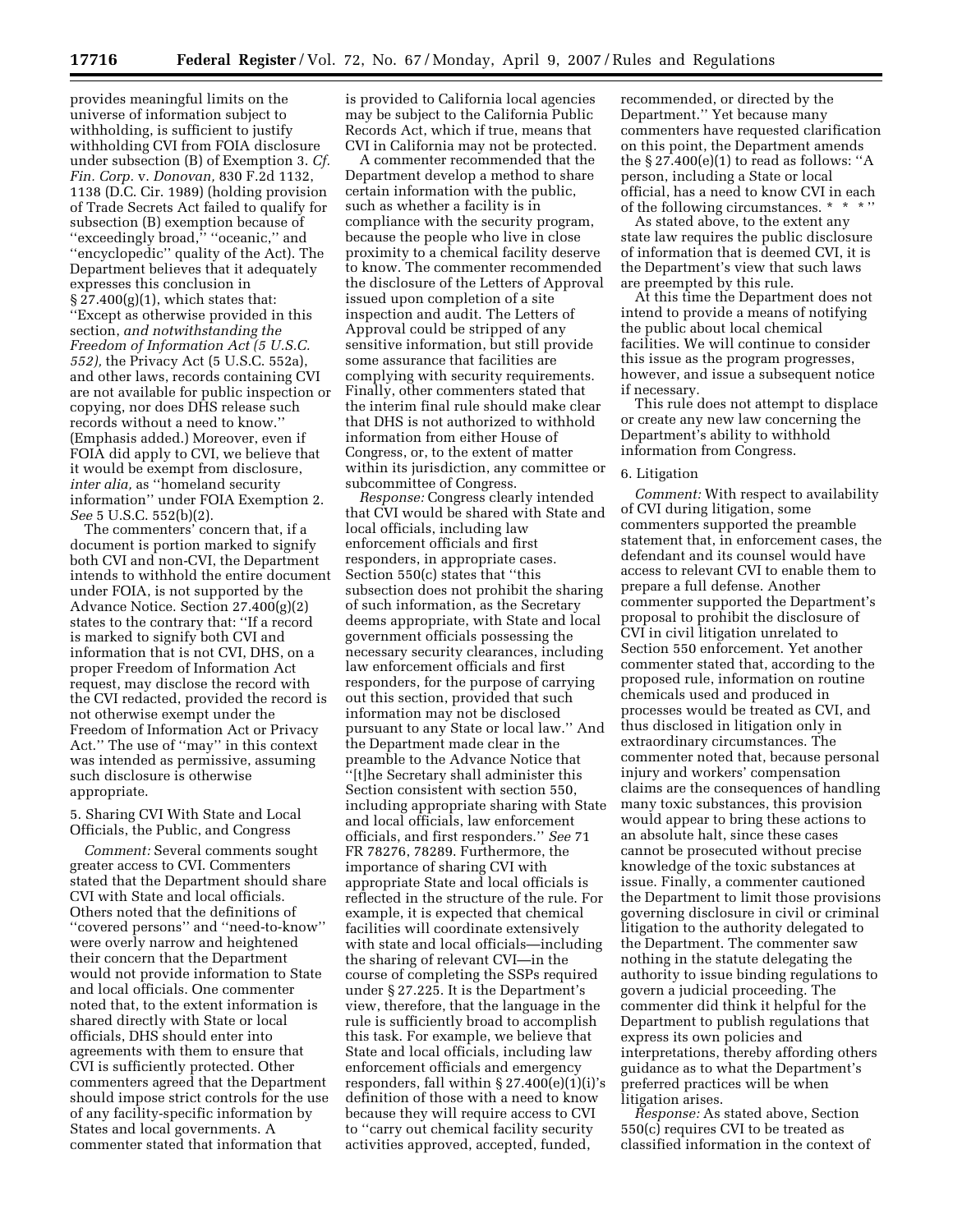any enforcement proceedings. This novel mandate reflects the seriousness with which Congress viewed the protection of CVI from unnecessary disclosure in administrative or judicial enforcement proceedings and, by extension, any civil litigation unrelated to Section 550. The Department approach balances this concern with the need for individuals to have access to certain CVI, as appropriate, to defend themselves in enforcement proceedings.

That said, it is not clear that the type of information involved in a worker's compensation or tort claim would necessarily constitute CVI. The mere reference to a type of chemical may not readily fit into one of the categories of information under §§ 27.400(b)(1)–(9). However, even if it did, under § 27.400(i)(6), the Secretary retains the discretion to release CVI in such proceedings.

As explained in the preamble to the Advance Notice, Section 550(c) states generally that CVI shall be treated as ''classified material'' in the context of any enforcement proceedings. Congress did not specify, though, whether the Department should look to the rules governing classified material in civil litigation or criminal litigation. The Department chose to mirror in large part the handling of classified material in civil litigation under 18 U.S.C. 2339B. It remains the Department's view that this is a reasoned approach to effectuating Congress's intent.

## 7. Protection of CVI

*Comment:* Other comments sought technical changes to make the rule more secure or user-friendly including: Prohibiting the transmission of CVI using electronic systems unless DHS is able to provide Military Grade/Quality Encryption Devices/Systems to the private sector or provide access to government locations where this equipment is available for private sector use; extending the safeguards that the CVI provisions require in proposed § 27.400(d)(1) concerning ''secure container[s], such as a safe,'' to establishing secure databases; modifying requirements for marking every page of a CVI document with the words ''CHEMICAL-TERRORISM VULNERABILITY INFORMATION'' and a lengthy warning statement; allowing facilities to mark only those pages of a document containing the CVI and the warning statement only be provided once per record, with per page reference to it as needed; indicating DHS's intention to destroy, return, or permit reclassification of Top-Screen data pursuant to proposed § 27.400(k).

*Response:* The Department believes that the protective measures required by §§ 27.400(d) and (f) are sufficient to adequately protect CVI.

#### *K. Preemption*

*Comment:* Section 27.405(a) of the Advance Notice proposed to preempt State and local laws, rules, and court decisions that conflict with, hinder, pose an obstacle to, or frustrate the regulation. Several chemical companies and associations endorsed the proposed preemption of State and local regulations because they believe that national risk-based, performance standards could be undercut by specification standards imposed by the States. These commenters expressed the concern that companies with multi-state operations could be subject to a confusing array of State programs. One commenter argued that varying State regulations also provide varying levels of protection, which the commenter did not think was Congress's intent. Other commenters noted that Maritime Transportation Security Act (MTSA), which applies to facilities located on waterways, including chemical facilities, contains an express preemption provision.

An equal number of comments from advocacy groups, State agencies, and Members of Congress opposed the Department's position on preemption. These commenters cited the lack of express language in Section 550 and the legislative history to support their position that Congress did not intend to grant DHS express or implied authority to preempt State laws and regulations. A few commenters referred to a body of case law indicating a ''presumption against preemption.'' Other commenters, including Members of Congress, suggested Congress intended to resolve the issue of preemption in future chemical facility security legislation. Commenters also urged DHS to delete § 27.405 and allow the courts to determine the preemptive effect of the Department's chemical facility regulations.

A few commenters were concerned that the language in § 27.405 was so broad that it might be construed to preempt State health, safety, and environmental regulations. Similarly, one State requested that DHS modify the final provision to avoid any inadvertent preemption of Federal, State, or local health, safety, and environmental regulations.

A few comments were directed at the appeals procedures for preemption decisions. One commenter disagreed with the lack of benchmarks that DHS would use to determine if preemption

was called for and another added that the interim final rule should specify a reasonable time period for a decision to be rendered and for the decision to constitute a final administrative decision so that judicial relief could be sought. One association stated that the preemption decision process and appeals procedures did not include State government, thereby excluding the parties whose laws, rules, and public interests are most affected. The commenter proposed including a mandatory consultation process between the State and the facility before the DHS appeal, a joint hearing opportunity with the facility and State before DHS, a written decision, and State access to a judicial appeal for an adverse decision.

*Response:* Please see the section below entitled ''Executive Order: 13132: Federalism'' for a response to these comments and a discussion of preemption.

## *L. Implementation of the Rule*

*Comment:* The preamble stated that DHS is considering a phased implementation of the program. Several industry commenters and a State agency supported phased implementation because they agreed that DHS should take action on the most critical facilities first. One commenter warned that problems and issues should be addressed prior to implementation, and another commenter requested that DHS define what tiers apply to which phases. Two members of Congress asked DHS to clarify implementation for high-risk facilities beyond Phase I.

*Response:* The Department will immediately and quickly address the highest risk facilities. At the same time, the Department will reach out to a broader class of facilities, (numbering in the many thousands), to gather information necessary for the Department to make risk-based tiering decisions.

#### *M. Other Issues*

#### 1. Whistleblower Protection

*Comment:* Many commenters thought that this regulation should provide ''whistleblower protection.'' They explained that the regulation should protect employees that provide information on a facility's security and safety from employer retaliation. Commenters suggested that workers are on the front lines, and therefore in the best position to participate in the development of Security Vulnerability Assessments and Site Security Plans. Commenters suggested that DHS create a system which would allow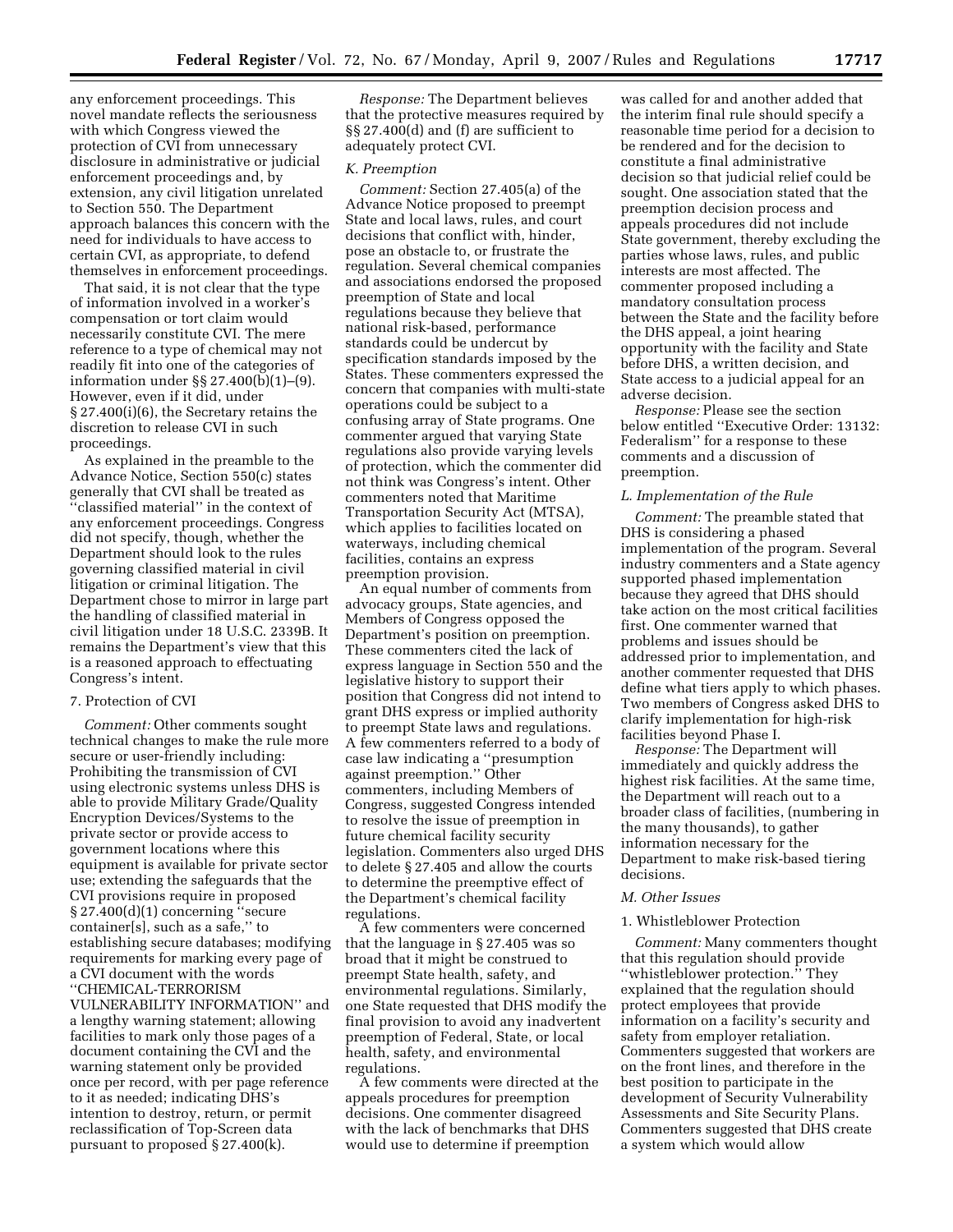**17718 Federal Register** / Vol. 72, No. 67 / Monday, April 9, 2007 / Rules and Regulations

individuals to report vulnerabilities, shortcomings, and failures without the fear of retaliation from the company. Commenters requested that DHS change regulatory text to provide whistleblower protection to employees, with some suggesting that DHS should include the protections found in H.R. 5695 and S. 2145.

*Response:* Section 550 did not give DHS authority to provide whistleblower protection, and so DHS has not incorporated specific whistleblower protections into this regulation. The Department does, however, value frank information concerning security vulnerabilities. Employees with daily involvement at high-risk facilities can certainly be a valuable source of information. In the interest of providing some mechanism for employees to alert the Department about information at their employer's chemical facility, the Department intends to establish a telephone line through which individuals can submit security concerns to the Department. The Department will provide callers with the option of remaining anonymous.

## 2. Inherently Safer Technology

*Comment:* The Department received numerous comments on the issue of inherently safer technologies (IST) options. Several commenters, including advocacy groups, unions, academics, State agencies, and other officials, strongly encouraged DHS to consider safer technologies as well as physical countermeasures. A few commenters, including members of Congress, suggested that the Department should address the use of ISTs, even though Section 550 was silent on the issue. Many of these commenters urged DHS to include provisions in the rule that would encourage chemical facilities to consider implementing safer processes and using safer chemicals as a method to improve site security through the reduction of risk. They suggested that DHS require chemical companies to analyze and report on safer technologies in their Site Security Plans. These commenters asserted that substituting safer chemicals, processes, practices, or technologies not only contributes to severity (i.e., can minimize the consequences associated with an accident at or attack on a chemical facility), but has the potential to greatly minimize the physical security costs a chemical facility would otherwise have to assume. Other commenters pointed out that ISTs are the best tools available to completely mitigate facility vulnerabilities and safeguard communities.

In contrast, other commenters rejected the use of any IST requirements. Some argued that inherently safer technologies are an environmental construct and should not be implicitly or explicitly required for security. One association expressed concern that requirements for safer technologies could shift rather than reduce risk and/ or limit the production of certain chemicals. In addition, some commenters urged DHS to avoid including any ''pseudo-IST mandates'' in the rule; the commenter thought that DHS had inadvertently done so.

*Response:* Section 550 prohibits the Department from disapproving a site security plan ''based on the presence or absence of a particular security measure,'' including inherently safer technologies. *See* Section 550(a). Even so, covered chemical facilities are certainly free to consider IST options, and their use may reduce risk and regulatory burdens.

#### 3. Delegation of Responsibility

*Comment:* Another commenter strongly recommended that DHS consider delegating oversight responsibility to State governments, along with appropriate levels of Federal funding to support homeland security efforts. Interested states could petition DHS, and DHS would grant delegated authority on a discretionary basis. The commenter suggested that DHS could retain oversight authority, but would delegate programmatic responsibility and commit resources to authorized States. The commenter likened the arrangement to the one that the EPA uses to handle air and water regulations and the one that the Nuclear Regulatory Commission runs with its ''Agreement State'' program. Another State agency commenter noted that California has promulgated a successful chemical safety program built on partnering State and local regulatory interests with chemical industry hazard mitigation activities.

*Response:* The Department has contemplated the issue of delegating authority to State governments, and has decided not to do so. If the Department reconsiders the issue in the future, it will provide notice of any such decision.

4. Interaction With Other Federal Rules and Programs

*Comment:* Many commenters pointed out potential overlap between this rule and other Federal agency rules. As one commenter stated, many Federal agencies have some involvement in chemical facility security, including DHS (including the U.S. Coast Guard

and TSA), the Federal Bureau of Investigation (FBI), the Bureau of Alcohol, Tobacco, Firearms, & Explosives (ATF), the Departments of State, Commerce, and Transportation (including its modal administrations), EPA, and OSHA. Other commenters encouraged DHS to build upon the existing EPCRA and the Risk Management Program (RMP) regulatory programs, because of their proven records of success and the important health, safety, and environmental purposes that they serve.

One commenter noted that DOT has security plan requirements in 49 CFR Part 172, Subpart I and that several of the DHS performance standards overlap with the DOT security plan requirements. One commenter asserted that the proposal in the Advance Notice attempted to cover up knowledge of toxic dangers by potentially ''gutting the worker and public right-to-know provisions'' of existing Federal and State laws, including the Occupational Safety and Health Act and the Emergency Planning and Community Right-to-Know Act (EPCRA). In addition, some of these commenters were concerned that preemption and CVI classification will restrict information flow and access currently available through these Federal regulatory programs.

Several commenters expressed concern that, although DHS intends that this rule not affect other laws regulating manufacture, sale, use, and disposal of chemicals, it is unclear how the DHS security planning and enforcement can avoid impacting the environmental, occupational, trade, and other rules already regulating the same facilities. Potential conflicts also affect first responders. Since past conflicts over authority have tended to diminish program effectiveness, the commenter wonders how such conflicts can be avoided. Solutions offered by commenters include a more explicit statement on conflict resolution in the final rules, an inter-agency coordination process to resolve conflicts, or memoranda of agreement with agencies having concurrent authority.

*Response:* The Department is aware that potential overlap exists between this rule and existing Federal rules and programs. In the Advance Notice, the Department acknowledged that overlap and included an extensive discussion of existing and proposed Federal programs that are related to chemical security. *See*  § I of the Advance Notice, ''Brief History of Federal Pre-Existing Chemical Security Tools and Programs.''

Section 550 provides that ''[n]othing in this section shall be construed to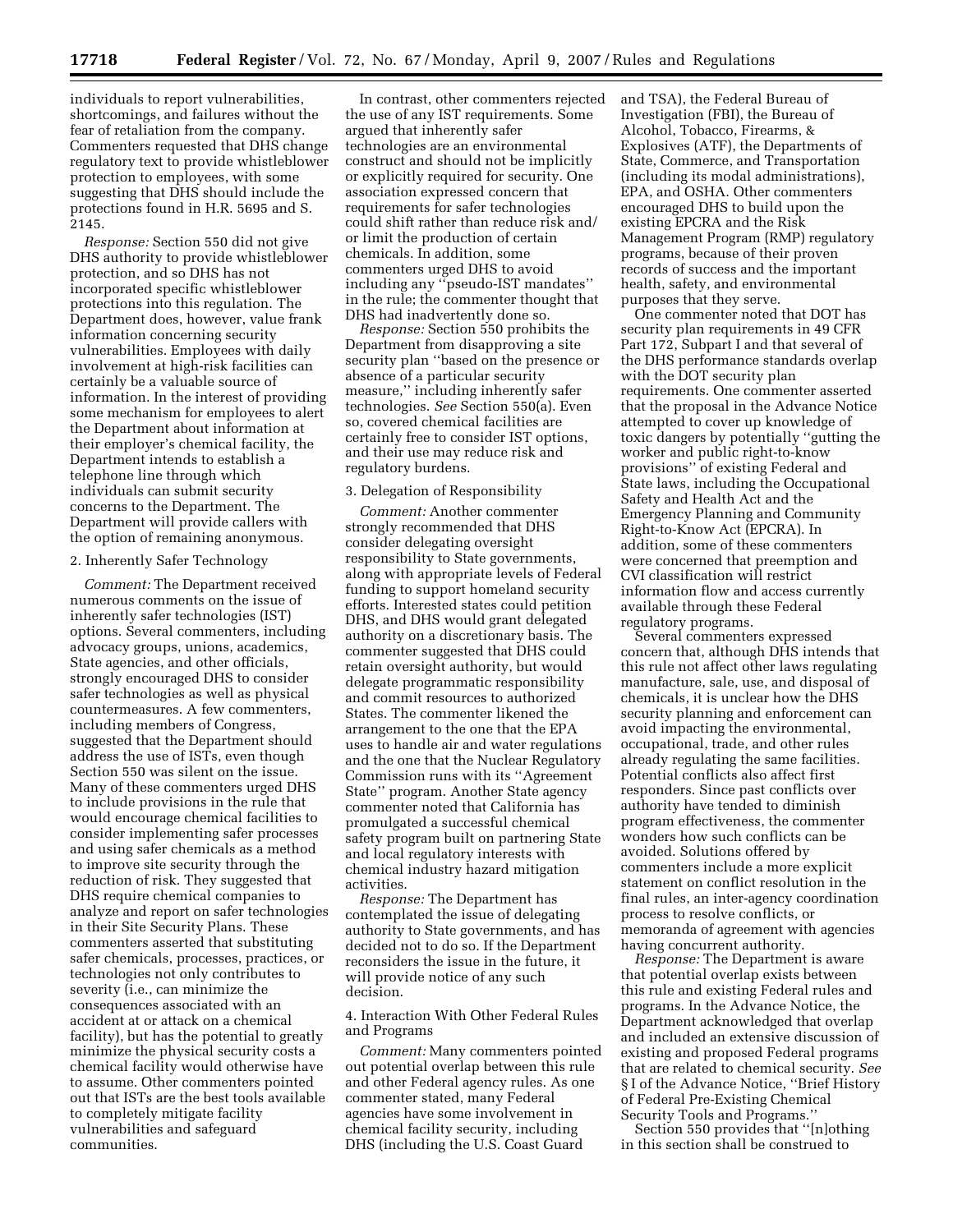supersede, amend, alter, or affect any Federal law that regulates the manufacture, distribution in commerce, use, sale, other treatment, or disposal of chemical substances or mixtures.'' In the Advance Notice, after acknowledging that the ATF regulates the purchase, possession, storage, and transportation of explosives, the Department indicated that it did not intend for these regulations to interfere with ATF's current authorities. *See* 71 FR 78276, 78290. Likewise, the Department does not intend for these regulations to impede the authorities of other Federal agencies. With respect to this regulatory program, DHS will work closely with the Department of Energy, EPA, OSHA, ATF and other federal agencies. Where there is concurrent jurisdiction, the Department will work closely with other Federal agencies to ensure that regulated facilities can comply with applicable regulations while minimizing any duplication. As the program develops, the Department will consider the necessity of various formalized arrangements, such as an inter-agency coordination process, to resolve jurisdictional questions or conflicts.

#### 5. Third-Party Actions

*Comment:* Several commenters supported the Advance Notice discussion of the statutory prohibition against third party actions to enforce any provision of the chemical security rules. *See* § 27.410 and Section 550(d). A State commenter wrote that the prohibition might be construed to prevent State actions against the Department to enforce the regulations, a position that the commenter believed to be contrary to congressional intent. The commenter agreed that the statutory language would bar a State from taking enforcement action against an owner or operator for violation of these regulations, but it saw no support in the statute to bar State action against the Department (or other non-owners or non-operators). According to the commenter, this interpretation exceeds the scope of Section 550 and is therefore an unnecessary limitation on private rights of action. Commenters asserted that a plain reading of Section 550 indicates that Congress limited judicial review in only two ways: (1) By prohibiting Section 550 from being asserted as a jurisdictional basis for a cause of action; and (2) by providing that only the Secretary of Homeland Security has the right to bring enforcement actions against ''owners and operators.'' The commenters said they do not believe that Congress intended to prohibit other statutory

causes of actions (such as review pursuant to the Administrative Procedure Act).

Members of Congress also challenged the broad scope of DHS's position on third-party suits, because it would block basic challenges to DHS under the Administrative Procedure Act. The commenters believed that § 27.410(a) was an unnecessary limitation on private rights of action. One Member of Congress explained that Congress intended to limit the provision to citizen suits against chemical facilities for failure to comply with the Department's chemical security rules.

One commenter strongly supported the Department's discussion of the prohibition of private rights of action to enforce the provisions of Section 550. The commenter believed that the availability of enforcement actions should be limited to avoid unnecessary and potentially frivolous lawsuits that attempt to enforce chemical facility security requirements that are outside the reach of the government's authority. Some commenters supported the DHS provision because they believed that third party actions should be limited and that the Department should have the sole discretion of when and how to enforce these regulations. One commenter stated that neither DHS nor regulated chemical facilities should be distracted from their purpose of minimizing the possibility of a catastrophic terrorist incident by concerns about how their actions implementing Section 550 might be used in private tort litigation. One industry organization supported § 27.410(b), which allows a chemical facility to petition DHS to provide ''the Department's view in any litigation involving any issues or matters regarding this Part.'' The commenter noted that DHS is in a unique position, in light of its Section 550 authorities and expertise, to provide its views regarding a chemical facility's security efforts.

A labor union expressed concern that § 27.410(a) grants immunity to chemical facilities from actions by third parties to enforce any provisions of the rule. The labor union thought that it may act as an open invitation to chemical facilities to disregard provisions in the rules or in security plans that are meant to protect maritime activities from unduly burdensome or improper application of security procedures. The labor union explained that ''[w]here damages are incurred by maritime-related businesses or mariners as a result of improper action of chemical facilities under color of enforcing their security plans, the injured parties should not be denied the

normal recourse of the U.S. legal system.''

*Response:* In § 27.410 of the Advance Notice, the Department set out two principles: (1) the chemical security regulations did not on their own terms create any additional rights of action for any person other than the Secretary; and (2) relevant parties may seek a statement from the Department of its views in any litigation involving the chemical security regulatory program. The Department has decided to adopt these provisions as proposed in the Advance Notice.

In the preamble to the Advance Notice, the Department also stated its view that Section 550(d) prohibits any party other than the Secretary from enforcing the provisions of Section 550. The Department also stated its view that Section 550(d) prohibits actions brought to compel the Department to take a specific action to enforce Section 550. Although the Department does not find it necessary to codify these views in the Code of Federal Regulations, they remain the views of the Department after considering the comments received. In Section 550(d), Congress provided in clear terms its intent to prevent parties other than the Secretary from making enforcement decisions under Section 550. This intent would be thwarted if parties could seek indirectly to have particular enforcement measures taken by bringing suit against the Department. Such suits would also pose difficulties involving the information protections of Section 550 and its implementing regulations. In short, the terms and structure of Section 550 provide the Secretary with critical discretion in implementing the chemical security program. It would be inappropriate to curtail that discretion through lawsuits. *See generally Norton*  v. *Southern Utah Wilderness Alliance,*  542 U.S. 55 (2004).

#### 6. Judicial Review

*Comment:* Several commenters, including Members of Congress, urged DHS to incorporate the right to judicial review in the interim final rule and clarify the judicial remedies available. One commenter mentioned that the right to judicial review was expressly stated in prior legislative proposals. Another commenter believed that the District Courts have jurisdiction to consider whether a facility presents a ''high level of security risk.'' Other commenters discussed judicial review in the context of preemption, urging the Department to provide facilities with the opportunity for judicial review of Departmental decisions pursuant to § 27.405. Finally, one commenter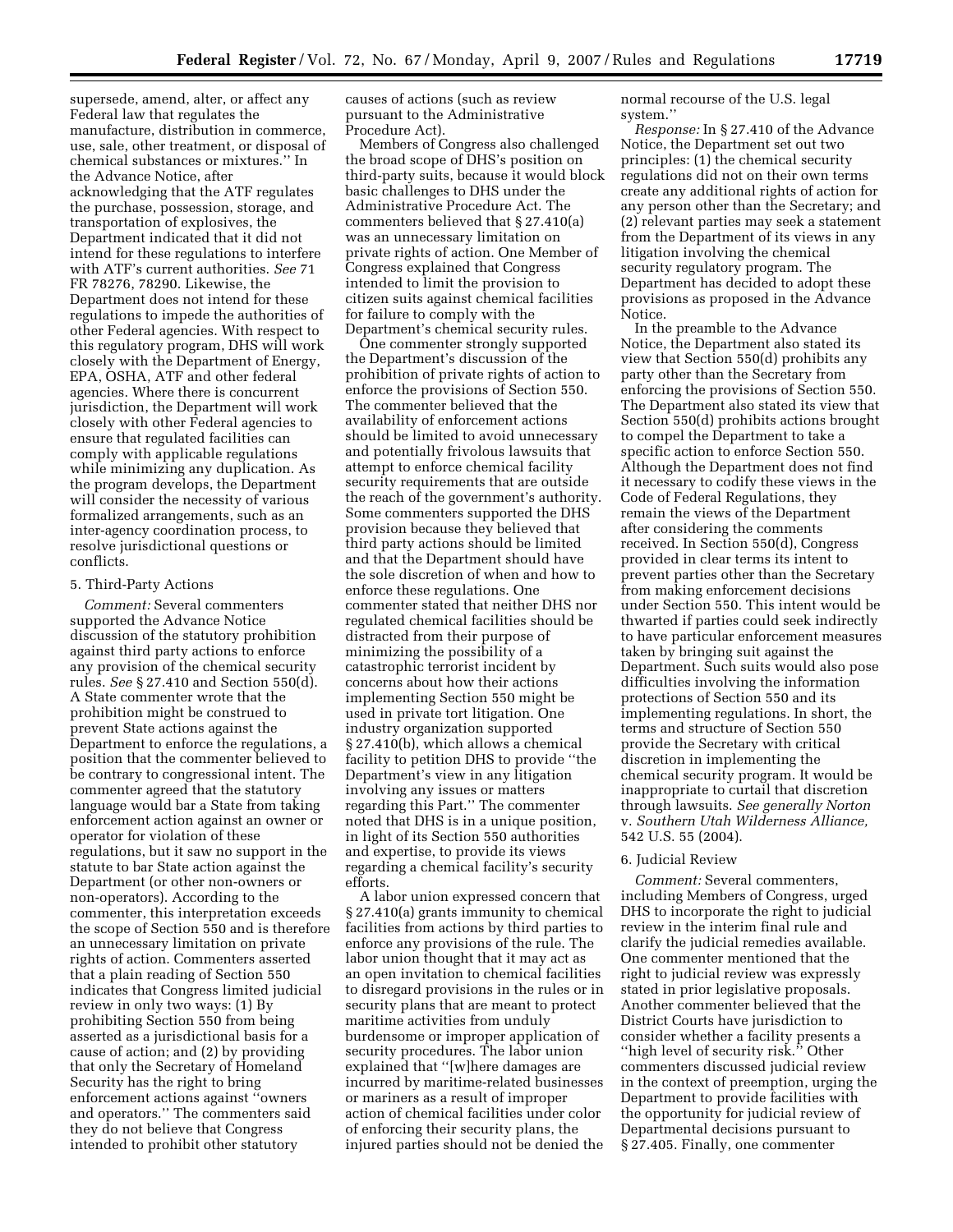recommended that the rule provide that if the adjudicating official fails to reach a decision within the timeframes provided by the proposed rule, then the administrative review process is deemed completed and all administrative remedies exhausted, so as to afford the facility the ability to challenge the Department's decision in a District Court.

*Response:* The Department does not have authority to create jurisdiction in the district courts for review of Department decisions. Jurisdiction is created by provisions of law other than these regulations. Nor does the Department have authority to create specific judicial remedies through rulemaking. Decision-making authority with respect to preemption is discussed below in the portion of this preamble related to Federalism. As discussed there, courts have the ability in appropriate contexts to review the Department's opinions as they relate to preemption. This interim final rule does not augment the administrative law default principles that govern appropriate action if the Department does not make decisions in the timeframes specified in this interim final rule.

7. Guidance and Technical Assistance

*Comment:* Some industry commenters noted that guidance, information, and education were essential for the success of the program. A chemical company commented that facilities should have the opportunity to review and comment on any guidance provided to them by DHS. Several industry associations made the same comment and stated the need for guidance to provide direction and advice but not to become either enforceable or limiting in the security measures that a facility may employ.

One commenter suggested that there be sufficient time to respond to the guidance prior to developing a security plan. Commenters suggested that DHS draft guidance on aspects of the regulation and that such guidance be as detailed and specific as possible.

One commenter believed that, while agency guidance is procedurally easier to issue because agencies typically issue it without notice and comment, due process, or other protections afforded by rulemaking under the Administrative Procedure Act, this ''pseudorulemaking'' can be referenced in enforcement actions, imposing cost burdens, or creating other compliance liabilities. Another commenter appreciated the fact that the guidance would specify the security measures that facilities could take to meet the proposed standards while not

mandating any particular measures that facilities should use. Commenters recommended that DHS follow the OMB Bulletin entitled ''Agency Good Guidance Practices,'' which establishes policies and procedures for the development, issuance, and use of significant guidance documents by Executive Branch departments and agencies.

*Response:* DHS believes that guidance will play an important role in this regulatory program. The Department's guidance will provide examples of specific measures that facilities may use to address the performance standards in the rule. Because this rule is based on performance standards and not on prescriptive measures, guidance is particularly important. The guidance will aid in informing the regulated community of ways to satisfy the performance standards without imposing additional requirements not found in these regulations.

The Department will designate the guidance document as CVI. The guidance document will contain specific anti-terrorism measures designed to mitigate or prevent terrorist attacks, as well as other sensitive information. This type of information is not appropriate for public disclosure under Section 550 and the regulations issued hereunder.

With respect to comments regarding OMB's Bulletin on Agency Good Guidance Practices, the Department notes that it will apply the Bulletin as appropriate.

*Comment:* The availability of technical assistance to facilities not placed in the top tier was requested by an industry association.

*Response:* Technical assistance will be available for all covered facilities as resources permit. Section 27.120 establishes requirements for a Coordinating Official who will provide guidance to facilities in all tiers, as necessary and to the extent that resources permit.

#### 8. Miscellaneous Comments

*Comment:* One commenter recommended that DHS engage and work with Congress to enact a more comprehensive and meaningful chemical security law as soon as possible, and under no circumstances beyond the three year expiration of interim authority.

*Response:* The Department has aggressively sought this authority, and on October 4, 2006, Congress provided that authority. The Department will continue to work with Congress on chemical security matters.

*Comment:* One commenter supported the position that continued funding of this program would, in effect, reauthorize the program beyond the three years noted in the statute and that DHS may amend the interim final rule if necessary. Another commenter did not support this position and stated that the statute was clear that the regulatory authority expires after three years. That commenter also urged the Department to engage in notice and comment rulemaking for any future modifications to the interim final rule.

*Response:* The Department will, to the extent required by law, engage in notice and comment rulemaking in the event that changes are made to this interim final rule.

*Comment:* Commenters suggested a process by which facilities can exit the program if they make sufficient changes to their operations. In addition, a chemical company and an industry association questioned how the results from vulnerability assessments could be used to allow a facility to exit the program.

*Response:* To address the issue of exiting the program, the Department added § 27.120(d). It provides that covered facilities may request a consultation with the Department if their facility, processes, or types or quantities of chemicals change in such a way that they believe their obligations under this part may be impacted. For a discussion of this provision, see § II(B) above.

*Comment:* Various commenters raised issues related to data security, specifically in the context of the Department's web-based CSAT applications. One commenter thought that DHS should be able to provide Military Grade/Quality Encryption Devices/Systems for the private sector to use to submit information. Until that time, the commenter requested that DHS receive information only in paper form or discs produced on stand-alone computers.

*Response:* DHS recognizes the data security issues that commenters have raised. DHS realizes that there is a risk, both on the sending of information and the receiving of information, when transmitting data over the Internet. DHS has weighed the risk to the data collection approach against the risk of collecting the data through paper submissions and concluded that the web-based approach was the best.

DHS is concerned about data security and has taken a number of steps to protect both the data that will be collected through the CSAT program and the process of collection. The security of the data has been the system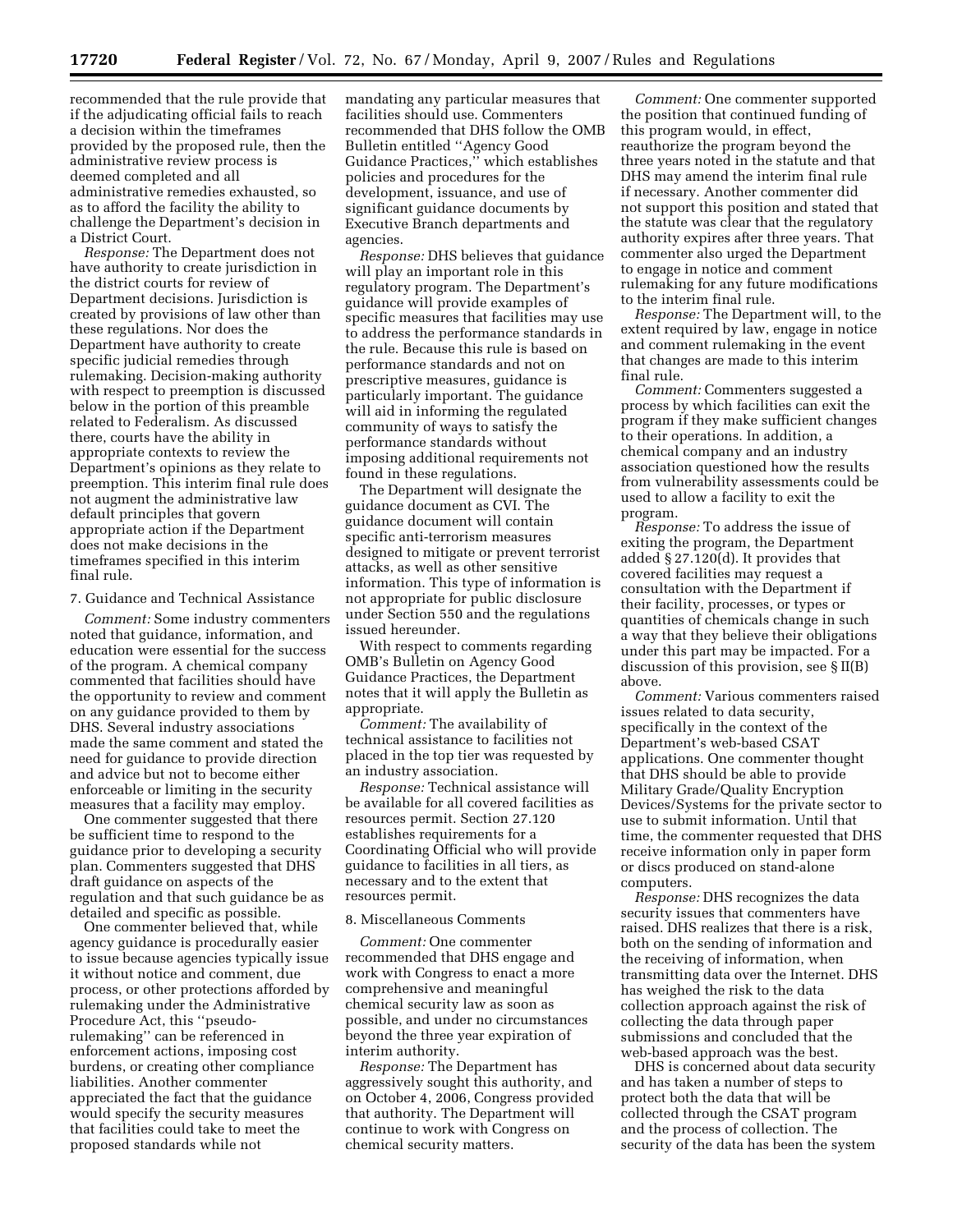designers' number one priority. The site that the Department will use to collect submissions is equipped with hardware encryption that requires Transport Layer Security (TLS), as mandated by the latest Federal Information Processing Standard (FIPS). The encryption devices have full Common Criteria Evaluation and Validation Scheme (CCEVS) certifications. CCEVS is the implementation of the partnership between the National Security Agency and the National Institute of Standards (NIST) to certify security hardware and software.

Upon completing any part of the CSAT (whether the Top-Screen, Security Vulnerability Assessment, or Site Security Plan), the facility will click a ''submit'' button, which calls a routine to encrypt the data on the server using a one way key. Properly-executed public key encrypted data is very secure, and the implementation that DHS has used complies with the NIST 800–57 requirements for security. The key to decrypt the data does not exist outside of facilities that are isolated from the public internet. The key is connected only through a dedicated, restricted, government network that cannot connect to the public internet. Once a facility submits a Top-Screen (or SVA or SSP), the data is no longer available unencrypted.

*Comment:* A few commenters indicated that the Advance Notice lacked meaningful worker involvement. According to some of the commenters, the rule does not ensure meaningful front line worker and union participation during risk assessments, during the development of the Site Security Plans, in the inspection process, or as part of ongoing consideration of safety and security concerns. One commenter felt that this omission occurred despite the fact that it is the front line employee whose life is on the line first if there is a catastrophic release.

*Response:* There is nothing in the rule that prohibits chemical facilities from involving employees in their security efforts. Many facilities may find it beneficial to include employees in their respective efforts to comply with this regulation (e.g., identifying security vulnerabilities, developing Site Security Plans). However, the Department is not mandating participation by any particular type of employee, and the Department does not think it is wise to specify any employees that must be involved. The Department will leave those decisions to facilities, as they will best understand the types and functions of employees at their facility and the

extent to which any given type of employee may be able to contribute.

*Comment:* A commenter noted that a strong enforcement program is essential.

*Response:* The Department agrees with the commenter and will vigorously enforce these regulations.

*Comment:* A few commenters sought immediate phased-in implementation of a national re-routing and a ban on toxic by inhalation (TIH) storage wherever feasible. Although the commenters stated that re-routing is the first and fastest step in eliminating catastrophic vulnerabilities in the chemical sector, the commenters thought it should ideally be done in tandem with the use of safe technology, which could in turn eliminate ultra-hazardous substances in our rail system.

*Response:* These comments are beyond the scope of this rulemaking, which addresses chemical facility antiterrorism standards. However, DHS points out that there are current DHS and other Federal initiatives to address materials that are toxic by inhalation. On December 21, 2006, TSA issued a Notice of Proposed Rulemaking on Rail Transportation Security. *See* 71 FR 76852. The rule applies, in part, to tank cars containing materials that are poisonous by inhalation (PIH) as defined in 49 CFR § 171.8. (Note that the PIH is synonymous with TIH). *See*  proposed 49 CFR § 1580.100(b). Also, on December 21, 2006, one of the Department of Transportation's modal administrations, the Pipelines and Hazardous Materials Administration (PHMSA), issued a Notice of Proposed Rulemaking titled ''Hazardous Materials: Enhancing Rail Transportation Safety and Security for Hazardous Material Shipments.'' *See* 71 FR 76834. PHMSA's proposed regulation would include requirements for rail carriers to use data to analyze safety and security risks along rail transportation routes where certain hazardous materials (including PIH materials) are used.

*Comment:* Some commenters raised questions regarding specific funding for programs such as the BZPP Webcam Pilot Program.

*Response:* Those comments are beyond of the scope of this rulemaking, which addresses chemical facility antiterrorism standards.

# *N. Regulatory Evaluation*

*Comment:* Commenters believe that DHS has underestimated this cost to the chemical sector and that DHS should consider other costs beyond capital costs, such as additional physical security.

*Response:* In the Advance Notice, DHS did not attempt to estimate the full cost of complying with the regulation. Instead, DHS placed in the docket a stand-alone document titled ''Capital Cost Information for Public Comment,'' which provides specific cost estimates for a potential suite of capital security investments, such as fences and perimeter lighting. DHS fully understands that, in addition to capital costs, facilities may also incur noncapital costs, including the costs of additional personnel (*e.g.*, security guards) and the costs of preparing assessments and plans. The costs that DHS has estimated for compliance with the interim final rule do indeed include both the capital costs and non-capital costs.

DHS also notes that while a few commenters thought the costs DHS presented were too low, commenters did not generally provide specific information regarding which costs may have been too low or additional information that would have assisted the Department in reconsidering the costs presented with the Advance Notice. Consequently, while DHS did re-evaluate the costs presented with the Advance Notice in response to these comments, DHS believes that the costs presented in the Advance Notice are reasonable approximations, and they remain unchanged in the interim final rule.

Some commenters indicated that cost recovery for implementation can be difficult under certain government contracts. Such comments are outside of the scope of this rulemaking.

*Comment:* Commenters also expressed concern that the high costs will give an unfair advantage to larger companies, because these associated costs will be harder for smaller companies (like local farmers) to absorb.

*Response:* The Department notes, in general, that it may be more difficult for smaller companies to absorb increased costs than larger companies. However, the security measures required by this interim final rule are not ''command and control'' type measures. Instead, they are risk-based performance measures that will allow a high degree of flexibility for small entities that own high-risk chemical facilities. These riskbased performance measures will allow high-risk chemical facilities to tailor a specific regulatory compliance regime that could minimize the compliance costs to their respective facilities. DHS also notes that certain chemical facilities have already voluntarily spent a significant amount of financial resources to increase their security. This interim final rule, by establishing a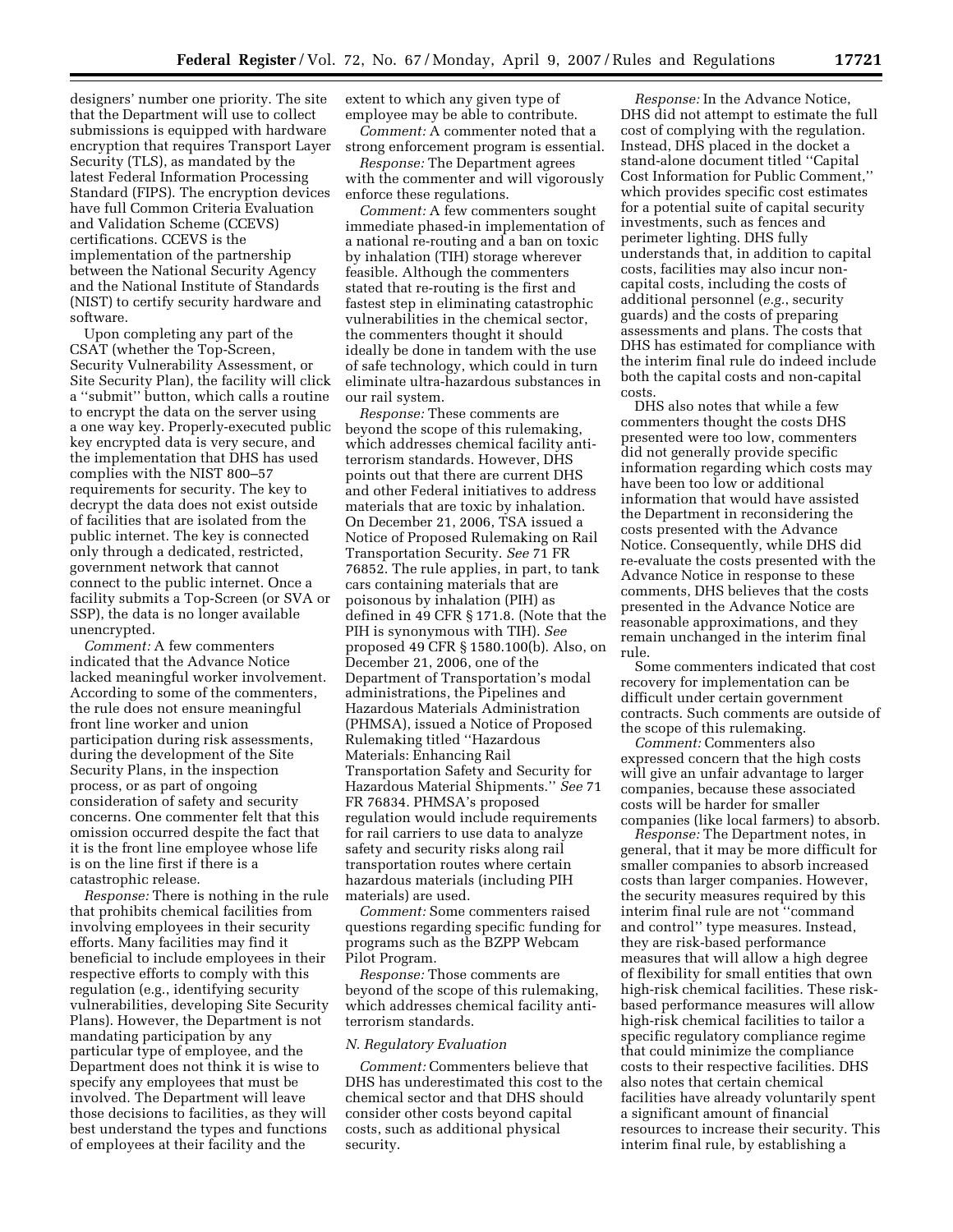baseline level of security across tiers, will serve to minimize any competitive advantage that may be currently enjoyed by those companies that are underinvesting in security.

*Comment:* One commenter noted that in order to quantify the benefits of the rule, DHS must make assumptions about the threats to the public, which injects uncertainty into the calculation of actual benefits.

*Response:* The Department agrees that it is difficult to quantify the ''actual benefits'' of this interim final rule. DHS has included a qualitative discussion of the benefits of this rule in the regulatory analysis of Executive Order 12886, which is located in Section IV of the preamble to this rule.

*Comment:* Commenters noted that the idea of a model facility is indeed a good proposal but worried that there is insufficient time to implement the changes this proposal would entail.

*Response:* DHS agrees that the idea of model facilities is a good proposal. The cost estimate of the interim final rule is based on the concept of the ''model facility'' as it was used by the Coast Guard to estimate the cost of their Maritime Transportation Security Act of 2002 Facility Security final rule. *See* 68 FR 60515 (Oct. 22, 2003).

*Comment:* The Small Business Administration (SBA), Office of Advocacy, commented that DHS should prepare an Initial Regulatory Flexibility Analysis (IRFA) under the Regulatory Flexibility Act (RFA), 5 U.S.C. 603, after issuing the interim final rule or if DHS makes subsequent changes to the rule once it is promulgated. SBA explained that the RFA process is an extremely valuable tool for agencies to use when assessing the impact of a rule on small businesses and other small entities.

*Response:* The RFA mandates that an agency conduct an analysis when an agency is required to publish a notice of proposed rulemaking. *See* 5 U.S.C. 603(a). In this case, the Department is not required to publish a notice of proposed rulemaking: By directing the Secretary to issue ''interim final regulations'', Congress authorized the Secretary to proceed without the traditional notice-and-comment required by the Administrative Procedure Act. *See* 71 FR 78276, 78277, and 78292 (Dec. 28, 2006).

DHS did, however, consider the impacts of this rule on small entities. The Regulatory Assessment, which is available in the public docket, contains our analysis of the impacts of this rule on small entities. After consideration of the percentage of small entities that may have to comply with the risk-based performance standards required by this

rule and the compliance costs explained in the Regulatory Assessment, we have determined that this rule may have a significant economic impact on a substantial number of small entities. See ''Regulatory Flexibility Act'' section below.

#### **IV. Regulatory Analyses**

# *A. Executive Order 12866: Regulatory Planning and Review*

This rule is considered to be an economically significant regulatory action under Executive Order 12866, because it will result in the expenditure of over \$100 million in any one year. Accordingly, this rule has been reviewed by the Office of Management and Budget (OMB). A Regulatory Assessment which more thoroughly explains the assumptions used to generate the cost of this interim final rule is available in the docket as indicated under **ADDRESSES**. A summary of the Regulatory Assessment follows:

# Cost Assessment Summary

Section 550 requires the Secretary of Homeland Security to promulgate ''interim final regulations establishing risk-based performance standards for security of chemical facilities \* \* \*.'' He must do so ''[n]o later than six months'' from the date of enactment of this new authority, i.e. by April 4, 2007. Consequently, the methodology chosen to analyze the cost of the interim final rule was chosen with the six month congressional deadline in mind. In order to quickly analyze the cost of the interim final rule, DHS relied on readily available information and drew upon the knowledge of professionals employed by DHS who have extensive knowledge of the chemical industry. In addition, on December 28, 2006, DHS published an Advance Notice, which outlined our costing methodology and also placed in the docket our estimates of capital costs for potential security investments in order to seek meaningful public comment.

We have reviewed the methodology used by the U.S. Coast Guard to analyze the cost of the MTSA Facility Security final rule at 68 FR 60515 (Oct. 22, 2003), and, due to the similarities between the MTSA Facility final rule and this interim final rule, we believe that this methodology has merit and should be used in this rulemaking. The MTSA Facility Security final rule estimated the cost of performance standards on several thousand unique facilities. Similarly, the interim final rule will estimate the costs of risk-based performance standards to several thousand unique facilities. The Coast

Guard found it impractical to attempt to estimate compliance costs for each individual facility and instead developed costs based on 16 ''model facilities.'' Each of the several thousand facilities was placed into one of the 16 different subgroups for which compliance costs were then estimated. Once the compliance costs for the 16 ''model facilities'' were calculated, estimating the cost of the regulation was relatively straightforward.

As this regulation is not a ''command and control'' regulation, owners and/or operators will have considerable flexibility in how they choose to comply with its requirements. As owners and/ or operators will have discretion on how to best meet the risk-based performance objectives, the cost assessment makes broad assumptions regarding the percentage of facilities that will choose to implement or continue certain security measures and the costs of those security measures. For example, many facility owners and/or operators will choose such measures as building fences, enhancing perimeter lighting, and hiring additional security guards in order to comply with the risk-based performance standards. In order to estimate the cost of the interim final regulation, we made assumptions regarding the specific percentage of facilities that will choose to implement certain security measures, such as fences and perimeter lighting.

We expect that chemical facility owners and/or operators will take full advantage of the flexibility that these risk-based performance standards will provide and will conduct facilityspecific and company-specific analyses to determine the most cost-effective method to comply with the requirements of this interim final regulation. As a result of these internal analyses, facilities are likely to identify various means of meeting the risk-based performance standards applicable to their facility and tier. It is possible that some percentage of facilities will find the most-cost effective method to comply with the requirements will be to implement business and related production, processing or equipment changes such as to no longer make certain chemicals or to change their process to use a less concentrated or less hazardous form of a listed chemical. Such process changes, however, are very facility-, business- and processspecific. Those that involve changes in chemistry or processes may take several years of design, testing and repermitting before they can become operational. Others may be easily and immediately implemented. However, because process changes are so facility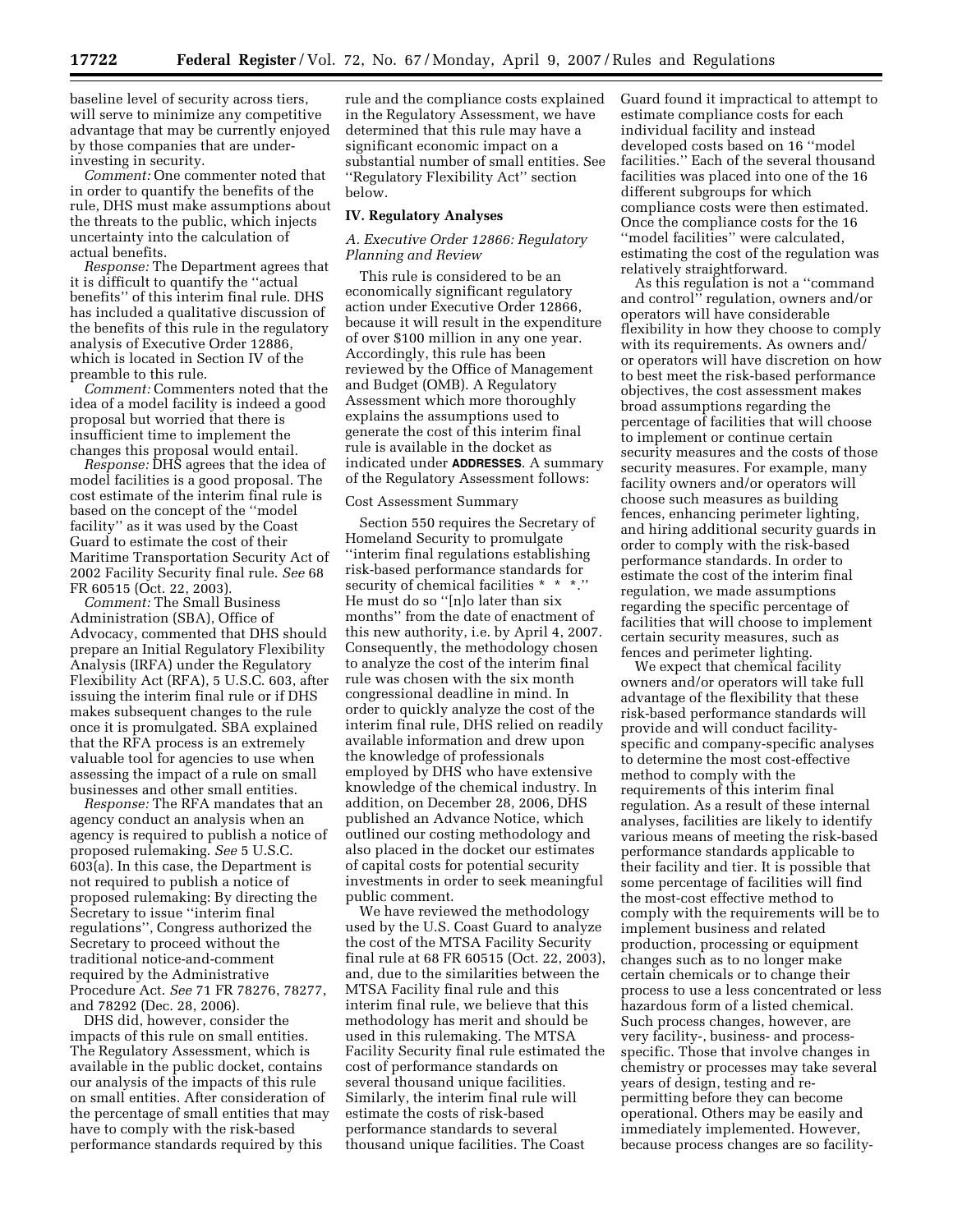and business-specific, DHS has no way of estimating how many facilities may ultimately implement such measures for the purpose of estimating compliance costs. Consequently, DHS is basing its estimate of compliance costs on commonly used security measures that are broadly applicable to a wide range of high risk chemical facilities, such as the purchase of fences, the purchase of perimeter lighting, and the employment of security guards.

For the purposes of good practices or regulations promulgated by other Federal or State agencies, many chemical facility owners and/or operators have already spent a substantial amount of money and resources to upgrade and improve security. The costs shown below do not include the costs of security measures already implemented to enhance security. The costs shown here are intended to represent the marginal cost incurred by owner and/or operators as a result of the interim final rule.

DHS's preliminary estimate of the number of high risk chemical facilities that will be covered by the risk-based performance measures required by the interim final rule ranges from 1,500 to 6,500 chemical facilities. It is important to stress that this estimate is simply DHS's best guess based on currently available information. Within this range of 1,500 to 6,500 potentially covered chemical facilities, DHS is estimating 5,000 facilities as its best guess of covered facilities for the purpose of generating the cost estimate required by Executive Order 12866.

Using the point estimate of 5,000 facilities, the estimated present value cost of this interim final rule is \$3.6 billion dollars over the period 2006– 2009 2 (7 percent discount rate). For the purposes of illustration, we also have calculated the cost of the interim final rule over the ten year period 2006–2015. Over the period 2006–2015, DHS estimates the present value cost of this interim final rule would be \$8.5 billion assuming 5,000 covered facilities.

## Benefits Assessment

This interim final rule allows DHS to implement Section 550 of the Homeland Security Appropriations Act of 2007. The first sentence of Section 550 mandates the Secretary to issue interim

final regulations establishing risk-based performance standards requiring the performance of vulnerability assessments and the development and implementation of site security plans. Section 550 establishes the parameters of the Federal government's first regulatory program to secure chemical facilities against possible terrorist attack.

The threat of a terrorist attack against high-risk chemical facilities is real. However, due to the economics of externalities, the free market may not provide adequate incentives for chemical facilities to make a socially optimal investment in the full range of measures that would reduce the probability of a successful terrorist attack. Externalities are a cost or benefit from an economic transaction experienced by parties ''external'' to the transaction. In the case of chemical facilities, since the consequences of an attack or other security incident may be significantly larger than what would be suffered by the owner of the facility itself, the private market may not generally provide the incentive for profit-maximizing firms to unilaterally spend the socially optimal amount of resources to prevent or mitigate a terrorist attack. Since companies nevertheless will likely suffer serious consequences in the case of a terrorist attack, many certainly have invested significant resources in implementing security measures, and this analysis recognizes those resource expenditures. In a competitive marketplace, however, a firm will not normally choose to make some additional investment in security over their privately optimal amount, since they would consequently be choosing to increase its cost of production and would be at a disadvantage when competing with companies that have chosen not to make a similar investment in security. As this interim final rule will require high-risk chemical facilities to be held to the same risk-based performance standards according to their risk-based tier, the competitive advantage that may be currently enjoyed by those companies that are under-investing in security measures would be expected to disappear.

Need for Increased Security at High-Risk Chemical Facilities

There is much publicly-available information that indicates an attack on a chemical facility is a credible threat with dire consequences:

• According to the Government Accountability Office, experts agree that the Nation's chemical facilities present an attractive target for terrorists who are

intent on causing massive damage. Many facilities house toxic chemicals that could become airborne and drift to surrounding communities if released or could be stolen and used to create a weapon capable of causing harm. Terrorist attacks involving the theft or release of certain chemicals could have a significant impact on the health and safety of millions of Americans. The disaster at Bhopal, India in 1984, when methyl isocyanate gas—a highly toxic chemical—leaked from a tank, reportedly killing about 3,800 people and injuring anywhere from 150,000 to 600,000 others, illustrates the potential threat to public health from a chemical release.3

• The Department of Justice has concluded that the risk of terrorists attempting in the foreseeable future to cause an industrial chemical release is both real and credible. Terrorists or other criminals are likely to view the potential of a chemical release from an industrial facility as a relatively attractive means to cause mass casualties to the populace and/or large scale damage to property. DOJ notes that there have been successful efforts by foreign militaries and certain terrorist groups indigenous to other countries to cause releases from industrial facilities using bombs. Those efforts have in effect converted the facilities into makeshift WMD. Some of these releases have inflicted damage on the surrounding communities. Moreover, the evacuations that were triggered by the attempted and successful releases of industrial chemicals produced panic and disruption among the targeted population. These are precisely the goals of a terrorist.4

• In April 27, 2005, testimony before the Senate Committee on Homeland Security and Governmental Affairs regarding the vulnerability of America to a chemical attack, a Brookings Institution Visiting Fellow testified. The testimony stated that ''of all the various remaining civilian vulnerabilities in America today, one stands alone as uniquely deadly, pervasive, and susceptible to a terrorist attack: toxicinhalation-hazard (TIH) industrial chemicals, such as chlorine, ammonia, phosgene, methyl bromide, hydrochloric and various other acids.'' In addition, the testimony indicated,

<sup>2</sup>Section 550(b) of the Act states: ''Interim regulations issued under this section shall apply until the effective date of interim or final regulations promulgated under other laws that establish requirements and standards referred to in subsection (a) and expressly supersede this section: *Provided, That* the authority provided by this section shall terminate three years after the date of enactment of this Act.''

<sup>3</sup> GAO, *Homeland Security: Federal and Industry Efforts Are Addressing Security Issues at Chemical Facilities, but Additional Action is Needed,* GAO– 05–631T (Washington, DC: April 2005).

<sup>4</sup> *Department of Justice Assessment of the Increased Risk of Terrorist or Other Criminal Activity Associated With Posting Off-Site Consequence Analysis Information on the Internet,*  April 18, 2000.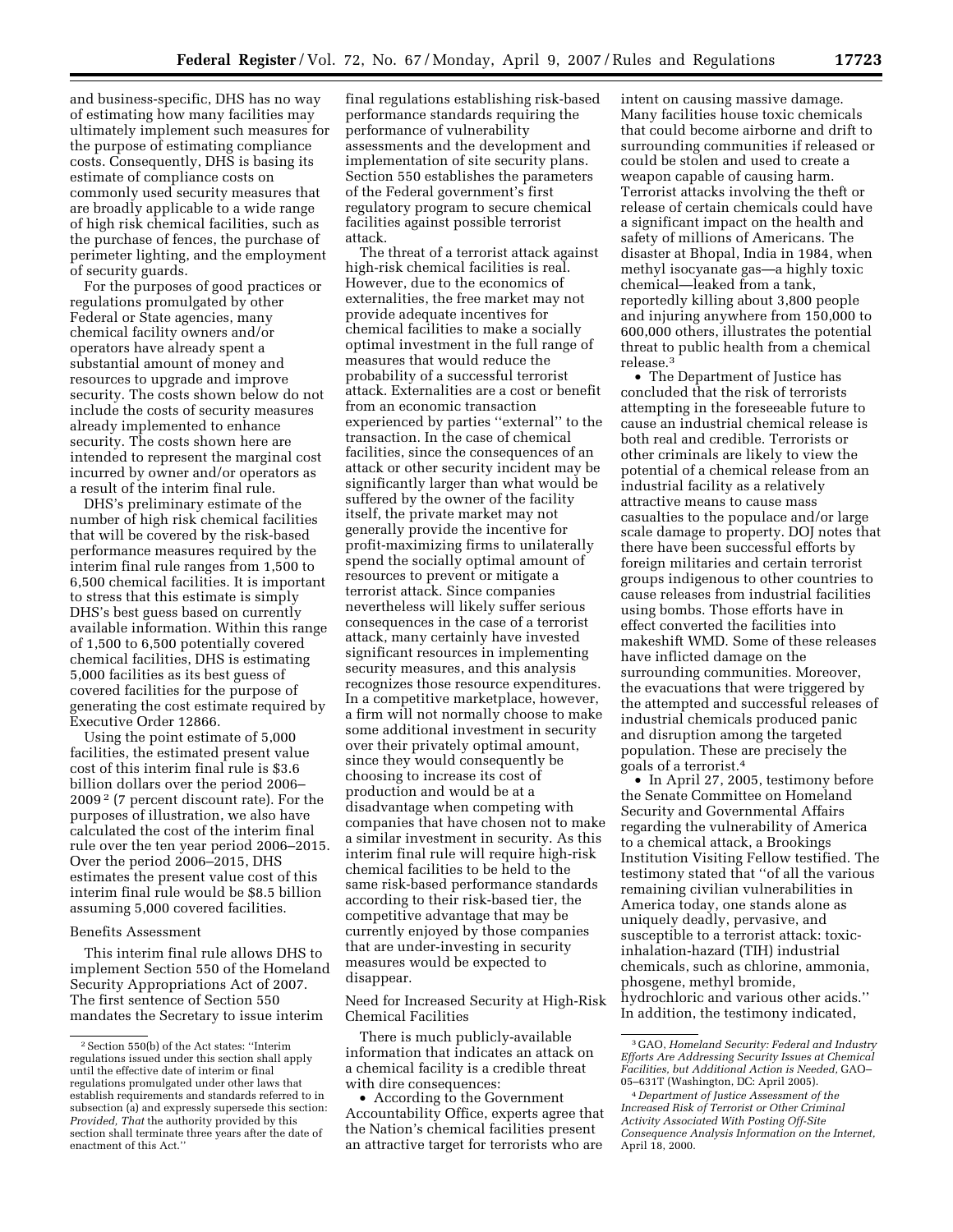''the casualty potential of a terrorist attack against a large TIH chemical container near a population center is comparable to that of a fully successful terrorist employment of an improvised nuclear device or effective biological weapon. The key difference is that TIH chemical containers are substantially easier to attack than improvised nuclear devices or effective biological weapons are to acquire or fabricate.'' 5

• In April 27, 2005, testimony before the Senate Committee on Homeland Security and Governmental Affairs regarding the vulnerability of America to a chemical attack, a Senior Fellow for National Security Studies at the Council on Foreign Relations testified. The testimony stated ''Of the carefully selected potential targets that al Qaeda or its imitators might seek to attack, the chemical industry should be at the top of the list. There are hundreds of chemical facilities within the United States that represent the military equivalent of a poorly guarded arsenal of weapons of mass destruction.'' 6

• A recent Congressional Research Service Report discussed trends in chemical terrorism and discussed evidence that U.S. chemical facilities may be used by terrorists to gain access to chemicals. One of the 1993 World Trade Center bombers, Nidal Ayyad, became a naturalized U.S. citizen and worked as a chemical engineer in the chemical industry, from which he used company stationery to order chemical ingredients to make the bomb.'' 7

• Information contained in the Congressional Record states that U.S. chemical trade publications were found in one of the caves where Osama bin Laden had hidden.8

# Qualitative Benefits of the Risk-Based Performance Standards

As explained previously, Section 550 requires the Secretary of Homeland Security to promulgate ''interim final regulations establishing risk-based performance standards for security of chemical facilities \* \* \*.'' Section 27.230 establishes these standards. Below is a discussion of the qualitative

7CRS Report for Congress, *Chemical Facility Security,* Updated August 2, 2006.

benefits of these risk-based performance standards:

• By securing and monitoring the perimeter of the facility, site personnel are better able to detect, delay, and respond to individuals or groups who seek unauthorized access to the site or its restricted areas. A well-secured perimeter deters intruders from seeking to gain access. By limiting acce3ss through control points, the facility can more easily and effectively control who enters and leaves the site. Additionally, securing and monitoring restricted areas or potentially critical targets within the facility reduces the likelihood of theft of chemicals because adversaries risk observation arriving and leaving the premises. Control of gates by guards or observation of the perimeter allows facility personnel to know who is entering and leaving the site and in what vehicles. Access control points permit the facility to check persons and vehicles seeking entrance to the site and confirm their legitimate business.

• Controlling access to the site including the screening and/or inspection of individuals and vehicles as they enter and exit the facility serves to deter and detect unauthorized introduction or removal of substances and devices that may cause a dangerous chemical reaction, explosion, or other release to harm facility personnel or the surrounding community. A regular system of identification checks will help guards and other facility personnel recognize those personnel authorized to be on the site and identify those individuals who should not be granted access.

• Deterring vehicles from entering the facility or restricted access areas will reduce the likelihood that an adversary will detonate a vehicle-borne improvised explosive device inside the facility. Appropriate methods of deterring vehicles form unauthorized entry provide additional time for local law enforcement response or otherwise delay or prevent the vehicle from entering the site to cause harm.

• Securing and monitoring the shipping and receiving of hazardous chemicals will improve inventory control, product stewardship and security against theft, diversion and tampering. In addition, improved inventory control and control of transportation containers on site decreases the likelihood that a foreign substance could be introduced into feedstock, incidental chemicals, or products leaving the site that could later react with the chemical to cause a significant on- or off-site reaction to damage process equipment or cause a

release of a hazardous material to harm onsite personnel or the community.

• Deterring the theft or possible diversion of potentially hazardous chemicals will prevent loss of chemicals from the site. Such measures provide security benefits as well as improving inventory controls especially for chemicals that can be used directly as a chemical weapon or can be used to produce such a weapon.

• Deterring insider sabotage prevents the facility's own property and activities from being used by a potential terrorist against the facility. Examining the background of employees or contractors who may be planning acts of sabotage assists in preventing an *in situ* release of hazardous chemicals, damage to process units manufacturing chemicals or tampering with chemicals that could cause an offsite impact. Ascertaining that visitors and contractors have legitimate business onsite and are escorted when necessary increases the control of the site in general and reduces the likelihood of sabotage or theft.

• The deterrence of cyber sabotage will benefit the facility by preventing unauthorized onsite or remote access to critical process controls, site security, business systems, or SCADA systems (if significant consequences can be generated by the manipulation of the process controls/systems). Appropriate controls will allow the detection of unauthorized access and unauthorized modification of information (hacking).

• Developing and exercising an emergency plan to respond to security incidents internally and with local law enforcement and first responders (*i.e.*, emergency medical technicians (EMTs), fire, police) benefits the facility by preparing it to take quick and decisive action in the event of an attack or other breach of security. Establishing relationships with local law enforcement improves responder understanding of the layout and of hazards associated with the facility and strengthens relationships with the community.

• Maintaining effective monitoring, communications and warning systems allows the facility to notify internal personnel and local responders in a timely manner about security incidents. Regular tests, repairs and improvements to the warning and communications system increase the reliability of such systems and will improve response time.

• When the facility provides proper security training, exercises and drills, facility personnel are better able to respond to suspicious behavior, attempts to enter or attack a facility, or

<sup>&</sup>lt;sup>5</sup> Statement of Richard A. Falkenrath, Visiting Fellow, The Brookings Institution, before the United States Committee on Homeland Security and Governmental Affairs (April 27, 2005).

<sup>6</sup>Statement of Stephen E. Flynn, PhD, Jeane J. Kirkpatrick Senior Fellow for National Security Studies, Council on Foreign Relations, before the United States Committee on Homeland Security and Governmental Affairs (April 27, 2005).

<sup>8</sup>Bond, Christopher. Statement on S.2579. *Congressional Record,* Daily Edition, June 5, 2002, p. S5044.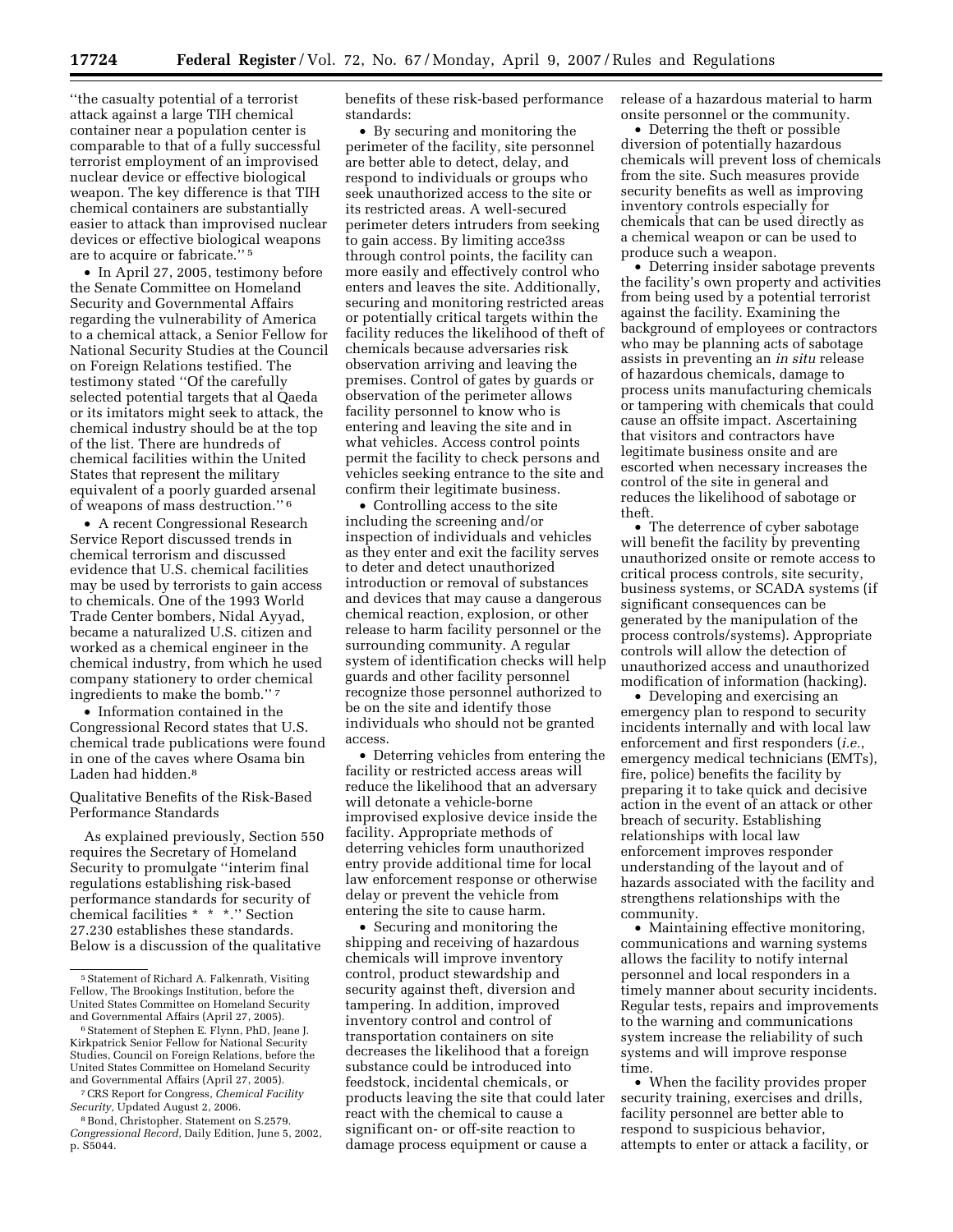other malevolent acts by insiders or intruders. Well trained personnel who practice how to react can more effectively detect and delay intruders and provide increased measures of deterrence against unauthorized acts. Establishing relationships with local law enforcement improves responder understanding of the layout and hazard associated with the facility and strengthens relationships with the community.

• The ability to escalate the levels of security measures for periods of elevated threat will provide the facility with the capacity to increase security measures to better protect against known increased threats or generalized increased threat levels declared by the federal government. By maintaining the ability to increase security measures, the facility does not have to expend time and resources on more robust security measures unless and until warranted.

• A facility addressing specific threats, vulnerabilities or risks identified by the Assistant Secretary will decrease the likelihood of a successful attack on its facility, personnel, products or community. Any additional performance standards specified by the Secretary will increase the facilities ability to deter, detect, delay and respond to specific and general threats against its security.

# *B. Regulatory Flexibility Act*

The Regulatory Flexibility Act (RFA) mandates that an agency conduct an RFA analysis when an agency is required to publish a notice of proposed rulemaking. *See* 5 U.S.C. 603(a). An RFA analysis, however, is not required when an agency is not required to publish a notice of proposed rulemaking, as is the case here. By directing the Secretary to issue ''interim final regulations'' Congress authorized the Secretary to proceed without the traditional notice-and-comment required by the Administrative Procedure Act. *See* 71 FR 78276, 78277, and 78292.

Even though a Regulatory Flexibility Analysis is not required for this rule, DHS did consider the impacts of this rule on small entities. The Regulatory Assessment, which is available in the public docket, contains this analysis of the impacts of this rule on small entities. A portion of the analysis is summarized below.

At this time, DHS's preliminary estimate of the number of high risk chemical facilities that will be covered by the risk-based performance measures required by the rule ranges from 1,500 to 6,500. This estimate is based on currently available information. After chemical facilities with certain risk profiles complete the Top-Screen, DHS will have a better understanding of how many and which specific chemical

facilities will be deemed to be ''highrisk'' for the purposes of the rule. Also, in meeting the risk-based performance standards required by this rule, facilities will have a large degree of flexibility in choosing specific security enhancements. We expect that chemical facility owners and/or operators will use this flexibility to minimize the cost of this rule to their operations. These uncertainties make it very difficult to estimate the extent of the economic impact of this rule on small entities.

Even so, strictly for the purposes of analyzing the impact of this rule on small entities, DHS has selected from the EPA RMP database a sample of 350 facilities that may be required to comply with the risk-based performance standards required by the rule. We researched these 350 facilities using Reference USA and LexisNexis and found detailed information (*i.e.,* annual revenue, number of employees, and parent company information) for 326 (93%) of them. Of the 326 facilities for which we were able to find detailed information, our analysis of the data indicates that 118 (36%) fit the Small Business Administration's definition of a small entity. If we assume that the 24 companies for which we could find no information are also small entities, the percentage of these facilities which are owned by small entities could be 41 percent. Table 1 below provides revenue ranges of the118 small entities.

# TABLE 1.—PERCENTAGE OF SMALL ENTITIES BY REVENUE

| Revenue                   | Numher of<br>small entities | Percent of<br>small entities |
|---------------------------|-----------------------------|------------------------------|
|                           |                             | 9.3                          |
|                           |                             | 11.9<br>10.2                 |
| \$20,000,000-\$49,999,999 | ററ<br>دے                    | 12.7<br>19.5                 |
|                           |                             | 7.6                          |
| $>$ \$1Billion            | $\sim$                      | 26.3<br>2.5                  |
|                           | 118                         |                              |

After consideration of the percentage of small entities that may have to comply with the risk-based performance standards required by this rule and the compliance costs explained in the Regulatory Assessment, we have determined that this rule may have a significant economic impact on a substantial number of small entities.

# *C. Executive Order 13132: Federalism*

## 1. Background

Executive Order 13132 requires DHS to develop a process to ensure

''meaningful and timely input by State and local officials in the development of regulatory policies that have federalism implications.'' Between the publication of the Advance Notice and this Interim Final Rule, the Department has complied with this instruction in two ways. The Department specifically sought public comment on issues involving preemption. Additionally, after issuing its proposal, the Department specifically invited a number of groups representing the interests of States and their legislators to

meet with the Department to discuss the proposed regulations. These groups were: the National League of Cities, the National Association of Counties, the National Conference of State Legislators, the County Executives of America, the International City/County Management Association, the American Legislative Exchange Council, the National Emergency Management Association/ CSG Council of State Governments, the International Association of Emergency Managers, the National Governors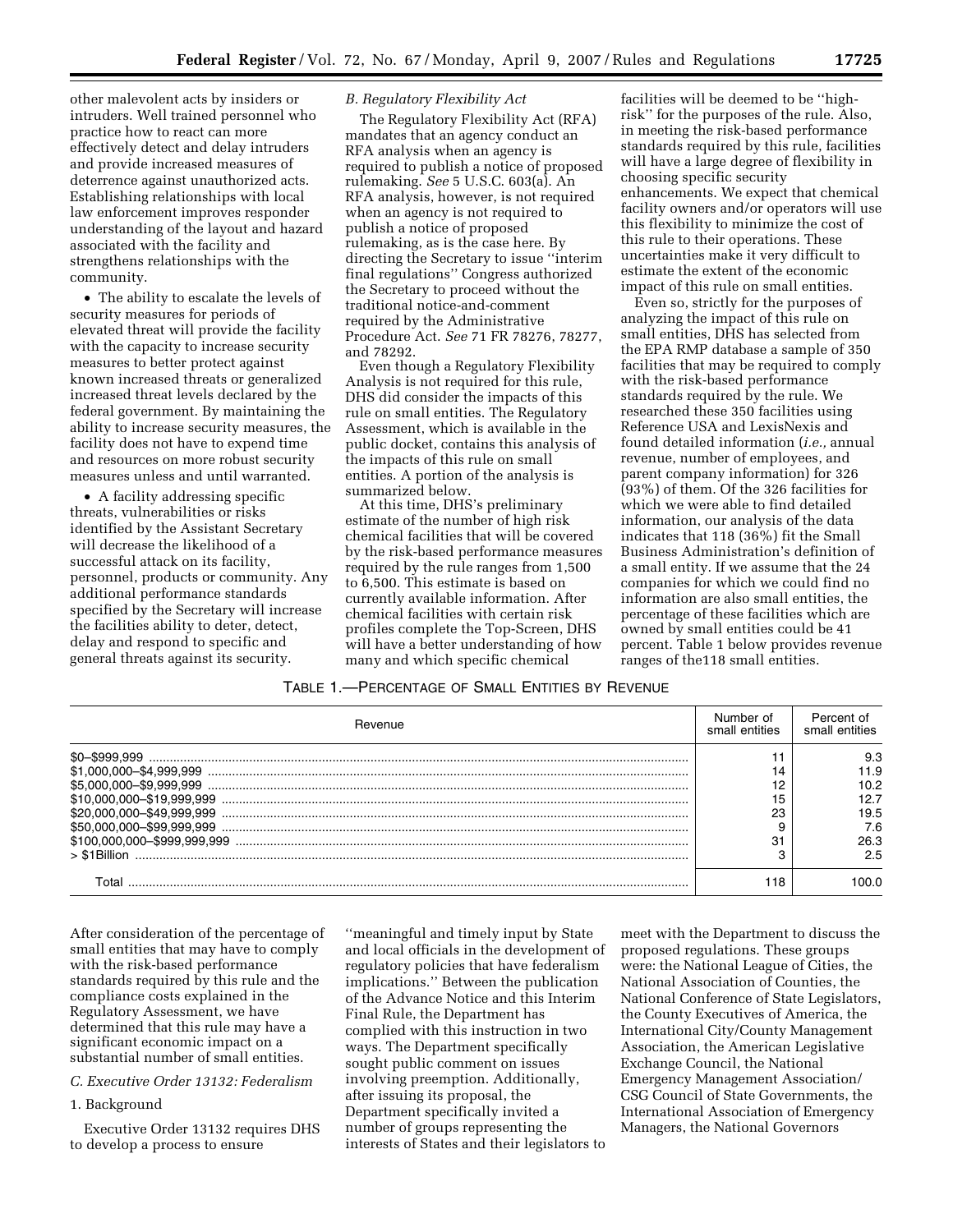Association, and the United States Conference of Mayors.

The Department received numerous comments in response to its invitations. States, the private sector, academia, various interest groups, and individual members of Congress submitted comments. The commenters were divided in their views of the proposed approach on preemption. A number of commenters favored the Department's proposal, while others opposed it. Some commenters misunderstood the Department's position on preemption or the current state of the case law on preemption. As discussed below, the Department is clarifying its approach on preemption in certain respects. Specifically, we confirm: the propriety of discussing the Department's view on preemption, though Congress was silent on the question; that the type of preemption called for by Section 550 is not field preemption, but conflict preemption; and that the Department will further assist in the process of determining whether a non-Federal regulation is preempted by providing opinions regarding the impact of that regulation on the Federal scheme.

2. Propriety of Department's Views on Preemption

As an initial matter, some commenters, including Members of Congress, suggested that, since Congress was silent on preemption, the Department's rulemaking should be silent as well. The comments on this subject touch on two important subtopics: who (*i.e.*, which government structure) should determine the preemptive effect of Section 550 and the regulatory program promulgated under its authority; and what law, if any, the regulatory program under Section 550 might preempt.

In Section 550, Congress did not expressly speak to the issue of preemption. Preemption questions following statutory silence on preemption are not novel. Courts and agencies have previously faced and dealt with who decides preemption issues in the face of congressional silence. It is helpful to recall that, as a general matter, Congress often provides the Executive Branch with authority to administer a regulatory program while leaving gaps or ambiguities in the authorizing law. When this happens, the Supreme Court has long recognized that agencies have the responsibility, within the general delegation, to formulate policy and make rules to fill those gaps and interpret the ambiguities. *See Chevron U.S.A., Inc.* v. *Natural Resources Defense Council, Inc.*, 467 U.S. 837, 843 (1984) (''The power of an

administrative agency to administer a congressionally created \* \* \* program necessarily requires the formulation of policy and the making of rules to fill any gap left, implicitly or explicitly by Congress.'') (ellipses in original; citation omitted). Agencies, not only the courts, exercise their expertise to fill in the gaps and interpret the ambiguities. *See id.* at 843 & n.11 (''If, however, the court determines that Congress has not directly addressed the precise question at issue, the court does not simply impose its own construction on the statute \* \* \* Rather, if the statute is silent or ambiguous with respect to the specific issue, the question for the court is whether the agency's answer is based on a permissible construction of the statute. The court need not conclude that the agency construction was the only one it permissibly could have adopted to uphold the construction, or even the reading the court would have reached if the question initially had arisen in a judicial proceeding.''). And even if a court interprets an ambiguous statute before an agency promulgates rules to fill the gaps or interpret the ambiguities, the court's interpretation does not necessarily restrict the agency's ability to adopt a different interpretation in the future. *See National Cable & Telecomm. Ass'n* v. *Brand X Internet Servs.,* 545 U.S. 967, 982 (2005).

This does not mean to slight the courts' role in the interpretive process. As the Supreme Court has stated, ''The judiciary is the final authority on issues of statutory construction and must reject administrative constructions which are contrary to clear congressional intent.'' *Chevron,* 467 U.S. at 843 n.9.

With respect to the issue of preemption in particular, the Supreme Court has applied these same principles regarding Congress, the courts and the agencies. *See, e.g., Fidelity Fed. Sav. and Loan Ass'n* v. *de la Cuesta*, 458 U.S. 141, 151–54 (1982). ''Federal regulations have no less pre-emptive effect than federal statutes \* \* \* A pre-emptive regulation's force does not depend on express congressional authorization to displace state law.'' *Id.* at 153–54. The Supreme Court, and lower courts, have given deference to agencies that define, through regulation, the scope of preemption. *See, e.g.*, *id.*; *Wachovia Bank, N.A.* v. *Burke,* 414 F.3d 305 (2d Cir. 2005).

So although some commenters claimed that the Department lacks the authority to address the issue of preemption in its regulations or laterissued opinions, this assertion is simply not consistent with current law. Federal agencies have historically published their views on the preemptive effect of

federal law in a number of contexts. *See*, *e.g.*, *In re Wireless Consumers Alliance, Inc.*, 15 F.C.C.R. 17,021 (Aug. 14, 2000) (administrative agency opinion on preemptive effect of federal law); 1999 WL 303948 (April 20, 1999) (U.S. Department of Labor Release discussing views on preemption of state laws). We anticipate that the courts will ultimately resolve any preemption question, with an appropriate level of deference to the position of the agency.

Some comments urged the Department to avoid preemption after looking to a canon of interpretation involving a presumption against preemption. This presumption, however, typically exists ''in areas of regulation that are traditionally allocated to states and are of particular local concern.'' *Wachovia Bank, N.A.*, 414 F.3d at 314; *see also United States*  v. *Locke*, 529 U.S. 89 (2000). As noted in the Advance Notice, measures to prevent terrorist attacks against the Nation's critical infrastructure do not involve an area traditionally regulated by the States. Very few state and local jurisdictions currently regulate security at chemical facilities.

The Department recognizes that courts sometimes look to legislative intent with respect to the issue of preemption—decisions in this area are replete with such references. *See*, *e.g.*, *Medtronic, Inc.* v. *Lohr*, 518 U.S. 470, 485 (1996). In the context of Section 550, however, it is very difficult to discern that intent. The legislative history on the point is mixed, with various Members of Congress making floor statements that are not consistent with each other. *See*, *e.g.*, Cong. Rec. H7967 (daily ed. Sept. 29, 2006) (statement of Rep. King) (''the intention is not to preempt the ability of the States'') and Cong. Rec. S10619 (daily ed. Sept. 29, 2006) (statement of Sen. Voinovich) (''I feel strongly that this provision sets that uniform set of rules and in so doing, impliedly preempts further regulation by State rules or laws.'') In addition, it is particularly difficult to gauge congressional intent on one relatively short, page-and-a half authorizing provision in a lengthy appropriations act that runs over 100 pages. To be sure, individual members of Congress—including some members substantially involved in homeland security issues—have expressed strong views on preemption. But can it really be said that legislative intent may be discerned on the silent aspect of one authorizing section of a lengthy appropriations act? *Cf. Chrysler Corp.* v. *Brown*, 441 U.S. 281, 311–12 (1979); *Castaneda-Gonzalez* v. *INS*, 564 F.2d 417, 424 (D.C. Cir. 1977).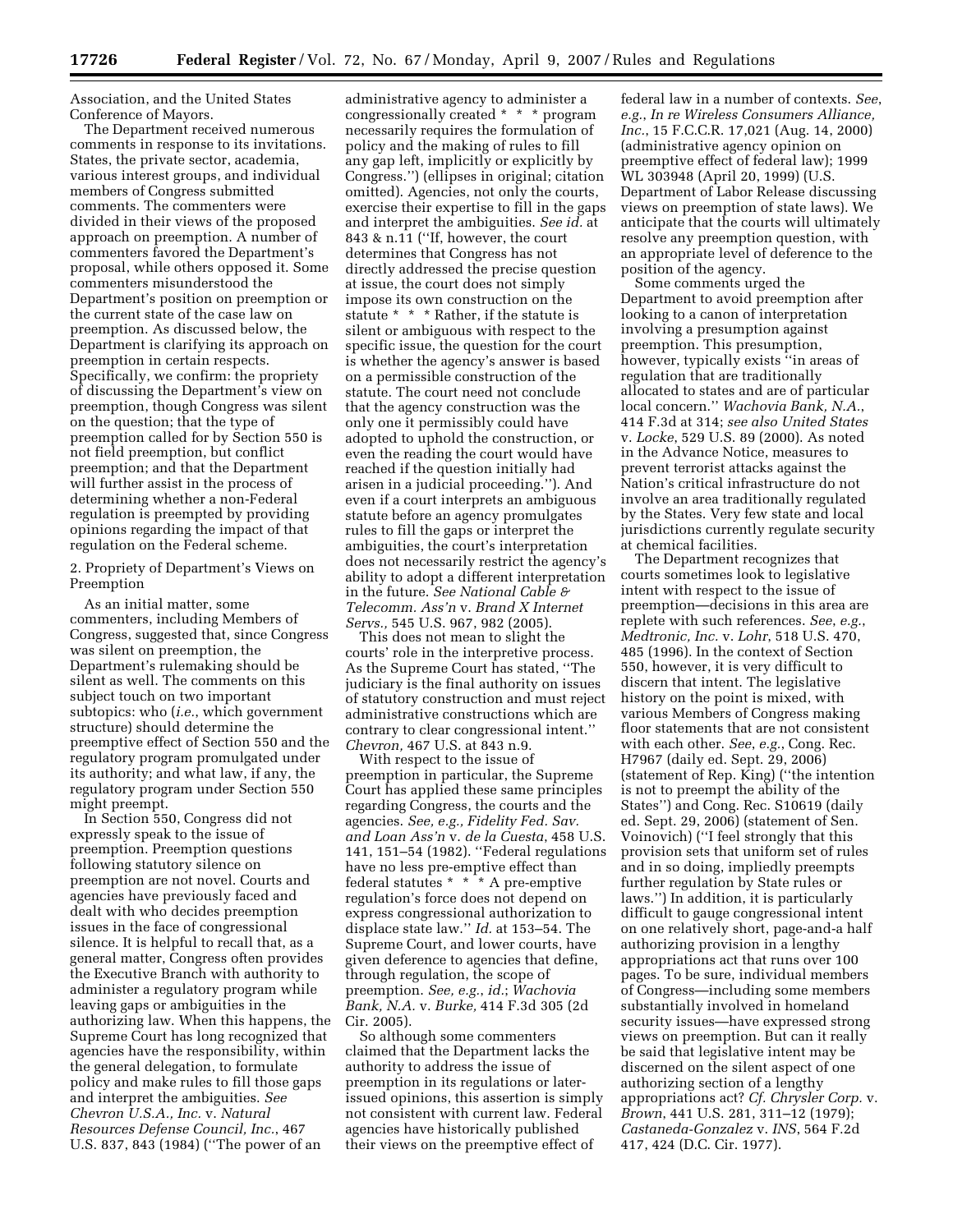As an additional consideration, the Department notes that if it were to disclaim any preemptive effect of the regulatory program under Section 550, it would create an inconsistency with the Department's own regime for regulating chemical facilities under the MTSA. In its regulations under MTSA, the Department has stated its view that the principles of conflict preemption apply. *See* 68 FR 60468 (Oct. 22, 2003). Congress has charged the Department with implementing the security programs under both MTSA and Section 550, and the Department seeks to implement these programs in a consistent and logical manner.

## 3. No Field Preemption

Some commenters feared—and others hoped—that the Department's approach to preemption would wholly displace state and local laws. This is incorrect. The Department does not in this interim final rule claim that the ''field preemption'' doctrine applies in this regulatory context. The Department does not view its regulatory scheme as one which so fully occupies the field as to pre-empt any state law touching the same subject.

This is clear from the statutory text. For example, the authority granted in Section 550 calls for the federal regulations to apply to facilities that present ''high levels of security risk'' as determined by the Secretary. The Department does not, therefore, have authority under Section 550 to regulate facilities that may, in the Secretary's view, present other than high levels of security risk. Some facilities may not be deemed by the Department as presenting a high risk. These facilities may be regulated by States provided such regulation is not otherwise in conflict with the federal program. In addition, as mentioned in the comments, Section 550 specifically allows the Secretary to approve alternative security programs that may have been submitted in response to State or local authorities.

# 4. Principles of Conflict Preemption

Even for high risk facilities, the approach outlined in the Advance Notice, and further developed here, is one of conflict preemption. Conflict preemption is established in the Constitution and has been developed in case law (*see, e.g., Geier* v. *American Honda Motor Co.,* 529 U.S. 861, 873 (2000); *Fidelity Fed. Sav. and Loan Ass'n* v. *de la Cuesta,* 458 U.S. 141, 152 (1982); *Surrick* v. *Killion*, 449 F.3d 520, 530–31 (3d Cir. 2006)), and the wellknown standards of conflict preemption—which are captured in the

regulatory text at § 27.405—apply to Section 550 and this regulation.

After considering comments, however, the Department has modified certain of its prior statements on preemption as potentially too broad. In the Advance Notice, the Department noted that Section 550 compels the Department to preserve chemical facilities' flexibility to choose security measures to reach the appropriate security outcome. The Department went on to say that a State measure frustrating this balance ''will be preempted.'' The Department has decided, however, that clarification is in order, as this regulation is not intended to be the equivalent of ''field preemption'' for facilities determined to be high risk. Instead, it is only meant to indicate that the regulation is not to be conflicted by, interfered with, hindered by or frustrated by State measures, under long-standing legal principles.

Only a few jurisdictions have developed security regulations (rather than health, safety, and environmental regulations) governing chemical sites. While we have not canvassed all existing state laws and regulations, currently we have no reason to conclude that any such non-Federal measure is being applied in a way that would impede the performance standards or other provisions of Section 550 and this Interim Final Rule. However, concrete conclusions about the effect of state laws and the application of preemption principles will require an understanding of future, factual contexts in which those laws are applied. The Department will consider any problems that arise in this regard in a more particularized manner.

Consistent with the approach outlined in the Advance Notice, the Department will entertain requests for its views on particular state or local laws, which will be issued by way of an opinion. In addition to the approach described in the Advanced Notice, the Department will seek the input and views of a State before finalizing the Department's view of preemption with respect to such State's laws. *See* § 27.405(d)(3). It will be helpful for the Department to seek the views of the relevant States if an opinion on preemption is requested under these regulations. Additionally, the Department would, time permitting, seek public notice and comment before formulating its views on a particular preemption question, consistent, of course, with the congressional mandate to protect from public disclosure information submitted under Section 550. The Department, however, declines to add additional procedural formalities

to the regulation as it relates to preemption.

Certain commenters asked that the Advance Notice be more clear in delineating what state laws are not to be preempted. The Department does not intend to preempt existing health, safety and environmental regulations. In the future, however, if state or local governments enact security laws or promulgate security regulations under the rubric of health, safety, or environmental protections, those laws and regulations will be measured against the standard described in § 27.405. Of course, non-Federal regulations that fall below federal performance standards will not diminish the federal requirements that covered facilities must meet.

#### *D. Unfunded Mandates Reform Act*

Title II of the Unfunded Mandates Reform Act of 1995 (UMRA), enacted as Pub. L. 104–4 on March 22, 1995, requires each Federal agency, to the extent permitted by law, to prepare a written assessment of the effects of any Federal mandate in a proposed or final agency rule that may result in the expenditure by State, local, and tribal governments, in the aggregate, or by the private sector, of \$100 million or more (adjusted annually for inflation) in any one year. Section 204(a) of UMRA, 2 U.S.C. 1534(a), requires the Federal agency to develop an effective process to permit timely input by elected officers (or their designees) of State, local, and tribal governments on a proposed ''significant intergovernmental mandate.'' A ''significant intergovernmental mandate'' under the UMRA is any provision in a Federal agency regulation that will impose an enforceable duty upon State, local, and tribal governments, in the aggregate, of \$100 million (adjusted annually for inflation) in any one year. Section 203 of UMRA, 2 U.S.C. 1533, which supplements section 204(a), provides that before establishing any regulatory requirements that might significantly or uniquely affect small governments, the agency shall have developed a plan that, among other things, provides for notice to potentially affected small governments, if any, and for a meaningful and timely opportunity to provide input in the development of regulatory proposals. The Department sought input from state and local governments during the comment period and hosted a meeting with state and local representatives on February 6, 2007. A list of participants and short description of the meeting is in the docket.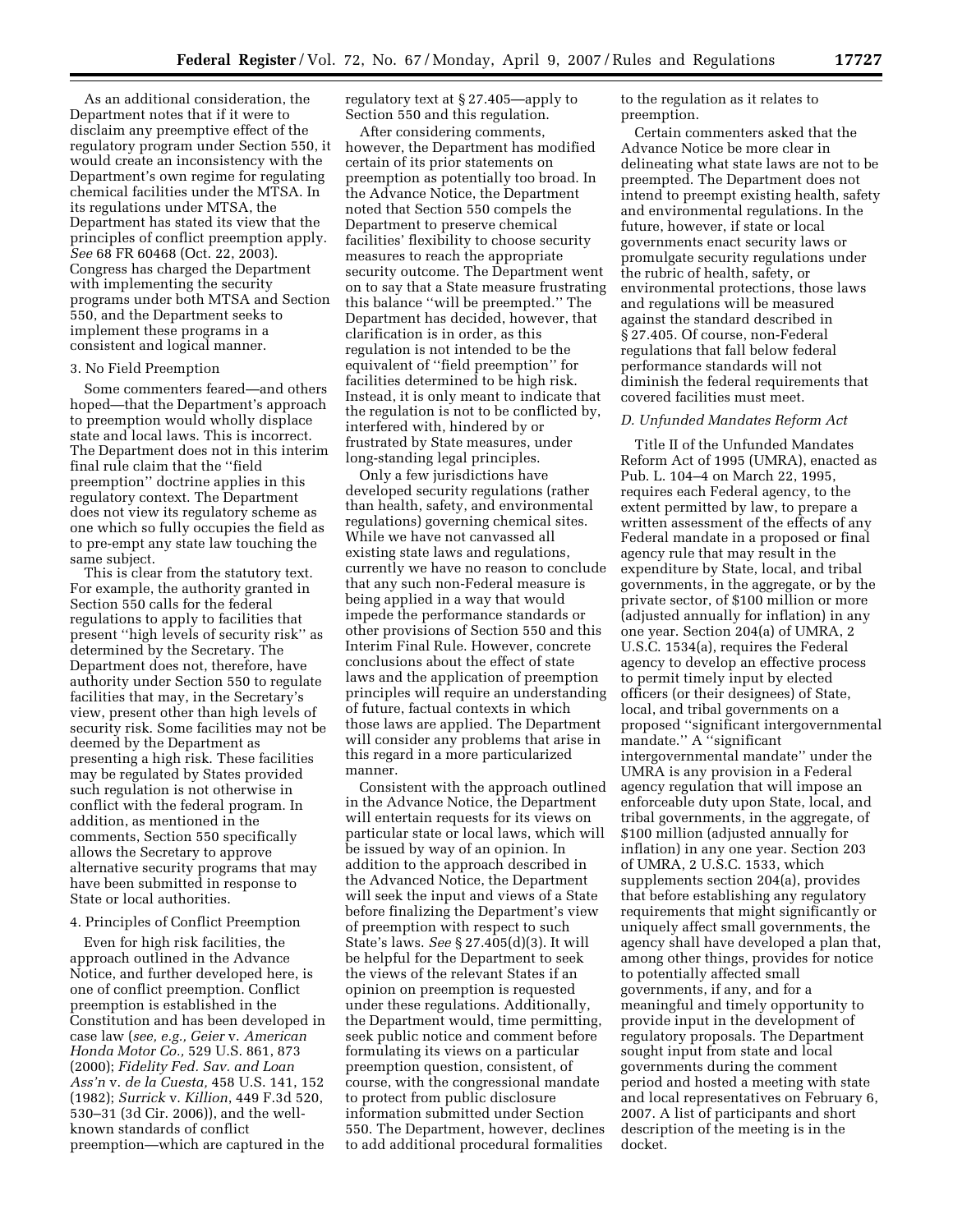This interim final rule would result in expenditure by the private sector of \$100 million (adjusted annually for inflation) or more in any one year. At this time, however, we do not have enough information regarding the specific facilities that will be required to comply with the rule's risk-based performance standards in order to know if this interim final rule will impose an enforceable duty upon State, local, and tribal governments of \$100 million (adjusted annually for inflation) or more in any one year. DHS has conducted a ''Regulatory Assessment,'' which explains the economic effects of the rule. The ''Regulatory Assessment'' is summarized in the section entitled ''Executive Order 12866,'' and a copy may be found in the public docket for this IFR.

As explained in the ''Regulatory Assessment,'' DHS's preliminary estimate of the total number of high-risk chemical facilities that will be covered by the risk-based performance measures required by this rule ranges from 1,500 to 6,500 chemical facilities. This estimate is based on currently available information. After chemical facilities fitting certain risk profiles complete the Top-Screen risk assessment methodology (which will be accessible through a secure Department website), DHS will better understand how many and which specific chemical facilities will be deemed to be ''high-risk'' for the purposes of this rule. For the purposes of this discussion, we believe this rule may require certain municipalities that own and/or operate power generating facilities to purchase security enhancements, but at this time we do not know the extent of the financial impact.

## *E. Paperwork Reduction Act*

This interim final rule contains collection of information requirements under the Paperwork Reduction Act of 1995 (44 U.S.C. 3501–3520). ''Collection of information,'' as defined in 5 CFR 1320.3(c), includes reporting, record keeping, monitoring, posting, labeling, and other similar actions.

Under Section 550 of the DHS Appropriations Act, the Department will use the Chemical Security

Assessment Tool (CSAT) system to collect and analyze key data from chemical facilities to: (1) Identify facilities that present a high level of risk, (2) Support the facility-specific judgment for preliminary and final tier high risk determinations, (3) Specify the facility-specific security concerns that facilities must address in their SVAs and SSPs, and (4) Collect the facilityspecific security measures, activities, and systems for judging compliance against the risk based performance standards. DHS will submit the collections for SVAs and the SSPs during the summer months.

This rule introduces a new collection, 1670–NEW, with two new forms: User Registration (DHS 9002 (1/07)) and Top Screen (DHS 9007 (2/07)). As such, DHS has submitted the following information requirements to OMB for its review:

*Title:* Chemical Security Assessment Tool (CSAT): User Registration. *OMB Control Number:* 1670\_NEW

*Summary of Collection of Information:* Section 550 provided the Department with the authority to regulate high risk chemical facilities. Further, it requires that the Secretary of the Department of Homeland Security identify high risk facilities and provide for the protection of the information regarding and provided by those facilities. DHS has identified the CSAT system as the Information Technology (IT) system it will use to obtain and quantify this key risk data from facilities. The Department will begin collecting information upon the effective date of this interim final rule.

*Use of:* The Department will use the registration information as a basis for providing chemical facilities access to the CSAT system.

*Need for Information:* The Department needs the information from the User Registration form to identify and vet requests to access the CSAT system.

*Description of the Respondents:* DHS anticipates that there will be 40,000 respondents in the first year. The respondents will be the owners and operators of the chemical facilities that will need to submit information through the CSAT system.

*Frequency of Response:* On Occasion.

*Annual Burden Estimate:* Each facility is estimated to have a burden of 44.5 minutes to complete DHS Form 9002 (1/07). The annual hour burden is estimated to be 22,250.

*Title:* Chemical Security Assessment Tool (CSAT): Top Screen.

*Summary of Collection of Information:* Section 550 provided the Department with the authority to regulate high risk chemical facilities. Further, it requires that the Secretary of the Department of Homeland Security identify high risk facilities and provide for the protection of the information regarding and provided by those facilities. DHS has identified the CSAT system as the Information Technology (IT) system it will use to obtain and quantify this key risk data from facilities. The Department will begin collecting information upon the effective date of this interim final rule.

*Use of:* The CSAT is the Department's system for collecting and analyzing key data from chemical facilities to: (1) Identify facilities that present a high level of risk, (2) Support the facilityspecific judgment for preliminary and final tier determinations, and (3) Specify the facility-specific security concerns that facilities must address in their SVAs and SSPs.

*Respondents (including number of):*  DHS anticipates there will be 40,000 respondents in the first year. The respondents will be chemical facilities that possess, or plan to possess, a quantity of a chemical substance determined by the Secretary to be potentially dangerous or that meets other risk-related criteria identified by the Department.

*Frequency:* Most facilities will complete the Top-Screen once. The Department will require facilities that are determined to be high risk to periodically resubmit the Top-Screen.

*Burden of Response:* Depending upon the size of the facility, the burden rates will vary. The estimated burden hours for the different facility types are detailed in the table below. The combined hour burden for all facilities completing the Top-Screen is estimated to be 1,230,550. The combined annual cost burden for the User Registration and the Top-Screen is \$110,003,900.

TABLE 2.—SUMMARY OF BURDEN HOURS FOR CONDUCTING USER REGISTRATION (DHS FORM 9002 (1/07)) AND TOP SCREEN (DHS FORM 9007 (2/07))

| Type of facility | Number of<br>facilities | Hour burden<br>per facility | Total hour<br>burden |
|------------------|-------------------------|-----------------------------|----------------------|
|                  | 9,327                   | 39.5                        | 368,400              |
|                  | 432                     | 30                          | 13,000               |
|                  | 7.968                   | 25.5                        | 203,200              |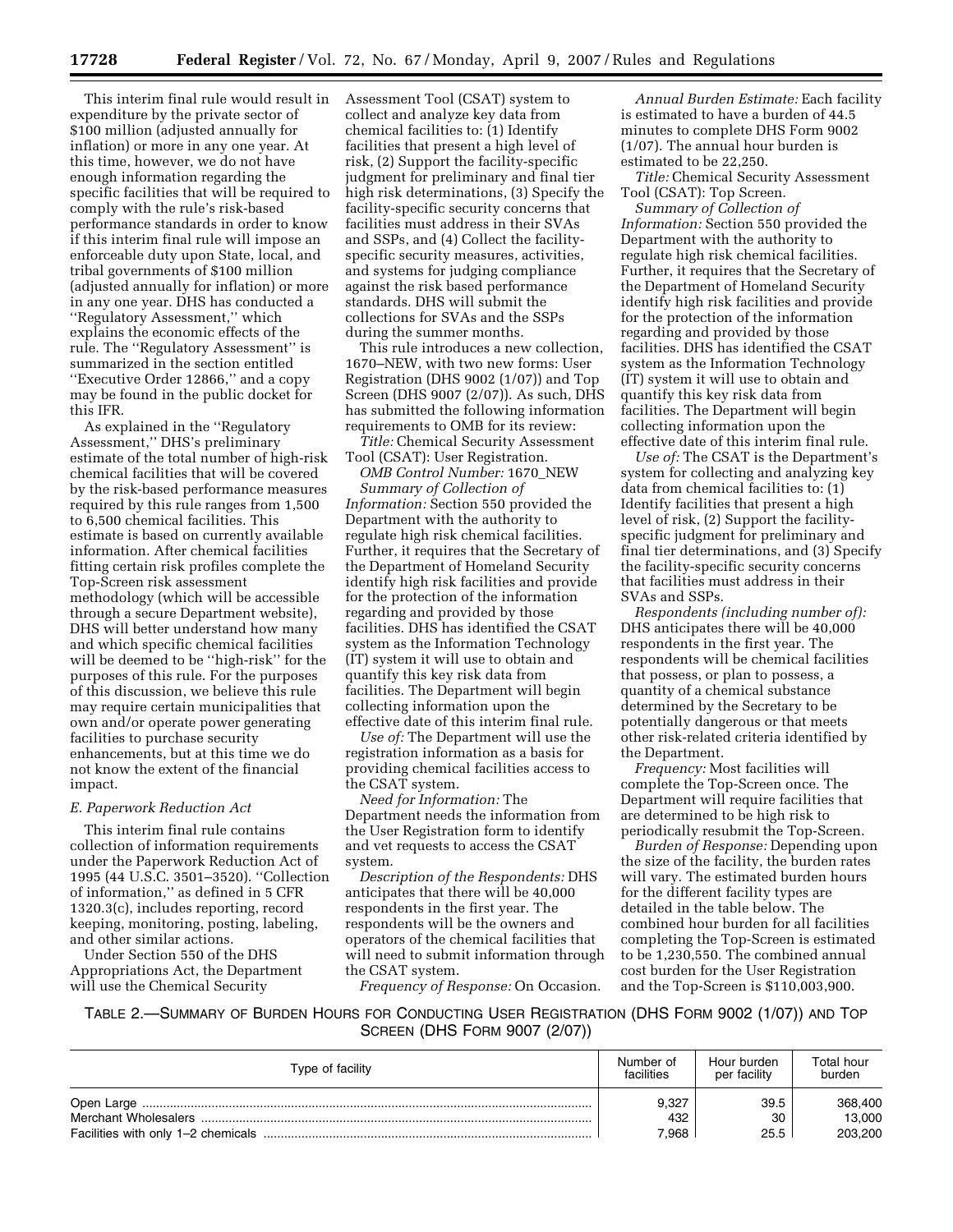TABLE 2.—SUMMARY OF BURDEN HOURS FOR CONDUCTING USER REGISTRATION (DHS FORM 9002 (1/07)) AND TOP SCREEN (DHS FORM 9007 (2/07))—Continued

| Type of facility | Number of<br>facilities | Hour burden<br>per facility | Total hour<br>burden |
|------------------|-------------------------|-----------------------------|----------------------|
| Other            | 22.273                  | 30                          | 668,200              |
| Total            |                         |                             | ,252,800             |

As required by the Paperwork Reduction Act of 1995 (44 U.S.C. 3507 (d)), we have submitted a copy of the interim final rule to OMB for its review of the collections of information. Due to the circumstances surrounding this final rule, we ask for emergency processing.

DHS is soliciting comments to:

(1) Evaluate whether the proposed information requirement is necessary for the proper performance of the functions of the agency, including whether the information will have practical utility;

(2) Evaluate the accuracy of the agency's estimate of the burden;

(3) Enhance the quality, utility, and clarity of the information to be collected; and

(4) Minimize the burden of the collection of information on those who are to respond, including using appropriate automated, electronic, mechanical, or other technological collection techniques or other forms of information technology.

Individuals and organizations may submit comments on the information collection requirements by July 9, 2007. Direct the comments to the address listed in the **ADDRESSES** section of this document. Also, fax a copy of the comments to the Office of Information and Regulatory Affairs, Office of Management and Budget at 202–395– 6974, Attention: Nathan Lesser, DHS Desk Officer; and send via electronic mail to *oira*\_*submission@omb.eop.gov.* 

A comment to OMB is most effective if OMB receives it within 30 days of publication. DHS will publish the OMB control number for this information collection in the **Federal Register** after OMB approves it.

Under the protections provided by the PRA, as amended, an agency may not conduct or sponsor, and a person is not required to respond to, a collection of information unless it displays a currently valid OMB control number.

#### *F. National Environmental Policy Act*

In the Advance Notice, the Department reviewed the rulemaking process with regard to the National Environmental Policy Act (NEPA). *See*  71 FR 78276, 78294 (Dec. 28, 2006). Specifically, the Department considered the short timeframe to issue these

interim final regulations and the statutory mandate, which directed that each chemical facility develop and implement site security plans, with the proviso that the facility could select layered security measures to appropriately address the vulnerability assessment and the risk-based performance standards for security of the facility. Additionally, Congress mandated that the Secretary could not disapprove a site security plan based on the presence or absence of a particular security measure, but only on the failure to satisfy a risk-based performance standard.

Chemical facilities are of a wide variety of designs and sizes, and are located in a wide range of geographic settings, communities, and natural environments. The Department is not funding or directing specific measures under these regulations, but issuing performance standards. Consequently, the Department currently has no way to determine the action the chemical facility will take to meet the standards, and what effect any action might have on the environment. Even if the Department could predict the actions the facilities would take in response to the standards, it is likely facilities would take widely varying actions to comply, based upon type of facility, geographic location, existing infrastructure, etc.

We received no comments objecting to this conclusion during the comment period, and further, no comments on this matter were raised during the Environmental Organizations Forum the Department hosted on January 17, 2007. Accordingly, the information needed to conduct an Environmental Impact Statement is not available at this time and, in any event, the Department could not reasonably conduct an Environmental Impact Statement within the six months time allotted for issuance of the interim final regulations.

#### **List of Subjects in 6 CFR Part 27**

Chemical security, Facilities, Reporting and recordkeeping, Security measures.

# **The Interim Final Rule**

■ For the reasons set forth in the preamble, the Department of Homeland Security adds Part 27 to Title 6, Code of Federal Regulations, to read as follows:

## **Title 6—Department of Homeland Security**

**Chapter 1—Department of Homeland Security, Office of the Secretary** 

# **PART 27—CHEMICAL FACILITY ANTI-TERRORISM STANDARDS**

#### **Subpart A—General**

Sec.

- 
- 27.100 Purpose. 27.105 Definitions.<br>27.110 Applicabilit
- 27.110 Applicability.<br>27.115 Implementatio
- Implementation.
- 27.120 Designation of a coordinating official; Consultations and technical assistance.
- 27.125 Severability.

#### **Subpart B—Chemical Facility Security Program**

- 27.200 Information regarding security risk for a chemical facility.
- 27.205 Determination that a chemical facility ''presents a high level of security
- risk.'<br>27.210
- 27.210 Submissions schedule.<br>27.215 Security vulnerability a 27.215 Security vulnerability assessments.<br>27.220 Tiering.
- Tiering.
- 27.225 Site security plans.
- 27.230 Risk-based performance standards.
- 27.235 Alternative security program.
- 27.240 Review and approval of security
- vulnerability assessments.
- 27.245 Review and approval of site security plans.
- 27.250 Inspections and audits.
- 27.255 Recordkeeping requirements.

#### **Subpart C—Orders and Adjudications**

- 
- 27.300 Orders.<br>27.305 Neutral Neutral adjudications.
- 27.310 Commencement of adjudication proceedings.
- 27.315 Presiding officers for proceedings.
- 27.320 Prohibition on ex parte
- communications during proceedings.
- 27.325 Burden of proof.
- Summary decision procedures.
- 27.335 Hearing procedures. 27.340 Completion of adjudication
- proceedings.
- 27.345 Appeals.

#### **Subpart D—Other**

27.400 Chemical-terrorism vulnerability information.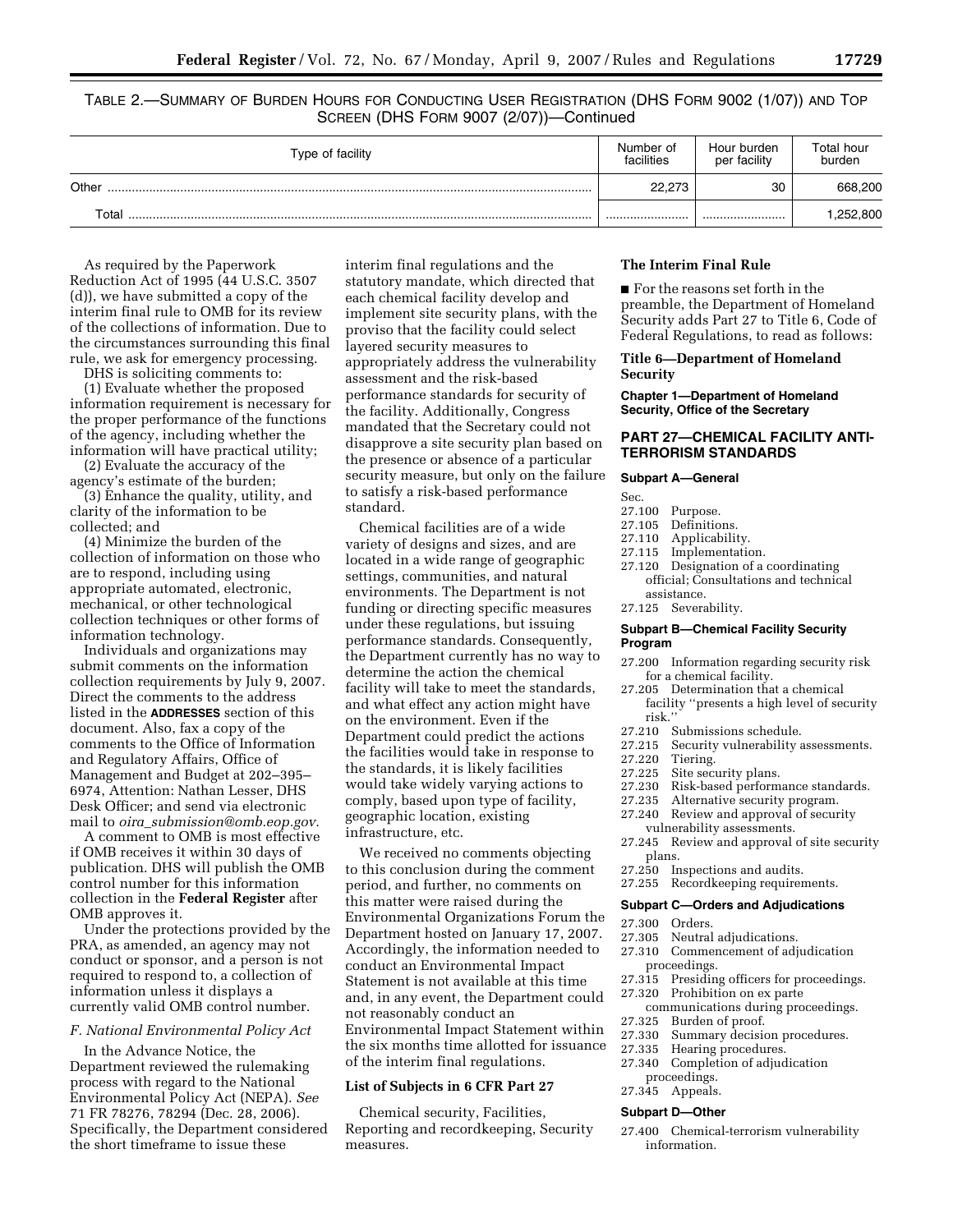27.405 Review and preemption of State laws and regulations. 27.410 Third party actions.

Appendix A to Part 27—DHS Chemicals of Interest

**Authority:** Pub. L. 109–295, sec. 550.

# **Subpart A—General**

# **§ 27.100 Purpose.**

The purpose of this Part is to enhance the security of our Nation by furthering the mission of the Department as provided in 6 U.S.C. § 111(b)(1) and by lowering the risk posed by certain chemical facilities.

# **§ 27.105 Definitions.**

As used in this part:

*Alternative Security Program or ASP*  shall mean a third-party or industry organization program, a local authority, state or Federal government program or any element or aspect thereof, that the Assistant Secretary has determined meets the requirements of this Part and provides for an equivalent level of security to that established by this Part.

*Assistant Secretary* shall mean the Assistant Secretary for Infrastructure Protection, Department of Homeland Security or his designee.

*Chemical Facility or facility* shall mean any establishment that possesses or plans to possess, at any relevant point in time, a quantity of a chemical substance determined by the Secretary to be potentially dangerous or that meets other risk-related criteria identified by the Department. As used herein, the term chemical facility or facility shall also refer to the owner or operator of the chemical facility. Where multiple owners and/or operators function within a common infrastructure or within a single fenced area, the Assistant Secretary may determine that such owners and/or operators constitute a single chemical facility or multiple chemical facilities depending on the circumstances.

*Chemical Security Assessment Tool or CSAT* shall mean a suite of four applications, including User Registration, Top-Screen, Security Vulnerability Assessment, and Site Security Plan, through which the Department will collect and analyze key data from chemical facilities.

*Chemical-terrorism Vulnerability Information or CVI* shall mean the information listed in § 27.400(b).

*Coordinating Official* shall mean the person (or his designee(s)) selected by the Assistant Secretary to ensure that the regulations are implemented in a uniform, impartial, and fair manner.

*Covered Facility or Covered Chemical Facility* shall mean a chemical facility

determined by the Assistant Secretary to present high levels of security risk, or a facility that the Assistant Secretary has determined is presumptively high risk under § 27.200.

*Department* shall mean the Department of Homeland Security.

*Deputy Secretary* shall mean the Deputy Secretary of the Department of Homeland Security or his designee.

*Director of the Chemical Security Division or Director* shall mean the Director of the Chemical Security Division, Office of Infrastructure Protection, Department of Homeland Security or any successors to that position within the Department or his designee.

*General Counsel* shall mean the General Counsel of the Department of Homeland Security or his designee.

*Operator* shall mean a person who has responsibility for the daily operations of a facility or facilities subject to this Part.

*Owner* shall mean the person or entity that owns any facility subject to this Part.

*Present high levels of security risk and high risk* shall refer to a chemical facility that, in the discretion of the Secretary of Homeland Security, presents a high risk of significant adverse consequences for human life or health, national security and/or critical economic assets if subjected to terrorist attack, compromise, infiltration, or exploitation.

*Risk profiles* shall mean criteria identified by the Assistant Secretary for determining which chemical facilities will complete the Top-Screen or provide other risk assessment information.

*Screening Threshold Quantity or STQ*  shall mean the quantity of a chemical of interest, upon which the facility's obligation to complete and submit the CSAT Top-Screen is based.

*Secretary or Secretary of Homeland Security* shall mean the Secretary of the Department of Homeland Security or any person, officer or entity within the Department to whom the Secretary's authority under Section 550 is delegated.

*Terrorist attack or terrorist incident*  shall mean any incident or attempt that constitutes terrorism or terrorist activity under 6 U.S.C. 101(15) or 18 U.S.C. 2331(5) or 8 U.S.C. 1182(a)(3)(B)(iii), including any incident or attempt that involves or would involve sabotage of chemical facilities or theft, misappropriation or misuse of a dangerous quantity of chemicals.

*Tier* shall mean the risk level associated with a covered chemical facility and which is assigned to a facility by the Department. For purposes of this part, there are four risk-based

tiers, ranging from highest risk at Tier 1 to lowest risk at Tier 4.

*Top-Screen* shall mean an initial screening process designed by the Assistant Secretary through which chemical facilities provide information to the Department for use pursuant to § 27.200 of these regulations.

*Under Secretary* shall mean the Under Secretary for National Protection and Programs, Department of Homeland Security or any successors to that position within the Department or his designee.

# **§ 27.110 Applicability.**

(a) This Part applies to chemical facilities and to covered facilities as set out herein.

(b) This Part does not apply to facilities regulated pursuant to the Maritime Transportation Security Act of 2002, Pub. L. 107–295, as amended; Public Water Systems, as defined by Section 1401 of the Safe Drinking Water Act, Pub. L. 93–523, as amended; Treatment Works as defined in Section 212 of the Federal Water Pollution Control Act, Pub. L. 92–500, as amended; any facility owned or operated by the Department of Defense or the Department of Energy, or any facility subject to regulation by the Nuclear Regulatory Commission.

#### **§ 27.115 Implementation.**

The Assistant Secretary may implement the Section 550 program in a phased manner, selecting certain chemical facilities for expedited initial processes under these regulations and identifying other chemical facilities or types or classes of chemical facilities for other phases of program implementation. The Assistant Secretary has flexibility to designate particular chemical facilities for specific phases of program implementation based on potential risk or any other factor consistent with this Part.

### **§ 27.120 Designation of a coordinating official; Consultations and technical assistance.**

(a) The Assistant Secretary will designate a Coordinating Official who will be responsible for ensuring that these regulations are implemented in a uniform, impartial, and fair manner.

(b) The Coordinating Official and his staff shall provide guidance to covered facilities regarding compliance with this Part and shall, as necessary and to the extent that resources permit, be available to consult and to provide technical assistance to an owner or operator who seeks such consultation or assistance.

(c) In order to initiate consultations or seek technical assistance, a covered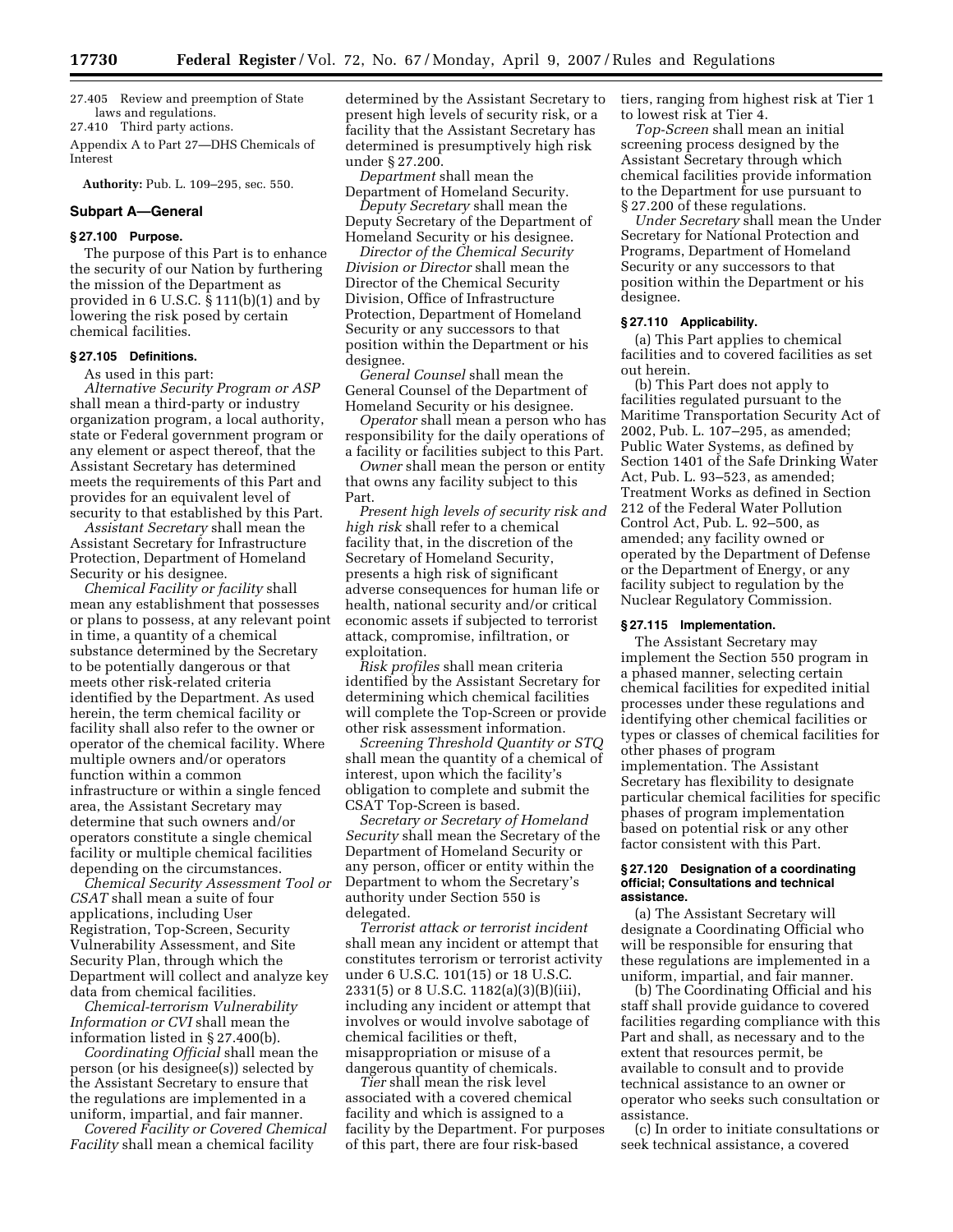facility shall submit a written request for consultation or technical assistance to the Coordinating Official or contact the Department in any other manner specified in any subsequent guidance. Requests for consultation or technical guidance do not serve to toll any of the applicable timelines set forth in this Part.

(d) If a covered facility modifies its facility, processes, or the types or quantities of materials that it possesses, and believes that such changes may impact the covered facility's obligations under this Part, the covered facility may request a consultation with the Coordinating Official as specified in paragraph (c).

#### **§ 27.125 Severability.**

If a court finds any portion of this Part to have been promulgated without proper authority, the remainder of this Part will remain in full effect.

# **Subpart B—Chemical Facility Security Program**

### **§ 27.200 Information regarding security risk for a chemical facility.**

(a) *Information to determine security risk.* In order to determine the security risk posed by chemical facilities, the Secretary may, at any time, request information from chemical facilities that may reflect potential consequences of or vulnerabilities to a terrorist attack or incident, including questions specifically related to the nature of the business and activities conducted at the facility; information concerning the names, nature, conditions of storage, quantities, volumes, properties, customers, major uses, and other pertinent information about specific chemicals or chemicals meeting a specific criterion; information concerning facilities' security, safety, and emergency response practices, operations, and procedures; information regarding incidents, history, funding, and other matters bearing on the effectiveness of the security, safety and emergency response programs, and other information as necessary.

(b) *Obtaining information from facilities.* (1) The Assistant Secretary may seek the information provided in paragraph (a) of this section by contacting chemical facilities individually or by publishing a notice in the **Federal Register** seeking information from chemical facilities that meet certain criteria, which the Department will use to determine risk profiles. Through any such individual or **Federal Register** notification, the Assistant Secretary may instruct such facilities to complete and submit a TopScreen process, which may be completed through a secure Department Web site or through other means approved by the Assistant Secretary.

(2) A facility must complete and submit a Top-Screen in accordance with the schedule provided in § 27.210 if it possesses any of the chemicals listed in Appendix A to this part at the corresponding Screening Threshold Quantities.

(3) Where the Department requests that a facility complete and submit a Top-Screen, the facility must designate a person who is responsible for the submission of information through the CSAT system and who attests to the accuracy of the information contained in any CSAT submissions. Such submitter must be an officer of the corporation or other person designated by an officer of the corporation and must be domiciled in the United States.

(c) *Presumptively High Risk Facilities.*  (1) If a chemical facility subject to paragraph (a) or (b) of this section fails to provide information requested or complete the Top-Screen within the timeframe provided in § 27.210, the Assistant Secretary may, after attempting to consult with the facility, reach a preliminary determination, based on the information then available, that the facility presumptively presents a high level of security risk. The Assistant Secretary shall then issue a notice to the entity of this determination and, if necessary, order the facility to provide information or complete the Top-Screen pursuant to these rules. If the facility then fails to do so, it may be subject to civil penalties pursuant to § 27.300, audit and inspection under § 27.250 or, if appropriate, an order to cease operations under § 27.300.

(2) If the facility deemed ''presumptively high risk'' pursuant to paragraph (c)(1) of this section completes the Top-Screen, and the Department determines that it does not present a high level of security risk under § 27.205, its status as ''presumptively high risk'' will terminate, and the Department will issue a notice to the facility to that effect.

#### **§ 27.205 Determination that a chemical facility ''presents a high level of security risk.''**

(a) *Initial Determination.* The Assistant Secretary may determine at any time that a chemical facility presents a high level of security risk based on any information available (including any information submitted to the Department under § 27.200) that, in the Secretary's discretion, indicates the potential that a terrorist attack involving

the facility could result in significant adverse consequences for human life or health, national security or critical economic assets. Upon determining that a facility presents a high level of security risk, the Department shall notify the facility in writing of such initial determination and may also notify the facility of the Department's preliminary determination of the facility's placement in a risk-based tier pursuant to § 27.220(a).

(b) *Redetermination.* If a covered facility previously determined to present a high level of security risk has materially altered its operations, it may seek a redetermination by filing a Request for Redetermination with the Assistant Secretary, and may request a meeting regarding the Request. Within 45 calendar days of receipt of such a Request, or within 45 calendar days of a meeting under this paragraph, the Assistant Secretary shall notify the covered facility in writing of the Department's decision on the Request for Redetermination.

#### **§ 27.210 Submissions schedule.**

(a) *Initial Submission.* The timeframes in paragraphs (a)(2) and (a)(3) of this section also apply to covered facilities that submit an Alternative Security Program pursuant to § 27.235.

(1) *Top-Screen.* Facilities shall complete and submit a Top-Screen within the following time frames:

(i) This paragraph is operative on the date that the Department publishes a final Appendix A. Unless otherwise notified, within 60 calendar days of the effective date of Appendix A for facilities that possess any of the chemicals listed in Appendix A at the corresponding STQs, or within 60 calendar days for facilities that come into possession of any of the chemicals listed in Appendix A at the corresponding STQs; or

(ii) Within the time frame provided in any written notification from the Department or specified in any subsequent **Federal Register** notice.

(2) *Security Vulnerability Assessment.*  Unless otherwise notified, a covered facility must complete and submit a Security Vulnerability Assessment within 90 calendar days of written notification from the Department or within the time frame specified in any subsequent **Federal Register** notice.

(3) *Site Security Plan.* Unless otherwise notified, a covered facility must complete and submit a Site Security Plan within 120 calendar days of written notification from the Department or within the time frame specified in any subsequent **Federal Register** notice.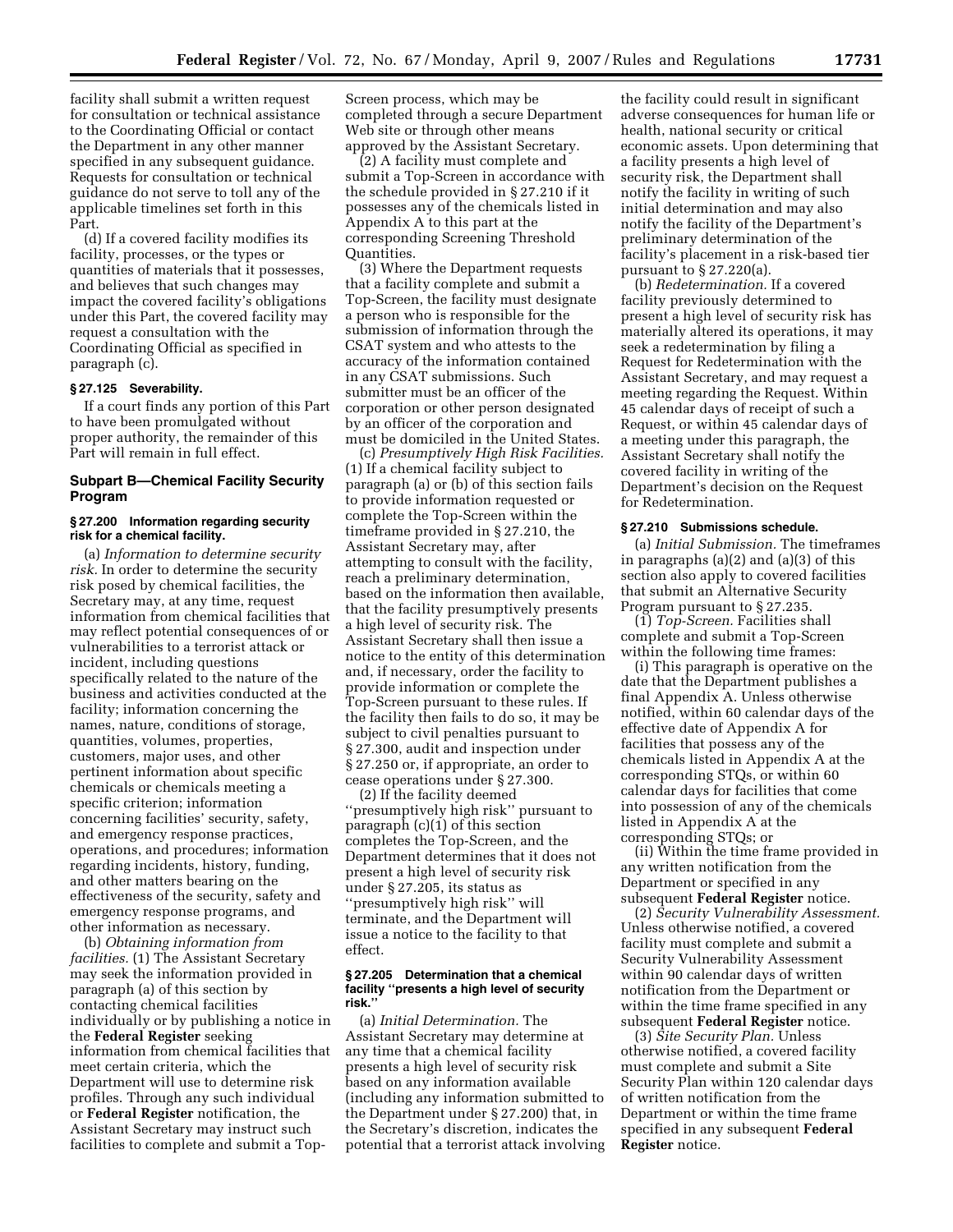(b) *Resubmission Schedule for Covered Facilities.* The timeframes in this subsection also apply to covered facilities who submit an Alternative Security Program pursuant to § 27.235.

(1) *Top-Screen.* Unless otherwise notified, Tier 1 and Tier 2 covered facilities must complete and submit a new Top-Screen no less than two years, and no more than two years and 60 calendar days, from the date of the Department's approval of the facility's Site Security Plan; and Tier 3 and Tier 4 covered facilities must complete and submit a Top-Screen no less than 3 years, and no more than 3 years and 60 calendar days, from the date of the Department's approval of the facility's Site Security Plan.

(2) *Security Vulnerability Assessment.*  Unless otherwise notified and following a Top-Screen resubmission pursuant to paragraph (b)(1) of this section, a covered facility must complete and submit a new Security Vulnerability Assessment within 90 calendar days of written notification from the Department or within the time frame specified in any subsequent **Federal Register** notice.

(3) *Site Security Plan.* Unless otherwise notified and following a Security Vulnerability Assessment resubmission pursuant to paragraph (b)(2) of this section , a covered facility must complete and submit a new Site Security Plan within 120 calendar days of written notification from the Department or within the time frame specified in any subsequent **Federal Register** notice.

(c) The Assistant Secretary retains the authority to modify the schedule in this Part as needed. The Assistant Secretary may shorten or extend these time periods based on the operations at the facility, the nature of the covered facility's vulnerabilities, the level and immediacy of security risk, or for other reasons. If the Department alters the time periods for a specific facility, the Department will do so in written notice to the facility.

(d) If a covered facility makes material modifications to its operations or site, the covered facility must complete and submit a revised Top-Screen to the Department within 60 days of the material modification. In accordance with the resubmission requirements in § 27.210(b)(2) and (3), the Department will notify the covered facility as to whether the covered facility must submit a revised Security Vulnerability Assessment, Site Security Plan, or both.

### **§ 27.215 Security vulnerability assessments.**

(a) *Initial Assessment.* If the Assistant Secretary determines that a chemical facility is high-risk, the facility must complete a Security Vulnerability Assessment. A Security Vulnerability Assessment shall include:

(1) Asset Characterization, which includes the identification and characterization of potential critical assets; identification of hazards and consequences of concern for the facility, its surroundings, its identified critical asset(s), and its supporting infrastructure; and identification of existing layers of protection;

(2) Threat Assessment, which includes a description of possible internal threats, external threats, and internally-assisted threats;

(3) Security Vulnerability Analysis, which includes the identification of potential security vulnerabilities and the identification of existing countermeasures and their level of effectiveness in both reducing identified vulnerabilities and in meeting the applicable Risk-Based Performance Standards;

(4) Risk Assessment, including a determination of the relative degree of risk to the facility in terms of the expected effect on each critical asset and the likelihood of a success of an attack; and

(5) Countermeasures Analysis, including strategies that reduce the probability of a successful attack or reduce the probable degree of success, strategies that enhance the degree of risk reduction, the reliability and maintainability of the options, the capabilities and effectiveness of mitigation options, and the feasibility of the options.

(b) Except as provided in § 27.235, a covered facility must complete the Security Vulnerability Assessment through the CSAT process, or through any other methodology or process identified or issued by the Assistant Secretary.

(c) Covered facilities must submit a Security Vulnerability Assessment to the Department in accordance with the schedule provided in § 27.210.

(d) *Updates and Revisions.* (1) A covered facility must update and revise its Security Vulnerability Assessment in accordance with the schedule provided in § 27.210.

(2) Notwithstanding paragraph (d)(1) of this section, a covered facility must update, revise or otherwise alter its Security Vulnerability Assessment to account for new or differing modes of potential terrorist attack or for other

security-related reasons, if requested by the Assistant Secretary.

# **§ 27.220 Tiering.**

(a) *Preliminary Determination of Risk-Based Tiering.* Based on the information the Department receives in accordance with §§ 27.200 and 27.205 (including information submitted through the Top-Screen process) and following its initial determination in § 27.205(a) that a facility presents a high level of security risk, the Department shall notify a facility of the Department's preliminary determination of the facility's placement in a risk-based tier.

(b) *Confirmation or Alteration of Risk-Based Tiering.* Following review of a covered facility's Security Vulnerability Assessment, the Assistant Secretary shall notify the covered facility of its final placement within a risk-based tier, or for covered facilities previously notified of a preliminary tiering, confirm or alter such tiering.

(c) The Department shall place covered facilities in one of four riskbased tiers, ranging from highest risk facilities in Tier 1 to lowest risk facilities in Tier 4.

(d) The Assistant Secretary may provide the facility with guidance regarding the risk-based performance standards and any other necessary guidance materials applicable to its assigned tier.

# **§ 27.225 Site security plans.**

(a) The Site Security Plan must meet the following standards:

(1) Address each vulnerability identified in the facility's Security Vulnerability Assessment, and identify and describe the security measures to address each such vulnerability;

(2) Identify and describe how security measures selected by the facility will address the applicable risk-based performance standards and potential modes of terrorist attack including, as applicable, vehicle-borne explosive devices, water-borne explosive devices, ground assault, or other modes or potential modes identified by the Department;

(3) Identify and describe how security measures selected and utilized by the facility will meet or exceed each applicable performance standard for the appropriate risk-based tier for the facility; and

(4) Specify other information the Assistant Secretary deems necessary regarding chemical facility security.

(b) Except as provided in § 27.235, a covered facility must complete the Site Security Plan through the CSAT process, or through any other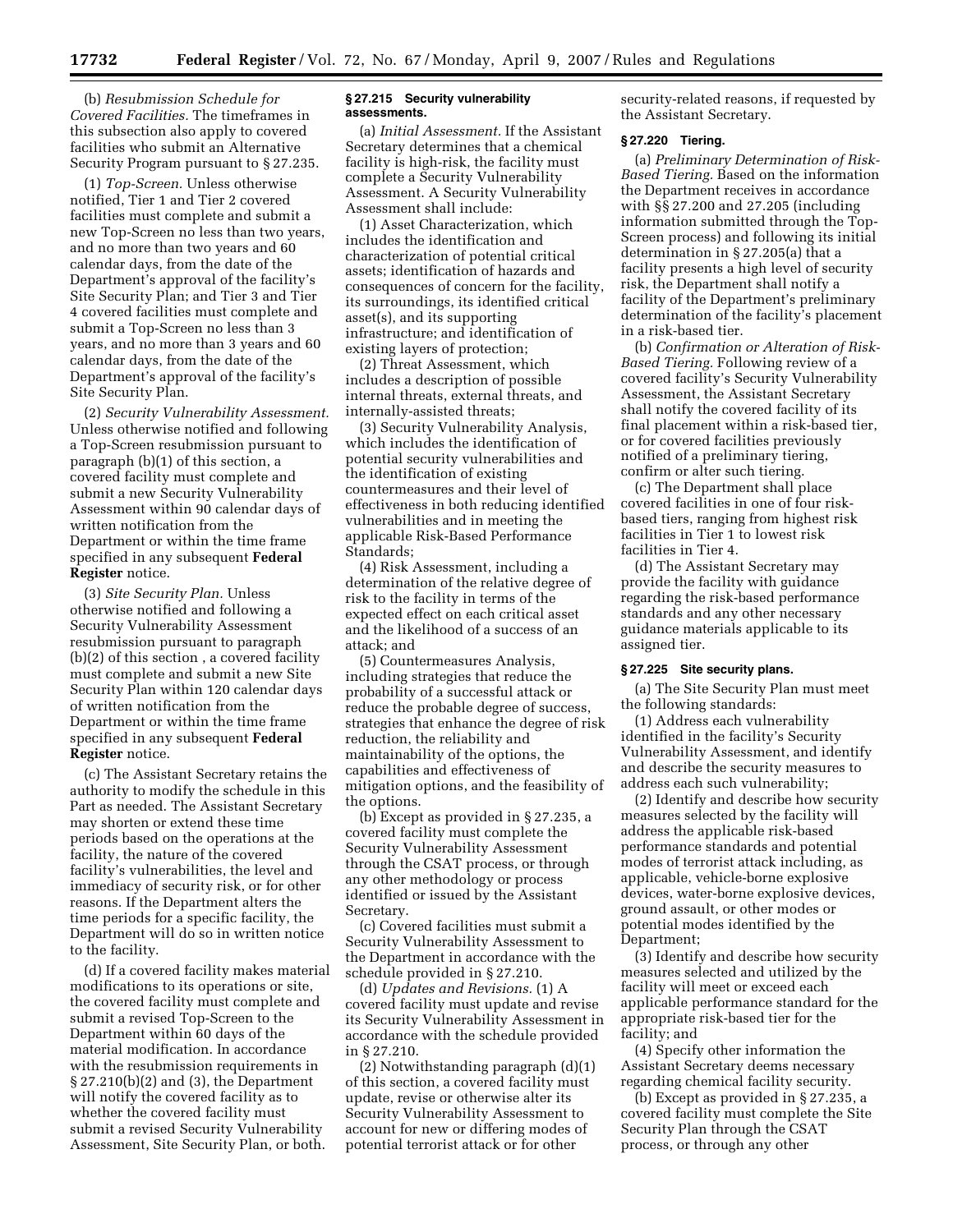methodology or process identified or issued by the Assistant Secretary.

(c) Covered facilities must submit a Site Security Plan to the Department in accordance with the schedule provided in § 27.210.

(d) *Updates and Revisions.* (1) When a covered facility updates, revises or otherwise alters its Security Vulnerability Assessment pursuant to § 27.215(d), the covered facility shall make corresponding changes to its Site Security Plan.

(2) A covered facility must also update and revise its Site Security Plan in accordance with the schedule in § 27.210.

(e) A covered facility must conduct an annual audit of its compliance with its Site Security Plan.

#### **§ 27.230 Risk-based performance standards.**

(a) Covered facilities must satisfy the performance standards identified in this section. The Assistant Secretary will issue guidance on the application of these standards to risk-based tiers of covered facilities, and the acceptable layering of measures used to meet these standards will vary by risk-based tier. Each covered facility must select, develop in their Site Security Plan, and implement appropriately risk-based measures designed to satisfy the following performance standards:

(1) *Restrict Area Perimeter.* Secure and monitor the perimeter of the facility;

(2) *Secure Site Assets.* Secure and monitor restricted areas or potentially critical targets within the facility;

(3) *Screen and Control Access.*  Control access to the facility and to restricted areas within the facility by screening and/or inspecting individuals and vehicles as they enter, including,

(i) Measures to deter the unauthorized introduction of dangerous substances and devices that may facilitate an attack or actions having serious negative consequences for the population surrounding the facility; and

(ii) Measures implementing a regularly updated identification system that checks the identification of facility personnel and other persons seeking access to the facility and that discourages abuse through established disciplinary measures;

(4) *Deter, Detect, and Delay.* Deter, detect, and delay an attack, creating sufficient time between detection of an attack and the point at which the attack becomes successful, including measures to:

(i) Deter vehicles from penetrating the facility perimeter, gaining unauthorized access to restricted areas or otherwise

presenting a hazard to potentially critical targets;

(ii) Deter attacks through visible, professional, well maintained security measures and systems, including security personnel, detection systems, barriers and barricades, and hardened or reduced value targets;

(iii) Detect attacks at early stages, through countersurveillance, frustration of opportunity to observe potential targets, surveillance and sensing systems, and barriers and barricades; and

(iv) Delay an attack for a sufficient period of time so to allow appropriate response through on-site security response, barriers and barricades, hardened targets, and well-coordinated response planning;

(5) *Shipping, Receipt, and Storage.*  Secure and monitor the shipping, receipt, and storage of hazardous materials for the facility;

(6) *Theft and Diversion.* Deter theft or diversion of potentially dangerous chemicals;

(7) *Sabotage.* Deter insider sabotage;

(8) *Cyber.* Deter cyber sabotage, including by preventing unauthorized onsite or remote access to critical process controls, such as Supervisory Control and Data Acquisition (SCADA) systems, Distributed Control Systems (DCS), Process Control Systems (PCS), Industrial Control Systems (ICS), critical business system, and other sensitive computerized systems;

(9) *Response.* Develop and exercise an emergency plan to respond to security incidents internally and with assistance of local law enforcement and first responders;

(10) *Monitoring.* Maintain effective monitoring, communications and warning systems, including,

(i) Measures designed to ensure that security systems and equipment are in good working order and inspected, tested, calibrated, and otherwise maintained;

(ii) Measures designed to regularly test security systems, note deficiencies, correct for detected deficiencies, and record results so that they are available for inspection by the Department; and

(iii) Measures to allow the facility to promptly identify and respond to security system and equipment failures or malfunctions;

(11) *Training.* Ensure proper security training, exercises, and drills of facility personnel;

(12) *Personnel Surety.* Perform appropriate background checks on and ensure appropriate credentials for facility personnel, and as appropriate, for unescorted visitors with access to

restricted areas or critical assets, including,

- (i) Measures designed to verify and validate identity;
- (ii) Measures designed to check criminal history;
- (iii) Measures designed to verify and validate legal authorization to work; and (iv) Measures designed to identify

people with terrorist ties;

(13) *Elevated Threats.* Escalate the level of protective measures for periods of elevated threat;

(14) *Specific Threats, Vulnerabilities, or Risks.* Address specific threats, vulnerabilities or risks identified by the Assistant Secretary for the particular facility at issue;

(15) *Reporting of Significant Security Incidents.* Report significant security incidents to the Department and to local law enforcement officials;

(16) *Significant Security Incidents and Suspicious Activities.* Identify, investigate, report, and maintain records of significant security incidents and suspicious activities in or near the site;

(17) *Officials and Organization.*  Establish official(s) and an organization responsible for security and for compliance with these standards;

(18) *Records.* Maintain appropriate records; and

(19) Address any additional performance standards the Assistant Secretary may specify.

(b) [Reserved]

## **§ 27.235 Alternative security program.**

(a) Covered facilities may submit an Alternate Security Program (ASP) pursuant to the requirements of this section. The Assistant Secretary may approve an Alternate Security Program, in whole, in part, or subject to revisions or supplements, upon a determination that the Alternate Security Program meets the requirements of this Part and provides for an equivalent level of security to that established by this Part.

(1) A Tier 4 facility may submit an ASP in lieu of a Security Vulnerability Assessment, Site Security Plan, or both.

(2) Tier 1, Tier 2, or Tier 3 facilities may submit an ASP in lieu of a Site Security Plan. Tier 1, Tier 2, and Tier 3 facilities may not submit an ASP in lieu of a Security Vulnerability Assessment.

(b) The Department will provide notice to a covered facility about the approval or disapproval, in whole or in part, of an ASP, using the procedure specified in § 27.240 if the ASP is intended to take the place of a Security Vulnerability Assessment or using the procedure specified in § 27.245 if the ASP is intended to take the place of a Site Security Plan.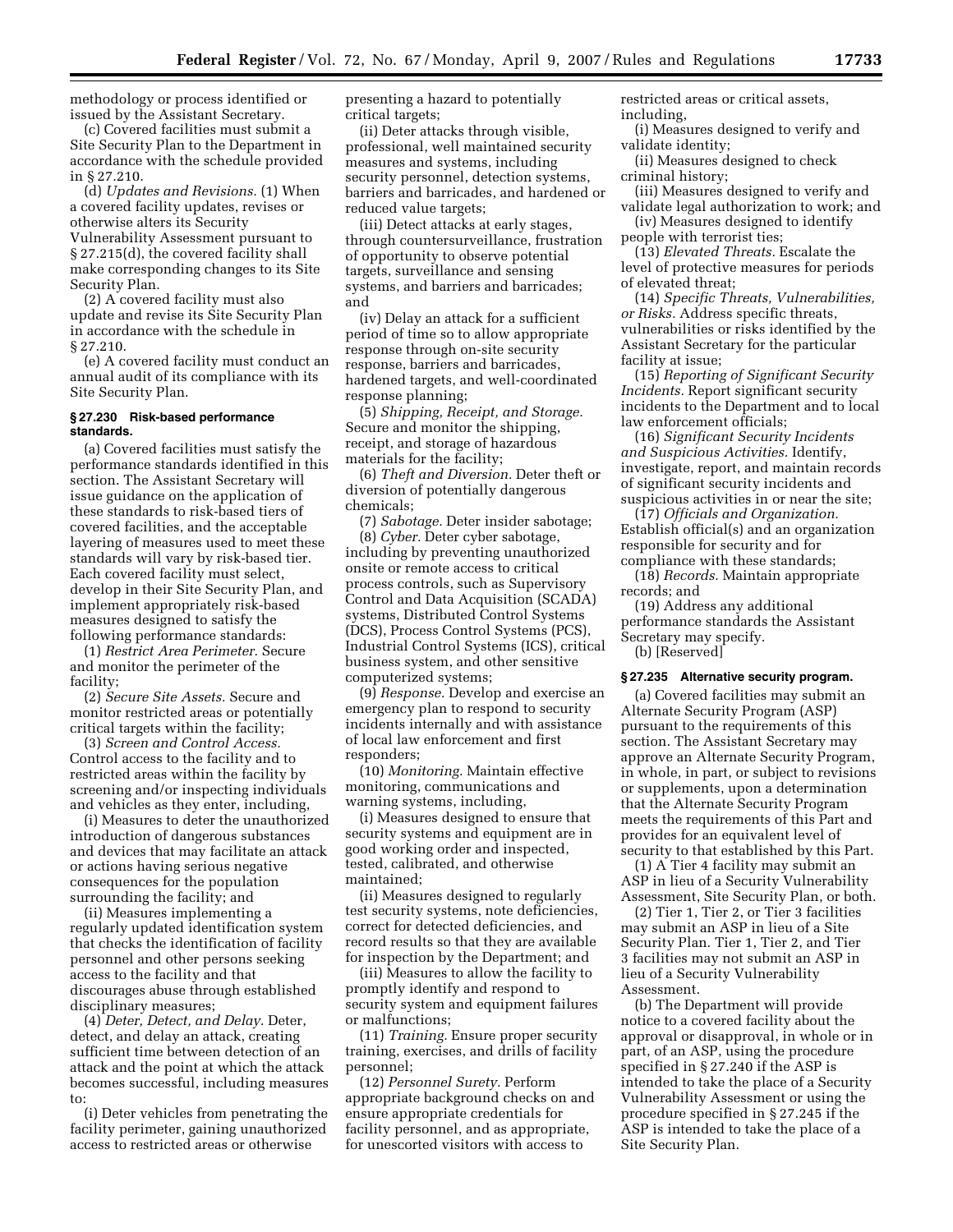#### **§ 27.240 Review and approval of security vulnerability assessments.**

(a) *Review and Approval.* The Department will review and approve in writing all Security Vulnerability Assessments that satisfy the requirements of § 27.215, including Alternative Security Programs submitted pursuant to § 27.235.

(b) If a Security Vulnerability Assessment does not satisfy the requirements of § 27.215, the Department will provide the facility with a written notification that includes a clear explanation of deficiencies in the Security Vulnerability Assessment. The facility shall then enter further consultations with the Department and resubmit a sufficient Security Vulnerability Assessment by the time specified in the written notification provided by the Department under this section. If the resubmitted Security Vulnerability Assessment does not satisfy the requirements of § 27.215, the Department will provide the facility with written notification (including a clear explanation of deficiencies in the SVA) of the Department's disapproval of the SVA.

# **§ 27.245 Review and approval of site security plans.**

(a) *Review and Approval.* (1) The Department will review and approve or disapprove all Site Security Plans that satisfy the requirements of § 27.225, including Alternative Security Programs submitted pursuant to § 27.235.

(i) The Department will review Site Security Plans through a two-step process. Upon receipt of Site Security Plan from the covered facility, the Department will review the documentation and make a preliminary determination as to whether it satisfies the requirements of § 27.225. If the Department finds that the requirements are satisfied, the Department will issue a Letter of Authorization to the covered facility.

(ii) Following issuance of the Letter of Authorization, the Department will inspect the covered facility in accordance with § 27.250 for purposes of determining compliance with the requirements of this Part.

(iii) If the Department approves the Site Security Plan in accordance with § 27.250, the Department will issue a Letter of Approval to the facility, and the facility shall implement the approved Site Security Plan.

(2) The Department will not disapprove a Site Security Plan submitted under this Part based on the presence or absence of a particular security measure. The Department may disapprove a Site Security Plan that fails to satisfy the risk-based performance standards established in § 27.230.

(b) When the Department disapproves a preliminary Site Security Plan issued prior to inspection or a Site Security Plan following inspection, the Department will provide the facility with a written notification that includes a clear explanation of deficiencies in the Site Security Plan. The facility shall then enter further consultations with the Department and resubmit a sufficient Site Security Plan by the time specified in the written notification provided by the Department under this section. If the resubmitted Site Security Plan does not satisfy the requirements of § 27.225, the Department will provide the facility with written notification (including a clear explanation of deficiencies in the SSP) of the Department's disapproval of the SSP.

# **§ 27.250 Inspections and audits.**

(a) *Authority.* In order to assess compliance with the requirements of this Part, authorized Department officials may enter, inspect, and audit the property, equipment, operations, and records of covered facilities.

(b) Following preliminary approval of a Site Security Plan in accordance with § 27.245, the Department will inspect the covered facility for purposes of determining compliance with the requirements of this Part.

(1) If after the inspection, the Department determines that the requirements of § 27.225 have been met, the Department will issue a Letter of Approval to the covered facility.

(2) If after the inspection, the Department determines that the requirements of § 27.225 have not been met, the Department will proceed as directed by § 27.245(b) in ''Review and Approval of Site Security Plans.''

(c) *Time and Manner.* Authorized Department officials will conduct audits and inspections at reasonable times and in a reasonable manner. The Department will provide covered facility owners and/or operators with 24-hour advance notice before inspections, except

(1) If the Under Secretary or Assistant Secretary determines that an inspection without such notice is warranted by exigent circumstances and approves such inspection; or

(2) If any delay in conducting an inspection might be seriously detrimental to security, and the Director of the Chemical Security Division determines that an inspection without notice is warranted, and approves an inspector to conduct such inspection.

(d) *Inspectors.* Inspections and audits are conducted by personnel duly authorized and designated for that

purpose as ''inspectors'' by the Secretary or the Secretary's designee.

(1) An inspector will, on request, present his or her credentials for examination, but the credentials may not be reproduced by the facility.

(2) An inspector may administer oaths and receive affirmations, with the consent of any witness, in any matter.

(3) An inspector may gather information by reasonable means including, but not limited to, interviews, statements, photocopying, photography, and video- and audiorecording. All documents, objects and electronically stored information collected by each inspector during the performance of that inspector's duties shall be maintained for a reasonable period of time in the files of the Department of Homeland Security maintained for that facility or matter.

(4) An inspector may request forthwith access to all records required to be kept pursuant to § 27.255. An inspector shall be provided with the immediate use of any photocopier or other equipment necessary to copy any such record. If copies can not be provided immediately upon request, the inspector shall be permitted immediately to take the original records for duplication and prompt return.

(e) *Confidentiality.* In addition to the protections provided under CVI in § 27.400, information received in an audit or inspection under this section, including the identity of the persons involved in the inspection or who provide information during the inspection, shall remain confidential under the investigatory file exception, or other appropriate exception, to the public disclosure requirements of 5 U.S.C. 552.

(f) *Guidance.* The Assistant Secretary shall issue guidance identifying appropriate processes for such inspections, and specifying the type and nature of documentation that must be made available for review during inspections and audits.

# **§ 27.255 Recordkeeping requirements.**

(a) Except as provided in § 27.255(b), the covered facility must keep records of the activities as set out below for at least three years and make them available to the Department upon request. A covered facility must keep the following records:

(1) *Training.* For training, the date and location of each session, time of day and duration of session, a description of the training, the name and qualifications of the instructor, a clear, legible list of attendees to include the attendee signature, at least one other unique identifier of each attendee receiving the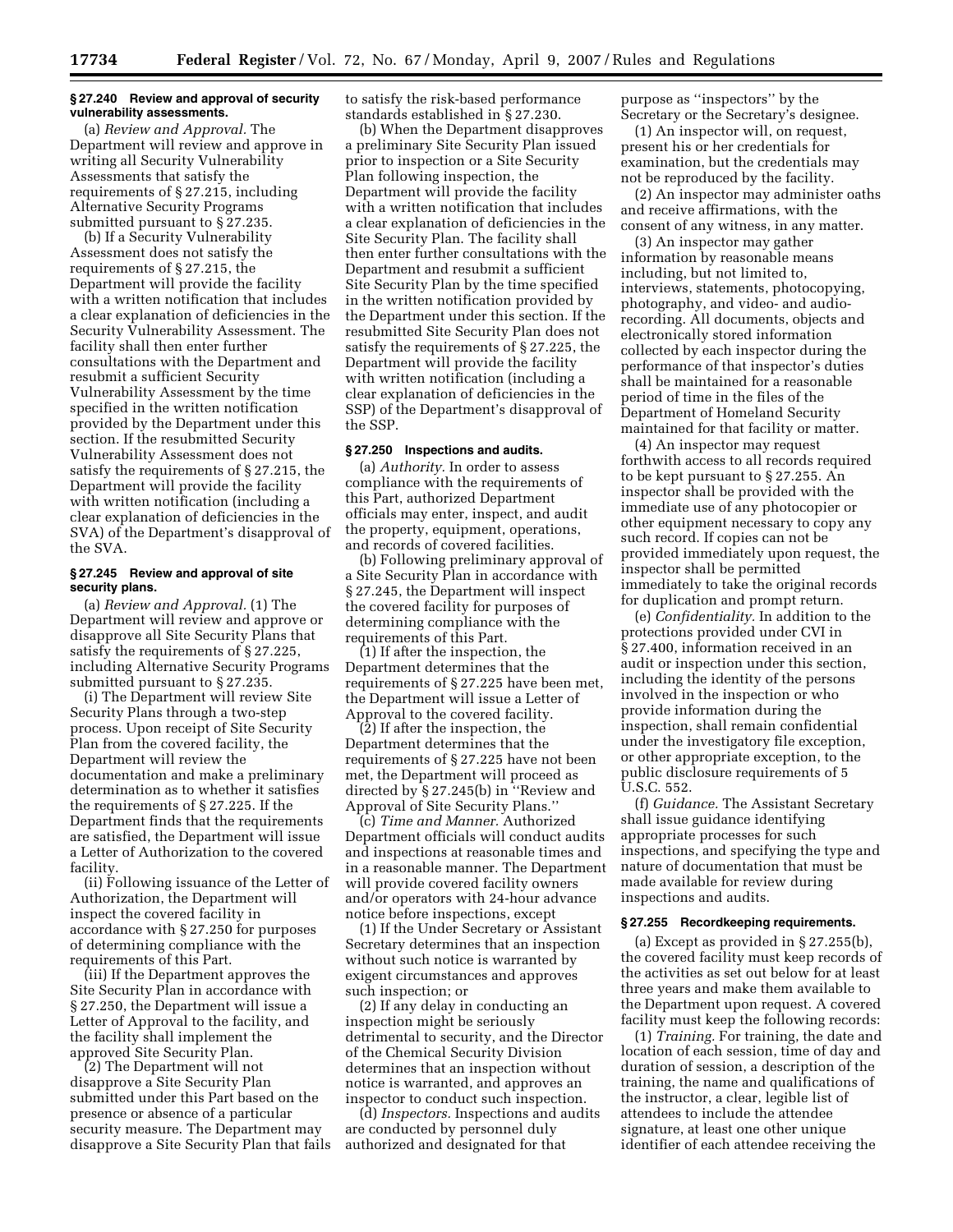training, and the results of any evaluation or testing.

(2) *Drills and exercises.* For each drill or exercise, the date held, a description of the drill or exercise, a list of participants, a list of equipment (other than personal equipment) tested or employed in the exercise, the name(s) and qualifications of the exercise director, and any best practices or lessons learned which may improve the Site Security Plan;

(3) *Incidents and breaches of security.*  Date and time of occurrence, location within the facility, a description of the incident or breach, the identity of the individual to whom it was reported, and a description of the response;

(4) *Maintenance, calibration, and testing of security equipment.* The date and time, name and qualifications of the technician(s) doing the work, and the specific security equipment involved for each occurrence of maintenance, calibration, and testing;

(5) *Security threats.* Date and time of occurrence, how the threat was communicated, who received or identified the threat, a description of the threat, to whom it was reported, and a description of the response;

(6) *Audits.* For each audit of a covered facility's Site Security Plan (including each audit required under § 27.225(e)) or Security Vulnerability Assessment, a record of the audit, including the date of the audit, results of the audit, name(s) of the person(s) who conducted the audit, and a letter certified by the covered facility stating the date the audit was conducted.

(7) *Letters of Authorization and Approval.* All Letters of Authorization and Approval from the Department, and documentation identifying the results of audits and inspections conducted pursuant to § 27.250.

(b) A covered facility must retain records of submitted Top-Screens, Security Vulnerability Assessments, Site Security Plans, and all related correspondence with the Department for at least six years and make them available to the Department upon request.

(c) To the extent necessary for security purposes, the Department may request that a covered facility make available records kept pursuant to other Federal programs or regulations.

(d) Records required by this section may be kept in electronic format. If kept in an electronic format, they must be protected against unauthorized access, deletion, destruction, amendment, and disclosure.

# **Subpart C—Orders and Adjudications**

### **§ 27.300 Orders.**

(a) *Orders Generally.* When the Assistant Secretary determines that a facility is in violation of any of the requirements of this Part, the Assistant Secretary may take appropriate action including the issuance of an appropriate Order.

(b) *Orders Assessing Civil Penalty and Orders to Cease Operations.* (1) Where the Assistant Secretary determines that a facility is in violation of an Order issued pursuant to paragraph (a) of this section, the Assistant may enter an Order Assessing Civil Penalty, Order to Cease Operations, or both.

(2) Following the issuance of an Order by the Assistant Secretary pursuant to paragraph (b)(1) of this section, the facility may enter further consultations with Department.

(3) Where the Assistant Secretary determines that a facility is in violation of an Order issued pursuant to paragraph (a) of this section and issues an Order Assessing Civil Penalty pursuant to paragraph (b)(1) of this section, a chemical facility is liable to the United States for a civil penalty of not more than \$25,000 for each day during which the violation continues.

(c) *Procedures for Orders.* (1) At a minimum, an Order shall be signed by the Assistant Secretary, shall be dated, and shall include:

(i) The name and address of the facility in question;

(ii) A listing of the provision(s) that the facility is alleged to have violated;

(iii) A statement of facts upon which the alleged instances of noncompliance are based;

(iv) A clear explanation of deficiencies in the facility's chemical security program, including, if applicable, any deficiencies in the facility's Security Vulnerability Assessment, Site Security Plan, or both; and

(v) A statement, indicating what action(s) the chemical must take to remedy the instance(s) of noncompliance; and

(vi) The date by which the facility must comply with the terms of the Order.

(2) The Assistant Secretary may establish procedures for the issuance of Orders.

(d) A facility must comply with the terms of the Order by the date specified in the Order unless the facility has filed a timely Notice for Application for Review under § 27.310.

(e) Where a facility or other person contests the determination of the Assistant Secretary to issue an Order, a chemical facility may seek an adjudication pursuant to § 27.310.

(f) An Order issued under this section becomes final agency action when the time to file a Notice of Application of Review under § 27.310 has passed without such a filing or upon the conclusion of adjudication or appeal proceedings under this subpart.

### **§ 27.305 Neutral adjudications.**

(a) Any facility or other person who has received a Finding pursuant to § 27.230(a)(12)(iv), a Determination pursuant to § 27.245(b), or an Order pursuant to § 27.300 is entitled to an adjudication, by a neutral adjudications officer, of any issue of material fact relevant to any administrative action which deprives that person of a cognizable interest in liberty or property.

(b) A neutral adjudications officer appointed pursuant to § 27.315 shall issue an Initial Decision on any material factual issue related to a Finding pursuant to § 27.230(a)(12)(iv), a Determination pursuant to § 27.245, or an Order pursuant to § 27.300 before any such administrative action is reviewed on appeal pursuant to § 27.345.

#### **§ 27.310 Commencement of adjudication proceedings.**

(a) *Proceedings Instituted by Facilities or other Persons.* A facility or other person may institute proceedings to review a determination by the Assistant Secretary:

(1) Finding, pursuant to the  $\S 27.230(a)(12)(iv)$ , that an individual is a potential security threat;

(2) Disapproving a Site Security Plan pursuant to § 27.245(b); or

(3) Issuing an Order pursuant to § 27.300(a) or (b).

(b) *Procedure for Applications by Facilities or other Persons.* A facility or other person may institute Proceedings by filing a Notice of Application for Review specifying that the facility or other person requests a Proceeding to review a determination specified in paragraph (a) of this section.

(1) An Applicant institutes a Proceeding by filing a Notice of Application for Review with the office of the Department hereinafter designated by the Secretary.

(2) An Applicant must file a Notice of Application for Review within seven calendar days of notification to the facility or other person of the Assistant Secretary's Finding, Determination, or Order.

(3) The Applicant shall file and simultaneously serve each Notice of Application for Review and all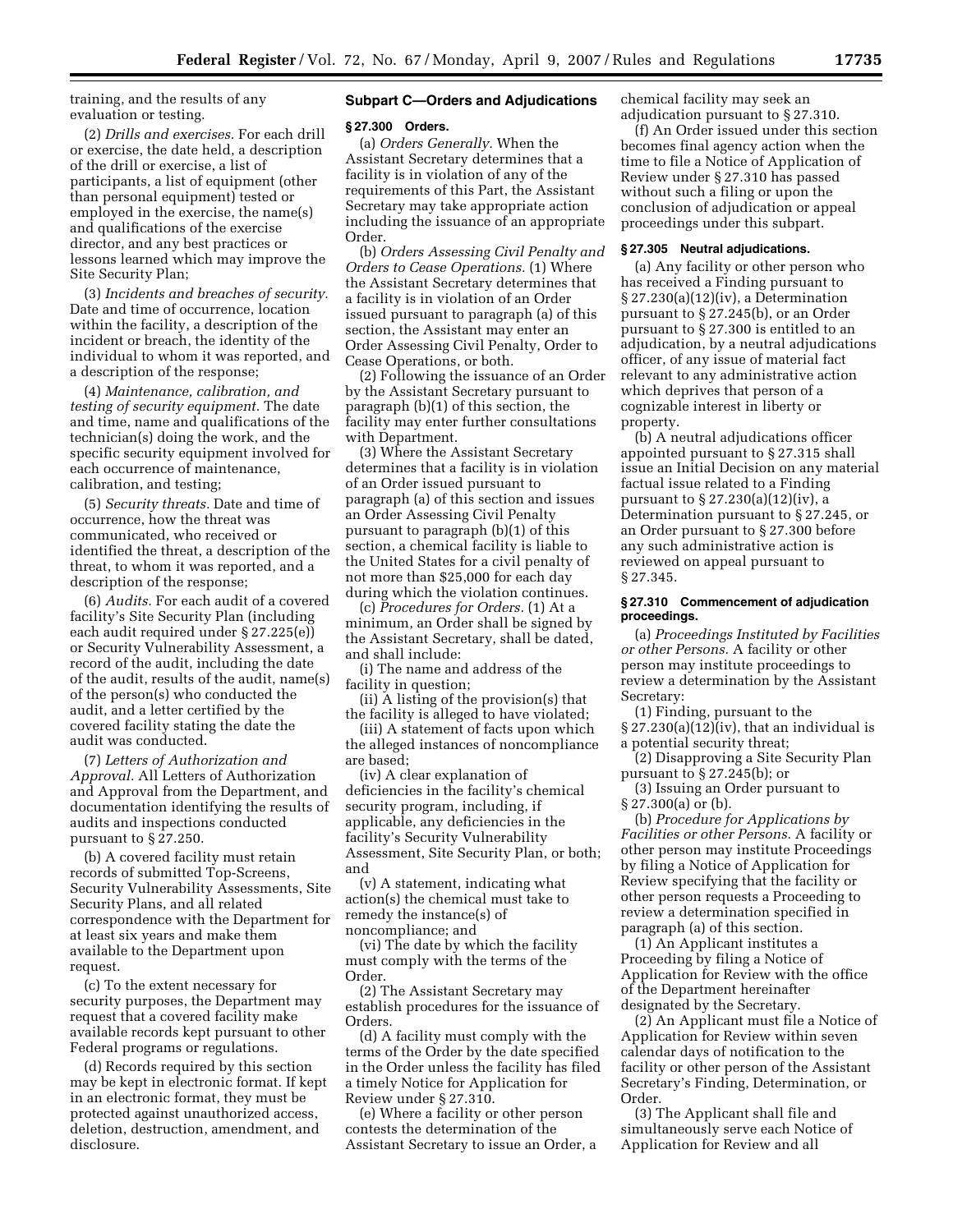subsequent filings on the Assistant Secretary and the General Counsel.

(4) An Order is stayed from the timely filing of a Notice of Application for Review until the Presiding Officer issues an Initial Decision, unless the Secretary has lifted the stay due to exigent circumstances pursuant to paragraph (d) of this section.

(5) The Applicant shall file and serve an Application for Review within fourteen calendar days of the notification to the facility or other person of the Assistant Secretary's Finding, Determination, or Order.

(6) Each Application for Review shall be accompanied by all legal memoranda, other documents, declarations, affidavits, and other evidence supporting the position asserted by the Applicant.

(c) *Response.* The Assistant Secretary, through the Office of General Counsel, shall file and serve a Response, accompanied by all legal memoranda, other documents, declarations, affidavits and other evidence supporting the position asserted by the Assistant Secretary within fourteen calendar days of the filing and service of the Application for Review and all supporting papers.

(d) *Procedural Modifications.* The Secretary may, in exigent circumstances (as determined in his sole discretion):

(1) Lift any stay applicable to any Order under § 27.300;

(2) Modify the time for a response;

(3) Rule on the sufficiency of

Applications for Review; or

(4) Otherwise modify these procedures with respect to particular matters.

#### **§ 27.315 Presiding officers for proceedings.**

(a) Immediately upon the filing of any Application for Review, the Secretary shall appoint an attorney, who is employed by the Department and who has not performed any investigative or prosecutorial function with respect to the matter, to act as a neutral adjudications officer or Presiding Officer for the compilation of a factual record and the recommendation of an Initial Decision for each Proceeding.

(b) Notwithstanding paragraph (a) of this section, the Secretary may appoint one or more attorneys who are employed by the Department and who do not perform any investigative or prosecutorial function with respect to this subpart, to serve generally in the capacity as Presiding Officer(s) for such matters pursuant to such procedures as the Secretary may hereafter establish.

# **§ 27.320 Prohibition on ex parte communications during proceedings.**

(a) At no time after the designation of a Presiding Officer for a Proceeding and prior to the issuance of a Final Decision pursuant to § 27.345 with respect to a facility or other person, shall the appointed Presiding Officer, or any person who will advise that official in the decision on the matter, discuss *ex parte* the merits of the proceeding with any interested person outside the Department, with any Department official who performs a prosecutorial or investigative function in such proceeding or a factually related proceeding, or with any representative of such person.

(b) If, after appointment of a Presiding Officer and prior to the issuance of a Final Decision pursuant to § 27.345 with respect to a facility or other person, the appointed Presiding Officer, or any person who will advise that official in the decision on the matter, receives from or on behalf of any party, by means of an *ex parte* communication, information which is relevant to the decision of the matter and to which other parties have not had an opportunity to respond, a summary of such information shall be served on all other parties, who shall have an opportunity to reply to the *ex parte*  communication within a time set by the Presiding Officer.

(c) The consideration of classified information or CVI pursuant to an in camera procedure does not constitute a prohibited ex parte communication for purposes of this subpart.

#### **§ 27.325 Burden of proof.**

The Assistant Secretary bears the initial burden of proving the facts necessary to support the challenged administrative action at every proceeding instituted under this subpart.

# **§ 27.330 Summary decision procedures.**

(a) The Presiding Officer appointed for each Proceeding shall immediately consider whether the summary adjudication of the Application for Review is appropriate based on the Application for Review, the Response, and all the supporting filings of the parties pursuant to §§ 27.310(b)(5) and 27.310(c).

(1) The Presiding Officer shall promptly issue any necessary scheduling order for any additional briefing of the issue of summary adjudication on the Application for Review and Response.

(2) The Presiding Officer may conduct scheduling conferences and other

proceedings that the Presiding Officer determines to be appropriate.

(b) If the Presiding Officer determines that there is no genuine issue of material fact and that one party or the other is entitled to decision as a matter of law, then the record shall be closed and the Presiding Officer shall issue an Initial Decision on the Application for Review pursuant to § 27.340.

(c) If a Presiding Officer determines that any factual issues require the crossexamination of one or more witnesses or other proceedings at a hearing, the Presiding Officer, in consultation with the parties, shall promptly schedule a hearing to be conducted pursuant to § 27.335.

# **§ 27.335 Hearing procedures.**

(a) Any hearing shall be held as expeditiously as possible at the location most conducive to a prompt presentation of any necessary testimony or other proceedings.

(1) Videoconferencing and teleconferencing may be used where appropriate at the discretion of the Presiding Officer.

(2) Each party offering the affirmative testimony of a witness shall present that testimony by declaration, affidavit, or other sworn statement submitted in advance as ordered by the Presiding Officer.

(3) Any witness presented for further examination shall be asked to testify under an oath or affirmation.

(4) The hearing shall be recorded verbatim.

(b)(1) A facility or other person may appear and be heard on his own behalf or through any counsel of his choice who is qualified to possess CVI.

(2) A facility of other person individually, or through counsel, may offer relevant and material information including written direct testimony which he believes should be considered in opposition to the administrative action or which may bear on the sanction being sought.

(3) The facility or other person individually, or through counsel, may conduct such cross-examination as may be specifically allowed by the Presiding Officer for a full determination of the facts.

## **§ 27.340 Completion of adjudication proceedings.**

(a) The Presiding Officer shall close and certify the record of the adjudication promptly upon the completion of:

- (1) Summary judgment proceedings,
- (2) A hearing, if necessary,

(3) The submission of post hearing briefs, if any are ordered by the Presiding Officer, and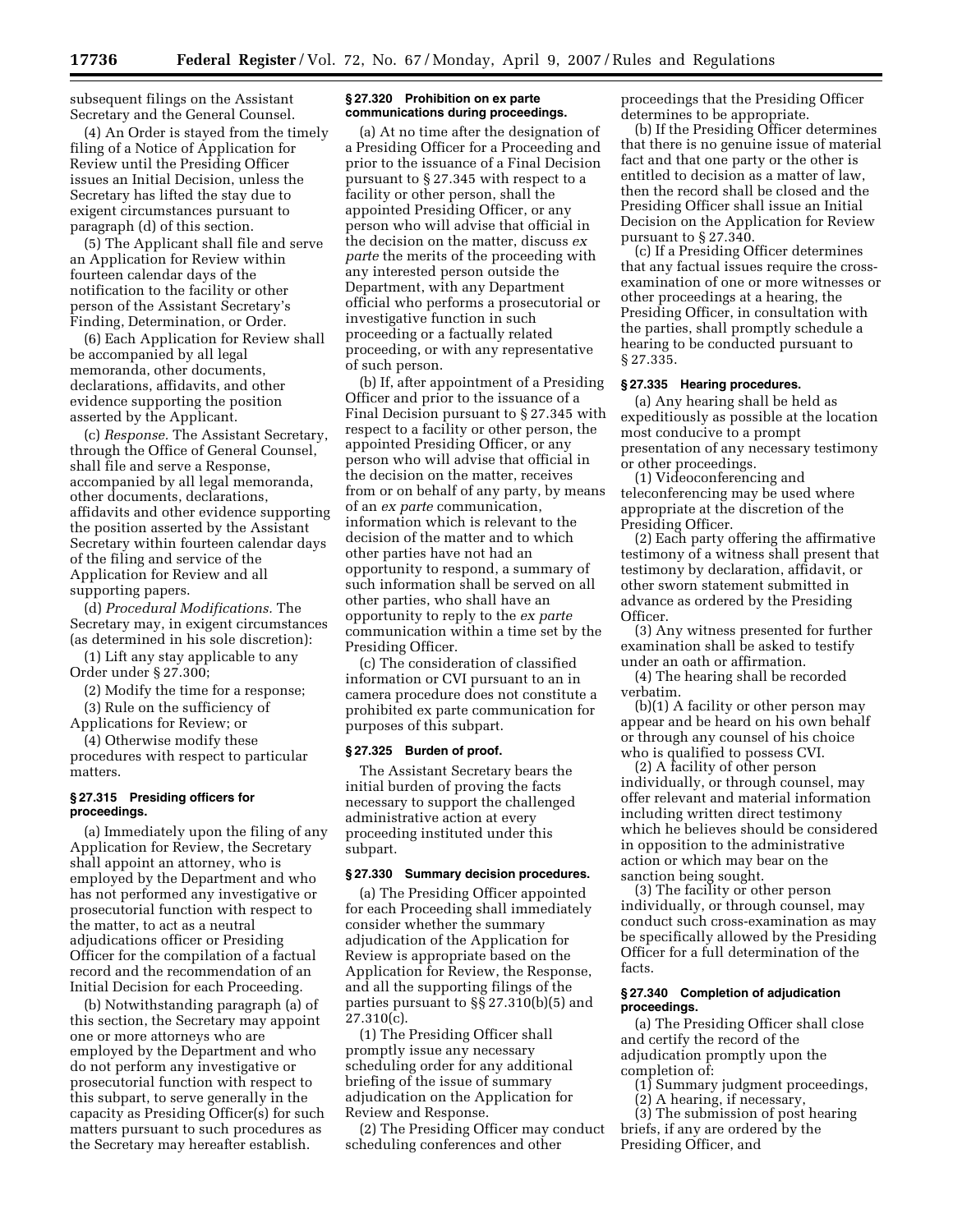(4) The conclusion of oral arguments, if any are permitted by the Presiding Officer.

(b) The Presiding Officer shall issue an Initial Decision based on the certified record, and the decision shall be subject to appeal pursuant to § 27.345.

(c) An Initial Decision shall become a final agency action on the expiration of the time for an Appeal pursuant to § 27.345.

#### **§ 27.345 Appeals.**

(a) *Right to Appeal.* A facility or any person who has received an Initial Decision under § 27.340(b) has the right to appeal to the Under Secretary acting as a neutral appeals officer.

(b) *Procedure for Appeals.* (1) The Assistant Secretary, a facility or other person, or a representative on behalf of a facility or person, may institute an Appeal by filing a Notice of Appeal with the office of the Department hereinafter designated by the Secretary.

(2) The Assistant Secretary, a facility, or other person must file a Notice of Appeal within seven calendar days of the service of the Presiding Officer's Initial Decision.

(3) The Appellant shall file with the designated office and simultaneously serve each Notice of Appeal and all subsequent filings on the General Counsel.

(4) An Initial Decision is stayed from the timely filing of a Notice of Appeal until the Under Secretary issues a Final Decision, unless the Secretary lifts the stay due to exigent circumstances pursuant to  $\S 27.310(d)$ .

(5) The Appellant shall file and serve a Brief within 28 calendar days of the notification of the service of the Presiding Officer's Initial Decision.

(6) The Appellee shall file and serve its Opposition Brief within 28 calendar days of the service of the Appellant's Brief.

(c) The Under Secretary may provide for an expedited appeal for appropriate matters.

(d) *Ex Parte Communications.* (1) At no time after the filing of a Notice of Appeal pursuant to paragraph (b)(1) of this section and prior to the issuance of a Final Decision on an Appeal pursuant to paragraph (f) of this section with respect to a facility or other person shall the Under Secretary, his designee, or any person who will advise that official in the decision on the matter, discuss *ex parte* the merits of the proceeding with any interested person outside the Department, with any Department official who performs a prosecutorial or investigative function in such proceeding or a factually related

proceeding, or with any representative of such person.

(2) If, after the filing of a Notice of Appeal pursuant to paragraph (b)(1) of this section and prior to the issuance of a Final Decision on an Appeal pursuant to paragraph (f) of this section with respect to a facility or other person, the Under Secretary, his designee, or any person who will advise that official in the decision on the matter, receives from or on behalf of any party, by means of an *ex parte* communication, information which is relevant to the decision of the matter and to which other parties have not had an opportunity to respond, a summary of such information shall be served on all other parties, who shall have an opportunity to reply to the *ex parte*  communication within a time set by the Under Secretary or his designee.

(3) The consideration of classified information or CVI pursuant to an in camera procedure does not constitute a prohibited *ex parte* communication for purposes of this subpart.

(e) A facility or other person may elect to have the Under Secretary participate in any mediation or other resolution process by expressly waiving, in writing, any argument that such participation has compromised the Appeal process.

(f) The Under Secretary shall issue a Final Decision and serve it upon the parties. A Final Decision made by the Under Secretary constitutes final agency action.

(g) The Secretary may establish procedures for the conduct of Appeals pursuant to this section.

#### **Subpart D—Other**

#### **§ 27.400 Chemical-terrorism vulnerability information.**

(a) *Applicability.* This section governs the maintenance, safeguarding, and disclosure of information and records that constitute Chemical-terrorism Vulnerability Information (CVI), as defined in § 27.400(b). The Secretary shall administer this section consistent with Section 550(c) of the Homeland Security Appropriations Act of 2007, including appropriate sharing with Federal, State and local officials.

(b) *Chemical-terrorism Vulnerability Information.* In accordance with Section 550(c) of the Department of Homeland Security Appropriations Act of 2007, the following information, whether transmitted verbally, electronically, or in written form, shall constitute CVI:

(1) Security Vulnerability Assessments under § 27.215;

(2) Site Security Plans under § 27.225; (3) Documents relating to the

Department's review and approval of

Security Vulnerability Assessments and Site Security Plans, including Letters of Authorization, Letters of Approval and responses thereto; written notices; and other documents developed pursuant to §§ 27.240 or 27.245;

(4) Alternate Security Programs under § 27.235;

(5) Documents relating to inspection or audits under § 27.250;

(6) Any records required to be created or retained under § 27.255;

(7) Sensitive portions of orders, notices or letters under § 27.300;

(8) Information developed pursuant to §§ 27.200 and 27.205; and

(9) Other information developed for chemical facility security purposes that the Secretary, in his discretion, determines is similar to the information protected in  $\S 27.400(b)(1)$  through  $(8)$ and thus warrants protection as CVI.

(c) *Covered Persons.* Persons subject to the requirements of this section are:

(1) Each person who has a need to know CVI, as specified in § 27.400(e);

(2) Each person who otherwise receives or gains access to what they know or should reasonably know constitutes CVI.

(d) *Duty to protect information.* A covered person must—

(1) Take reasonable steps to safeguard CVI in that person's possession or control, including electronic data, from unauthorized disclosure. When a person is not in physical possession of CVI, the person must store it in a secure container, such as a safe, that limits access only to covered persons with a need to know;

(2) Disclose, or otherwise provide access to, CVI only to persons who have a need to know;

(3) Refer requests for CVI by persons without a need to know to the Assistant Secretary;

(4) Mark CVI as specified in § 27.400(f);

(5) Dispose of CVI as specified in  $§ 27.400(k);$ 

(6) If a covered person receives a record or verbal transmission containing CVI that is not marked as specified in § 27.400(f), the covered person must—

(i) Mark the record as specified in § 27.400(f) of this section; and

(ii) Inform the sender of the record that the record must be marked as specified in § 27.400(f); or

(iii) If received verbally, make reasonable efforts to memorialize such information and mark the memorialized record as specified in § 27.400(f) of this section, and inform the speaker of any determination that such information warrants CVI protection.

(7) When a covered person becomes aware that CVI has been released to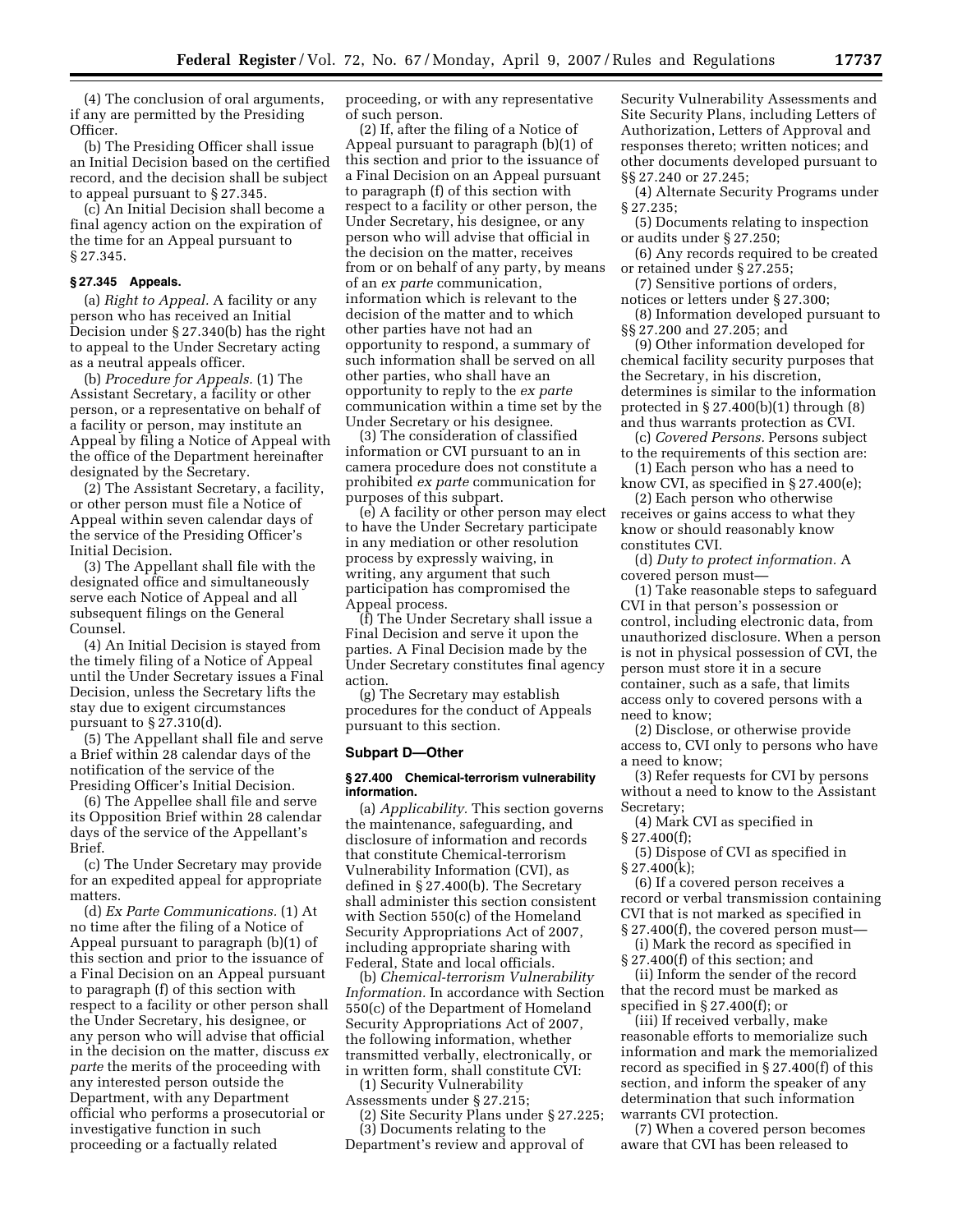persons without a need to know (including a covered person under  $\S 27.400(c)(2)$ , the covered person must promptly inform the Assistant Secretary.

(8) In the case of information that is CVI and also has been designated as critical infrastructure information under Section 214 of the Homeland Security Act, any covered person in possession of such information must comply with the disclosure restrictions and other requirements applicable to such information under Section 214 and any implementing regulations.

(e) *Need to know.* (1) A person, including a State or local official, has a need to know CVI in each of the following circumstances:

(i) When the person requires access to specific CVI to carry out chemical facility security activities approved, accepted, funded, recommended, or directed by the Department.

(ii) When the person needs the information to receive training to carry out chemical facility security activities approved, accepted, funded, recommended, or directed by the Department.

(iii) When the information is necessary for the person to supervise or otherwise manage individuals carrying out chemical facility security activities approved, accepted, funded, recommended, or directed by the Department.

(iv) When the person needs the information to provide technical or legal advice to a covered person, who has a need to know the information, regarding chemical facility security requirements of Federal law.

(v) When the Department determines that access is required under §§ 27.400(h) or 27.400(i) in the course of a judicial or administrative proceeding.

(2) *Federal employees, contractors, and grantees.* (i) A Federal employee has a need to know CVI if access to the information is necessary for performance of the employee's official duties.

(ii) A person acting in the performance of a contract with or grant from the Department has a need to know CVI if access to the information is necessary to performance of the contract or grant. Contractors or grantees may not further disclose CVI without the consent of the Assistant Secretary.

(iii) The Department may require that non-Federal persons seeking access to CVI complete a non-disclosure agreement before such access is granted.

(3) *Background check.* The Department may make an individual's access to the CVI contingent upon satisfactory completion of a security

background check or other procedures and requirements for safeguarding CVI that are satisfactory to the Department.

(4) *Need to know further limited by the Department.* For some specific CVI, the Department may make a finding that only specific persons or classes of persons have a need to know.

(5) Nothing in § 27.400(e) shall prevent the Department from determining, in its discretion, that a person not otherwise listed in § 27.400(e) has a need to know CVI in a particular circumstance.

(f) *Marking of paper records.* (1) In the case of paper records containing CVI, a covered person must mark the record by placing the protective marking conspicuously on the top, and the distribution limitation statement on the bottom, of—

(i) The outside of any front and back cover, including a binder cover or folder, if the document has a front and back cover;

(ii) Any title page; and

(iii) Each page of the document. (2) Protective marking. The protective marking is: CHEMICAL-TERRORISM VULNERABILITY INFORMATION.

(3) *Distribution limitation statement.*  The distribution limitation statement is: WARNING: This record contains Chemical-terrorism Vulnerability Information controlled by 6 CFR 27.400. Do not disclose to persons without a "need to know" in accordance with 6 CFR 27.400(e). Unauthorized release may result in civil penalties or other action. In any administrative or judicial proceeding, this information shall be treated as classified information in accordance with 6 CFR 27.400(h) and  $(i)$ 

(4) *Other types of records.* In the case of non-paper records that contain CVI, including motion picture films, videotape recordings, audio recording, and electronic and magnetic records, a covered person must clearly and conspicuously mark the records with the protective marking and the distribution limitation statement such that the viewer or listener is reasonably likely to see or hear them when obtaining access to the contents of the record.

(g) *Disclosure by the Department—In general.* (1) Except as otherwise provided in this section, and notwithstanding the Freedom of Information Act (5 U.S.C. 552), the Privacy Act (5 U.S.C. 552a), and other laws, records containing CVI are not available for public inspection or copying, nor does the Department release such records to persons without a need to know.

(2) Disclosure of Segregatable Information under the Freedom of Information Act and the Privacy Act. If a record is marked to signify both CVI and information that is not CVI, the Department, on a proper Freedom of Information Act or Privacy Act request, may disclose the record with the CVI redacted, provided the record is not otherwise exempt from disclosure under the Freedom of Information Act or Privacy Act.

(h) *Disclosure in administrative enforcement proceedings.* (1) The Department may provide CVI to a person governed by Section 550, and his counsel, in the context of an administrative enforcement proceeding of Section 550 when, in the sole discretion of the Department, as appropriate, access to the CVI is necessary for the person to prepare a response to allegations contained in a legal enforcement action document issued by the Department.

(2) *Security background check.* Prior to providing CVI to a person under § 27.400(h)(1), the Department may require the individual or, in the case of an entity, the individuals representing the entity, and their counsel, to undergo and satisfy, in the judgment of the Department, a security background check.

(i) *Disclosure in judicial proceedings.*  (1) In any judicial enforcement proceeding of Section 550, the Secretary, in his sole discretion, may, subject to  $\S 27.400(i)(1)(i)$ , authorize access to CVI for persons necessary for the conduct of such proceedings, including such persons' counsel, provided that no other persons not so authorized shall have access to or be present for the disclosure of such information.

(i) *Security background check.* Prior to providing CVI to a person under § 27.400(i)(1), the Department may require the individual to undergo and satisfy, in the judgment of the Department, a security background check.

(ii) [Reserved]

(2) In any judicial enforcement proceeding of Section 550 where a person seeks to disclose CVI to a person not authorized to receive it under paragraph (i)(1) of this section, or where a person not authorized to receive CVI under paragraph (i)(1) of this section seeks to compel its disclosure through discovery, the United States may make an ex parte application in writing to the court seeking authorization to—

(i) Redact specified items of CVI from documents to be introduced into evidence or made available to the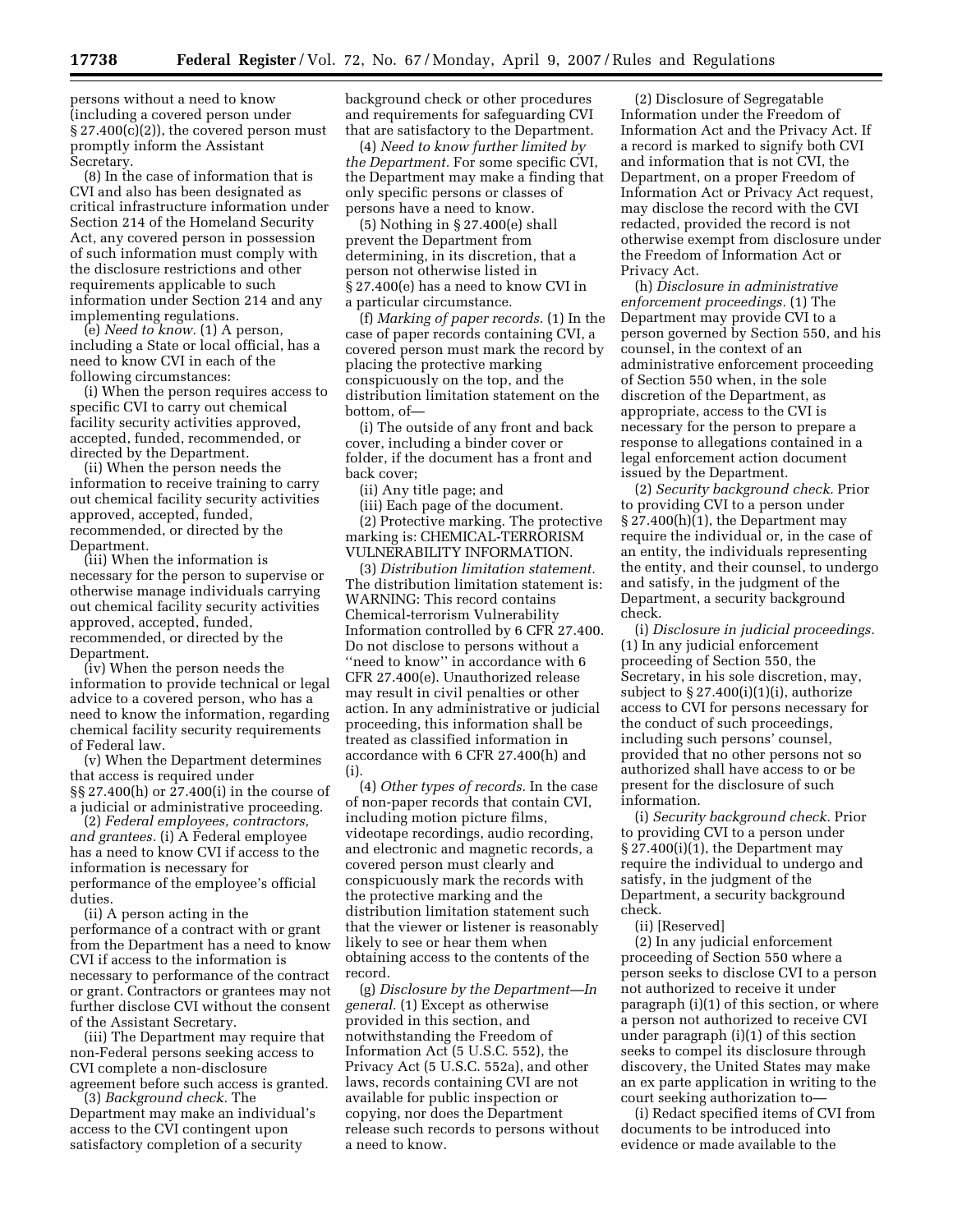defendant through discovery under the Federal Rules of Civil Procedure;

(ii) Substitute a summary of the information for such CVI; or

(iii) Substitute a statement admitting relevant facts that the CVI would tend to prove.

(3) The court shall grant a request under paragraph (i)(2) of this section if, after in camera review, the court finds that the redacted item, stipulation, or summary is sufficient to allow the defendant to prepare a defense.

(4) If the court enters an order granting a request under paragraph (i)(2) of this section, the entire text of the documents to which the request relates shall be sealed and preserved in the records of the court to be made available to the appellate court in the event of an appeal.

(5) If the court enters an order denying a request of the United States under paragraph (i)(2) of this section, the United States may take an immediate, interlocutory appeal of the court's order in accordance with 18 U.S.C. 2339B(f)(4), (5). For purposes of such an appeal, the entire text of the documents to which the request relates, together with any transcripts of arguments made ex parte to the court in connection therewith, shall be maintained under seal and delivered to the appellate court.

(6) Except as provided otherwise at the sole discretion of the Secretary, access to CVI shall not be available in any civil or criminal litigation unrelated to the enforcement of Section 550.

(7) Taking of trial testimony—

(i) Objection—During the examination of a witness in any judicial proceeding, the United States may object to any question or line of inquiry that may require the witness to disclose CVI not previously found to be admissible.

(ii) Action by court—In determining whether a response is admissible, the court shall take precautions to guard against the compromise of any CVI, including—

(A) Permitting the United States to provide the court, ex parte, with a proffer of the witness's response to the question or line of inquiry; and

(B) Requiring the defendant to provide the court with a proffer of the nature of the information that the defendant seeks to elicit.

(iii) Obligation of defendant—In any judicial enforcement proceeding, it shall be the defendant's obligation to establish the relevance and materiality of any CVI sought to be introduced.

(8) *Construction.* Nothing in this subsection shall prevent the United States from seeking protective orders or asserting privileges ordinarily available to the United States to protect against the disclosure of classified information, including the invocation of the military and State secrets privilege.

(j) *Consequences of Violation.*  Violation of this section is grounds for a civil penalty and other enforcement or corrective action by the Department, and appropriate personnel actions for Federal employees. Corrective action may include issuance of an order requiring retrieval of CVI to remedy unauthorized disclosure or an order to cease future unauthorized disclosure.

(k) *Destruction of CVI.* (1) The Department of Homeland Security. Subject to the requirements of the Federal Records Act (5 U.S.C. 105), including the duty to preserve records containing documentation of a Federal agency's policies, decisions, and essential transactions, the Department destroys CVI when no longer needed to carry out the agency's function.

(2) *Other covered persons*—(i) *In general.* A covered person must destroy CVI completely to preclude recognition or reconstruction of the information when the covered person no longer needs the CVI to carry out security measures under paragraph (e) of this section.

(ii) *Exception.* Section 27.400(k)(2) does not require a State or local government agency to destroy information that the agency is required to preserve under State or local law.

### **§ 27.405 Review and preemption of State laws and regulations.**

(a) As per current law, no law, regulation, or administrative action of a State or political subdivision thereof, or any decision or order rendered by a court under state law, shall have any effect if such law, regulation, or decision conflicts with, hinders, poses an obstacle to or frustrates the purposes of this regulation or of any approval, disapproval or order issued there under.

(1) Nothing in this part is intended to displace other federal requirements

administered by the Environmental Protection Agency, U.S. Department of Justice, U.S. Department of Labor, U.S. Department of Transportation, or other federal agencies.

(2) [Reserved]

(b) State law, regulation or administrative action defined. For purposes of this section, the phrase ''State law, regulation or administrative action'' means any enacted law, promulgated regulation, ordinance, administrative action, order or decision, or common law standard of a State or any of its political subdivisions.

(c) *Submission for review.* Any chemical facility covered by these regulations and any State may petition the Department by submitting a copy of a State law, regulation, or administrative action, or decision or order of a court for review under this section.

(d) *Review and opinion*—(1) *Review.*  The Department may review State laws, administrative actions, or opinions or orders of a court under State law and regulations submitted under this section, and may offer an opinion whether the application or enforcement of the State law or regulation would conflict with, hinder, pose an obstacle to or frustrate the purposes of this Part.

(2) *Opinion.* The Department may issue a written opinion on any question regarding preemption. If the question was submitted under subsection (c) of this part, the Assistant Secretary will notify the affected chemical facility and the Attorney General of the subject State of any opinion under this section.

(3) *Consultation with States.* In conducting a review under this section, the Department will seek the views of the State or local jurisdiction whose laws may be affected by the Department's review.

## **§ 27.410 Third party actions.**

(a) Nothing in this Part shall confer upon any person except the Secretary a right of action, in law or equity, for any remedy including, but not limited to, injunctions or damages to enforce any provision of this Part.

(b) An owner or operator of a chemical facility may petition the Assistant Secretary to provide the Department's view in any litigation involving any issues or matters regarding this Part.

# APPENDIX A TO PART 27.—DHS CHEMICALS OF INTEREST

| Chemical of interest | Chemical Ab-<br>stract Service<br>(CAS) number | Screening threshold quantity<br>(STQ)<br>(lbs) |
|----------------------|------------------------------------------------|------------------------------------------------|
|                      | 57-14-7   11.250.                              | $382 - 21 - 8$ Any Amount.                     |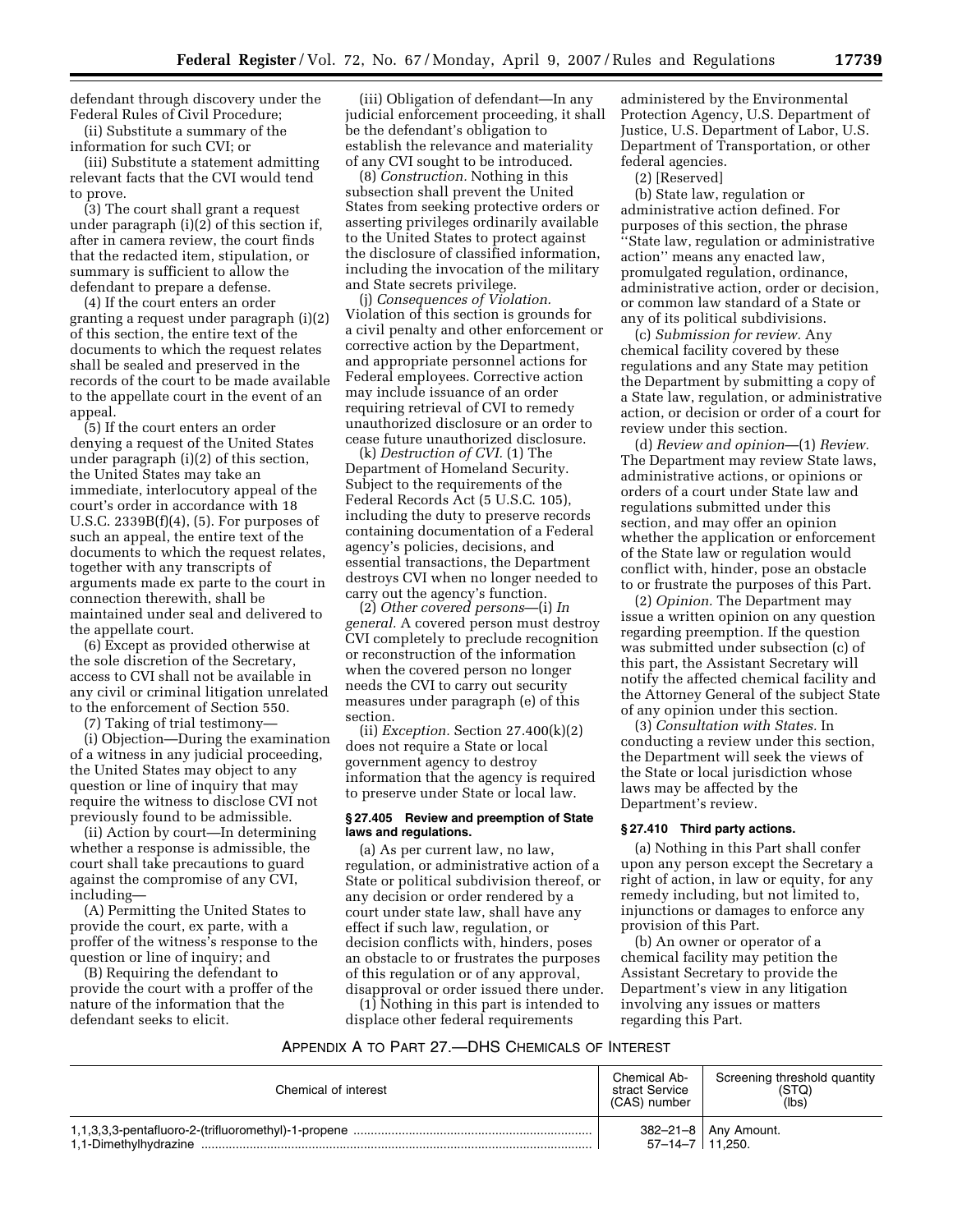Ξ

| Chemical of interest                                               | Chemical Ab-<br>stract Service<br>(CAS) number | Screening threshold quantity<br>(STQ)<br>(lbs) |
|--------------------------------------------------------------------|------------------------------------------------|------------------------------------------------|
|                                                                    |                                                |                                                |
|                                                                    | 3563-36-8                                      | Any Amount.                                    |
|                                                                    | 63905-10-2                                     | Any Amount.<br>7.500.                          |
|                                                                    | 106-99-0<br>504-60-9                           | 7,500.                                         |
|                                                                    | 142868-93-7                                    | Any Amount.                                    |
|                                                                    | 142868-94-8                                    | Any Amount.                                    |
|                                                                    | $106 - 98 - 9$                                 | 7,500.                                         |
|                                                                    | $590 - 21 - 6$                                 | 7,500.                                         |
|                                                                    | 16681-77-9                                     | 2,000.                                         |
|                                                                    | $109 - 67 - 1$                                 | 7,500.                                         |
|                                                                    | 463-82-1                                       | 7,500.                                         |
|                                                                    | $107 - 01 - 7$                                 | 7,500.                                         |
|                                                                    | $590 - 18 - 1$<br>$624 - 64 - 6$               | 7,500.<br>7,500.                               |
|                                                                    | 2625-76-5                                      | Any Amount.                                    |
|                                                                    | 557–98–2                                       | 7,500.                                         |
|                                                                    | $541 - 25 - 3$                                 | Any Amount.                                    |
|                                                                    | 563-46-2                                       | 7,500.                                         |
|                                                                    | $115 - 11 - 7$                                 | 7,500.                                         |
|                                                                    | $627 - 20 - 3$                                 | 7,500.                                         |
|                                                                    | $646 - 04 - 8$                                 | 7,500.                                         |
|                                                                    | $464 - 07 - 3$                                 | Any Amount.                                    |
| 3-Quinuclidinyl benzilate (BZ) …………………………………………………………………………………………  | 563–45–1<br>62869-69-6                         | 7,500.<br>Any Amount.                          |
|                                                                    | 2338-12-7                                      | 2,000.                                         |
|                                                                    | $75 - 07 - 0$                                  | 7,500.                                         |
|                                                                    | 67-64-1                                        | 2,000.                                         |
|                                                                    | 75-86-5                                        | 2,000.                                         |
|                                                                    | $506 - 96 - 7$                                 | 2,000.                                         |
|                                                                    | $75 - 36 - 5$                                  | 2,000.                                         |
|                                                                    | $507 - 02 - 8$                                 | 2,000.                                         |
|                                                                    | 74-86-2                                        | 7,500.                                         |
|                                                                    | $107 - 02 - 8$                                 | 3,750.                                         |
|                                                                    | $107 - 13 - 1$                                 | 15,000.                                        |
|                                                                    | 814-68-6<br>107-18-6                           | 3,750.<br>11,250.                              |
|                                                                    | $107 - 11 - 9$                                 | 7,500.                                         |
|                                                                    | $107 - 37 - 9$                                 | 2,000.                                         |
| Aluminum bromide, anhydrous …………………………………………………………………………………………     | 7727-15-3                                      | 2,000.                                         |
| Aluminum chloride, anhydrous …………………………………………………………………………………………    | 7446-70-0                                      | 2,000.                                         |
|                                                                    | 20859-73-8                                     | 2,000.                                         |
|                                                                    | 7664-41-7                                      | 7,500.                                         |
| Ammonia (conc. 20% or greater) …………………………………………………………………………………     | 7664-41-7                                      | 15,000.                                        |
|                                                                    | 6484-52-2                                      | 2,000.                                         |
|                                                                    | 7790-98-9                                      | 2,000.                                         |
|                                                                    | $131 - 74 - 8$                                 | 2,000.                                         |
|                                                                    | 107–72–2<br>7783-70-2                          | 2,000.<br>2,000.                               |
|                                                                    | 7784-34-1                                      | Any Amount.                                    |
|                                                                    | 7784-42-1                                      | Any Amount.                                    |
|                                                                    | 18810-58-7                                     | 2,000.                                         |
| bis(2-chloroethyl)ethylamine ………………………………………………………………………………………     | $538 - 07 - 8$                                 | Any Amount.                                    |
|                                                                    | $51 - 75 - 2$                                  | Any Amount.                                    |
|                                                                    | $505 - 60 - 2$                                 | Any Amount.                                    |
|                                                                    | 63869-13-6                                     | Any Amount.                                    |
| bis(2-chloroethylthioethyl)ether ……………………………………………………………………………………… | 63918-89-8                                     | Any Amount.                                    |
|                                                                    | 63918-90-1                                     | Any Amount.                                    |
|                                                                    | 40334-69-8                                     | Any Amount.                                    |
|                                                                    | 10294-33-4<br>10294-34-5                       | 2,000.                                         |
|                                                                    | 7637-07-2                                      | Any Amount.<br>Any Amount.                     |
|                                                                    | $353 - 42 - 4$                                 | 11,250.                                        |
|                                                                    | 7726-95-6                                      | 7,500.                                         |
|                                                                    | 13863-41-7                                     | Any Amount.                                    |
|                                                                    | 7789-30-2                                      | 2,000.                                         |
|                                                                    | 7787-71-5                                      | 2,000.                                         |
|                                                                    | 598-73-2                                       | 7,500.                                         |
|                                                                    | $106 - 97 - 8$                                 | 7,500.                                         |
|                                                                    | 25167-67-3                                     | 7,500.                                         |
|                                                                    | 7521-80-4                                      | 2,000.                                         |

# APPENDIX A TO PART 27 .- DHS CHEMICALS OF INTEREST-Continued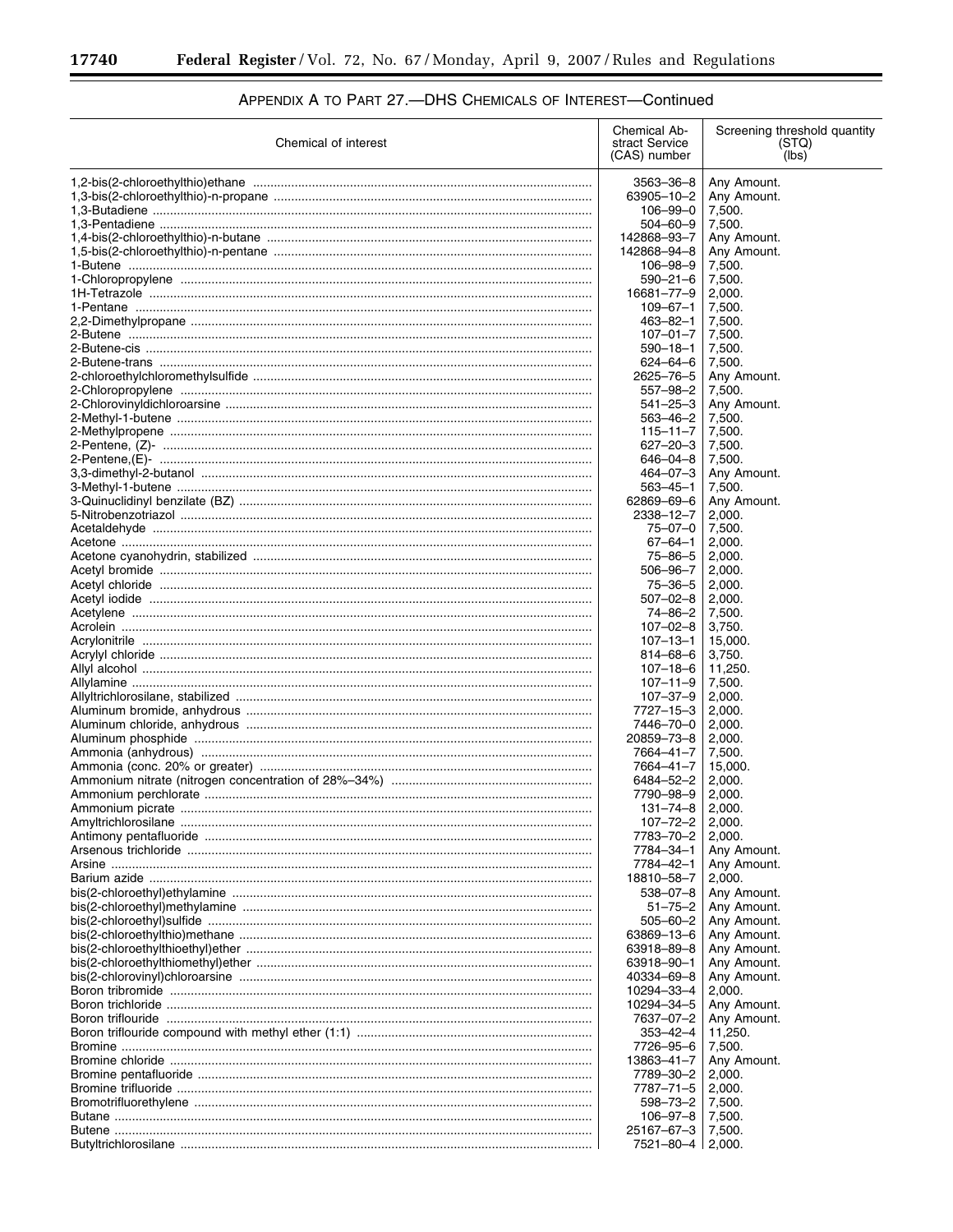$\equiv$ 

# APPENDIX A TO PART 27 .- DHS CHEMICALS OF INTEREST-Continued

| Chemical of interest                                                                                             | Chemical Ab-<br>stract Service<br>(CAS) number | Screening threshold quantity<br>(STQ)<br>(lbs) |
|------------------------------------------------------------------------------------------------------------------|------------------------------------------------|------------------------------------------------|
|                                                                                                                  |                                                |                                                |
|                                                                                                                  | 15512-36-4                                     | 2,000.                                         |
|                                                                                                                  | 15512-36-4                                     | 2,000.                                         |
|                                                                                                                  | 1305-99-3                                      | 2,000.                                         |
|                                                                                                                  | $75 - 15 - 0$                                  | 15,000.                                        |
|                                                                                                                  | $630 - 08 - 0$                                 | Any Amount.                                    |
|                                                                                                                  | $463 - 58 - 1$                                 | 7,500.                                         |
|                                                                                                                  | $353 - 50 - 4$                                 | Any Amount.                                    |
|                                                                                                                  | $463 - 58 - 1$                                 | Any Amount.                                    |
|                                                                                                                  | 7782-50-5                                      | 1,875.                                         |
|                                                                                                                  | 10049-04-4                                     | 2,000.                                         |
|                                                                                                                  | $7791 - 21 - 1$                                | 7,500.                                         |
|                                                                                                                  | 13637-63-3                                     | Any Amount.                                    |
|                                                                                                                  | 7790-91-2                                      | Any Amount.                                    |
|                                                                                                                  | $79 - 04 - 9$                                  | 2,000.                                         |
|                                                                                                                  | $67 - 66 - 3$                                  | 15,000.                                        |
|                                                                                                                  | 542-88-1                                       | 750.                                           |
|                                                                                                                  | 107-30-2                                       | 3,750.                                         |
|                                                                                                                  | 76-06-2                                        | Any Amount.                                    |
|                                                                                                                  | 7790-94-5                                      | 2,000.                                         |
|                                                                                                                  | 7803-51-2                                      | 2,000.                                         |
|                                                                                                                  | 4170-30-3                                      | 15,000.                                        |
|                                                                                                                  | 123-73-9                                       | 15,000.                                        |
|                                                                                                                  | $460 - 19 - 5$                                 | Any Amount.                                    |
|                                                                                                                  | $506 - 77 - 4$                                 | Any Amount.                                    |
|                                                                                                                  | $108 - 91 - 8$                                 | 11,250.                                        |
|                                                                                                                  | $98 - 12 - 4$                                  | 2,000.                                         |
|                                                                                                                  | $75 - 19 - 4$                                  | 7,500.                                         |
|                                                                                                                  | $2691 - 41 - 0$                                | 2,000.                                         |
|                                                                                                                  | $87 - 31 - 0$                                  | 2,000.                                         |
|                                                                                                                  | 19287-45-7                                     | Any Amount.                                    |
|                                                                                                                  | 4109-96-0                                      | Any Amount.                                    |
| Diethyl ethylphosphonate memorialismes contains and all the container container and the Diethyl ethylphosphonate | 78-38-6                                        | Any Amount.                                    |
|                                                                                                                  | 2404-03-7                                      | Any Amount.                                    |
|                                                                                                                  | 762-04-9                                       | Any Amount.                                    |
|                                                                                                                  | 1719 - 53 - 5                                  | 2,000.                                         |
|                                                                                                                  | $693 - 21 - 0$                                 | 2,000.                                         |
|                                                                                                                  | $75 - 37 - 6$                                  | 7,500.                                         |
|                                                                                                                  | $6163 - 75 - 3$                                | Any Amount.                                    |
|                                                                                                                  | 756-79-6                                       | Any Amount.                                    |
|                                                                                                                  | $868 - 85 - 9$                                 | Any Amount.                                    |
|                                                                                                                  | 124-40-3                                       | 7,500.                                         |
|                                                                                                                  | $75 - 78 - 5$                                  | 2,000.                                         |
|                                                                                                                  | $677 - 43 - 0$                                 | Any Amount.                                    |
|                                                                                                                  | 10544-72-6                                     | Any Amount.                                    |
|                                                                                                                  | 55510-04-8                                     | 2,000.                                         |
|                                                                                                                  | 25550-58-7                                     | 2,000.                                         |
|                                                                                                                  | $35860 - 51 - 6$                               | 2,000.                                         |
|                                                                                                                  | 25550-55-4                                     | 2,000.                                         |
|                                                                                                                  | 76–93–7                                        | Any Amount.                                    |
|                                                                                                                  | $80 - 10 - 4$                                  | 2,000.                                         |
|                                                                                                                  | 2217-06-3                                      | 2,000.                                         |
|                                                                                                                  | 4484–72–4                                      | 2,000.                                         |
|                                                                                                                  | $106 - 89 - 8$                                 | 15,000.                                        |
|                                                                                                                  | 74-84-0                                        | 7,500.                                         |
|                                                                                                                  | $107 - 00 - 6$                                 | 7,500.                                         |
|                                                                                                                  | $75 - 00 - 3$                                  | 7,500.                                         |
|                                                                                                                  | $60 - 29 - 7$                                  | 7,500.                                         |
|                                                                                                                  | $75 - 08 - 1$                                  | 7,500.                                         |
|                                                                                                                  | $109 - 95 - 5$                                 | 7,500.                                         |
|                                                                                                                  | 1066-50-8                                      | Any Amount.                                    |
|                                                                                                                  | 753-98-0                                       | Any Amount.                                    |
|                                                                                                                  | 75-04-7                                        | 7,500.                                         |
|                                                                                                                  | $139 - 87 - 7$                                 | Any Amount.                                    |
|                                                                                                                  | 74-85-1                                        | 7,500.                                         |
|                                                                                                                  | $75 - 21 - 8$                                  | Any Amount.                                    |
|                                                                                                                  | $107 - 15 - 3$                                 | 15,000.                                        |
|                                                                                                                  | $151 - 56 - 4$                                 | 7,500.                                         |
|                                                                                                                  | $115 - 21 - 9$                                 | 2,000.                                         |
|                                                                                                                  | 7782-41-4                                      | Any Amount.                                    |
|                                                                                                                  | 7789-21-1                                      | 2,000.                                         |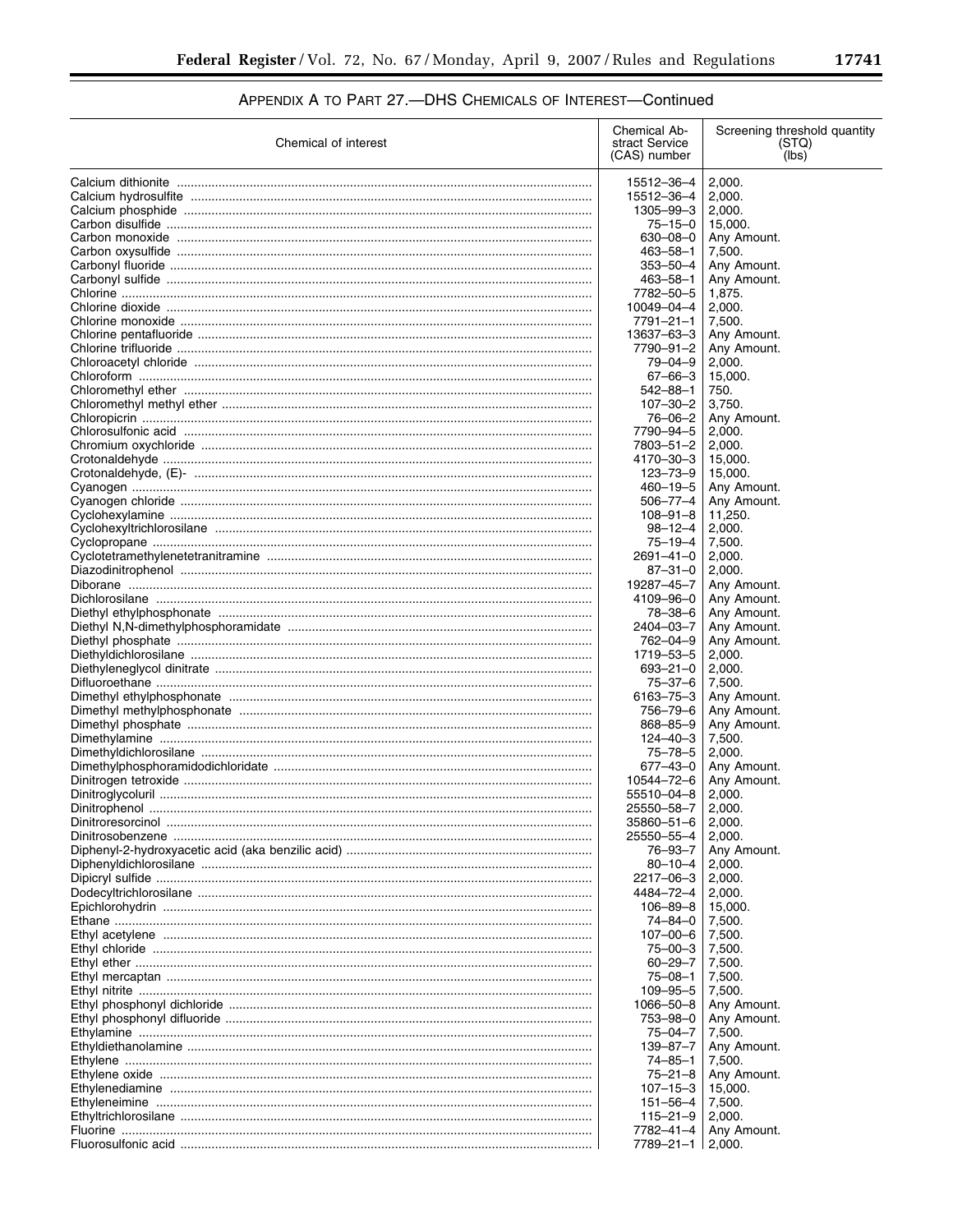| Chemical of interest                                                                                                                   | Chemical Ab-<br>stract Service<br>(CAS) number | Screening threshold quantity<br>(STQ)<br>(lbs) |
|----------------------------------------------------------------------------------------------------------------------------------------|------------------------------------------------|------------------------------------------------|
|                                                                                                                                        | $50 - 00 - 0$                                  | 11,250.                                        |
|                                                                                                                                        | $110 - 00 - 9$                                 | 3,750.                                         |
|                                                                                                                                        | 7782-65-2                                      | Any Amount.                                    |
|                                                                                                                                        | 7783-58-6                                      | Any Amount.                                    |
|                                                                                                                                        |                                                | 2,000.                                         |
|                                                                                                                                        | $109 - 27 - 3$                                 | 2,000.                                         |
|                                                                                                                                        | 757-58-4<br>684-16-2                           | Any Amount.<br>Any Amount.                     |
|                                                                                                                                        | 35860-31-2                                     | 2,000.                                         |
|                                                                                                                                        | 20062-22-0                                     | 2,000.                                         |
|                                                                                                                                        | $121 - 82 - 4$                                 | 2,000.                                         |
|                                                                                                                                        | $107 - 15 - 3$                                 | 2,000.                                         |
|                                                                                                                                        | $928 - 89 - 26$                                | 2,000.                                         |
|                                                                                                                                        | $302 - 01 - 2$                                 | 11,250.                                        |
|                                                                                                                                        | 7647-01-0<br>74-90-8                           | 11,250.<br>1,875.                              |
|                                                                                                                                        | 1333-74-0                                      | 7,500.                                         |
|                                                                                                                                        | 10035-10-6                                     | Any Amount.                                    |
|                                                                                                                                        | 7647-01-0                                      | Any Amount.                                    |
|                                                                                                                                        | $74 - 90 - 8$                                  | Any Amount.                                    |
|                                                                                                                                        | 7664-39-3                                      | 750.                                           |
|                                                                                                                                        | 10034-85-2                                     | Any Amount.                                    |
| Hydrogen peroxide (concentration of at least 30%) …………………………………………………………                                                               | 7722-84-1                                      | 2,000.                                         |
|                                                                                                                                        | 7783-07-5                                      | Any Amount.                                    |
|                                                                                                                                        | 7783-06-4<br>7783-66-6                         | Any Amount.<br>2,000.                          |
|                                                                                                                                        | 13463-40-6                                     | 1,875.                                         |
|                                                                                                                                        | $75 - 28 - 5$                                  | 7,500.                                         |
|                                                                                                                                        | 78-82-0                                        | 15,000.                                        |
|                                                                                                                                        | 78-78-4                                        | 7,500.                                         |
|                                                                                                                                        | 78-79-5                                        | 7,500.                                         |
|                                                                                                                                        | $75 - 29 - 6$                                  | 7,500.                                         |
|                                                                                                                                        | $108 - 23 - 6$                                 | 11,250.                                        |
|                                                                                                                                        | $75 - 31 - 0$                                  | 7,500.                                         |
|                                                                                                                                        | 13424-46-9<br>15245-44-0                       | 2,000.                                         |
|                                                                                                                                        | 7782-89-0                                      | 2,000.<br>2,000.                               |
|                                                                                                                                        | 26134-62-3                                     | 2,000.                                         |
|                                                                                                                                        |                                                | 2,000.                                         |
|                                                                                                                                        | 7803-54-5                                      | 2,000.                                         |
|                                                                                                                                        | 12057-74-8                                     | 2,000.                                         |
|                                                                                                                                        | 15825-70-4                                     | 2,000.                                         |
|                                                                                                                                        | 628-86-4                                       | 2,000.                                         |
|                                                                                                                                        | 126-98-7<br>74-82-8                            | 7,500.<br>7,500.                               |
|                                                                                                                                        | 74-83-9                                        | Any Amount.                                    |
|                                                                                                                                        | 74–87–3                                        | 7,500.                                         |
|                                                                                                                                        | 79-22-1                                        | 3,750.                                         |
|                                                                                                                                        | 115-10-6                                       | 7,500.                                         |
|                                                                                                                                        | $107 - 31 - 3$                                 | 7,500.                                         |
|                                                                                                                                        | 60-34-4                                        | 11,250.                                        |
|                                                                                                                                        | $624 - 83 - 9$                                 | 11,250.                                        |
|                                                                                                                                        | 74–93–1<br>676-97-1                            | Any Amount.                                    |
|                                                                                                                                        | 676-99-3                                       | Any Amount.<br>Any Amount.                     |
|                                                                                                                                        | 556–64–9                                       | 15,000.                                        |
|                                                                                                                                        | 74-89-5                                        | 7,500.                                         |
|                                                                                                                                        | $993 - 00 - 0$                                 | Any Amount.                                    |
|                                                                                                                                        | $75 - 54 - 7$                                  | 2,000.                                         |
|                                                                                                                                        | $105 - 59 - 9$                                 | Any Amount.                                    |
|                                                                                                                                        | 149-74-6                                       | 2,000.                                         |
|                                                                                                                                        | 75–79–6                                        | 2,000.                                         |
|                                                                                                                                        | 4261-68-1<br>$96 - 80 - 0$                     | Any Amount.                                    |
| N,N-diisopropyl-β-aminoethanol ……………………………………………………………………………………<br>N,N-diisopropyl-β-aminoethyl chloride …………………………………………………………………………… | $96 - 79 - 7$                                  | Any Amount.<br>Any Amount.                     |
|                                                                                                                                        | 13463-39-3                                     | 750.                                           |
|                                                                                                                                        | 7697-37-2                                      | 2,000.                                         |
|                                                                                                                                        | 10102-43-9                                     | Any Amount.                                    |
|                                                                                                                                        | 556–89–8                                       | 2,000.                                         |
|                                                                                                                                        | $9004 - 70 - 0$                                | 2,000.                                         |

# APPENDIX A TO PART 27 .- DHS CHEMICALS OF INTEREST-Continued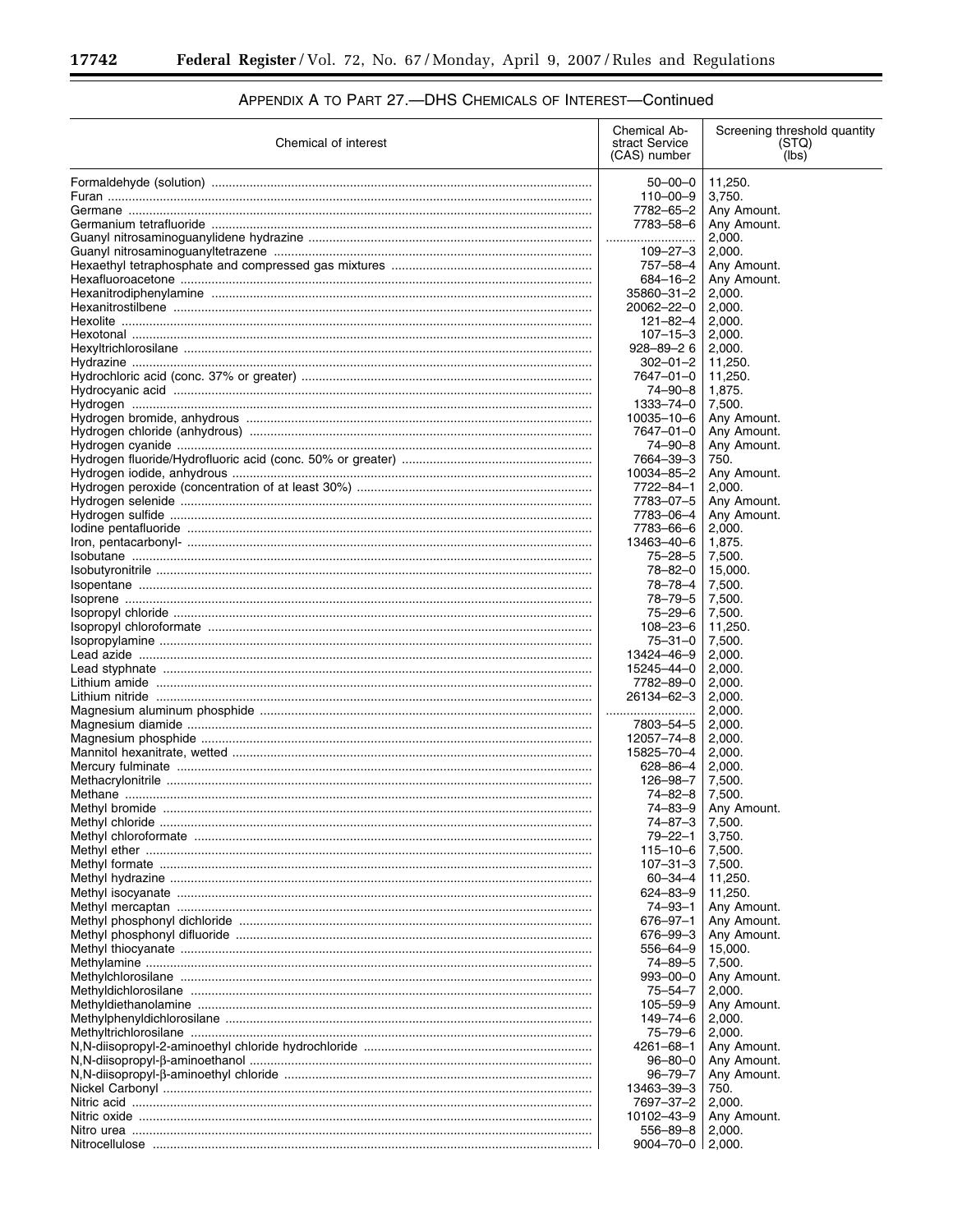# APPENDIX A TO PART 27 .- DHS CHEMICALS OF INTEREST-Continued

| Chemical of interest | Chemical Ab-<br>stract Service<br>(CAS) number | Screening threshold quantity<br>(STQ)<br>(lbs) |
|----------------------|------------------------------------------------|------------------------------------------------|
|                      | 10544-73-7                                     | Any Amount.                                    |
|                      | 55-63-0                                        | 2,000.                                         |
|                      | 556-88-7                                       | 2,000.                                         |
|                      | $75 - 52 - 5$                                  | 2,000.                                         |
|                      | $9056 - 38 - 6$                                | 2,000.                                         |
|                      | 2696-92-6                                      | Any Amount.                                    |
|                      | $932 - 64 - 9$<br>5283-67-0                    | 2,000.                                         |
|                      | $78 - 53 - 5$                                  | 2,000.<br>Any Amount.                          |
|                      | $112 - 04 - 9$                                 | 2.000.                                         |
|                      | 68610-51-5                                     | 2,000.                                         |
|                      | $124 - 13 - 0$                                 | 2,000.                                         |
|                      | 5283-66-9                                      | 2,000.                                         |
|                      | $77 - 81 - 6$                                  | Any Amount.                                    |
|                      | $57856 - 11 - 8$<br>50782-69-9                 | Any Amount.<br>Any Amount.                     |
|                      | 1445-76-7                                      | Any Amount.                                    |
|                      | $107 - 44 - 8$                                 | Any Amount.                                    |
|                      | $8014 - 95 - 7$                                | 7,500.                                         |
|                      | 7040-57-5                                      | Any Amount.                                    |
|                      | $96 - 64 - 0$                                  | Any Amount.                                    |
|                      | 7783-41-7<br>$78 - 11 - 5$                     | Any Amount.<br>2,000.                          |
|                      | $109 - 66 - 0$                                 | 7,500.                                         |
|                      | 8066-33-9                                      | 2,000.                                         |
|                      | $79 - 21 - 0$                                  | 7,500.                                         |
|                      | $594 - 42 - 3$                                 | 7,500.                                         |
|                      | 7616-94-6                                      | Any Amount.                                    |
|                      | $98 - 13 - 5$                                  | 2,000.                                         |
|                      | $75 - 44 - 5$<br>7803-51-2                     | Any Amount.                                    |
|                      | 7723-14-0                                      | Any Amount.<br>Any Amount.                     |
|                      | 10025-87-3                                     | Any Amount.                                    |
|                      | 10025-87-3                                     | 2,000.                                         |
|                      | 10026-13-8                                     | Any Amount.                                    |
|                      | 10026-13-8                                     | 2,000.                                         |
|                      | 1314-80-3                                      | 2,000.                                         |
|                      | 7719-12-2<br>7719–12–2                         | Any Amount.<br>2,000.                          |
|                      | 110–89–4                                       | 11,250.                                        |
|                      | 3811-04-9                                      | 2,000.                                         |
|                      | $151 - 50 - 8$                                 | 2,000.                                         |
|                      | 7757-79-1                                      | 2,000.                                         |
|                      | 7778–74–7                                      | 2,000.                                         |
|                      | 20770-41-6<br>463-49-0                         | 2,000.<br>7,500.                               |
|                      | 74–98–6                                        | 7,500.                                         |
|                      | $107 - 12 - 0$                                 | 7,500.                                         |
|                      | $109 - 61 - 5$                                 | 11,250.                                        |
|                      | 115-07-1                                       | 7,500.                                         |
|                      | 75-56-9                                        | 7,500.                                         |
|                      | $75 - 55 - 8$                                  | 7,500.                                         |
|                      | 141–57–1<br>74–99–7                            | 2,000.<br>7,500.                               |
|                      | 1619–34–7                                      | Any Amount.                                    |
|                      | 121–82–4                                       | 2,000.                                         |
|                      | 7783-79-1                                      | Any Amount.                                    |
|                      | 7803-62-5                                      | 7,500.                                         |
|                      | 10026-04-7                                     | 2,000.                                         |
|                      | 7783–61–1<br>7775-09-9                         | Any Amount.<br>2,000.                          |
|                      | 143–33–9                                       | 2,000.                                         |
|                      | 25641-53-6                                     | 2,000.                                         |
|                      | 7775–14–6                                      | 2,000.                                         |
|                      | 7775–14–6                                      | 2,000.                                         |
|                      | 7631–99–4                                      | 2,000.                                         |
|                      | 7558–80–7                                      | 2,000.                                         |
|                      | 831-52-7<br>7803-52-3                          | 2,000.<br>Any Amount.                          |
|                      | 13450-99-2                                     | 2,000.                                         |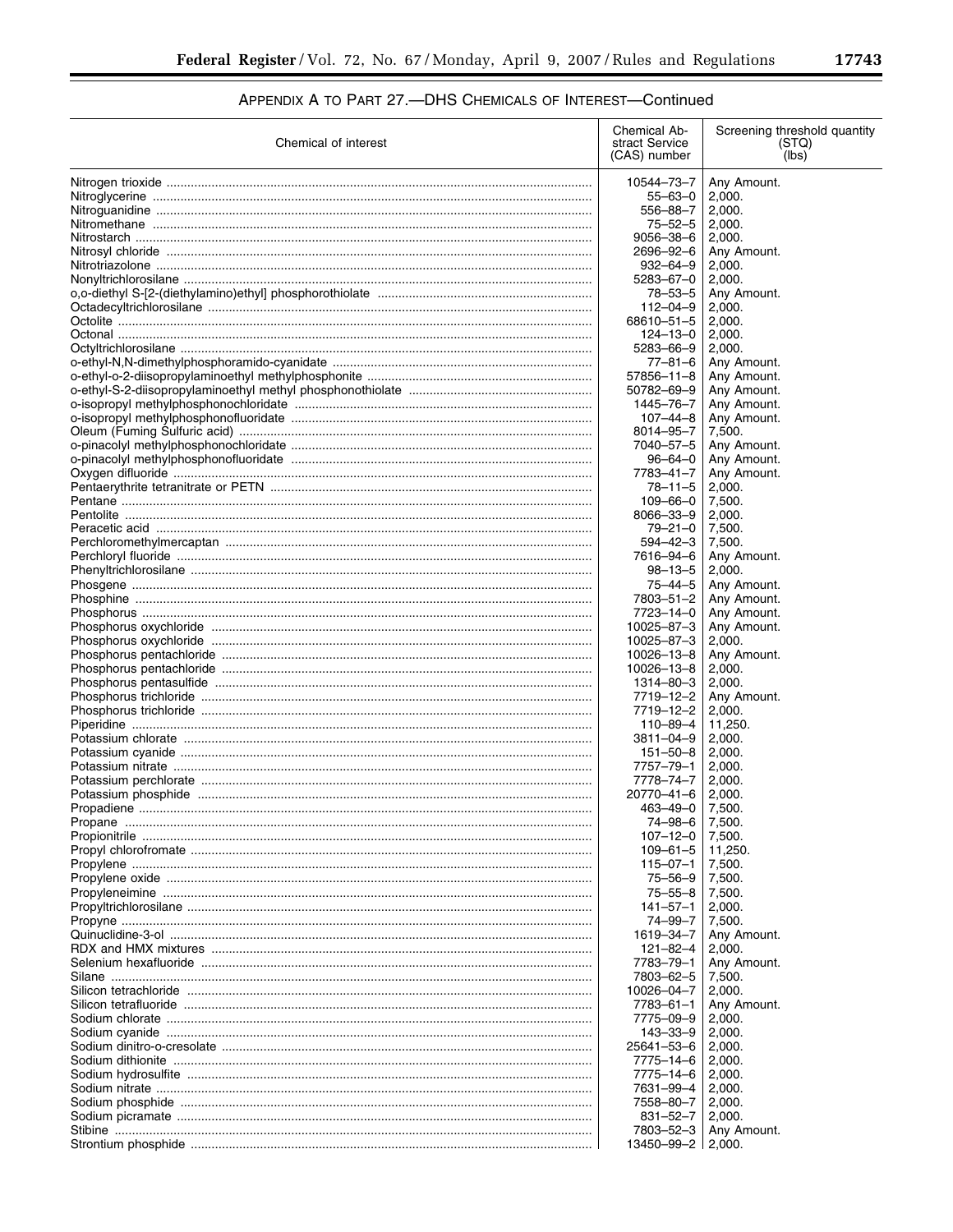۳

| Chemical of interest                                           | Chemical Ab-<br>stract Service<br>(CAS) number | Screening threshold quantity<br>(STQ)<br>(lbs) |
|----------------------------------------------------------------|------------------------------------------------|------------------------------------------------|
|                                                                | 10545-99-0                                     | Any Amount.                                    |
| Sulfur dioxide (anhydrous) …………………………………………………………………………………………… | 7446-09-5                                      | Any Amount.                                    |
|                                                                | $10025 - 67 - 9$                               | Any Amount.                                    |
|                                                                | 7783-60-0                                      | Any Amount.                                    |
|                                                                | 7446-11-9                                      | 7,500.                                         |
|                                                                | 7791-25-5                                      | 2,000.                                         |
|                                                                | 2699-79-8                                      | Any Amount.                                    |
|                                                                | 7783-80-4                                      | Any Amount.                                    |
|                                                                | $116 - 14 - 3$                                 | 7,500.                                         |
|                                                                | $75 - 74 - 1$                                  | 7,500.                                         |
|                                                                | $75 - 76 - 3$                                  | 7,500.                                         |
|                                                                | 53014-37-2                                     | 2,000.                                         |
|                                                                | $509 - 14 - 8$                                 | 7,500.                                         |
|                                                                | 21732-17-2                                     | 2,000.                                         |
|                                                                | $111 - 48 - 8$                                 | Any Amount.                                    |
|                                                                | 7719-09-7                                      | Any Amount.                                    |
|                                                                | 7719-09-7                                      | 2,000.                                         |
|                                                                | 7550-45-0                                      | 2,000.                                         |
|                                                                | $584 - 84 - 9$                                 | 7,500.                                         |
|                                                                | $91 - 08 - 7$                                  | 7,500.                                         |
|                                                                | 26471-62-5                                     | 7,500.                                         |
|                                                                | 10025-78-2                                     | 2,000.                                         |
|                                                                | $102 - 71 - 6$                                 | Any Amount.                                    |
|                                                                | $637 - 39 - 8$                                 | Any Amount.                                    |
|                                                                | $122 - 52 - 1$                                 | Any Amount.                                    |
|                                                                | $354 - 32 - 5$                                 | Any Amount.                                    |
|                                                                | $79 - 38 - 9$<br>$121 - 45 - 9$                | Any Amount.                                    |
|                                                                | $75 - 50 - 3$                                  | Any Amount.                                    |
|                                                                | $75 - 77 - 4$                                  | Any Amount.<br>2,000.                          |
|                                                                | 26952-42-1                                     | 2,000.                                         |
|                                                                | $606 - 35 - 9$                                 | 2,000.                                         |
|                                                                | $99 - 35 - 4$                                  | 2,000.                                         |
|                                                                | 2508-19-2                                      | 2,000.                                         |
|                                                                | $129 - 66 - 8$                                 | 2,000.                                         |
|                                                                | $88 - 88 - 0$                                  | 2,000.                                         |
|                                                                | $129 - 79 - 3$                                 | 2,000.                                         |
|                                                                | $602 - 99 - 3$                                 | 2,000.                                         |
|                                                                | 558101-17-8                                    | 2,000.                                         |
|                                                                | 4732-14-3                                      | 2,000.                                         |
|                                                                | $88 - 89 - 1$                                  | 2,000.                                         |
|                                                                | $82 - 71 - 3$                                  | 2,000.                                         |
|                                                                | 118-96-7                                       | 2,000.                                         |
|                                                                | $555 - 77 - 1$                                 | Any Amount.                                    |
|                                                                | 40334-70-1                                     | Any Amount.                                    |
|                                                                | 54413-15-9                                     | 2,000.                                         |
|                                                                | 7783-82-6                                      | Any Amount.                                    |
|                                                                | 7783-81-5                                      | 2,000.                                         |
|                                                                | $57 - 13 - 6$                                  | 2,000.                                         |
|                                                                | $124 - 47 - 0$                                 | 2,000.                                         |
|                                                                | $108 - 05 - 4$                                 | 11,250.                                        |
|                                                                | 689-97-4<br>$75 - 01 - 4$                      | 7,500.<br>7,500.                               |
|                                                                | $109 - 92 - 2$                                 | 7,500.                                         |
|                                                                | $75 - 02 - 5$                                  | 7,500.                                         |
|                                                                | $107 - 25 - 5$                                 | 7,500.                                         |
|                                                                | $75 - 35 - 4$                                  | 7,500.                                         |
|                                                                | 75-38-7                                        | 7,500.                                         |
|                                                                | $75 - 94 - 5$                                  | 2,000.                                         |
|                                                                | 7779-86-4                                      | 2,000.                                         |
|                                                                | 7779-86-4                                      | 2,000.                                         |
|                                                                | 63868-82-6                                     | 2,000.                                         |
|                                                                |                                                |                                                |

# APPENDIX A TO PART 27 .- DHS CHEMICALS OF INTEREST-Continued